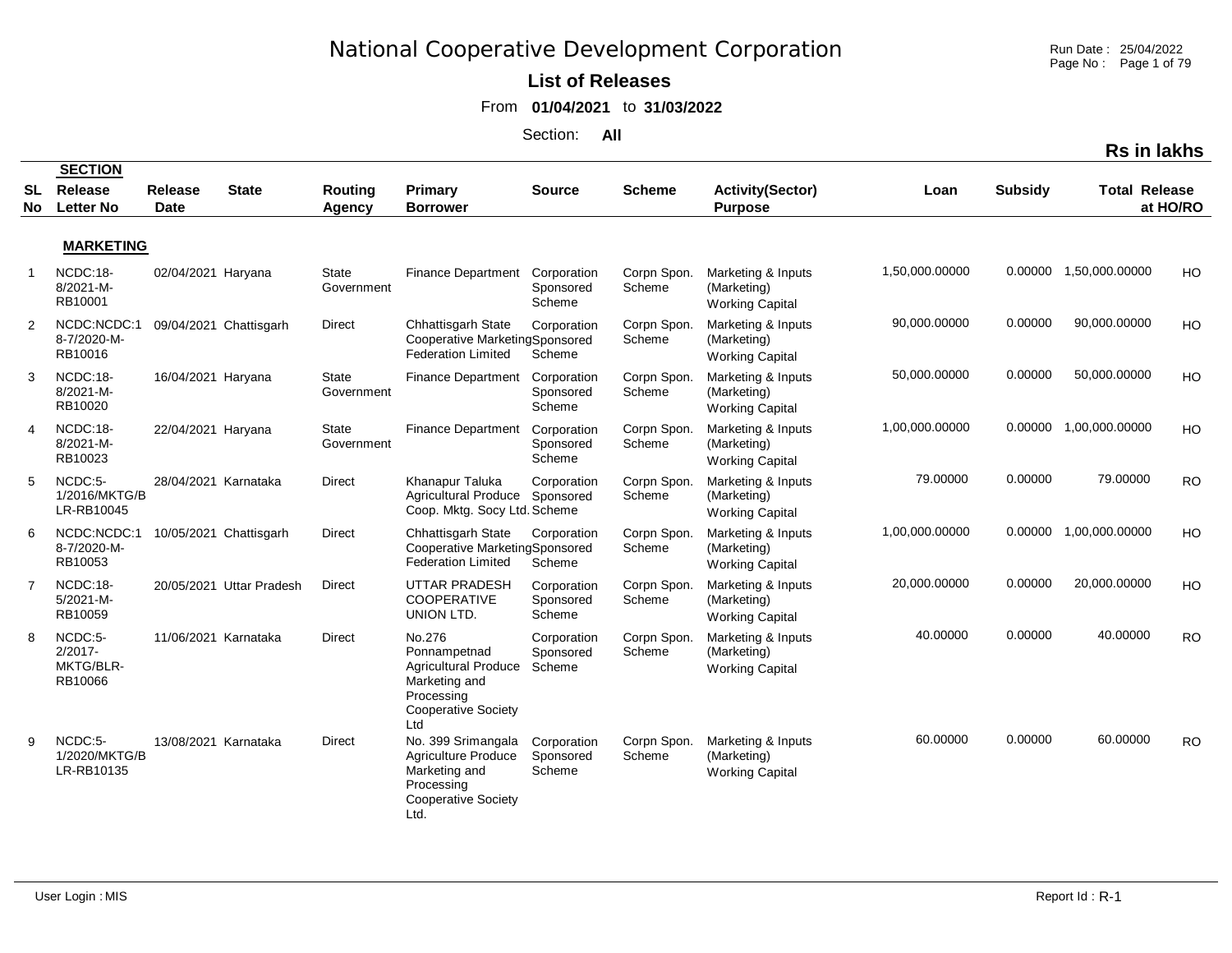Run Date : 25/04/2022 Page No : Page 2 of 79

**Rs in lakhs**

#### **List of Releases**

From **01/04/2021** to **31/03/2022**

|                  | <b>SECTION</b>                                            |                               |                        |                            |                                                                      |                                    |                                                                        |                                                                                                                   |              |                |                      |           |
|------------------|-----------------------------------------------------------|-------------------------------|------------------------|----------------------------|----------------------------------------------------------------------|------------------------------------|------------------------------------------------------------------------|-------------------------------------------------------------------------------------------------------------------|--------------|----------------|----------------------|-----------|
| <b>SL</b><br>No. | Release<br><b>Letter No</b>                               | <b>Release</b><br><b>Date</b> | <b>State</b>           | Routing<br>Agency          | Primary<br><b>Borrower</b>                                           | <b>Source</b>                      | <b>Scheme</b>                                                          | <b>Activity(Sector)</b><br><b>Purpose</b>                                                                         | Loan         | <b>Subsidy</b> | <b>Total Release</b> | at HO/RO  |
| 10               | NCDC:BBS/DF/ 31/08/2021 Odisha<br>13(52)/2021-<br>RB10144 |                               |                        | <b>Direct</b>              | Deoda Primary<br>Agricultural Co-<br>operative Society Ltd.          | <b>Central Sector</b><br>Scheme    | Asstt for<br>Mktg,<br>Stg etc for<br>Coop Dev                          | Marketing & Inputs<br>(Marketing)<br>Processing & Margin Money                                                    | 18.00000     | 3.07845        | 21.07845             | <b>RO</b> |
| 11               | NCDC:BBS/DF/ 31/08/2021 Odisha<br>13(54)/2021-<br>RB10145 |                               |                        | <b>Direct</b>              | Barttana Service Co- Central Sector<br>operative Society Ltd. Scheme |                                    | Asstt for<br>Mktg,<br>Stg etc for<br>Coop Dev                          | Marketing & Inputs<br>(Marketing)<br>Processing & Margin Money                                                    | 32.00000     | 6.33840        | 38.33840             | <b>RO</b> |
| 12               | NCDC:11-<br>1/2007-P&C-<br>M&I-RB10154                    |                               | 03/09/2021 Chattisgarh | <b>State</b><br>Government | Cooperation<br>Department                                            | <b>Central Sector</b><br>Scheme    | Asstt for<br>Mktg,<br>Processing & T&P Cell<br>Stg etc for<br>Coop Dev | Marketing & Inputs<br>(Marketing)                                                                                 | 0.00000      | 27.40212       | 27.40212             | HO        |
| 13               | NCDC:11-<br>1/2007-P&C-<br>M&I-RB10155                    |                               | 03/09/2021 Chattisgarh | <b>State</b><br>Government | Cooperation<br>Department                                            | <b>Central Sector</b><br>Scheme    | Asstt for<br>Mktg,<br>Processing & T&P Cell<br>Stg etc for<br>Coop Dev | Marketing & Inputs<br>(Marketing)                                                                                 | 0.00000      | 10.02545       | 10.02545             | HO        |
| 14               | NCDC:21-<br>3/2018-M-<br>RB10171                          |                               | 08/09/2021 Uttarakhand | <b>State</b><br>Government | Cooperation<br>Department                                            | <b>Central Sector</b><br>Scheme    | Asstt for<br>Mktg,<br>Processing 8<br>Stg etc for<br>Coop Dev          | Marketing & Inputs (Inputs)<br>Estt. of Agro - Custom<br><b>Hiring Centers &amp; Services</b><br>Repair Workshops | 0.00000      | 52.43000       | 52.43000             | HO        |
|                  | 15 NCDC:18-<br>10/2021-M-<br>RB10226                      | 05/10/2021 Haryana            |                        | State<br>Government        | <b>Finance Department</b>                                            | Corporation<br>Sponsored<br>Scheme | Corpn Spon.<br>Scheme                                                  | Marketing & Inputs<br>(Marketing)<br><b>Working Capital</b>                                                       | 50,000.00000 | 0.00000        | 50,000.00000         | HO        |
| 16               | NCDC:18-<br>10/2021-M-<br>RB10227                         | 05/10/2021 Haryana            |                        | <b>State</b><br>Government | <b>Finance Department</b>                                            | Corporation<br>Sponsored<br>Scheme | Corpn Spon.<br>Scheme                                                  | Marketing & Inputs<br>(Marketing)<br><b>Working Capital</b>                                                       | 50,000.00000 | 0.00000        | 50,000.00000         | HO        |
|                  | 17 NCDC:18-<br>10/2021-M-<br>RB10228                      | 05/10/2021 Haryana            |                        | <b>State</b><br>Government | <b>Finance Department</b>                                            | Corporation<br>Sponsored<br>Scheme | Corpn Spon.<br>Scheme                                                  | Marketing & Inputs<br>(Marketing)<br><b>Working Capital</b>                                                       | 50,000.00000 | 0.00000        | 50,000.00000         | HO        |
| 18               | NCDC:18-<br>10/2021-M-<br>RB10237                         | 13/10/2021 Haryana            |                        | <b>State</b><br>Government | <b>Finance Department</b>                                            | Corporation<br>Sponsored<br>Scheme | Corpn Spon.<br>Scheme                                                  | Marketing & Inputs<br>(Marketing)<br><b>Working Capital</b>                                                       | 50,000.00000 | 0.00000        | 50,000.00000         | HO        |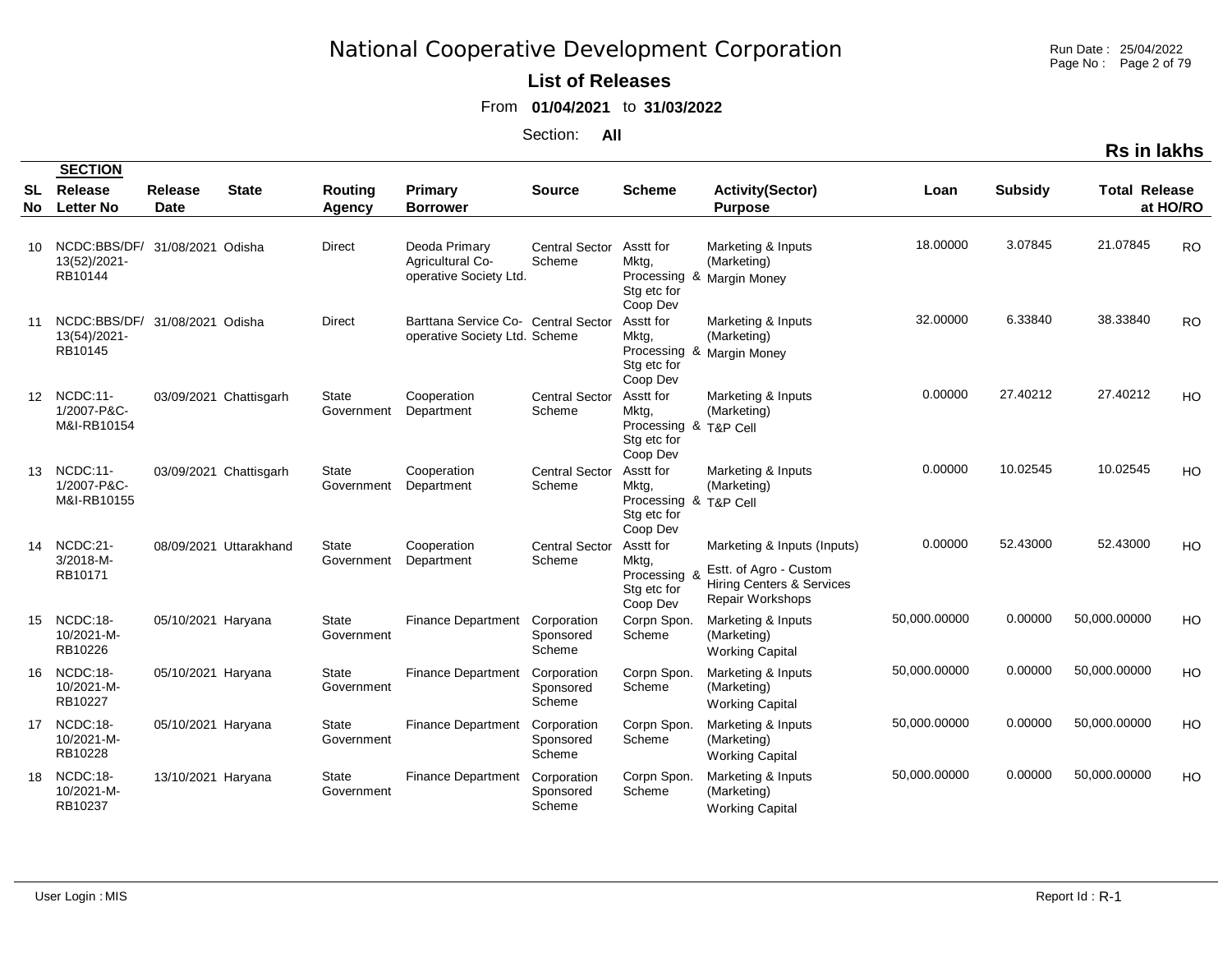Run Date : 25/04/2022 Page No: Page 3 of 79

#### **List of Releases**

From **01/04/2021** to **31/03/2022**

Section: **All**

| SL<br>No | Release<br><b>Letter No</b>              | <b>Release</b><br><b>Date</b> | <b>State</b>           | <b>Routing</b><br>Agency   | Primary<br><b>Borrower</b>                                                               | <b>Source</b>                      | <b>Scheme</b>         | <b>Activity(Sector)</b><br><b>Purpose</b>                   | Loan           | <b>Subsidy</b> | <b>Total Release</b> | at HO/RO  |
|----------|------------------------------------------|-------------------------------|------------------------|----------------------------|------------------------------------------------------------------------------------------|------------------------------------|-----------------------|-------------------------------------------------------------|----------------|----------------|----------------------|-----------|
| 19       | NCDC:18-<br>10/2021-M-<br>RB10239        | 13/10/2021 Haryana            |                        | State<br>Government        | <b>Finance Department</b>                                                                | Corporation<br>Sponsored<br>Scheme | Corpn Spon.<br>Scheme | Marketing & Inputs<br>(Marketing)<br><b>Working Capital</b> | 50,000.00000   | 0.00000        | 50,000.00000         | HO        |
| 20       | NCDC:18-<br>10/2021-M-<br>RB10243        | 18/10/2021 Haryana            |                        | <b>State</b><br>Government | <b>Finance Department</b>                                                                | Corporation<br>Sponsored<br>Scheme | Corpn Spon.<br>Scheme | Marketing & Inputs<br>(Marketing)<br><b>Working Capital</b> | 1,00,000.00000 | 0.00000        | 1,00,000.00000       | HO        |
| 21       | NCDC:18-<br>10/2021-M-<br>RB10245        | 20/10/2021 Haryana            |                        | State<br>Government        | Finance Department                                                                       | Corporation<br>Sponsored<br>Scheme | Corpn Spon.<br>Scheme | Marketing & Inputs<br>(Marketing)<br><b>Working Capital</b> | 1,50,000.00000 | 0.00000        | 1,50,000.00000       | HO        |
| 22       | NCDC:18-<br>10/2021-M-<br>RB10248        | 20/10/2021 Haryana            |                        | <b>State</b><br>Government | <b>Finance Department</b>                                                                | Corporation<br>Sponsored<br>Scheme | Corpn Spon.<br>Scheme | Marketing & Inputs<br>(Marketing)<br><b>Working Capital</b> | 1,00,000.00000 | 0.00000        | 1,00,000.00000       | HO        |
| 23       | NCDC:18-<br>10/2021-M-<br>RB10249        | 20/10/2021 Haryana            |                        | <b>State</b><br>Government | <b>Finance Department</b>                                                                | Corporation<br>Sponsored<br>Scheme | Corpn Spon.<br>Scheme | Marketing & Inputs<br>(Marketing)<br><b>Working Capital</b> | 80,000.00000   | 0.00000        | 80,000.00000         | HO        |
| 24       | NCDC:18-<br>8/2021-M-<br>RB10250         | 02/04/2021 Haryana            |                        | <b>State</b><br>Government | <b>Finance Department</b>                                                                | Corporation<br>Sponsored<br>Scheme | Corpn Spon.<br>Scheme | Marketing & Inputs<br>(Marketing)<br><b>Working Capital</b> | 2,00,000.00000 | 0.00000        | 2,00,000.00000       | HO        |
| 25       | NCDC:18-<br>8/2021-M-<br>RB10251         | 02/04/2021 Haryana            |                        | <b>State</b><br>Government | <b>Finance Department</b>                                                                | Corporation<br>Sponsored<br>Scheme | Corpn Spon.<br>Scheme | Marketing & Inputs<br>(Marketing)<br><b>Working Capital</b> | 50,000.00000   | 0.00000        | 50,000.00000         | HO        |
| 26       | NCDC:18-<br>7/2021-M-<br>RB10291         |                               | 20/12/2021 Chattisgarh | Direct                     | Chhattisgarh State<br>Cooperative MarketingSponsored<br><b>Federation Limited</b>        | Corporation<br>Scheme              | Corpn Spon.<br>Scheme | Marketing & Inputs<br>(Marketing)<br><b>Working Capital</b> | 2,50,000.00000 | 0.00000        | 2,50,000.00000       | HO        |
| 27       | NCDC:18-<br>7/2021-M-<br>RB10303         |                               | 28/12/2021 Chattisgarh | Direct                     | Chhattisgarh State<br>Cooperative MarketingSponsored<br><b>Federation Limited</b>        | Corporation<br>Scheme              | Corpn Spon.<br>Scheme | Marketing & Inputs<br>(Marketing)<br><b>Working Capital</b> | 2,00,000.00000 | 0.00000        | 2,00,000.00000       | HO        |
| 28       | NCDC:(SIM):<br>$5(41)/2021 -$<br>RB10315 | 06/01/2022 Himachal           | Pradesh                | <b>Direct</b>              | The Kakrot<br>Cooperative<br><b>Agricultural Service</b><br>Society Ltd.                 | Corporation<br>Sponsored<br>Scheme | Corpn Spon.<br>Scheme | Marketing & Inputs<br>(Marketing)<br><b>Working Capital</b> | 60.00000       | 0.00000        | 60.00000             | <b>RO</b> |
| 29       | NCDC:18-<br>7/2021-M-<br>RB10317         |                               | 12/01/2022 Chattisgarh | <b>Direct</b>              | <b>Chhattisgarh State</b><br>Cooperative MarketingSponsored<br><b>Federation Limited</b> | Corporation<br>Scheme              | Corpn Spon.<br>Scheme | Marketing & Inputs<br>(Marketing)<br><b>Working Capital</b> | 1,50,000.00000 | 0.00000        | 1,50,000.00000       | HO        |

**No**

 **SECTION**

**Rs in lakhs**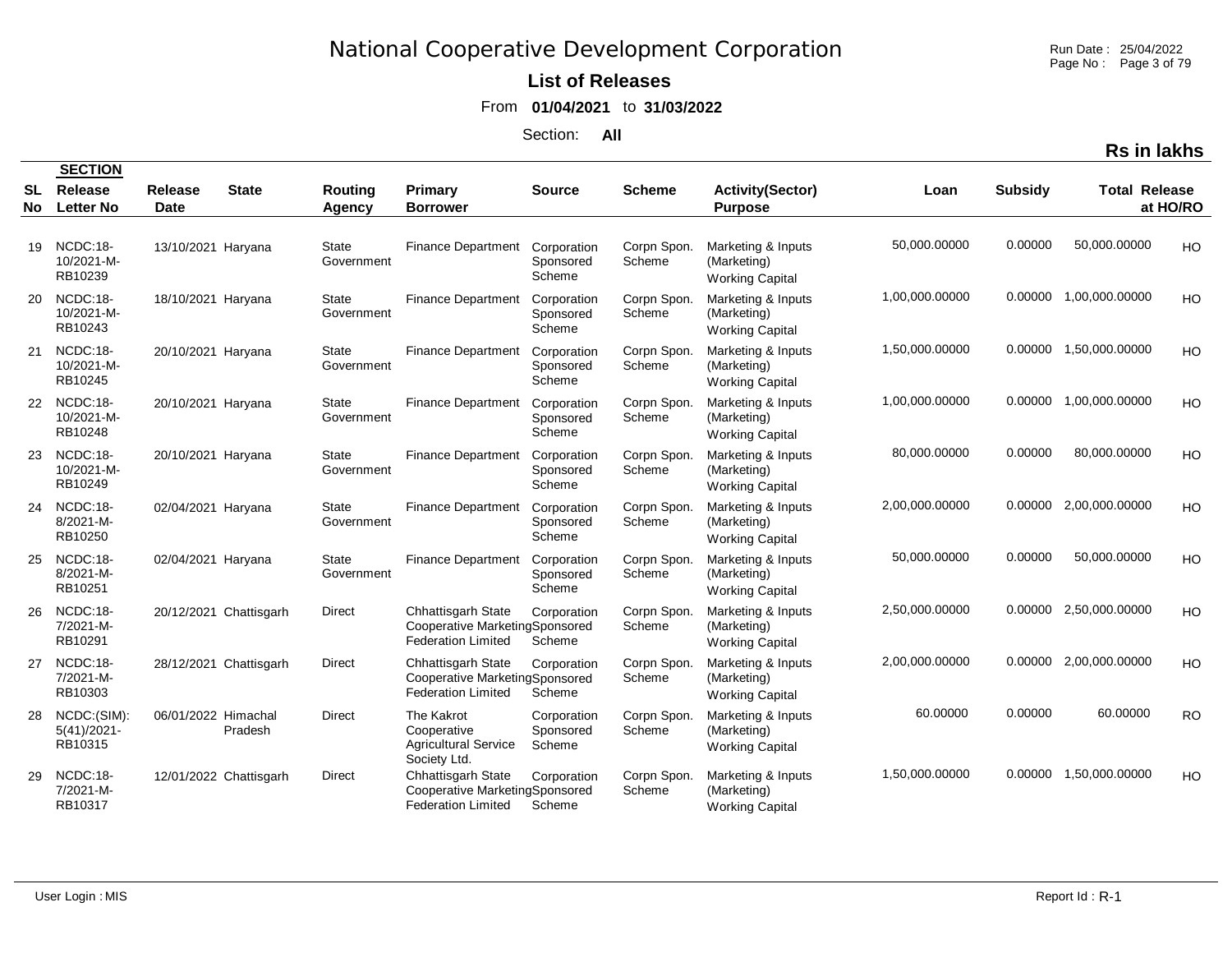Run Date : 25/04/2022 Page No : Page 4 of 79

### **List of Releases**

From **01/04/2021** to **31/03/2022**

Section: **All**

|          | <b>SECTION</b>                                              |                               |                           |                                 |                                                                                                                       |                                    |                       |                                                                                     |                |                |                        |           |
|----------|-------------------------------------------------------------|-------------------------------|---------------------------|---------------------------------|-----------------------------------------------------------------------------------------------------------------------|------------------------------------|-----------------------|-------------------------------------------------------------------------------------|----------------|----------------|------------------------|-----------|
| SL<br>No | Release<br><b>Letter No</b>                                 | <b>Release</b><br><b>Date</b> | <b>State</b>              | <b>Routing</b><br><b>Agency</b> | <b>Primary</b><br><b>Borrower</b>                                                                                     | <b>Source</b>                      | <b>Scheme</b>         | <b>Activity(Sector)</b><br><b>Purpose</b>                                           | Loan           | <b>Subsidy</b> | <b>Total Release</b>   | at HO/RO  |
| 30       | NCDC:RO.CHD 14/01/2022 Haryana<br>$.7 - 2/80$<br>RB10328    |                               |                           | <b>State</b><br>Government      | Cooperation<br>Department                                                                                             | Corporation<br>Sponsored<br>Scheme | Corpn Spon.<br>Scheme | Marketing & Inputs<br>(Marketing)<br>Strenghthening of Share<br><b>Capital Base</b> | 35.50000       | 0.00000        | 35.50000               | <b>RO</b> |
| 31       | NCDC:RO(N)/7- 14/01/2022 Haryana<br>$2/80$ (VI)-<br>RB10329 |                               |                           | <b>State</b><br>Government      | Cooperation<br>Department                                                                                             | Corporation<br>Sponsored<br>Scheme | Corpn Spon.<br>Scheme | Marketing & Inputs<br>(Marketing)<br>Strenghthening of Share<br><b>Capital Base</b> | 14.50000       | 0.00000        | 14.50000               | <b>RO</b> |
| 32       | NCDC:18-<br>12/2021-M-<br>RB10330                           |                               | 17/01/2022 Andhra Pradesh | Direct                          | Andhra Pradesh State Corporation<br>Cooperative MarketingSponsored<br>Federation Ltd.                                 | Scheme                             | Corpn Spon.<br>Scheme | Marketing & Inputs<br>(Marketing)<br><b>Working Capital</b>                         | 1,00,000.00000 |                | 0.00000 1,00,000.00000 | HO        |
| 33       | NCDC:18-<br>7/2021-M-<br>RB10335                            |                               | 24/01/2022 Chattisgarh    | Direct                          | <b>Chhattisgarh State</b><br>Cooperative MarketingSponsored<br><b>Federation Limited</b>                              | Corporation<br>Scheme              | Corpn Spon.<br>Scheme | Marketing & Inputs<br>(Marketing)<br><b>Working Capital</b>                         | 1,00,000.00000 |                | 0.00000 1.00.000.00000 | <b>HO</b> |
| 34       | NCDC:18-<br>7/2021-M-<br>RB10337                            |                               | 25/01/2022 Chattisgarh    | Direct                          | <b>Chhattisgarh State</b><br>Cooperative MarketingSponsored<br><b>Federation Limited</b>                              | Corporation<br>Scheme              | Corpn Spon.<br>Scheme | Marketing & Inputs<br>(Marketing)<br><b>Working Capital</b>                         | 2,00,000.00000 |                | 0.00000 2,00,000.00000 | HO        |
| 35       | NCDC:18-<br>7/2021-M-<br>RB10339                            |                               | 01/02/2022 Chattisgarh    | <b>Direct</b>                   | <b>Chhattisgarh State</b><br>Cooperative MarketingSponsored<br><b>Federation Limited</b>                              | Corporation<br>Scheme              | Corpn Spon.<br>Scheme | Marketing & Inputs<br>(Marketing)<br><b>Working Capital</b>                         | 1,50,000.00000 |                | 0.00000 1,50,000.00000 | HO        |
| 36       | NCDC:5-<br>1/2020/MKTG/B<br>LR-RB10345                      | 04/02/2022 Karnataka          |                           | <b>Direct</b>                   | No. 399 Srimangala<br><b>Agriculture Produce</b><br>Marketing and<br>Processing<br><b>Cooperative Society</b><br>Ltd. | Corporation<br>Sponsored<br>Scheme | Corpn Spon.<br>Scheme | Marketing & Inputs<br>(Marketing)<br><b>Working Capital</b>                         | 25.00000       | 0.00000        | 25.00000               | <b>RO</b> |
| 37       | NCDC:5-<br>1/2019/MKTG/B<br>LR-RB10397                      | 03/03/2022 Karnataka          |                           | <b>Direct</b>                   | Khanapur Taluka<br>Agricultural Produce Sponsored<br>Coop. Mktg. Socy Ltd. Scheme                                     | Corporation                        | Corpn Spon.<br>Scheme | Marketing & Inputs<br>(Marketing)<br><b>Working Capital</b>                         | 79.00000       | 0.00000        | 79.00000               | <b>RO</b> |
| 38       | NCDC:5-<br>1/2020/MKTG/B<br>LR-RB10414                      | 14/03/2022 Karnataka          |                           | <b>Direct</b>                   | No. 399 Srimangala<br>Agriculture Produce<br>Marketing and<br>Processing<br><b>Cooperative Society</b><br>Ltd.        | Corporation<br>Sponsored<br>Scheme | Corpn Spon.<br>Scheme | Marketing & Inputs<br>(Marketing)<br><b>Working Capital</b>                         | 15.00000       | 0.00000        | 15.00000               | <b>RO</b> |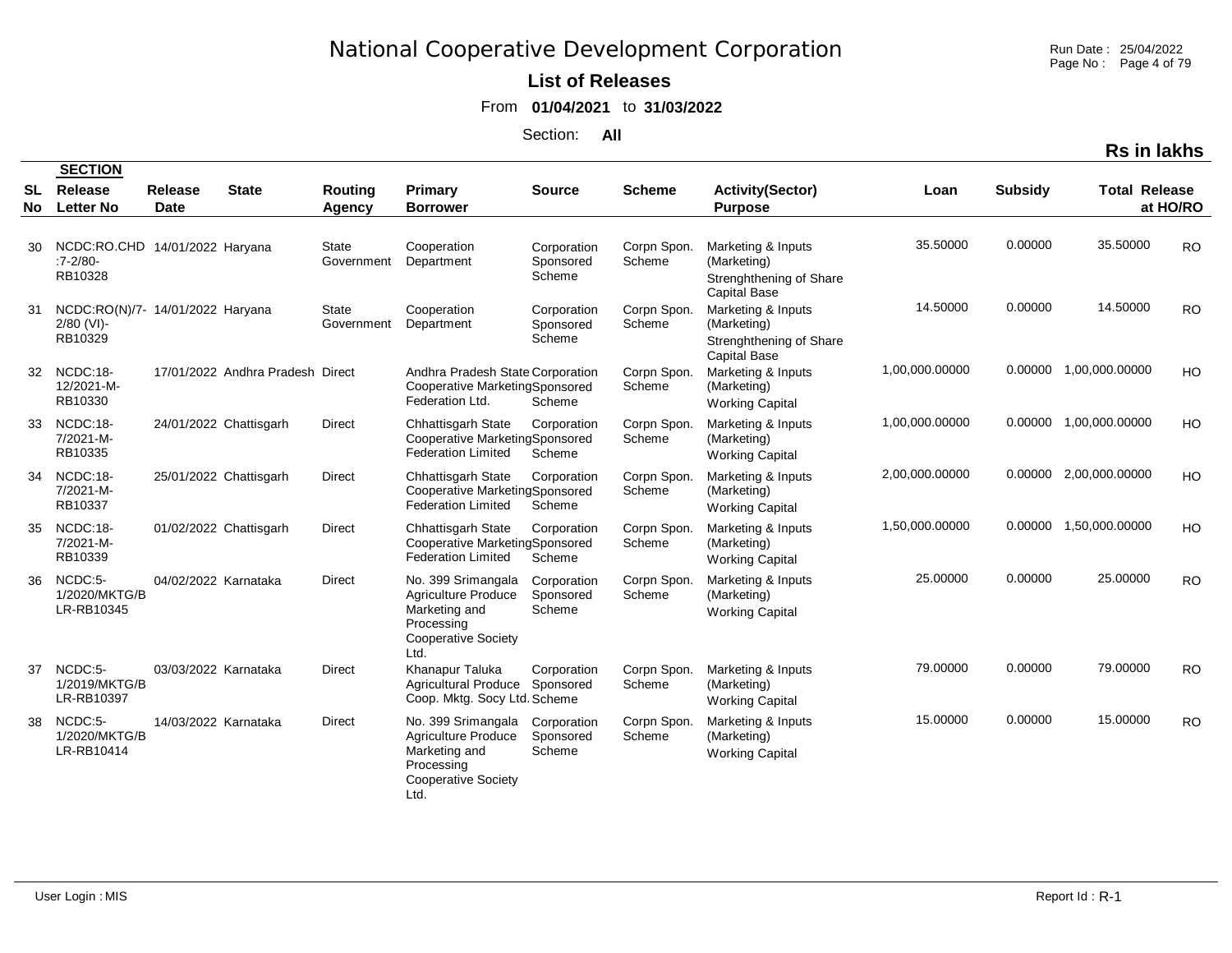#### **List of Releases**

From **01/04/2021** to **31/03/2022**

Section: **All**

|                   | <b>SECTION</b>                                                                   |                        |                                  |                   |                                                                                       |                                 |                                               |                                                                |              |                |              |                     |  |
|-------------------|----------------------------------------------------------------------------------|------------------------|----------------------------------|-------------------|---------------------------------------------------------------------------------------|---------------------------------|-----------------------------------------------|----------------------------------------------------------------|--------------|----------------|--------------|---------------------|--|
| <b>SL</b><br>No l | Release<br><b>Letter No</b>                                                      | <b>Release</b><br>Date | <b>State</b>                     | Routing<br>Agency | Primary<br><b>Borrower</b>                                                            | <b>Source</b>                   | <b>Scheme</b>                                 | <b>Activity(Sector)</b><br><b>Purpose</b>                      | Loan         | <b>Subsidy</b> | Total        | Release<br>at HO/RO |  |
| 39                | NCDC:18-<br>12/2021-M-<br>RB10434                                                |                        | 28/03/2022 Andhra Pradesh Direct |                   | Andhra Pradesh State Corporation<br>Cooperative MarketingSponsored<br>Federation Ltd. | Scheme                          | Corpn Spon.<br>Scheme                         | Marketing & Inputs<br>(Marketing)<br><b>Working Capital</b>    | 80,000.00000 | 0.00000        | 80,000.00000 | HO                  |  |
| 40                | NCDC:BBS/DF/<br>13(52)/2021-<br>RB10464                                          | 31/03/2022 Odisha      |                                  | <b>Direct</b>     | Deoda Primary<br><b>Agricultural Co-</b><br>operative Society Ltd.                    | <b>Central Sector</b><br>Scheme | Asstt for<br>Mktg,<br>Stg etc for<br>Coop Dev | Marketing & Inputs<br>(Marketing)<br>Processing & Margin Money | 0.00000      | 1.42155        | 1.42155      | <b>RO</b>           |  |
| -41               | NCDC:BBS/DF/<br>13(54)/2021-<br>RB10465                                          | 31/03/2022 Odisha      |                                  | <b>Direct</b>     | Barttana Service Co- Central Sector<br>operative Society Ltd. Scheme                  |                                 | Asstt for<br>Mktg,<br>Stg etc for<br>Coop Dev | Marketing & Inputs<br>(Marketing)<br>Processing & Margin Money | 0.00000      | 1.66160        | 1.66160      | <b>RO</b>           |  |
|                   | Section Total: (MARKETING)<br>******************<br>102.35757<br>26,70,458.00000 |                        |                                  |                   |                                                                                       |                                 |                                               |                                                                |              |                |              |                     |  |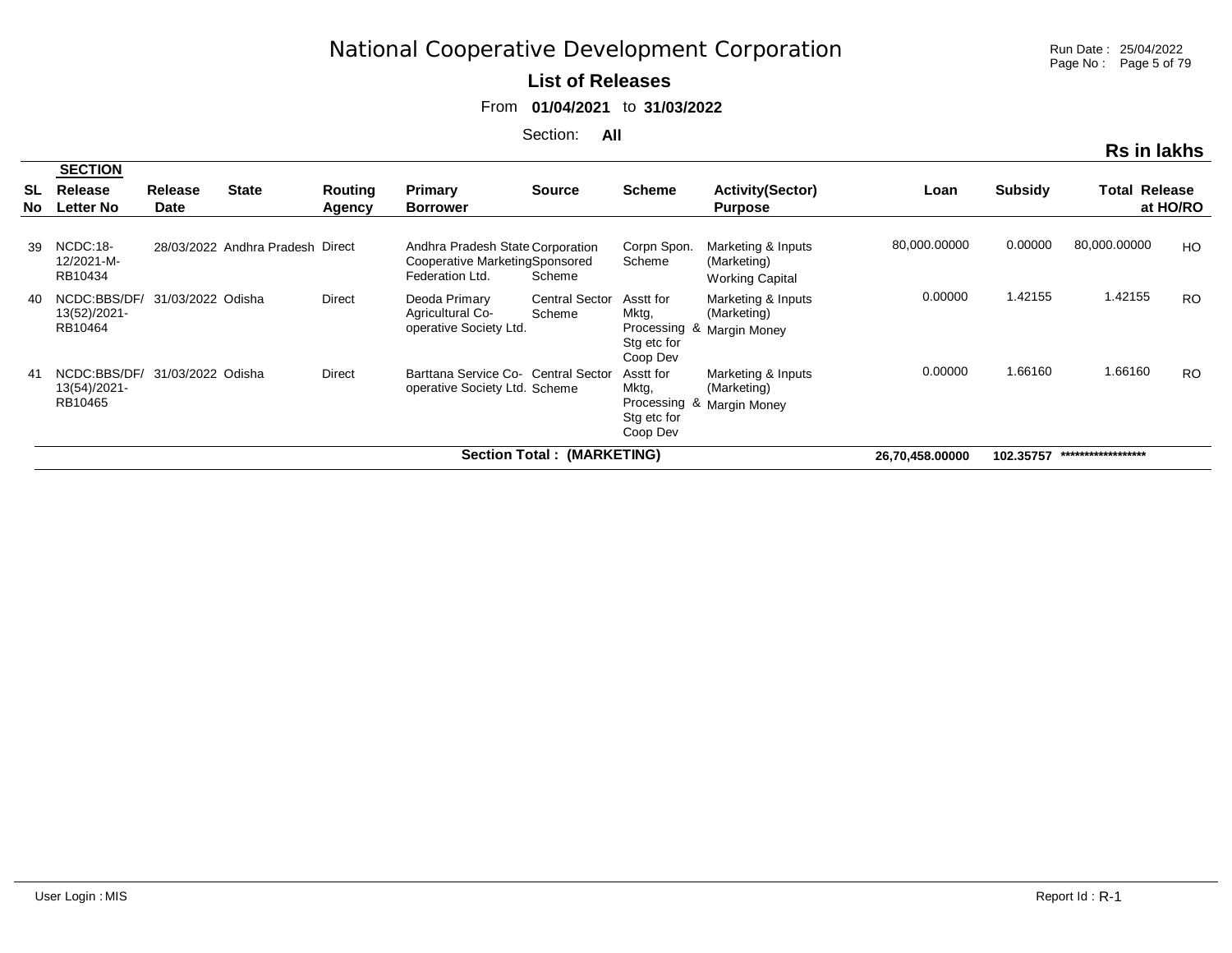Run Date : 25/04/2022 Page No: Page 6 of 79

#### **List of Releases**

From **01/04/2021** to **31/03/2022**

|                 |                                               |                        |                        |                            |                            |                                    |                                                               |                                                                                                                         |          |                       | <b>Rs in lakhs</b>   |           |
|-----------------|-----------------------------------------------|------------------------|------------------------|----------------------------|----------------------------|------------------------------------|---------------------------------------------------------------|-------------------------------------------------------------------------------------------------------------------------|----------|-----------------------|----------------------|-----------|
| <b>SL</b><br>No | <b>SECTION</b><br>Release<br><b>Letter No</b> | Release<br><b>Date</b> | <b>State</b>           | Routing<br><b>Agency</b>   | Primary<br><b>Borrower</b> | <b>Source</b>                      | <b>Scheme</b>                                                 | <b>Activity(Sector)</b><br><b>Purpose</b>                                                                               | Loan     | <b>Subsidy</b>        | <b>Total Release</b> | at HO/RO  |
|                 | <b>INPUTS</b>                                 |                        |                        |                            |                            |                                    |                                                               |                                                                                                                         |          |                       |                      |           |
| 42              | NCDC:13-<br>1/2017 (TVM)-<br>RB10046          | 30/04/2021 Kerala      |                        | State<br>Government        | Cooperation<br>Department  | Corporation<br>Sponsored<br>Scheme | Corpn Spon.<br>Scheme                                         | Marketing & Inputs (Inputs)<br><b>Margin Money</b>                                                                      | 35.00000 | 0.00000               | 35.00000             | <b>RO</b> |
| 43              | NCDC:13-<br>1/2018(TVM)-<br>RB10047           | 30/04/2021 Kerala      |                        | <b>State</b><br>Government | Cooperation<br>Department  | Corporation<br>Sponsored<br>Scheme | Corpn Spon.<br>Scheme                                         | Marketing & Inputs (Inputs)<br><b>Assistance to Farmers</b><br><b>Services Cooperatives</b>                             | 45.00000 | 0.00000               | 45.00000             | <b>RO</b> |
| 44              | NCDC:13-<br>1/2018(TVM)-<br>RB10048           | 30/04/2021 Kerala      |                        | State<br>Government        | Cooperation<br>Department  | Corporation<br>Sponsored<br>Scheme | Corpn Spon.<br>Scheme                                         | Marketing & Inputs (Inputs)<br>Margin Money                                                                             | 15.00000 | 0.00000               | 15.00000             | <b>RO</b> |
| 45              | NCDC:13-<br>1/2018(TVM)-<br>RB10054           | 10/05/2021 Kerala      |                        | <b>State</b><br>Government | Cooperation<br>Department  | Corporation<br>Sponsored<br>Scheme | Corpn Spon.<br>Scheme                                         | Marketing & Inputs (Inputs)<br><b>Assistance to Farmers</b><br><b>Services Cooperatives</b>                             | 10.00000 | 0.00000               | 10.00000             | <b>RO</b> |
| 46              | NCDC:21-<br>$2/2019-(Ml)$ -<br>RB10167        | 07/09/2021 Bihar       |                        | State<br>Government        | Cooperation<br>Department  | <b>Central Sector</b><br>Scheme    | Asstt for<br>Mktg,<br>Processing<br>Stg etc for<br>Coop Dev   | Marketing & Inputs (Inputs)<br>Establishment of<br><b>Agricultural Inputs</b><br>Manufacturing & Allied<br>Units        | 0.00000  | 1,200.00000           | 1,200.00000          | HO        |
| 47              | NCDC:21-<br>1/2018-MI-<br>RB10172             |                        | 08/09/2021 West Bengal | State<br>Government        | Cooperation<br>Department  | <b>Central Sector</b><br>Scheme    | Asstt for<br>Mktg,<br>Processing &<br>Stg etc for<br>Coop Dev | Marketing & Inputs (Inputs)<br>Establishment of<br><b>Agricultural Inputs</b><br>Manufacturing & Allied<br><b>Units</b> | 0.00000  | 600.00000             | 600.00000            | HO        |
| 48              | NCDC:21-<br>1/2018-MI-<br>RB10479             |                        | 31/03/2022 West Bengal | State<br>Government        | Cooperation<br>Department  | <b>Central Sector</b><br>Scheme    | Asstt for<br>Mktg,<br>Processing<br>Stg etc for<br>Coop Dev   | Marketing & Inputs (Inputs)<br>Establishment of<br><b>Agricultural Inputs</b><br>Manufacturing & Allied<br>Units        | 0.00000  | 1,500.00000           | 1,500.00000          | HO        |
| 49              | NCDC:21-<br>$2/2018-(MI)$ -<br>RB10531        | 31/03/2022 Bihar       |                        | State<br>Government        | Cooperation<br>Department  | <b>Central Sector</b><br>Scheme    | Asstt for<br>Mktg,<br>Processing<br>Stg etc for<br>Coop Dev   | Marketing & Inputs (Inputs)<br>Establishment of<br><b>Agricultural Inputs</b><br>Manufacturing & Allied<br>Units        | 0.00000  | 4,000.00000           | 4.000.00000          | HO        |
|                 |                                               |                        |                        |                            |                            | <b>Section Total: (INPUTS)</b>     |                                                               |                                                                                                                         |          | 105.00000 7,300.00000 | 7,405.00000          |           |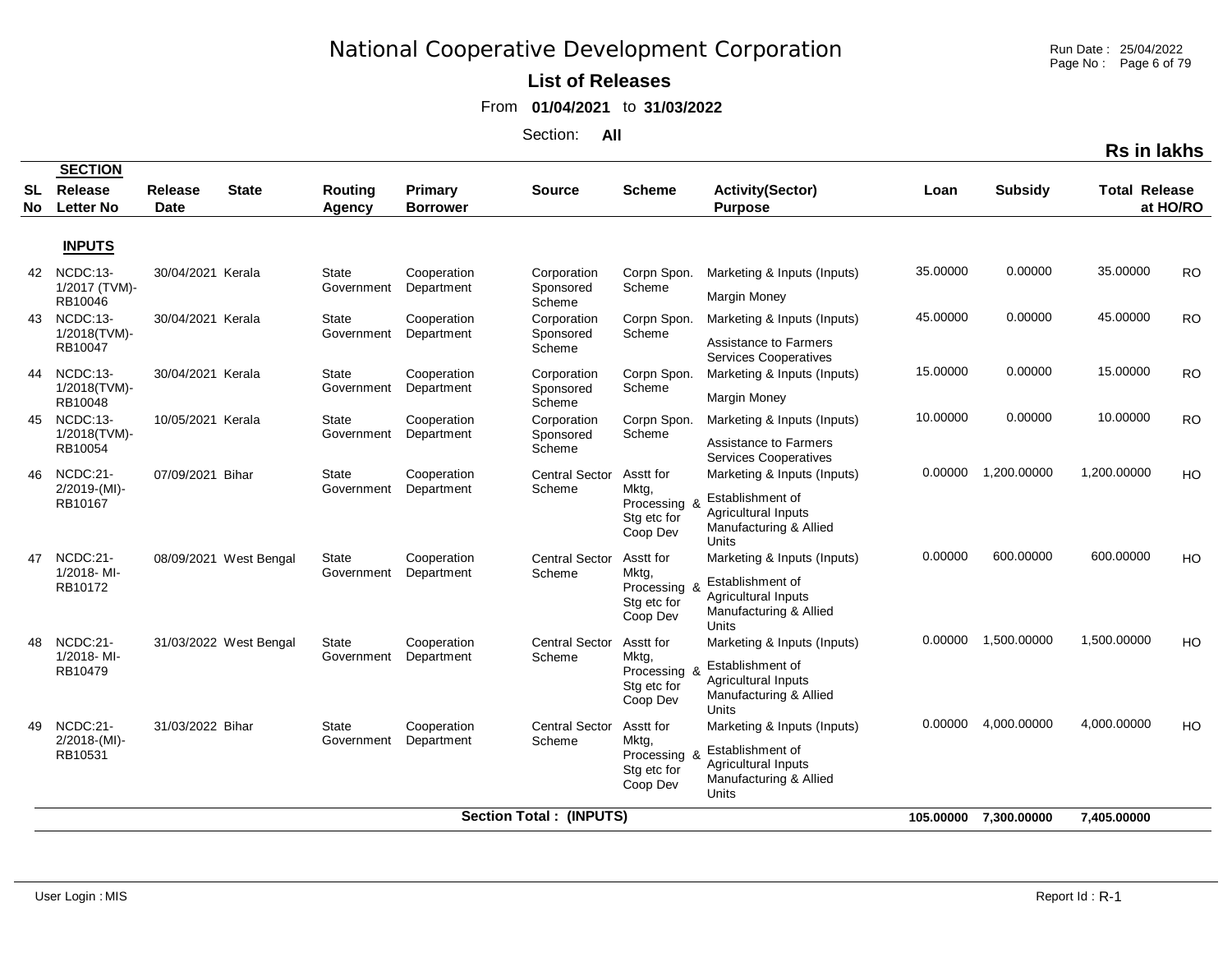Run Date : 25/04/2022 Page No : Page 7 of 79

#### **List of Releases**

From **01/04/2021** to **31/03/2022**

|          |                                                       |                               |                        |                                 |                                                                          |                                    |                                               |                                                                                        |          |                | <b>Rs in lakhs</b>   |           |
|----------|-------------------------------------------------------|-------------------------------|------------------------|---------------------------------|--------------------------------------------------------------------------|------------------------------------|-----------------------------------------------|----------------------------------------------------------------------------------------|----------|----------------|----------------------|-----------|
| SL<br>No | <b>SECTION</b><br>Release<br><b>Letter No</b>         | <b>Release</b><br><b>Date</b> | <b>State</b>           | <b>Routing</b><br><b>Agency</b> | Primary<br><b>Borrower</b>                                               | <b>Source</b>                      | <b>Scheme</b>                                 | <b>Activity(Sector)</b><br><b>Purpose</b>                                              | Loan     | <b>Subsidy</b> | <b>Total Release</b> | at HO/RO  |
|          | <b>CONSUMER</b>                                       |                               |                        |                                 |                                                                          |                                    |                                               |                                                                                        |          |                |                      |           |
| 50       | NCDC: (SIM):<br>16(154)/2021-<br>RB10174              | 08/09/2021                    | Himachal<br>Pradesh    | <b>Direct</b>                   | Karoli Cooperative<br>Multipurpose Society Scheme<br>Ltd.                | <b>Central Sector</b>              | Asstt for<br>Mktg,<br>Stg etc for<br>Coop Dev | <b>Rural Consumers (Rural</b><br>Consumers)<br>Processing & Margin Money               | 64.00000 | 0.00000        | 64.00000             | <b>RO</b> |
|          |                                                       |                               |                        |                                 |                                                                          | Corporation<br>Sponsored<br>Scheme | Corpn Spon.<br>Scheme                         | Promotional & Development<br>(Promotional & Development)<br>Publicity                  | 0.00000  | 10.88000       | 10.88000             |           |
| 51       | NCDC:(SIM):<br>16(155)/2021-<br>RB10175               | 08/09/2021                    | Himachal<br>Pradesh    | <b>Direct</b>                   | The Kakkar<br>Cooperative<br><b>Agricultural Service</b><br>Society Ltd. | <b>Central Sector</b><br>Scheme    | Asstt for<br>Mktg,<br>Stg etc for<br>Coop Dev | <b>Rural Consumers (Rural</b><br>Consumers)<br>Processing & Margin Money               | 48.00000 | 0.00000        | 48.00000             | <b>RO</b> |
|          |                                                       |                               |                        |                                 |                                                                          | Corporation<br>Sponsored<br>Scheme | Corpn Spon.<br>Scheme                         | Promotional & Development<br>(Promotional & Development)<br>Publicity                  | 0.00000  | 9.12000        | 9.12000              |           |
| 52       | $NCDC:17-$<br>2(WB)/2021-<br>RO(KOL)-<br>RB10220      |                               | 28/09/2021 West Bengal | <b>Direct</b>                   | Janata Samabay<br>Krishi Unnayan<br>Samity Ltd.                          | <b>Central Sector</b><br>Scheme    | Asstt for<br>Mktg,<br>Stg etc for<br>Coop Dev | <b>Rural Consumers (Rural</b><br>Consumers)<br>Processing & Development of<br>Consumer | 13.96000 | 0.00000        | 13.96000             | <b>RO</b> |
| 53       | NCDC:2-6/2021<br>(PUN)-RB10382                        |                               | 22/02/2022 Maharashtra | Direct                          | Shree Datta Shetkari Corporation<br>Sahakari Grahak<br>Sanstha Ltd.      | Sponsored<br>Scheme                | Corpn Spon.<br>Scheme                         | <b>Rural Consumers (Rural</b><br>Consumers)<br><b>Working Capital</b>                  | 90.00000 | 0.00000        | 90.00000             | <b>RO</b> |
| 54       | <b>NCDC:17-</b><br>1/2019(TVM)-<br>RB10389            | 25/02/2022 Kerala             |                        | <b>State</b><br>Government      | Cooperation<br>Department                                                | Corporation<br>Sponsored<br>Scheme | Corpn Spon.<br>Scheme                         | <b>Rural Consumers (Rural</b><br>Consumers)<br><b>Margin Money</b>                     | 2.60000  | 0.00000        | 2.60000              | <b>RO</b> |
| 55       | <b>NCDC:17-</b><br>2(WB)/2021-<br>RO(KOL)-<br>RB10443 |                               | 29/03/2022 West Bengal | <b>Direct</b>                   | Janata Samabay<br>Krishi Unnayan<br>Samity Ltd.                          | <b>Central Sector</b><br>Scheme    | Asstt for<br>Mktg,<br>Stg etc for<br>Coop Dev | <b>Rural Consumers (Rural</b><br>Consumers)<br>Processing & Development of<br>Consumer | 20.00000 | 0.00000        | 20.00000             | <b>RO</b> |
|          |                                                       |                               |                        |                                 |                                                                          | Corporation<br>Sponsored<br>Scheme | Corpn Spon<br>Scheme                          | Promotional & Development<br>(Promotional & Development)<br>Publicity                  | 0.00000  | 10.00000       | 10.00000             |           |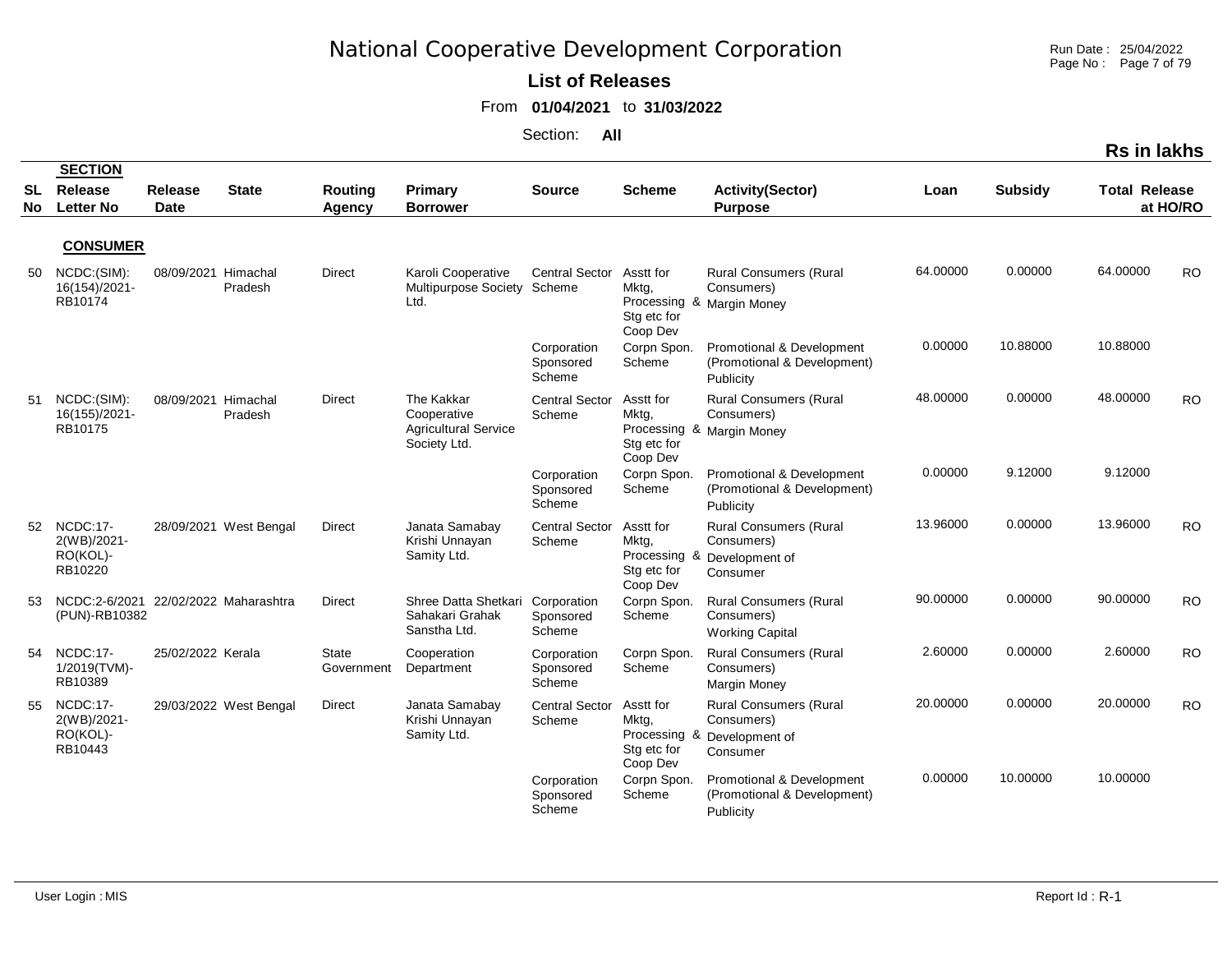Run Date : 25/04/2022 Page No : Page 8 of 79

#### **List of Releases**

From **01/04/2021** to **31/03/2022**

|                            |                               |              | 238.56000         | 30,00000                   | 268.56000     |               |                                           |      |                |                                  |
|----------------------------|-------------------------------|--------------|-------------------|----------------------------|---------------|---------------|-------------------------------------------|------|----------------|----------------------------------|
| SL Release<br>No Letter No | <b>Release</b><br><b>Date</b> | <b>State</b> | Routing<br>Agency | Primary<br><b>Borrower</b> | <b>Source</b> | <b>Scheme</b> | <b>Activity(Sector)</b><br><b>Purpose</b> | Loan | <b>Subsidy</b> | <b>Total Release</b><br>at HO/RO |
| <b>SECTION</b>             |                               |              |                   |                            |               |               |                                           |      |                |                                  |
|                            |                               |              |                   |                            | Section:      | All           |                                           |      |                | <b>Rs in lakhs</b>               |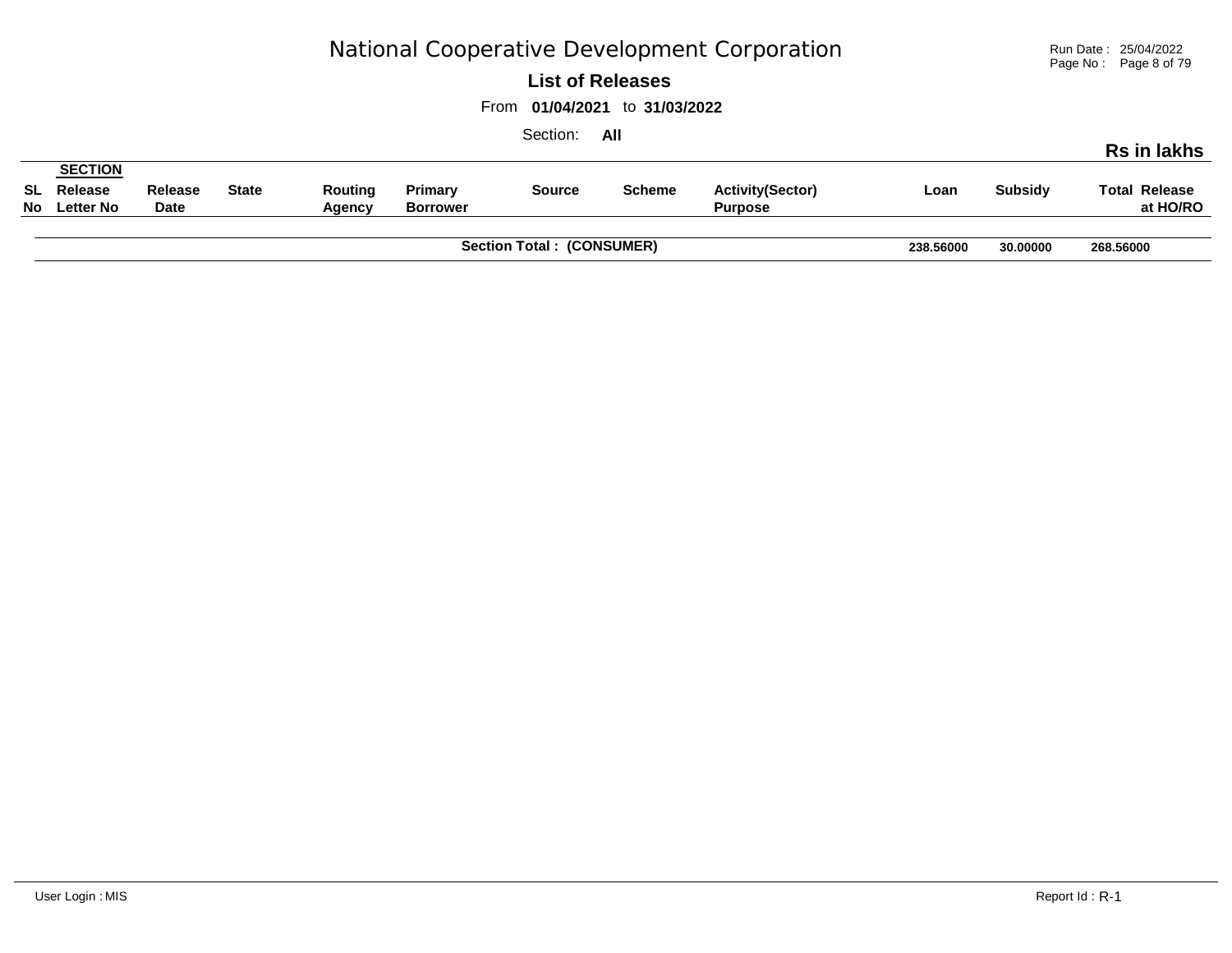Run Date : 25/04/2022 Page No: Page 9 of 79

**Rs in lakhs**

#### **List of Releases**

From **01/04/2021** to **31/03/2022**

|                 | <b>SECTION</b>                            |                               |                        |                          |                                                                                            |                                    |                       |                                                                                      |             |                |                      |          |
|-----------------|-------------------------------------------|-------------------------------|------------------------|--------------------------|--------------------------------------------------------------------------------------------|------------------------------------|-----------------------|--------------------------------------------------------------------------------------|-------------|----------------|----------------------|----------|
| <b>SL</b><br>No | Release<br><b>Letter No</b>               | <b>Release</b><br><b>Date</b> | <b>State</b>           | <b>Routing</b><br>Agency | Primary<br><b>Borrower</b>                                                                 | <b>Source</b>                      | <b>Scheme</b>         | <b>Activity(Sector)</b><br><b>Purpose</b>                                            | Loan        | <b>Subsidy</b> | <b>Total Release</b> | at HO/RO |
|                 | <b>SUGAR</b>                              |                               |                        |                          |                                                                                            |                                    |                       |                                                                                      |             |                |                      |          |
| 56              | NCDC:22-<br>16/2016-<br>SUGAR-<br>RB10002 |                               | 05/04/2021 Maharashtra | <b>Direct</b>            | Rajarambapu Patil<br>Sahakari Sakhar<br>Karkhana Limited                                   | Corporation<br>Sponsored<br>Scheme | Corpn Spon.<br>Scheme | Agro Processing (Sugar)<br><b>Working Capital</b>                                    | 1,600.00000 | 0.00000        | 1,600.00000          | HO       |
| 57              | NCDC:22-<br>8/2016-SUGAR-<br>RB10009      |                               | 05/04/2021 Maharashtra | Direct                   | Shree Datta Shetkari<br>Sahakari Sakkar<br>Karkhana Ltd.                                   | Corporation<br>Sponsored<br>Scheme | Corpn Spon.<br>Scheme | Agro Processing (Sugar)<br><b>Working Capital</b>                                    | 1,100.00000 | 0.00000        | 1,100.00000          | HO       |
| 58              | NCDC:22-<br>1/2016-SUGAR-<br>RB10021      | 16/04/2021 Karnataka          |                        | <b>Direct</b>            | The Nandi Sahakari<br>Sakkare Karkhane<br>Niyamit                                          | Corporation<br>Sponsored<br>Scheme | Corpn Spon.<br>Scheme | Agro Processing (Sugar)<br><b>Working Capital</b>                                    | 7,500.00000 | 0.00000        | 7,500.00000          | HO       |
| 59              | NCDC:22-<br>19/2016-<br>SUGAR-<br>RB10022 |                               | 22/04/2021 Maharashtra | <b>Direct</b>            | Vishwasrao Naik<br>Sahakari Sakhar<br>Karkhana Ltd.                                        | Corporation<br>Sponsored<br>Scheme | Corpn Spon.<br>Scheme | Agro Processing (Sugar)<br><b>Working Capital</b>                                    | 1,100.00000 | 0.00000        | 1,100.00000          | HO       |
| 60              | NCDC:22-<br>12/2017-<br>SUGAR-<br>RB10051 |                               | 06/05/2021 Maharashtra | <b>Direct</b>            | Karmayogi Ankushrao Corporation<br><b>Tope Samarth</b><br>Sahakari Sakhar<br>Karkhana Ltd. | Sponsored<br>Scheme                | Corpn Spon.<br>Scheme | Agro Processing (Sugar)<br><b>Working Capital</b>                                    | 3,993.00000 | 0.00000        | 3,993.00000          | HO       |
| 61              | NCDC:22-<br>8/2017-SUGAR-<br>RB10060      |                               | 28/05/2021 Maharashtra | Direct                   | Vitthalrao Shinde<br>Sahakari Sakhar<br>Karkhana Ltd.                                      | Corporation<br>Sponsored<br>Scheme | Corpn Spon.<br>Scheme | Agro Processing (Sugar)<br><b>Working Capital</b>                                    | 1,000.00000 | 0.00000        | 1,000.00000          | HO       |
|                 | 62 NCDC:7-<br>5/2017-SUGAR-<br>RB10061    |                               | 03/06/2021 Maharashtra | <b>Direct</b>            | Sadashivrao Mandlik<br>Kagal Taluka<br>Sahakari Sakhar<br>Karkhana Ltd.                    | Corporation<br>Sponsored<br>Scheme | Corpn Spon.<br>Scheme | Agro Processing (Sugar)<br><b>Establishment of Sugar</b><br><b>Bye-Product Units</b> | 849.89500   | 0.00000        | 849.89500            | HO       |
| 63              | NCDC:22-<br>12/2017-<br>SUGAR-<br>RB10068 |                               | 16/06/2021 Maharashtra | Direct                   | Karmayogi Ankushrao Corporation<br><b>Tope Samarth</b><br>Sahakari Sakhar<br>Karkhana Ltd. | Sponsored<br>Scheme                | Corpn Spon.<br>Scheme | Agro Processing (Sugar)<br><b>Working Capital</b>                                    | 764.00000   | 0.00000        | 764.00000            | HO       |
|                 | 64 NCDC:22-<br>8/2016-SUGAR-<br>RB10069   |                               | 18/06/2021 Maharashtra | <b>Direct</b>            | Shree Datta Shetkari<br>Sahakari Sakkar<br>Karkhana Ltd.                                   | Corporation<br>Sponsored<br>Scheme | Corpn Spon.<br>Scheme | Agro Processing (Sugar)<br><b>Working Capital</b>                                    | 450.00000   | 0.00000        | 450.00000            | HO       |
| 65              | NCDC:22-<br>18/2016-<br>SUGAR-<br>RB10075 |                               | 22/06/2021 Maharashtra | Direct                   | Bhimashankar<br>Sahakari Sakhar<br>Karkhana Ltd., Pune Scheme                              | Corporation<br>Sponsored           | Corpn Spon.<br>Scheme | Agro Processing (Sugar)<br><b>Working Capital</b>                                    | 2,000.00000 | 0.00000        | 2,000.00000          | HO       |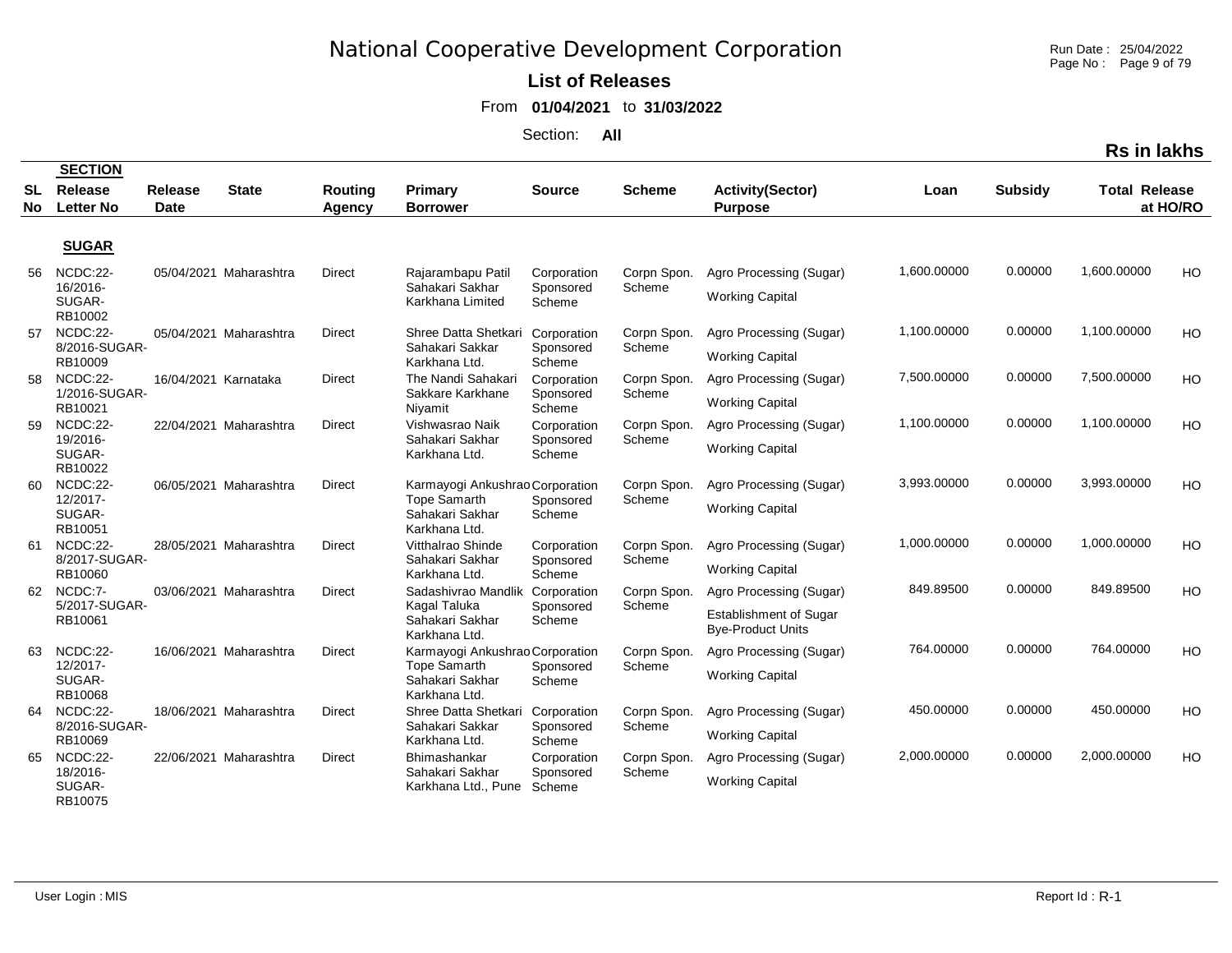#### **List of Releases**

From **01/04/2021** to **31/03/2022**

|                  |                                              |                        |                        |                          |                                                                                                       |                                    |                       |                                                            |              |                | <b>Rs in lakhs</b>   |          |
|------------------|----------------------------------------------|------------------------|------------------------|--------------------------|-------------------------------------------------------------------------------------------------------|------------------------------------|-----------------------|------------------------------------------------------------|--------------|----------------|----------------------|----------|
|                  | <b>SECTION</b>                               |                        |                        |                          |                                                                                                       |                                    |                       |                                                            |              |                |                      |          |
| <b>SL</b><br>No. | Release<br><b>Letter No</b>                  | <b>Release</b><br>Date | <b>State</b>           | <b>Routing</b><br>Agency | Primary<br><b>Borrower</b>                                                                            | <b>Source</b>                      | <b>Scheme</b>         | <b>Activity(Sector)</b><br><b>Purpose</b>                  | Loan         | <b>Subsidy</b> | <b>Total Release</b> | at HO/RO |
| 66               | NCDC:22-<br>1/2020-SUGAR-<br>RB10105         |                        | 14/07/2021 Maharashtra | Direct                   | Shree Tatyasaheb<br>Kore Warna Sahakari Sponsored<br>Sakkar Karkhana                                  | Corporation<br>Scheme              | Corpn Spon.<br>Scheme | Agro Processing (Sugar)<br><b>Working Capital</b>          | 10,000.00000 | 0.00000        | 10,000.00000         | HO       |
| 67               | NCDC:7-<br>4/2018-SUGAR-<br>RB10133          |                        | 12/08/2021 Maharashtra | <b>Direct</b>            | Limited<br>Karmayogi Ankushrao Corporation<br><b>Tope Samarth</b><br>Sahakari Sakhar<br>Karkhana Ltd. | Sponsored<br>Scheme                | Corpn Spon.<br>Scheme | Agro Processing (Sugar)<br>Modn-Cum-Expn of Sugar<br>Mills | 973.98500    | 0.00000        | 973.98500            | HO       |
| 68               | NCDC:22-<br>12/2015-<br>SUGAR-<br>RB10142    | 26/08/2021 Gujarat     |                        | <b>Direct</b>            | Shree Narmada<br>Khand Udyog<br>Sahakari Mandli Ltd., Scheme<br>Narmada                               | Corporation<br>Sponsored           | Corpn Spon.<br>Scheme | Agro Processing (Sugar)<br><b>Working Capital</b>          | 554.98000    | 0.00000        | 554.98000            | HO       |
| 69               | NCDC:22-<br>5/2018-SUGAR-<br>RB10223         | 30/09/2021 Haryana     |                        | State<br>Government      | Finance Department Corporation                                                                        | Sponsored<br>Scheme                | Corpn Spon.<br>Scheme | Agro Processing (Sugar)<br><b>Working Capital</b>          | 30,000.00000 | 0.00000        | 30,000.00000         | HO       |
| 70               | NCDC:22-<br>5/2018-SUGAR-<br>RB10224         | 30/09/2021 Haryana     |                        | State<br>Government      | Finance Department                                                                                    | Corporation<br>Sponsored<br>Scheme | Corpn Spon.<br>Scheme | Agro Processing (Sugar)<br><b>Working Capital</b>          | 20,000.00000 | 0.00000        | 20,000.00000         | HO       |
| 71               | NCDC:7-<br>4/2018-SUGAR-<br>RB10257          |                        | 27/10/2021 Maharashtra | Direct                   | Karmayogi Ankushrao Corporation<br><b>Tope Samarth</b><br>Sahakari Sakhar<br>Karkhana Ltd.            | Sponsored<br>Scheme                | Corpn Spon.<br>Scheme | Agro Processing (Sugar)<br>Modn-Cum-Expn of Sugar<br>Mills | 1,216.03000  | 0.00000        | 1,216.03000          | HO       |
|                  | 72 NCDC:16-<br>5/2009-SUGAR-<br>RB10268      | 17/11/2021 Karnataka   |                        | Direct                   | The Nandi Sahakari<br>Sakkare Karkhane<br>Nivamit                                                     | Corporation<br>Sponsored<br>Scheme | Corpn Spon.<br>Scheme | Agro Processing (Sugar)<br>Modn-Cum-Expn of Sugar<br>Mills | 1,105.91000  | 0.00000        | 1,105.91000          | HO       |
|                  |                                              |                        |                        |                          |                                                                                                       | Corporation<br>Sponsored<br>Scheme | Corpn Spon.<br>Scheme | Agro Processing (Sugar)<br>Co-Generation                   | 412.39000    | 0.00000        | 412.39000            |          |
|                  | 73 NCDC:22-<br>8/2016-SUGAR-<br>RB10270      |                        | 23/11/2021 Maharashtra | Direct                   | Shree Datta Shetkari<br>Sahakari Sakkar<br>Karkhana Ltd.                                              | Corporation<br>Sponsored<br>Scheme | Corpn Spon.<br>Scheme | Agro Processing (Sugar)<br><b>Working Capital</b>          | 1,850.00000  | 0.00000        | 1,850.00000          | HO       |
| 74               | NCDC:22-<br>10/2016-<br>SUGAR-<br>RB10273    |                        | 26/11/2021 Maharashtra | Direct                   | Shree Someshwar<br>Sahakari Sakhar<br>Karkhana Ltd.                                                   | Corporation<br>Sponsored<br>Scheme | Corpn Spon.<br>Scheme | Agro Processing (Sugar)<br><b>Working Capital</b>          | 650.00000    | 0.00000        | 650.00000            | HO       |
|                  | 75 NCDC:22-<br>10/2016-<br>SUGAR-<br>RB10288 |                        | 15/12/2021 Maharashtra | Direct                   | <b>Shree Someshwar</b><br>Sahakari Sakhar<br>Karkhana Ltd.                                            | Corporation<br>Sponsored<br>Scheme | Corpn Spon.<br>Scheme | Agro Processing (Sugar)<br><b>Working Capital</b>          | 1,790.00000  | 0.00000        | 1,790.00000          | HO       |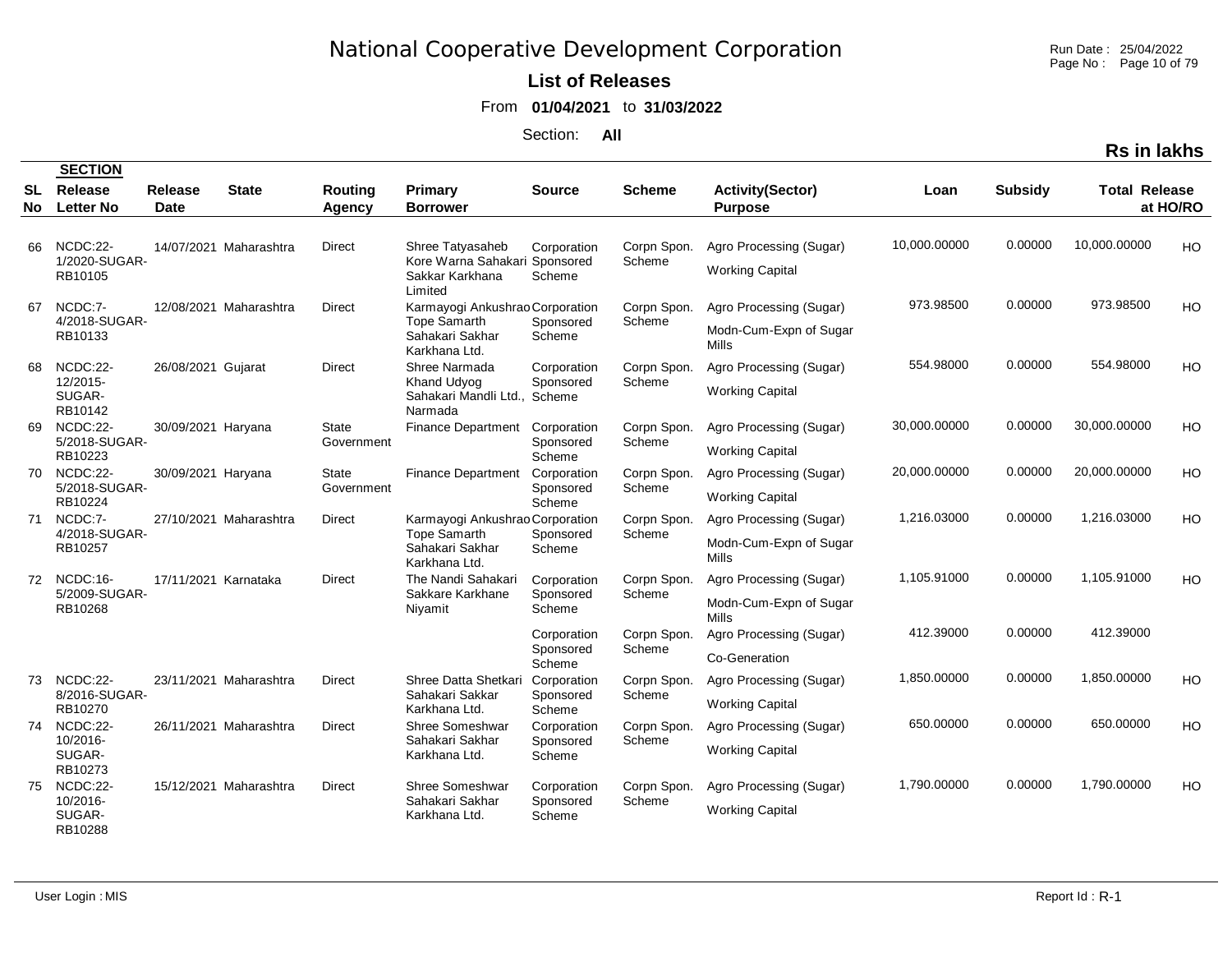Run Date : 25/04/2022 Page No : Page 11 of 79

#### **List of Releases**

From **01/04/2021** to **31/03/2022**

|                 |                              |                               |                        |                          |                                                                                                  |                          |                       |                                           |             |                | <b>Rs in lakhs</b>   |           |
|-----------------|------------------------------|-------------------------------|------------------------|--------------------------|--------------------------------------------------------------------------------------------------|--------------------------|-----------------------|-------------------------------------------|-------------|----------------|----------------------|-----------|
|                 | <b>SECTION</b>               |                               |                        |                          |                                                                                                  |                          |                       |                                           |             |                |                      |           |
| <b>SL</b><br>No | Release<br><b>Letter No</b>  | <b>Release</b><br><b>Date</b> | <b>State</b>           | <b>Routing</b><br>Agency | Primary<br><b>Borrower</b>                                                                       | <b>Source</b>            | <b>Scheme</b>         | <b>Activity(Sector)</b><br><b>Purpose</b> | Loan        | <b>Subsidy</b> | <b>Total Release</b> | at HO/RO  |
| 76              | NCDC:22-                     |                               | 21/12/2021 Maharashtra | <b>Direct</b>            | Padmabhushan                                                                                     | Corporation              | Corpn Spon.           | Agro Processing (Sugar)                   | 1,669.90000 | 0.00000        | 1,669.90000          | HO        |
|                 | 7/2016-SUGAR-<br>RB10292     |                               |                        |                          | Krantiveer<br>Dr.Nagnathanna<br>Nayakawadi Hutatma<br>Kisan Ahir Sahakari<br>Sakhar Karkhana Ltd | Sponsored<br>Scheme      | Scheme                | <b>Working Capital</b>                    |             |                |                      |           |
|                 | 77 NCDC:22-<br>8/2016-SUGAR- |                               | 23/12/2021 Maharashtra | <b>Direct</b>            | Shree Datta Shetkari<br>Sahakari Sakkar                                                          | Corporation<br>Sponsored | Corpn Spon.<br>Scheme | Agro Processing (Sugar)                   | 1,900.00000 | 0.00000        | 1,900.00000          | HO        |
|                 | RB10295                      |                               |                        |                          | Karkhana Ltd.                                                                                    | Scheme                   |                       | <b>Working Capital</b>                    |             |                |                      |           |
| 78              | NCDC:16-<br>5/2009-SUGAR-    | 23/12/2021 Karnataka          |                        | <b>Direct</b>            | The Nandi Sahakari                                                                               | Corporation              | Corpn Spon.<br>Scheme | Agro Processing (Sugar)                   | 275.63900   | 0.00000        | 275.63900            | HO        |
|                 | RB10296                      |                               |                        |                          | Sakkare Karkhane<br>Nivamit                                                                      | Sponsored<br>Scheme      |                       | Modn-Cum-Expn of Sugar<br>Mills           |             |                |                      |           |
|                 |                              |                               |                        |                          |                                                                                                  | Corporation              | Corpn Spon.           | Agro Processing (Sugar)                   | 1,661.36000 | 0.00000        | 1,661.36000          |           |
|                 |                              |                               |                        |                          |                                                                                                  | Sponsored<br>Scheme      | Scheme                | Co-Generation                             |             |                |                      |           |
| 79              | NCDC:22-                     |                               | 03/01/2022 Maharashtra | <b>Direct</b>            | Padmabhushan                                                                                     | Corporation              | Corpn Spon.           | Agro Processing (Sugar)                   | 1,850.00000 | 0.00000        | 1,850.00000          | <b>HO</b> |
|                 | 7/2016-SUGAR-<br>RB10312     |                               |                        |                          | Krantiveer<br>Dr.Nagnathanna<br>Nayakawadi Hutatma<br>Kisan Ahir Sahakari<br>Sakhar Karkhana Ltd | Sponsored<br>Scheme      | Scheme                | <b>Working Capital</b>                    |             |                |                      |           |
| 80              | NCDC:22-                     |                               | 12/01/2022 Maharashtra | Direct                   | Shree Datta Shetkari                                                                             | Corporation              | Corpn Spon.           | Agro Processing (Sugar)                   | 3,800.00000 | 0.00000        | 3,800.00000          | <b>HO</b> |
|                 | 8/2016-SUGAR-<br>RB10322     |                               |                        |                          | Sahakari Sakkar<br>Karkhana Ltd.                                                                 | Sponsored<br>Scheme      | Scheme                | <b>Working Capital</b>                    |             |                |                      |           |
| 81              | NCDC:22-                     |                               | 09/02/2022 Maharashtra | <b>Direct</b>            | Vitthalrao Shinde                                                                                | Corporation              | Corpn Spon.           | Agro Processing (Sugar)                   | 3,300.00000 | 0.00000        | 3,300.00000          | HO        |
|                 | 8/2017-SUGAR-<br>RB10352     |                               |                        |                          | Sahakari Sakhar<br>Karkhana Ltd.                                                                 | Sponsored<br>Scheme      | Scheme                | <b>Working Capital</b>                    |             |                |                      |           |
| 82              | NCDC:22-                     |                               | 14/02/2022 Maharashtra | <b>Direct</b>            | Padmabhushan                                                                                     | Corporation              | Corpn Spon.           | Agro Processing (Sugar)                   | 1,480.00000 | 0.00000        | 1,480.00000          | HO        |
|                 | 7/2016-SUGAR-<br>RB10362     |                               |                        |                          | Krantiveer<br>Dr.Nagnathanna<br>Nayakawadi Hutatma<br>Kisan Ahir Sahakari<br>Sakhar Karkhana Ltd | Sponsored<br>Scheme      | Scheme                | <b>Working Capital</b>                    |             |                |                      |           |
| 83              | NCDC:22-<br>8/2017-SUGAR-    |                               | 15/02/2022 Maharashtra | <b>Direct</b>            | Vitthalrao Shinde<br>Sahakari Sakhar                                                             | Corporation              | Corpn Spon.<br>Scheme | Agro Processing (Sugar)                   | 1,500.00000 | 0.00000        | 1,500.00000          | <b>HO</b> |
|                 | RB10366                      |                               |                        |                          | Karkhana Ltd.                                                                                    | Sponsored<br>Scheme      |                       | <b>Working Capital</b>                    |             |                |                      |           |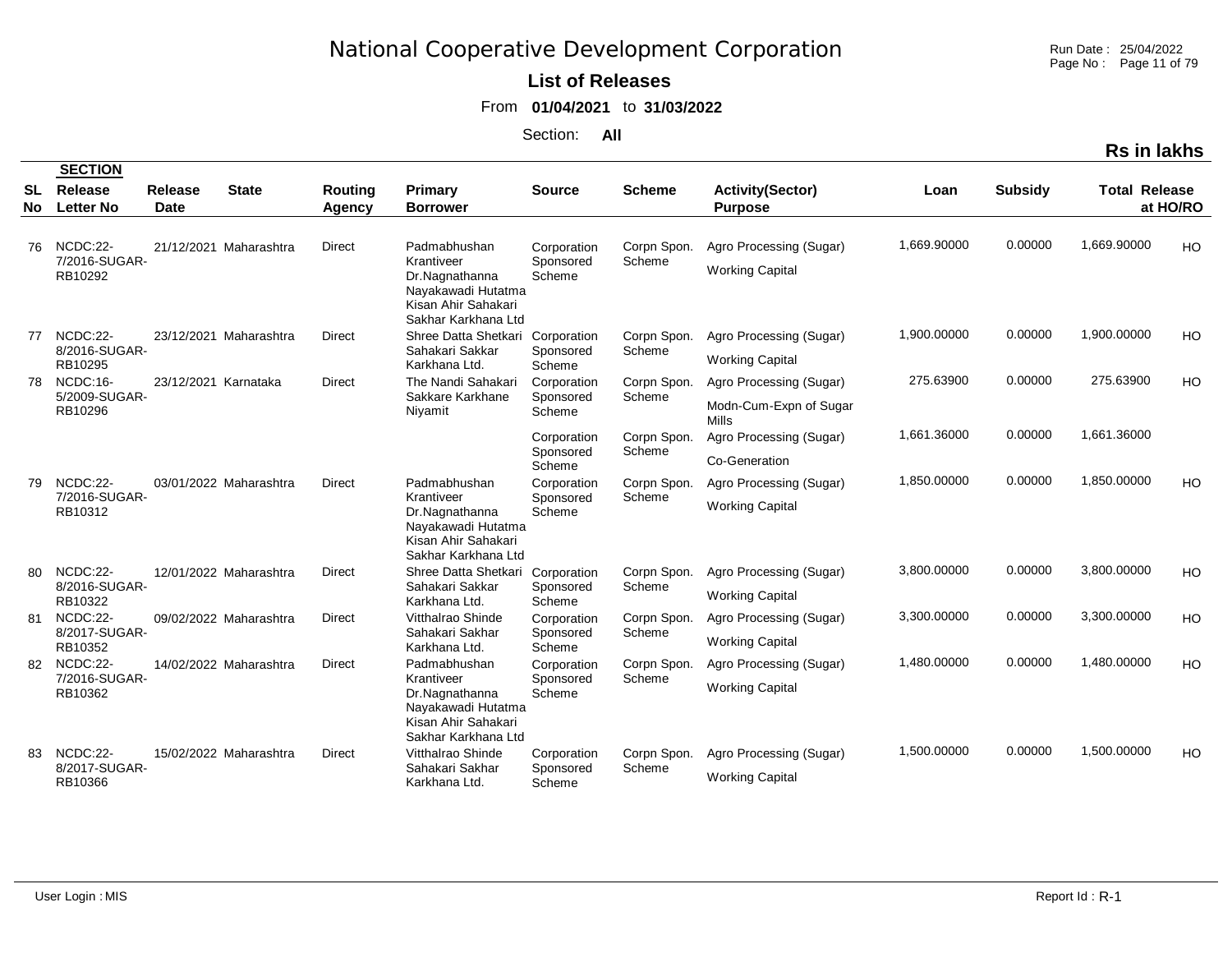Run Date : 25/04/2022 Page No : Page 12 of 79

#### **List of Releases**

From **01/04/2021** to **31/03/2022**

|     |                               |                      |                        |               |                                                         |                     |                       |                                 |             |                | <b>Rs in lakhs</b>   |          |
|-----|-------------------------------|----------------------|------------------------|---------------|---------------------------------------------------------|---------------------|-----------------------|---------------------------------|-------------|----------------|----------------------|----------|
| SL  | <b>SECTION</b><br>Release     | <b>Release</b>       | <b>State</b>           | Routing       | <b>Primary</b>                                          | <b>Source</b>       | <b>Scheme</b>         | <b>Activity(Sector)</b>         | Loan        | <b>Subsidy</b> | <b>Total Release</b> |          |
| No. | <b>Letter No</b>              | Date                 |                        | Agency        | <b>Borrower</b>                                         |                     |                       | <b>Purpose</b>                  |             |                |                      | at HO/RO |
| 84  | NCDC:22-<br>12/2017-          |                      | 17/02/2022 Maharashtra | Direct        | Karmayogi Ankushrao Corporation<br>Tope Samarth         | Sponsored           | Corpn Spon.<br>Scheme | Agro Processing (Sugar)         | 793.00000   | 0.00000        | 793.00000            | HO       |
|     | SUGAR-<br>RB10376             |                      |                        |               | Sahakari Sakhar<br>Karkhana Ltd.                        | Scheme              |                       | <b>Working Capital</b>          |             |                |                      |          |
| 85  | NCDC:22-                      |                      | 25/02/2022 Maharashtra | <b>Direct</b> | Vitthalrao Shinde                                       | Corporation         | Corpn Spon.           | Agro Processing (Sugar)         | 2,500.00000 | 0.00000        | 2,500.00000          | HO       |
|     | 8/2017-SUGAR-<br>RB10390      |                      |                        |               | Sahakari Sakhar<br>Karkhana Ltd.                        | Sponsored<br>Scheme | Scheme                | <b>Working Capital</b>          |             |                |                      |          |
| 86  | NCDC:16-<br>5/2009-SUGAR-     | 25/02/2022 Karnataka |                        | Direct        | The Nandi Sahakari                                      | Corporation         | Corpn Spon.           | Agro Processing (Sugar)         | 251.81000   | 0.00000        | 251.81000            | HO       |
|     | RB10391                       |                      |                        |               | Sakkare Karkhane<br>Niyamit                             | Sponsored<br>Scheme | Scheme                | Modn-Cum-Expn of Sugar<br>Mills |             |                |                      |          |
|     |                               |                      |                        |               |                                                         | Corporation         | Corpn Spon.           | Agro Processing (Sugar)         | 150.20000   | 0.00000        | 150.20000            |          |
|     |                               |                      |                        |               |                                                         | Sponsored<br>Scheme | Scheme                | Co-Generation                   |             |                |                      |          |
|     | 87 NCDC:22-                   |                      | 28/02/2022 Maharashtra | Direct        | Shree Datta Shetkari                                    | Corporation         | Corpn Spon.           | Agro Processing (Sugar)         | 4,000.00000 | 0.00000        | 4,000.00000          | HO       |
|     | 8/2016-SUGAR-<br>RB10393      |                      |                        |               | Sahakari Sakkar<br>Karkhana Ltd.                        | Sponsored<br>Scheme | Scheme                | <b>Working Capital</b>          |             |                |                      |          |
| 88  | NCDC:22-                      |                      | 28/02/2022 Maharashtra | <b>Direct</b> | Karmayogi Ankushrao Corporation                         |                     | Corpn Spon.           | Agro Processing (Sugar)         | 895.00000   | 0.00000        | 895.00000            | HO       |
|     | 12/2017-<br>SUGAR-<br>RB10394 |                      |                        |               | Tope Samarth<br>Sahakari Sakhar<br>Karkhana Ltd.        | Sponsored<br>Scheme | Scheme                | <b>Working Capital</b>          |             |                |                      |          |
| 89  | NCDC:22-                      |                      | 07/03/2022 Maharashtra | <b>Direct</b> | Vitthalrao Shinde                                       | Corporation         | Corpn Spon.           | Agro Processing (Sugar)         | 2,100.00000 | 0.00000        | 2,100.00000          | HO       |
|     | 8/2017-SUGAR-<br>RB10402      |                      |                        |               | Sahakari Sakhar<br>Karkhana Ltd.                        | Sponsored<br>Scheme | Scheme                | <b>Working Capital</b>          |             |                |                      |          |
| 90  | NCDC:22-<br>12/2017-          |                      | 08/03/2022 Maharashtra | Direct        | Karmayogi Ankushrao Corporation                         |                     | Corpn Spon.           | Agro Processing (Sugar)         | 754.00000   | 0.00000        | 754.00000            | HO       |
|     | SUGAR-<br>RB10404             |                      |                        |               | <b>Tope Samarth</b><br>Sahakari Sakhar<br>Karkhana Ltd. | Sponsored<br>Scheme | Scheme                | <b>Working Capital</b>          |             |                |                      |          |
| 91  | NCDC:22-                      |                      | 15/03/2022 Maharashtra | <b>Direct</b> | Shree Datta Shetkari                                    | Corporation         | Corpn Spon.           | Agro Processing (Sugar)         | 3,800.00000 | 0.00000        | 3,800.00000          | HO       |
|     | 8/2016-SUGAR-<br>RB10415      |                      |                        |               | Sahakari Sakkar<br>Karkhana Ltd.                        | Sponsored<br>Scheme | Scheme                | <b>Working Capital</b>          |             |                |                      |          |
|     | 92 NCDC:22-                   |                      | 16/03/2022 Maharashtra | <b>Direct</b> | Vitthalrao Shinde                                       | Corporation         | Corpn Spon.           | Agro Processing (Sugar)         | 2,100.00000 | 0.00000        | 2,100.00000          | HO       |
|     | 8/2017-SUGAR-<br>RB10417      |                      |                        |               | Sahakari Sakhar<br>Karkhana Ltd.                        | Sponsored<br>Scheme | Scheme                | <b>Working Capital</b>          |             |                |                      |          |
| 93  | NCDC:22-                      |                      | 23/03/2022 Maharashtra | <b>Direct</b> | Karmayogi Ankushrao Corporation                         |                     | Corpn Spon.           | Agro Processing (Sugar)         | 471.00000   | 0.00000        | 471.00000            | HO       |
|     | 12/2017-<br>SUGAR-<br>RB10425 |                      |                        |               | <b>Tope Samarth</b><br>Sahakari Sakhar<br>Karkhana Ltd. | Sponsored<br>Scheme | Scheme                | <b>Working Capital</b>          |             |                |                      |          |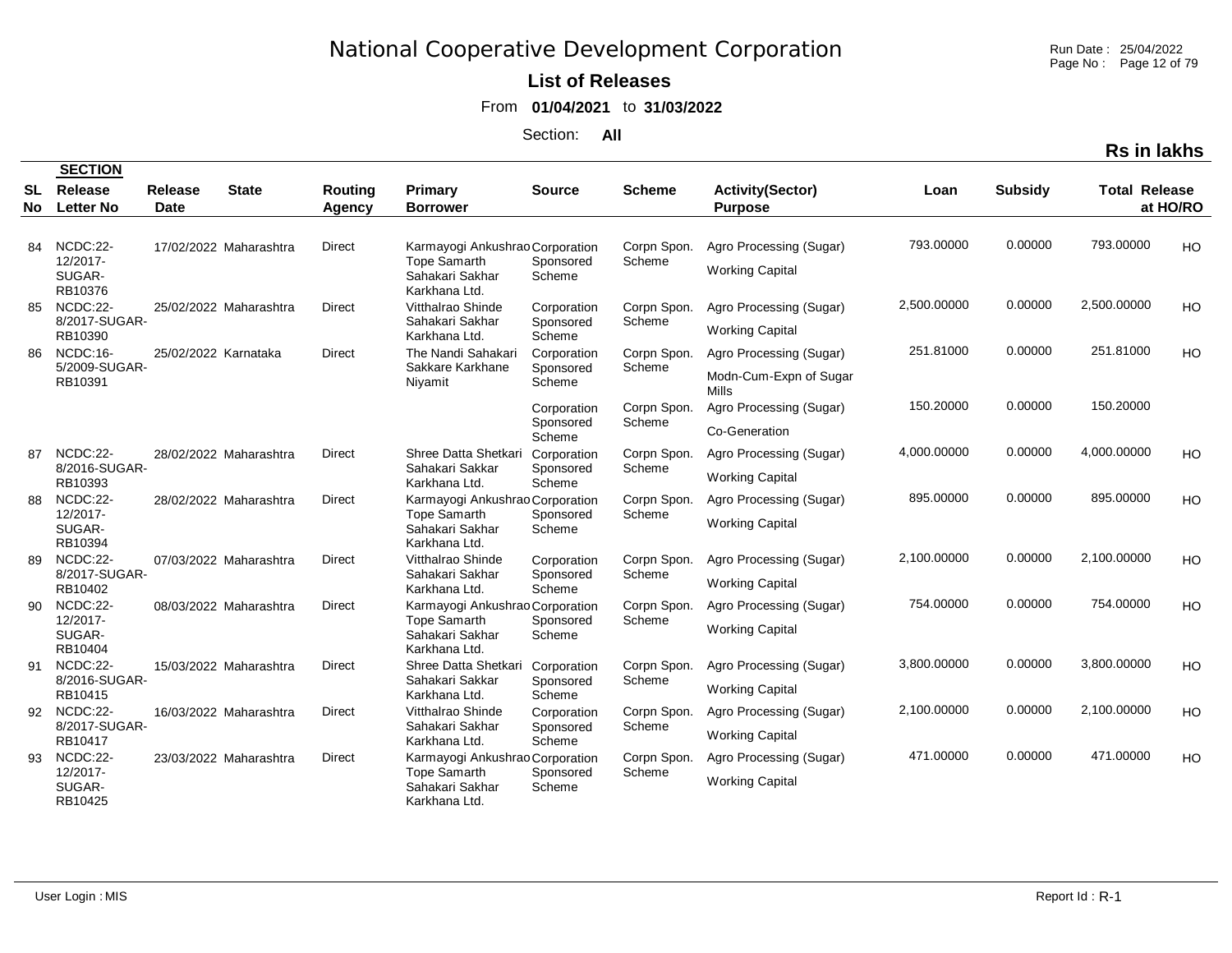#### **List of Releases**

From **01/04/2021** to **31/03/2022**

Section: **All**

|            | <b>SECTION</b>              |                        |                        |                   |                                                         |                               |                     |                                                           |                |                |                      |          |
|------------|-----------------------------|------------------------|------------------------|-------------------|---------------------------------------------------------|-------------------------------|---------------------|-----------------------------------------------------------|----------------|----------------|----------------------|----------|
| SL<br>No l | Release<br><b>Letter No</b> | Release<br><b>Date</b> | <b>State</b>           | Routing<br>Agency | Primary<br><b>Borrower</b>                              | <b>Source</b>                 | <b>Scheme</b>       | <b>Activity(Sector)</b><br><b>Purpose</b>                 | Loan           | <b>Subsidy</b> | <b>Total Release</b> | at HO/RO |
| 94         | NCDC:7-                     | 23/06/2021             | Maharashtra            | <b>Direct</b>     | Sadashivrao Mandlik Others                              |                               | Sugar               | Agro Processing (Sugar)                                   | 900.29600      | 0.00000        | 900.29600            | HO       |
| 95         | 5/2017-Sugar-<br>SDF210001  |                        |                        |                   | Kagal Taluka<br>Sahakari Sakhar<br>Karkhana Ltd.        |                               | Development<br>Fund | <b>Establishment of Sugar</b><br><b>Bye-Product Units</b> |                |                |                      |          |
|            | NCDC:16-                    | 29/09/2021             | Karnataka              | Direct            | The Nandi Sahakari                                      | <b>Others</b>                 | Sugar               | Agro Processing (Sugar)                                   | 1,398.20400    | 0.00000        | 1,398.20400          | HO       |
|            | 5/2009-Sugar-<br>SDF210002  |                        |                        |                   | Sakkare Karkhane<br>Niyamit                             |                               | Development<br>Fund | Co-Generation                                             |                |                |                      |          |
| 96         | NCDC:16-                    | 05/10/2021             | Karnataka              | Direct            | The Nandi Sahakari                                      | <b>Others</b>                 | Sugar               | Agro Processing (Sugar)                                   | 1,386.12100    | 0.00000        | 1,386.12100          | HO       |
|            | 5/2009-Sugar-<br>SDF210003  |                        |                        |                   | Sakkare Karkhane<br>Niyamit                             |                               | Development<br>Fund | Co-Generation                                             |                |                |                      |          |
| 97         | NCDC:16-                    | 20/10/2021             | Gujarat                | Direct            | Shree Narmada                                           | <b>Others</b>                 | Sugar               | Agro Processing (Sugar)                                   | 1,590.08000    | 0.00000        | 1,590.08000          | HO       |
|            | 3/2009-Sugar-<br>SDF210004  |                        |                        |                   | Khand Udyog<br>Sahakari Mandli Ltd.,<br>Narmada         |                               | Development<br>Fund | Establishment of Sugar<br><b>Bye-Product Units</b>        |                |                |                      |          |
| 98         | NCDC:7-                     |                        | 31/03/2022 Maharashtra | Direct            | Karmayogi Ankushrao Others                              |                               | Sugar               | Agro Processing (Sugar)                                   | 2,233.79900    | 0.00000        | 2,233.79900          | HO       |
|            | 4/2018-Sugar-<br>SDF210006  |                        |                        |                   | <b>Tope Samarth</b><br>Sahakari Sakhar<br>Karkhana Ltd. |                               | Development<br>Fund | Establishment of Sugar<br><b>Bye-Product Units</b>        |                |                |                      |          |
|            |                             |                        |                        |                   |                                                         | <b>Section Total: (SUGAR)</b> |                     |                                                           | 1,31,670.59900 | 0.00000        | 1,31,670.59900       |          |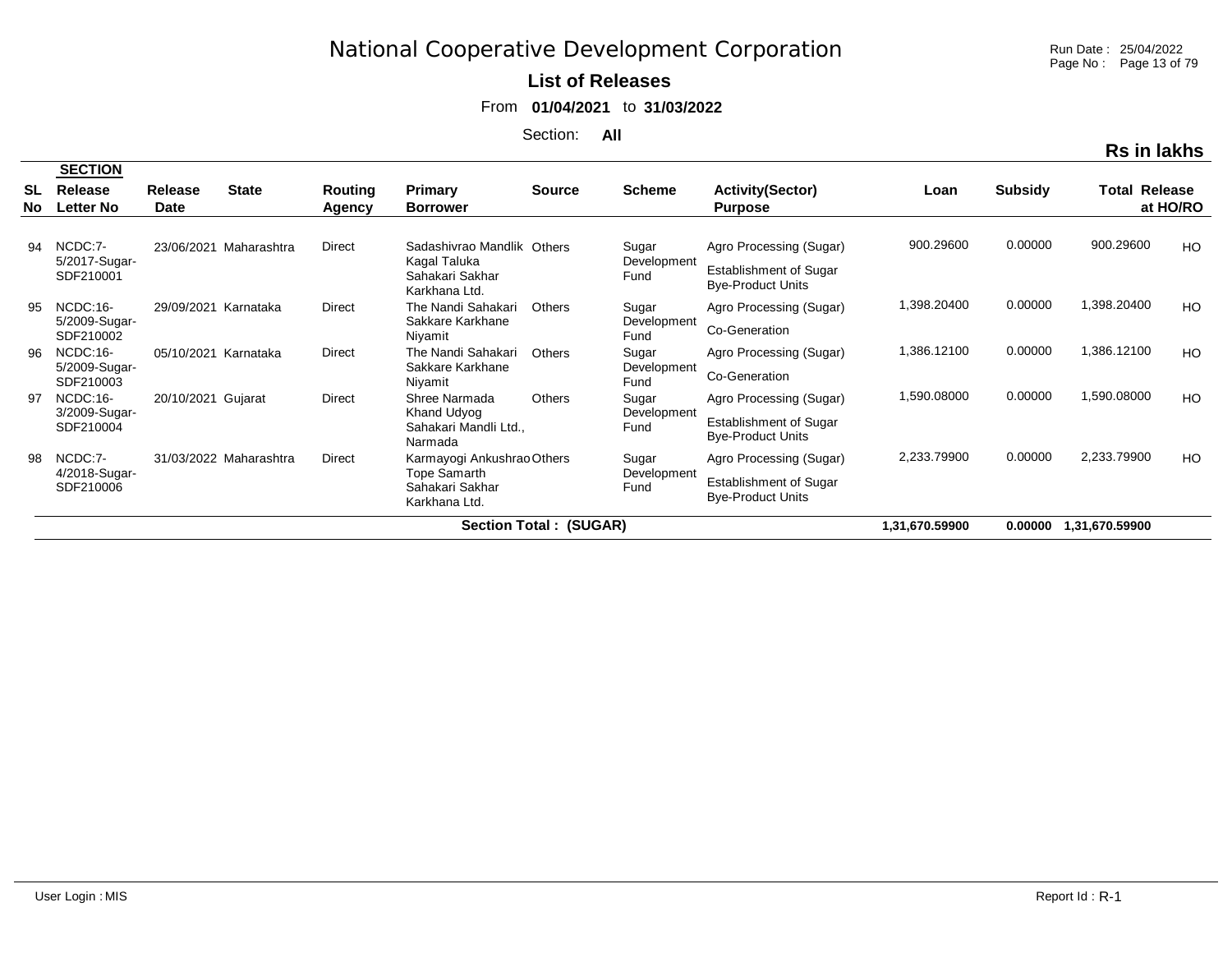Run Date : 25/04/2022 Page No : Page 14 of 79

#### **List of Releases**

From **01/04/2021** to **31/03/2022**

|                 |                                               |                               |                        |                            |                                                                          |                                 |                                                                           |                                                                         |             |                | Rs in lakhs          |          |
|-----------------|-----------------------------------------------|-------------------------------|------------------------|----------------------------|--------------------------------------------------------------------------|---------------------------------|---------------------------------------------------------------------------|-------------------------------------------------------------------------|-------------|----------------|----------------------|----------|
| SL<br><b>No</b> | <b>SECTION</b><br>Release<br><b>Letter No</b> | <b>Release</b><br><b>Date</b> | <b>State</b>           | <b>Routing</b><br>Agency   | <b>Primary</b><br><b>Borrower</b>                                        | <b>Source</b>                   | <b>Scheme</b>                                                             | <b>Activity(Sector)</b><br><b>Purpose</b>                               | Loan        | <b>Subsidy</b> | <b>Total Release</b> | at HO/RO |
|                 | <b>FISHERIES</b>                              |                               |                        |                            |                                                                          |                                 |                                                                           |                                                                         |             |                |                      |          |
| 99              | NCDC:2-<br>10/2018-FISH-<br>RB10014           | 07/04/2021 Kerala             |                        | <b>State</b><br>Government | <b>Fisheries Department Central Sector</b><br>and Ports(B)<br>Department | Scheme                          | Asstt for<br>Mktg,<br>Processing &<br>Stg etc for                         | <b>Weaker Section (Fisheries)</b><br>Development of Fisheries           | 2,500.00000 | 0.00000        | 2,500.00000          | HO       |
|                 | 100 NCDC:2-<br>24/2017-FISH-<br>RB10157       |                               | 03/09/2021 Telangana   | Direct                     | Telangana State<br>Fishermen Co-op.<br>Societies Federation<br>Ltd.      | <b>Central Sector</b><br>Scheme | Coop Dev<br>Asstt for<br>Mktg,<br>Processing &<br>Stg etc for<br>Coop Dev | <b>Weaker Section (Fisheries)</b><br><b>Inland Fisheries</b>            | 0.00000     | 250.00000      | 250.00000            | HO       |
|                 | 101 NCDC:2-<br>6/2018-FISH-<br>RB10161        |                               | 07/09/2021 Uttarakhand | State<br>Government        | Cooperation<br>Department                                                | <b>Central Sector</b><br>Scheme | Asstt for<br>Mktg,<br>Processing &<br>Stg etc for<br>Coop Dev             | <b>Weaker Section (Fisheries)</b><br>Intg. Fish. Dev. Projects          | 0.00000     | 22.00000       | 22.00000             | HO       |
|                 | 102 NCDC:2-<br>19/2021-FISH-<br>RB10215       |                               | 16/09/2021 Chattisgarh | <b>Direct</b>              | All India Institute of<br><b>Medical Sciences</b><br>(AllMS), Raipur     | <b>Central Sector</b><br>Scheme | <b>PMMSY</b>                                                              | <b>Weaker Section (Fisheries)</b><br>PMMSY-Grant for Blue<br>Revolution | 0.00000     | 12.00000       | 12.00000             | HO       |
|                 | 103 NCDC:2-<br>24/2017-FISH-<br>RB10301       |                               | 27/12/2021 Telangana   | <b>Direct</b>              | Telangana State<br>Fishermen Co-op.<br>Societies Federation<br>Ltd.      | <b>Central Sector</b><br>Scheme | Asstt for<br>Mktg,<br>Processing &<br>Stg etc for<br>Coop Dev             | <b>Weaker Section (Fisheries)</b><br><b>Inland Fisheries</b>            | 3,000.00000 | 0.00000        | 3,000.00000          | HO       |
|                 | 104 NCDC:2-<br>24/2017-FISH-<br>RB10347       |                               | 07/02/2022 Telangana   | <b>Direct</b>              | Telangana State<br>Fishermen Co-op.<br>Societies Federation<br>Ltd.      | <b>Central Sector</b><br>Scheme | Asstt for<br>Mktg.<br>Processing &<br>Stg etc for<br>Coop Dev             | <b>Weaker Section (Fisheries)</b><br><b>Inland Fisheries</b>            | 3,183.00000 | 0.00000        | 3,183.00000          | HO       |
|                 | 105 NCDC:2-<br>24/2017-FISH-<br>RB10395       |                               | 28/02/2022 Telangana   | Direct                     | Telangana State<br>Fishermen Co-op.<br>Societies Federation<br>Ltd.      | <b>Central Sector</b><br>Scheme | Asstt for<br>Mktg,<br>Processing &<br>Stg etc for<br>Coop Dev             | <b>Weaker Section (Fisheries)</b><br><b>Inland Fisheries</b>            | 2,673.80650 | 0.00000        | 2,673.80650          | HO       |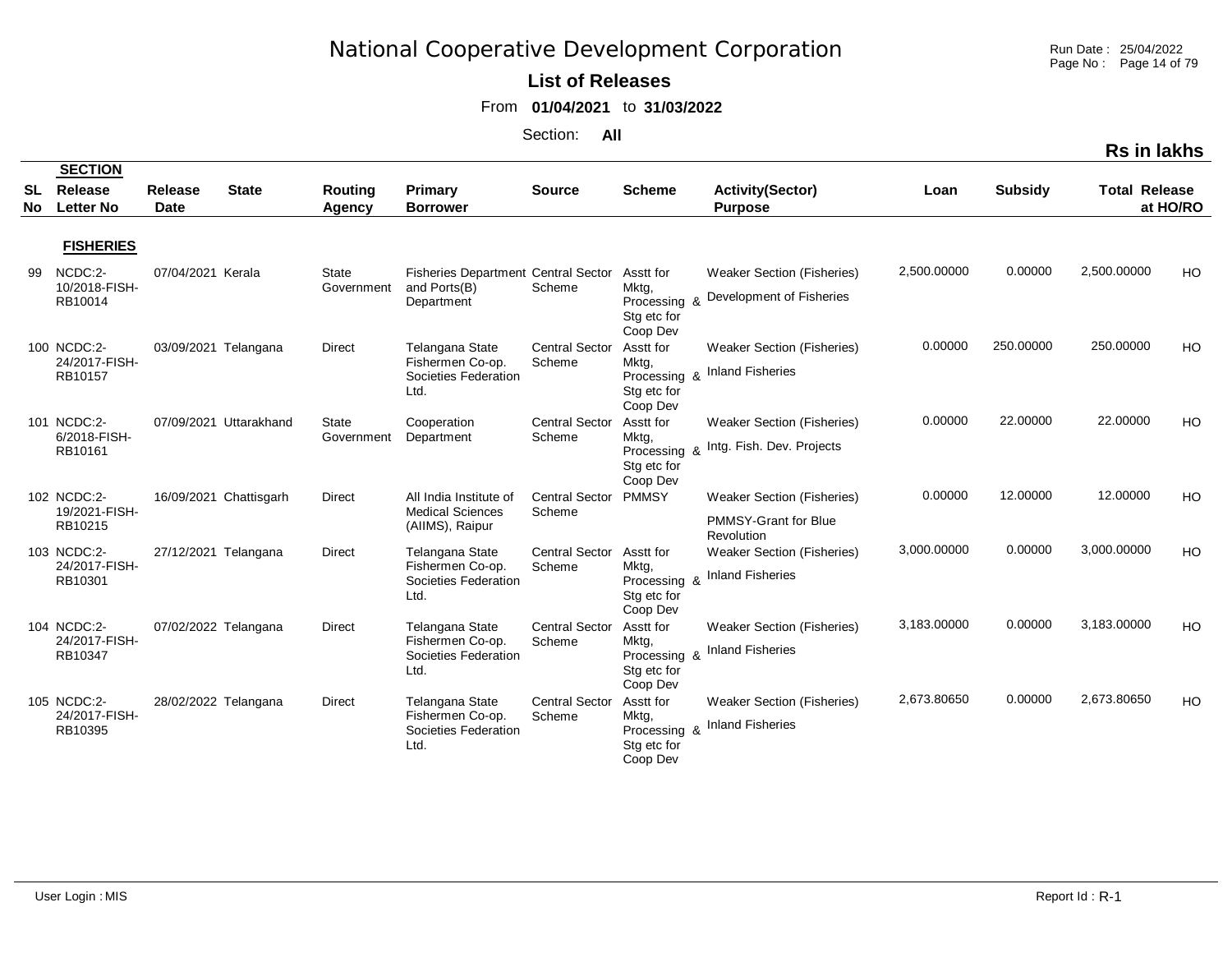Run Date : 25/04/2022 Page No : Page 15 of 79

**Rs in lakhs**

### **List of Releases**

From **01/04/2021** to **31/03/2022**

|                  | <b>SECTION</b>                          |                               |                        |                            |                                                                          |                                   |                                                               |                                                                                |                          |                |                      |          |
|------------------|-----------------------------------------|-------------------------------|------------------------|----------------------------|--------------------------------------------------------------------------|-----------------------------------|---------------------------------------------------------------|--------------------------------------------------------------------------------|--------------------------|----------------|----------------------|----------|
| <b>SL</b><br>No. | Release<br><b>Letter No</b>             | <b>Release</b><br><b>Date</b> | <b>State</b>           | Routing<br>Agency          | <b>Primary</b><br><b>Borrower</b>                                        | <b>Source</b>                     | <b>Scheme</b>                                                 | <b>Activity(Sector)</b><br><b>Purpose</b>                                      | Loan                     | <b>Subsidy</b> | <b>Total Release</b> | at HO/RO |
|                  | 106 NCDC:2-<br>6/2018-FISH-<br>RB10444  |                               | 29/03/2022 Uttarakhand | State<br>Government        | Cooperation<br>Department                                                | <b>Central Sector</b><br>Scheme   | Asstt for<br>Mktg,<br>Processing &<br>Stg etc for<br>Coop Dev | <b>Weaker Section (Fisheries)</b><br>Intg. Fish. Dev. Projects                 | 2,500.00000              | 0.00000        | 2,500.00000          | HO       |
|                  | 107 NCDC:2-<br>24/2022-FISH-<br>RB10453 | 30/03/2022 Kerala             |                        | <b>Direct</b>              | <b>Central Marine</b><br><b>Fisheries Research</b><br>Institute (CMFRI)  | <b>Central Sector</b><br>Scheme   | <b>PMMSY</b>                                                  | <b>Weaker Section (Fisheries)</b><br><b>PMMSY-Grant for Blue</b><br>Revolution | 0.00000                  | 53.36000       | 53.36000             | HO       |
|                  | 108 NCDC:2-<br>6/2018-FISH-<br>RB10476  |                               | 31/03/2022 Uttarakhand | <b>State</b><br>Government | Cooperation<br>Department                                                | <b>Central Sector</b><br>Scheme   | Asstt for<br>Mktg,<br>Processing &<br>Stg etc for<br>Coop Dev | <b>Weaker Section (Fisheries)</b><br>Intg. Fish. Dev. Projects                 | 0.00000                  | 144.00000      | 144.00000            | HO       |
|                  | 109 NCDC:2-<br>5/2019-FISH-<br>RB10478  | 31/03/2022 Kerala             |                        | <b>State</b><br>Government | Fisheries Department Central Sector<br>and Ports(B)<br>Department        | Scheme                            | Asstt for<br>Mktg,<br>Processing &<br>Stg etc for<br>Coop Dev | <b>Weaker Section (Fisheries)</b><br>Intg. Fish. Dev. Projects                 | 0.00000                  | 400.00000      | 400.00000            | HO       |
|                  | 110 NCDC:2-<br>2/2018-FISH-<br>RB10535  | 31/03/2022 Kerala             |                        | <b>State</b><br>Government | <b>Fisheries Department Central Sector</b><br>and Ports(B)<br>Department | Scheme                            | Asstt for<br>Mktg,<br>Stg etc for<br>Coop Dev                 | <b>Weaker Section (Fisheries)</b><br>Processing & Intg. Fish. Dev. Projects    | 0.00000                  | 385.43000      | 385.43000            | HO.      |
|                  | 111 NCDC:2-<br>24/2017-FISH-<br>RB10537 | 31/03/2022 Telangana          |                        | Direct                     | Telangana State<br>Fishermen Co-op.<br>Societies Federation<br>Ltd.      | <b>Central Sector</b><br>Scheme   | Asstt for<br>Mktg,<br>Processing &<br>Stg etc for<br>Coop Dev | <b>Weaker Section (Fisheries)</b><br><b>Inland Fisheries</b>                   | 0.00000                  | 1,507.46950    | 1,507.46950          | HO       |
|                  |                                         |                               |                        |                            |                                                                          | <b>Section Total: (FISHERIES)</b> |                                                               |                                                                                | 13,856.80650 2,774.25950 |                | 16.631.06600         |          |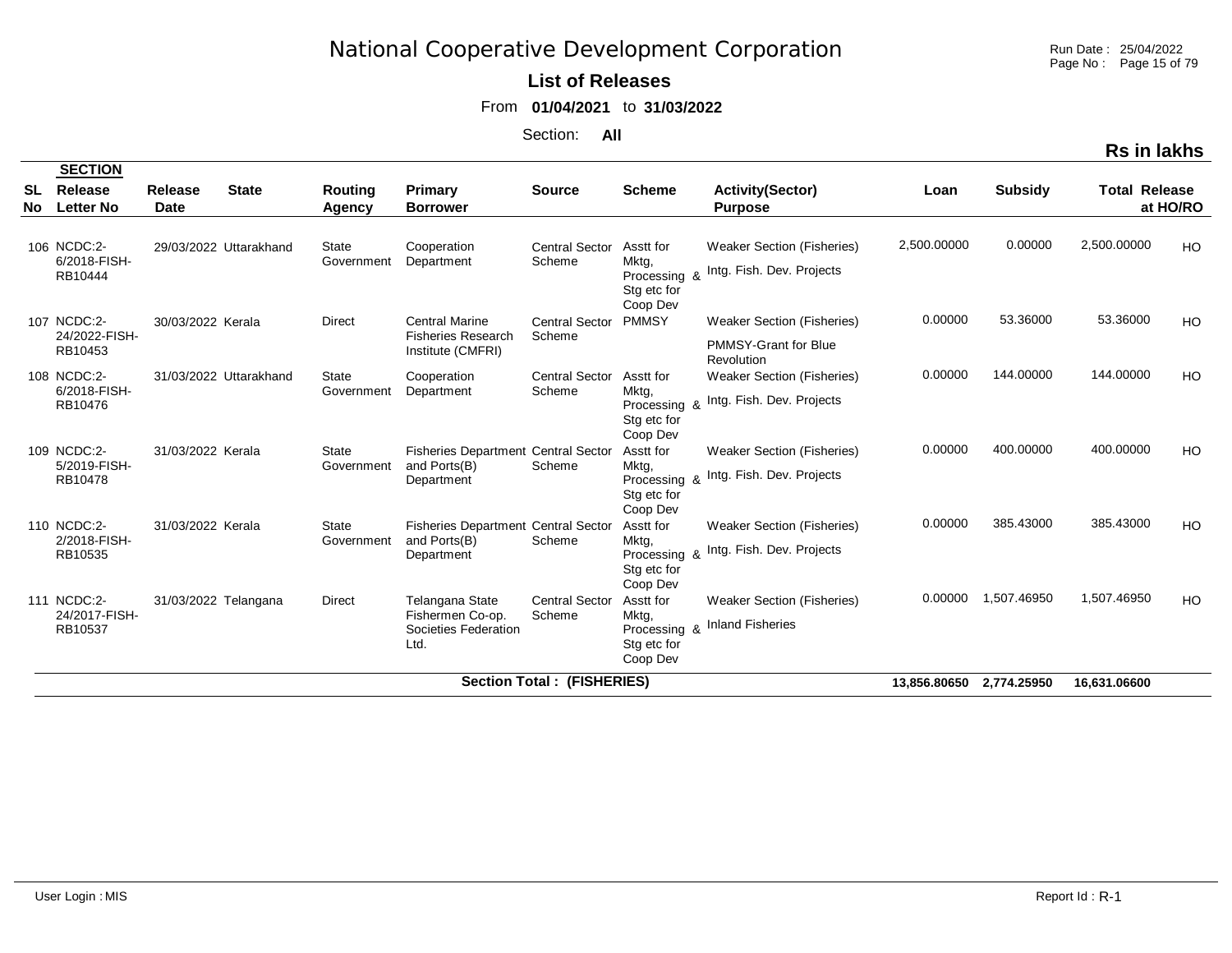Run Date : 25/04/2022 Page No : Page 16 of 79

#### **List of Releases**

From **01/04/2021** to **31/03/2022**

| .<br>Rs in lakhs                                                                                                                                                                                                                                                          |                                                       |                        |              |                          |                            |               |               |                                           |         |                |                      |           |
|---------------------------------------------------------------------------------------------------------------------------------------------------------------------------------------------------------------------------------------------------------------------------|-------------------------------------------------------|------------------------|--------------|--------------------------|----------------------------|---------------|---------------|-------------------------------------------|---------|----------------|----------------------|-----------|
|                                                                                                                                                                                                                                                                           | <b>SECTION</b><br><b>SL</b> Release<br>No Letter No   | <b>Release</b><br>Date | <b>State</b> | <b>Routing</b><br>Agency | Primary<br><b>Borrower</b> | <b>Source</b> | <b>Scheme</b> | <b>Activity(Sector)</b><br><b>Purpose</b> | Loan    | <b>Subsidy</b> | <b>Total Release</b> | at HO/RO  |
| <b>F&amp;V</b><br>112 NCDC:RO.CHD 14/01/2022 Haryana<br>State<br>Agro Processing (F&V)<br>Cooperation<br>Corpn Spon.<br>Corporation<br>Scheme<br>$:12 - 35/90 -$<br>Government<br>Department<br>Sponsored<br>Strenghthening of Share<br>RB10327<br>Scheme<br>Capital Base |                                                       |                        |              |                          |                            |               |               |                                           | 5.00000 | 0.00000        | 5.00000              | <b>RO</b> |
|                                                                                                                                                                                                                                                                           | Section Total: (F&V)<br>5.00000<br>5.00000<br>0.00000 |                        |              |                          |                            |               |               |                                           |         |                |                      |           |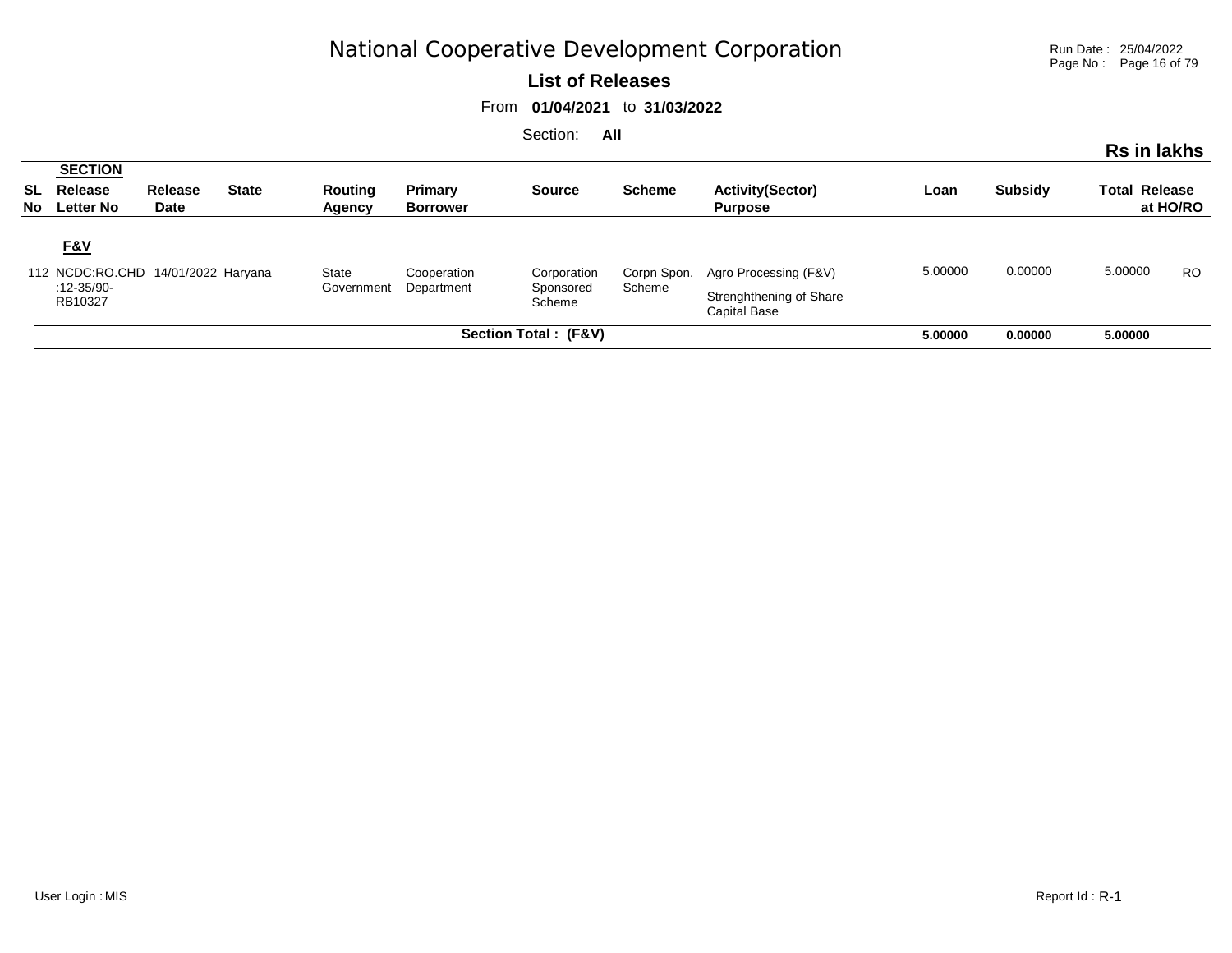**List of Releases** 

From **01/04/2021** to **31/03/2022**

Section: **All**

|            |                                               |                    |                        |                            |                                                                                       |                                 |                                                               |                                                                           |           |                |                      | <b>Rs in lakhs</b> |
|------------|-----------------------------------------------|--------------------|------------------------|----------------------------|---------------------------------------------------------------------------------------|---------------------------------|---------------------------------------------------------------|---------------------------------------------------------------------------|-----------|----------------|----------------------|--------------------|
| SL.<br>No. | <b>SECTION</b><br>Release<br><b>Letter No</b> | Release<br>Date    | <b>State</b>           | Routing<br>Agency          | Primary<br><b>Borrower</b>                                                            | <b>Source</b>                   | <b>Scheme</b>                                                 | <b>Activity(Sector)</b><br><b>Purpose</b>                                 | Loan      | <b>Subsidy</b> | <b>Total Release</b> | at HO/RO           |
|            | <b>DAIRY &amp; LIVE</b><br><b>STOCK</b>       |                    |                        |                            |                                                                                       |                                 |                                                               |                                                                           |           |                |                      |                    |
|            | 113 NCDC:10-<br>128/2020-GNR-<br>RB10065      | 11/06/2021 Gujarat |                        | <b>Direct</b>              | <b>Surat District</b><br>Cooperative Milk<br>Producers Union Ltd.                     | <b>Central Sector</b><br>Scheme | ISAM (AMI)<br>other than<br>Storage<br>Component              | <b>Weaker Section (Dairy)</b><br>Development of Dairy                     | 15.60700  | 0.00000        | 15.60700             | <b>RO</b>          |
|            | 114 NCDC:2-<br>6/2019-PDLS-<br>RB10073        |                    | 21/06/2021 Maharashtra | Direct                     | Pune Zillha Sahakari Central Sector<br>Dudh Utpadak Sangh Scheme<br>Maryadit          |                                 | Asstt for<br>Mktg,<br>Processing &<br>Stg etc for<br>Coop Dev | <b>Weaker Section (Dairy)</b><br>Development of Dairy                     | 148.51200 | 3.21000        | 151.72200            | HO                 |
|            | 115 NCDC:2-<br>4/2018-PDLS-<br>RB10147        |                    | 02/09/2021 Telangana   | <b>Direct</b>              | Telangana State Dairy Central Sector<br>Development<br>Cooperative<br>Federation Ltd. | Scheme                          | Asstt for<br>Mktg,<br>Processing &<br>Stg etc for<br>Coop Dev | Weaker Section (Live Stock)<br>Development of Live<br><b>Stock</b>        | 0.00000   | 380.00000      | 380.00000            | HO                 |
|            | 116 NCDC:2-<br>27/2016-PDLS-<br>RB10148       |                    | 02/09/2021 Rajasthan   | Direct                     | Aimer Zila Dugdh<br>Utpadak Sahakari<br>Sangh Ltd.                                    | <b>Central Sector</b><br>Scheme | Asstt for<br>Mktg,<br>Processing &<br>Stg etc for<br>Coop Dev | <b>Weaker Section (Dairy)</b><br>Development of Dairy                     | 0.00000   | 50.00000       | 50.00000             | HO                 |
|            | 117 NCDC:2-<br>5/2018-PDLS-<br>RB10150        |                    | 02/09/2021 West Bengal | State<br>Government        | Cooperation<br>Department                                                             | <b>Central Sector</b><br>Scheme | Asstt for<br>Mktg,<br>Processing &<br>Stg etc for<br>Coop Dev | <b>Weaker Section (Live Stock)</b><br>Development of Live<br><b>Stock</b> | 0.00000   | 40.00000       | 40.00000             | HO                 |
|            | 118 NCDC:2-<br>13/2018-PDLS-<br>RB10151       |                    | 02/09/2021 Uttarakhand | <b>State</b><br>Government | Cooperation<br>Department                                                             | <b>Central Sector</b><br>Scheme | Asstt for<br>Mktg,<br>Processing &<br>Stg etc for<br>Coop Dev | Weaker Section (Live Stock)<br>Development of Live<br><b>Stock</b>        | 0.00000   | 28.00000       | 28.00000             | HO                 |
|            | 119 NCDC:2-<br>6/2019-PDLS-<br>RB10163        |                    | 07/09/2021 Maharashtra | <b>Direct</b>              | Pune Zillha Sahakari Central Sector<br>Dudh Utpadak Sangh Scheme<br>Maryadit          |                                 | Asstt for<br>Mktg,<br>Processing &<br>Stg etc for<br>Coop Dev | <b>Weaker Section (Dairy)</b><br>Development of Dairy                     | 0.00000   | 22.41000       | 22.41000             | HO                 |

Run Date : 25/04/2022 Page No : Page 17 of 79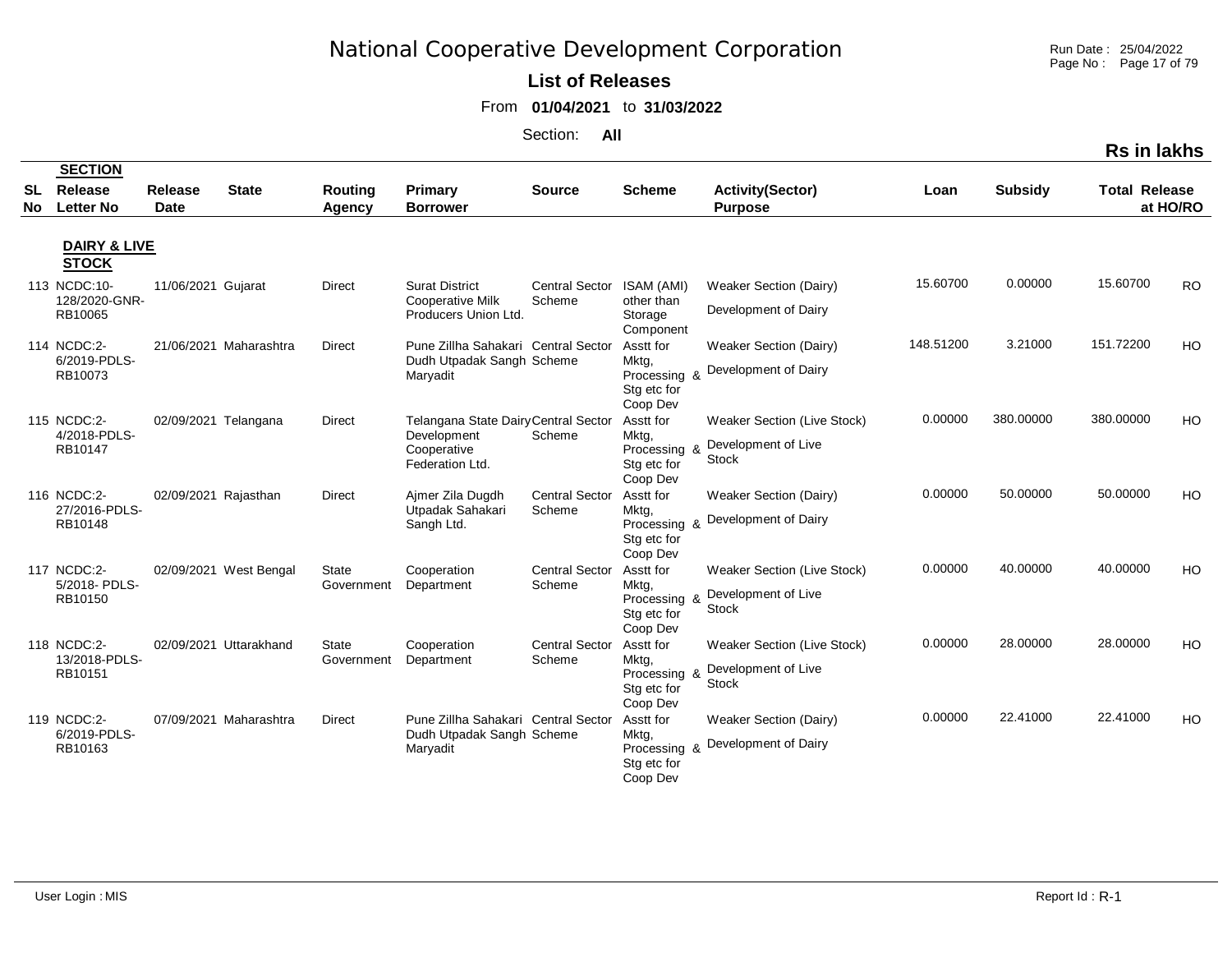**List of Releases** 

From **01/04/2021** to **31/03/2022**

Section: **All**

| tion | Run Date: 25/04/2022   |
|------|------------------------|
|      | Page No: Page 18 of 79 |

|           | <b>SECTION</b>                           |                        |                        |                          |                                                                               |                                 |                                                               |                                                                                                       |           |                |                      |           |
|-----------|------------------------------------------|------------------------|------------------------|--------------------------|-------------------------------------------------------------------------------|---------------------------------|---------------------------------------------------------------|-------------------------------------------------------------------------------------------------------|-----------|----------------|----------------------|-----------|
| SL<br>No. | Release<br><b>Letter No</b>              | Release<br><b>Date</b> | <b>State</b>           | <b>Routing</b><br>Agency | Primary<br><b>Borrower</b>                                                    | <b>Source</b>                   | <b>Scheme</b>                                                 | <b>Activity(Sector)</b><br><b>Purpose</b>                                                             | Loan      | <b>Subsidy</b> | <b>Total Release</b> | at HO/RO  |
|           | 120 NCDC:2-<br>56/2012-DAIRY-<br>RB10173 | 08/09/2021 Bihar       |                        | <b>Direct</b>            | Bihar State Coop. MilkCentral Sector<br>Producers' Federation Scheme<br>Ltd., |                                 | Asstt for<br>Mktg,<br>Processing &<br>Stg etc for<br>Coop Dev | Weaker Section (Dairy)<br>Estabilishment/Modn-<br>Cum-Expn of Dairy<br><b>Processing Units</b>        | 0.00000   | 50.00000       | 50.00000             | HO        |
|           | 121 NCDC:2-<br>21/2014-PDLS-<br>RB10183  | 09/09/2021 Gujarat     |                        | <b>Direct</b>            | Banaskantha Distt.<br><b>Cooperative Milk</b><br>Producers Union Ltd.         | <b>Central Sector</b><br>Scheme | Asstt for<br>Mktg,<br>Processing &<br>Stg etc for<br>Coop Dev | <b>Weaker Section (Dairy)</b><br>Estabilishment/Modn-<br>Cum-Expn of Dairy<br><b>Processing Units</b> | 0.00000   | 5.21500        | 5.21500              | HO        |
|           | 122 NCDC:2-<br>35/2016-PDLS-<br>RB10208  |                        | 15/09/2021 Telangana   | <b>Direct</b>            | Telangana State<br>Sheep & Goat<br>Development Coop.<br>Fed. Ltd.,            | <b>Central Sector</b><br>Scheme | Asstt for<br>Mktg,<br>Processing &<br>Stg etc for<br>Coop Dev | <b>Weaker Section (Live Stock)</b><br>Development of Live<br><b>Stock</b>                             | 0.00000   | 575.43743      | 575.43743            | HO        |
|           | 123 NCDC:10-<br>141/2021-GNR-<br>RB10214 | 16/09/2021 Gujarat     |                        | <b>Direct</b>            | Tintoda Mahila Dudh Central Sector<br>Utpadak Sahakari<br>Mandali Ltd         | Scheme                          | ISAM (AMI)<br>other than<br>Storage<br>Component              | Weaker Section (Dairy)<br>Development of Dairy                                                        | 3.00000   | 0.00000        | 3.00000              | <b>RO</b> |
|           | 124 NCDC:2-<br>6/2019-PDLS-<br>RB10238   |                        | 13/10/2021 Maharashtra | <b>Direct</b>            | Pune Zillha Sahakari Central Sector<br>Dudh Utpadak Sangh Scheme<br>Maryadit  |                                 | Asstt for<br>Mktg,<br>Processing &<br>Stg etc for<br>Coop Dev | Weaker Section (Dairy)<br>Development of Dairy                                                        | 76.70000  | 0.00000        | 76.70000             | HO        |
|           | 125 NCDC:10-<br>128/2020-GNR-<br>RB10244 | 20/10/2021 Gujarat     |                        | Direct                   | <b>Surat District</b><br><b>Cooperative Milk</b><br>Producers Union Ltd.      | <b>Central Sector</b><br>Scheme | ISAM (AMI)<br>other than<br>Storage<br>Component              | Weaker Section (Dairy)<br>Development of Dairy                                                        | 15.33000  | 0.00000        | 15.33000             | <b>RO</b> |
|           | 126 NCDC:10-<br>136/2021-GNR-<br>RB10254 | 25/10/2021 Gujarat     |                        | Direct                   | <b>Bharuch District</b><br><b>Cooperative Milk</b><br>Producers' Union Ltd.   | <b>Central Sector</b><br>Scheme | ISAM (AMI)<br>other than<br>Storage<br>Component              | Weaker Section (Dairy)<br>Estabilishment/Modn-<br>Cum-Expn of Dairy<br><b>Processing Units</b>        | 57.55000  | 0.00000        | 57.55000             | <b>RO</b> |
|           | 127 NCDC:2-<br>10/2020-PDLS-<br>RB10258  | 28/10/2021 Gujarat     |                        | <b>Direct</b>            | Panchmahal District Central Sector<br>Coop. Milk<br>Producers' Union Ltd.     | Scheme                          | ISAM (AMI)<br>other than<br>Storage<br>Component              | Weaker Section (Dairy)<br>Development of Dairy                                                        | 276.13000 | 0.00000        | 276.13000            | HO        |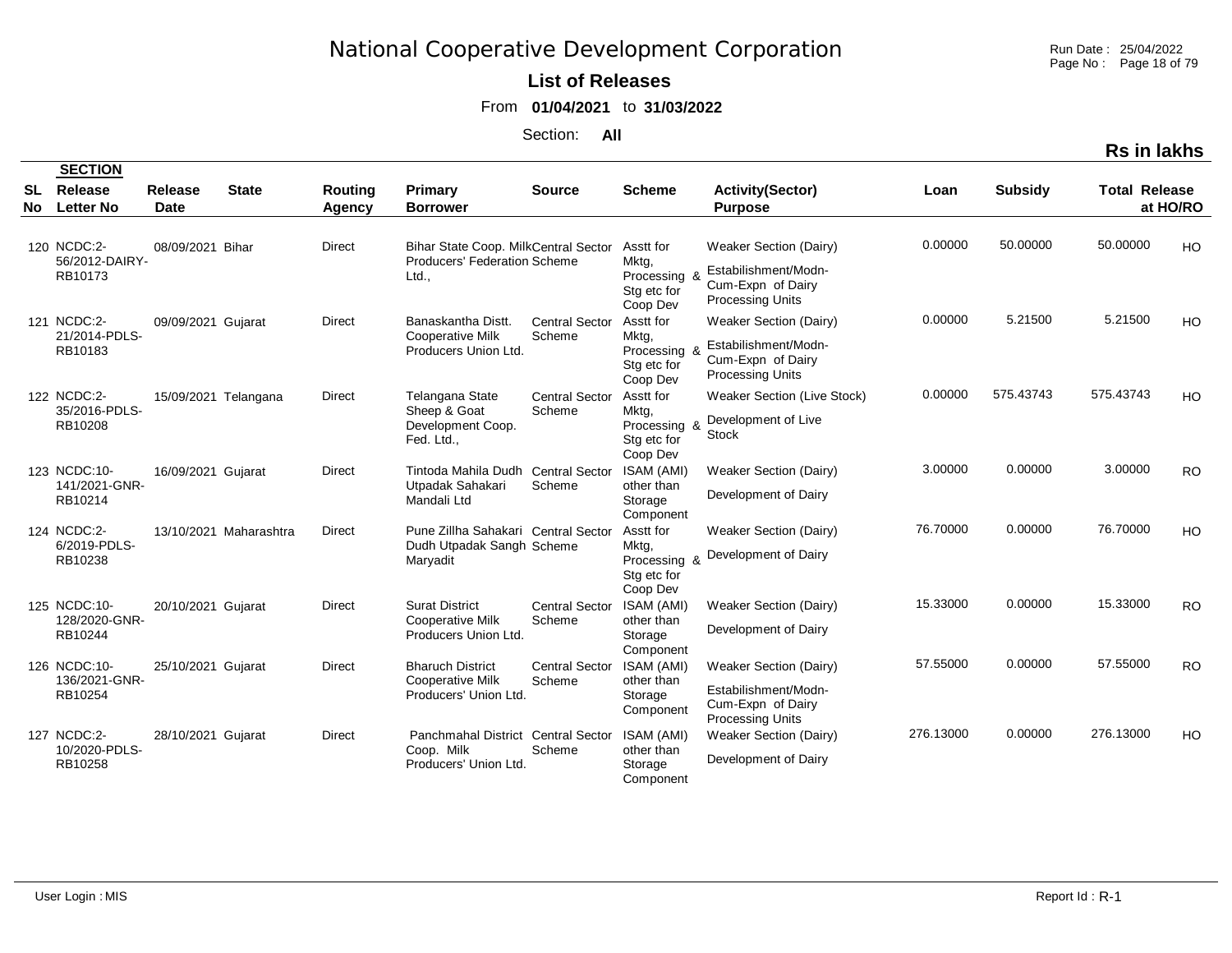Run Date : 25/04/2022 Page No : Page 19 of 79

**Rs in lakhs**

### **List of Releases**

From **01/04/2021** to **31/03/2022**

Section: **All**

|                 | <b>SECTION</b>              |                               |                        |                          |                                                  |                       |                                                  |                                                                      |              |                |                      |           |
|-----------------|-----------------------------|-------------------------------|------------------------|--------------------------|--------------------------------------------------|-----------------------|--------------------------------------------------|----------------------------------------------------------------------|--------------|----------------|----------------------|-----------|
| <b>SL</b><br>No | Release<br><b>Letter No</b> | <b>Release</b><br><b>Date</b> | <b>State</b>           | <b>Routing</b><br>Agency | <b>Primary</b><br><b>Borrower</b>                | <b>Source</b>         | <b>Scheme</b>                                    | <b>Activity(Sector)</b><br><b>Purpose</b>                            | Loan         | <b>Subsidy</b> | <b>Total Release</b> | at HO/RO  |
|                 |                             |                               |                        |                          |                                                  |                       |                                                  |                                                                      |              |                |                      |           |
|                 | 128 NCDC:2-                 | 29/10/2021 Gujarat            |                        | <b>Direct</b>            | Sabarkantha Distt.                               | <b>Central Sector</b> | ISAM (AMI)                                       | <b>Weaker Section (Dairy)</b>                                        | 232.00600    | 0.00000        | 232.00600            | HO        |
|                 | 12/2020-PDLS-<br>RB10259    |                               |                        |                          | Coop. Milk Producers' Scheme<br>Union Ltd.       |                       | other than<br>Storage<br>Component               | Development of Dairy                                                 |              |                |                      |           |
|                 | 129 NCDC:2-                 | 21/12/2021 Telangana          |                        | <b>Direct</b>            | Telangana State                                  | <b>Central Sector</b> | Asstt for                                        | Weaker Section (Live Stock)                                          | 15,000.00000 | 0.00000        | 15,000.00000         | HO        |
|                 | 35/2016-PDLS-<br>RB10293    |                               |                        |                          | Sheep & Goat<br>Development Coop.<br>Fed. Ltd.,  | Scheme                | Mktg,<br>Processing &<br>Stg etc for<br>Coop Dev | Development of Live<br><b>Stock</b>                                  |              |                |                      |           |
|                 | 130 NCDC:10-                | 27/12/2021 Gujarat            |                        | <b>Direct</b>            | <b>Bharuch District</b>                          | <b>Central Sector</b> | <b>ISAM (AMI)</b>                                | <b>Weaker Section (Dairy)</b>                                        | 0.00000      | 28.76000       | 28.76000             | <b>RO</b> |
|                 | 136/2021-GNR-<br>RB10298    |                               |                        |                          | <b>Cooperative Milk</b><br>Producers' Union Ltd. | Scheme                | other than<br>Storage<br>Component               | Estabilishment/Modn-<br>Cum-Expn of Dairy<br><b>Processing Units</b> |              |                |                      |           |
|                 | 131 NCDC:10-                | 27/12/2021 Gujarat            |                        | <b>Direct</b>            | Tintoda Mahila Dudh                              | <b>Central Sector</b> | ISAM (AMI)                                       | <b>Weaker Section (Dairy)</b>                                        | 0.00000      | 2.14000        | 2.14000              | <b>RO</b> |
|                 | 141/2021-GNR-<br>RB10299    |                               |                        |                          | Utpadak Sahakari<br>Mandali Ltd                  | Scheme                | other than<br>Storage<br>Component               | Development of Dairy                                                 |              |                |                      |           |
|                 | 132 NCDC:2-                 | 29/12/2021 Gujarat            |                        | <b>Direct</b>            | Panchmahal District Central Sector               |                       | ISAM (AMI)                                       | Weaker Section (Dairy)                                               | 0.00000      | 112.67375      | 112.67375            | HO        |
|                 | 10/2020-PDLS-<br>RB10305    |                               |                        |                          | Coop. Milk<br>Producers' Union Ltd.              | Scheme                | other than<br>Storage<br>Component               | Development of Dairy                                                 |              |                |                      |           |
|                 | 133 NCDC:2-                 | 30/12/2021 Gujarat            |                        | <b>Direct</b>            | Sabarkantha Distt.                               | <b>Central Sector</b> | ISAM (AMI)                                       | Weaker Section (Dairy)                                               | 0.00000      | 89.12500       | 89.12500             | HO        |
|                 | 12/2020-PDLS-<br>RB10307    |                               |                        |                          | Coop. Milk Producers' Scheme<br>Union Ltd.       |                       | other than<br>Storage<br>Component               | Development of Dairy                                                 |              |                |                      |           |
|                 | 134 NCDC:2-                 |                               | 10/01/2022 Maharashtra | <b>Direct</b>            | Pune Zillha Sahakari Central Sector              |                       | Asstt for                                        | <b>Weaker Section (Dairy)</b>                                        | 72.32800     | 0.00000        | 72.32800             | HO        |
|                 | 6/2019-PDLS-<br>RB10316     |                               |                        |                          | Dudh Utpadak Sangh Scheme<br>Maryadit            |                       | Mktg,<br>Processing &<br>Stg etc for<br>Coop Dev | Development of Dairy                                                 |              |                |                      |           |
|                 | 135 NCDC:2-                 | 16/02/2022 Gujarat            |                        | Direct                   | Panchmahal District Central Sector               |                       | ISAM (AMI)                                       | <b>Weaker Section (Dairy)</b>                                        | 132.54400    | 48.99939       | 181.54339            | HO        |
|                 | 10/2020-PDLS-<br>RB10374    |                               |                        |                          | Coop. Milk<br>Producers' Union Ltd.              | Scheme                | other than<br>Storage<br>Component               | Development of Dairy                                                 |              |                |                      |           |
|                 | 136 NCDC:10-                | 18/02/2022 Gujarat            |                        | <b>Direct</b>            | <b>Surat District</b>                            | <b>Central Sector</b> | ISAM (AMI)                                       | <b>Weaker Section (Dairy)</b>                                        | 8.02600      | 0.00000        | 8.02600              | <b>RO</b> |
|                 | 128/2020-GNR-<br>RB10378    |                               |                        |                          | <b>Cooperative Milk</b><br>Producers Union Ltd.  | Scheme                | other than<br>Storage                            | Development of Dairy                                                 |              |                |                      |           |

Component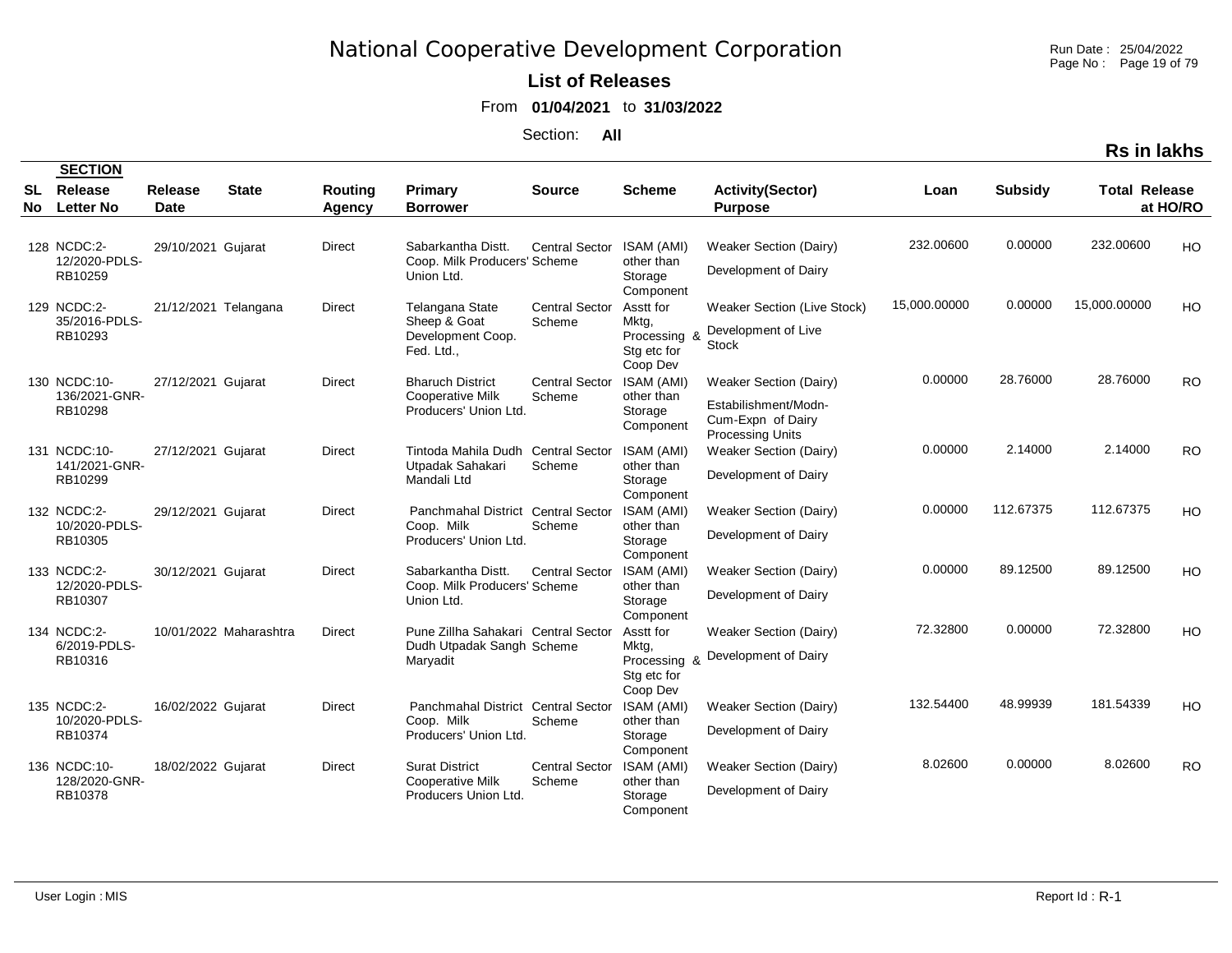Run Date : 25/04/2022 Page No : Page 20 of 79

**Rs in lakhs**

### **List of Releases**

From **01/04/2021** to **31/03/2022**

Section: **All**

|                  | <b>SECTION</b>                           |                        |                        |                            |                                                                           |                                 |                                                               |                                                                                                       |              |                |                      |           |
|------------------|------------------------------------------|------------------------|------------------------|----------------------------|---------------------------------------------------------------------------|---------------------------------|---------------------------------------------------------------|-------------------------------------------------------------------------------------------------------|--------------|----------------|----------------------|-----------|
| <b>SL</b><br>No. | Release<br><b>Letter No</b>              | <b>Release</b><br>Date | <b>State</b>           | <b>Routing</b><br>Agency   | <b>Primary</b><br><b>Borrower</b>                                         | <b>Source</b>                   | <b>Scheme</b>                                                 | <b>Activity(Sector)</b><br><b>Purpose</b>                                                             | Loan         | <b>Subsidy</b> | <b>Total Release</b> | at HO/RO  |
|                  | 137 NCDC:2-<br>10/2020-PDLS-<br>RB10406  | 18/02/2022 Gujarat     |                        | <b>Direct</b>              | Panchmahal District Central Sector<br>Coop. Milk<br>Producers' Union Ltd. | Scheme                          | ISAM (AMI)<br>other than<br>Storage<br>Component              | <b>Weaker Section (Dairy)</b><br>Development of Dairy                                                 | 0.00000      | 0.00600        | 0.00600              | HO        |
|                  | 138 NCDC:2-<br>35/2016-PDLS-<br>RB10416  | 22/02/2022 Telangana   |                        | <b>Direct</b>              | Telangana State<br>Sheep & Goat<br>Development Coop.<br>Fed. Ltd.,        | <b>Central Sector</b><br>Scheme | Asstt for<br>Mktg,<br>Processing &<br>Stg etc for<br>Coop Dev | Weaker Section (Live Stock)<br>Development of Live<br><b>Stock</b>                                    | 0.00000      | 38.88569       | 38.88569             | HO        |
|                  | 139 NCDC:2-<br>35/2016-PDLS-<br>RB10422  | 17/03/2022 Telangana   |                        | Direct                     | Telangana State<br>Sheep & Goat<br>Development Coop.<br>Fed. Ltd.,        | <b>Central Sector</b><br>Scheme | Asstt for<br>Mktg,<br>Processing &<br>Stg etc for<br>Coop Dev | <b>Weaker Section (Live Stock)</b><br>Development of Live<br><b>Stock</b>                             | 25,592.60000 | 0.00000        | 25,592.60000         | HO        |
|                  | 140 NCDC:10-<br>143/2021-GNR-<br>RB10435 | 28/03/2022 Gujarat     |                        | <b>Direct</b>              | Sabarkantha Distt.<br>Coop. Milk Producers' Scheme<br>Union Ltd.          | <b>Central Sector</b>           | ISAM (AMI)<br>other than<br>Storage<br>Component              | Weaker Section (Dairy)<br>Development of Dairy                                                        | 48.12500     | 0.00000        | 48.12500             | <b>RO</b> |
|                  | 141 NCDC:10-<br>144/2021-GNR-<br>RB10436 | 28/03/2022 Gujarat     |                        | Direct                     | Sabarkantha Distt.<br>Coop. Milk Producers' Scheme<br>Union Ltd.          | <b>Central Sector</b>           | ISAM (AMI)<br>other than<br>Storage<br>Component              | <b>Weaker Section (Dairy)</b><br>Development of Dairy                                                 | 33.95000     | 0.00000        | 33.95000             | <b>RO</b> |
|                  | 142 NCDC:10-<br>145/2021-GNR-<br>RB10437 | 28/03/2022 Gujarat     |                        | <b>Direct</b>              | Sabarkantha Distt.<br>Coop. Milk Producers' Scheme<br>Union Ltd.          | <b>Central Sector</b>           | ISAM (AMI)<br>other than<br>Storage<br>Component              | <b>Weaker Section (Dairy)</b><br>Development of Dairy                                                 | 64.07500     | 0.00000        | 64.07500             | <b>RO</b> |
|                  | 143 NCDC:10-<br>146/2021-GNR-<br>RB10438 | 28/03/2022 Gujarat     |                        | Direct                     | Sabarkantha Distt.<br>Coop. Milk Producers' Scheme<br>Union Ltd.          | <b>Central Sector</b>           | ISAM (AMI)<br>other than<br>Storage<br>Component              | <b>Weaker Section (Dairy)</b><br>Development of Dairy                                                 | 59.41000     | 0.00000        | 59.41000             | <b>RO</b> |
|                  | 144 NCDC:2-<br>14/2018-PDLS-<br>RB10440  |                        | 28/03/2022 Uttarakhand | <b>State</b><br>Government | Cooperation<br>Department                                                 | <b>Central Sector</b><br>Scheme | Asstt for<br>Mktg,<br>Processing &<br>Stg etc for<br>Coop Dev | <b>Weaker Section (Dairy)</b><br>Estabilishment/Modn-<br>Cum-Expn of Dairy<br><b>Processing Units</b> | 1,300.00000  | 0.00000        | 1.300.00000          | HO        |
|                  | 145 NCDC:2-<br>13/2018-PDLS-<br>RB10441  |                        | 28/03/2022 Uttarakhand | <b>State</b><br>Government | Cooperation<br>Department                                                 | <b>Central Sector</b><br>Scheme | Asstt for<br>Mktg,<br>Processing &<br>Stg etc for             | Weaker Section (Live Stock)<br>Development of Live<br><b>Stock</b>                                    | 3,500.00000  | 0.00000        | 3.500.00000          | HO        |

Coop Dev

User Login : MIS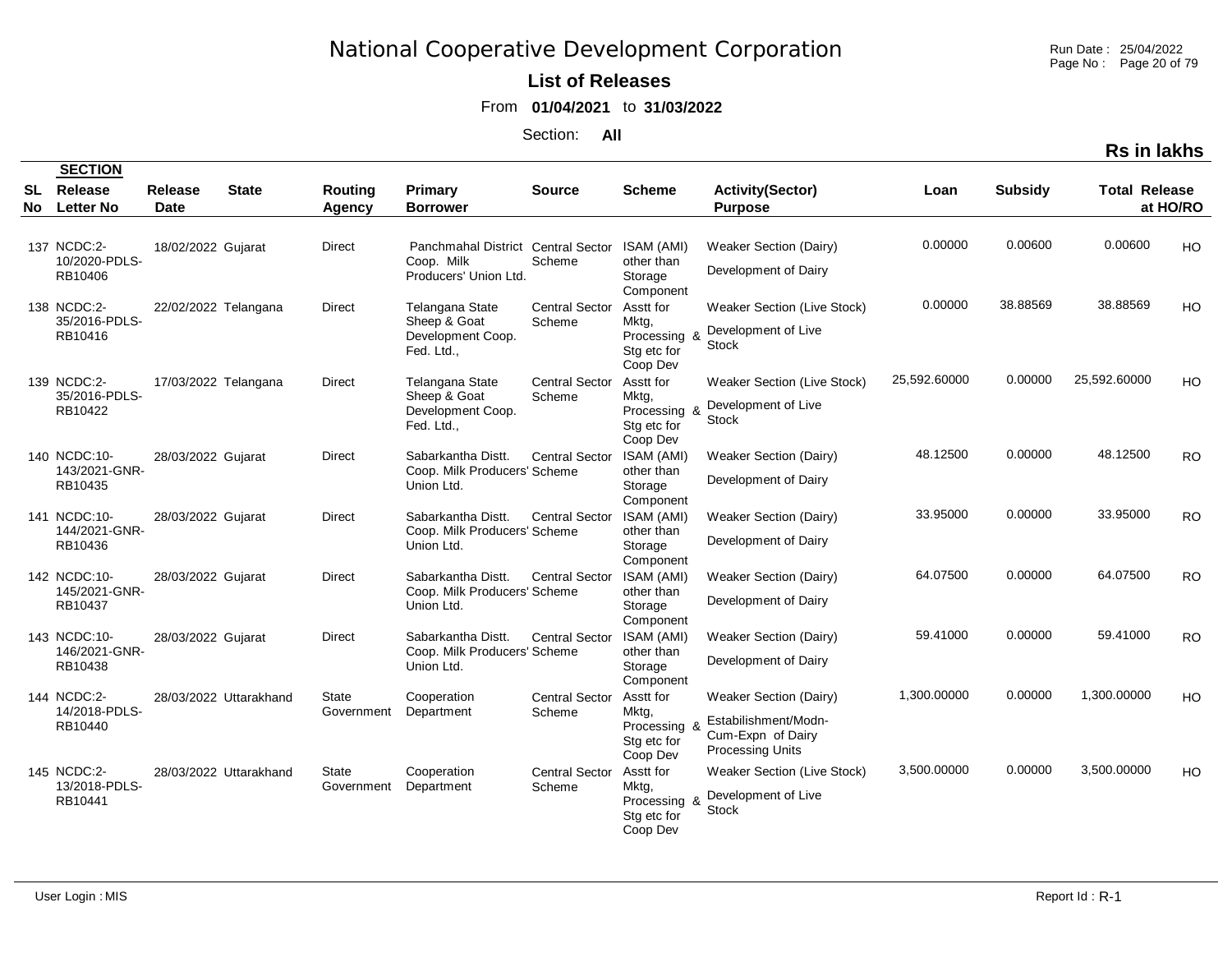Run Date : 25/04/2022 Page No : Page 21 of 79

#### **List of Releases**

From **01/04/2021** to **31/03/2022**

Section: **All**

|    | <b>SECTION</b>                           |                        |                        |                                 |                                                                                       |                                 |                                                               |                                                                                                       |         |                |                      |                |
|----|------------------------------------------|------------------------|------------------------|---------------------------------|---------------------------------------------------------------------------------------|---------------------------------|---------------------------------------------------------------|-------------------------------------------------------------------------------------------------------|---------|----------------|----------------------|----------------|
| SL | Release<br>No Letter No                  | Release<br><b>Date</b> | <b>State</b>           | <b>Routing</b><br><b>Agency</b> | Primary<br><b>Borrower</b>                                                            | <b>Source</b>                   | <b>Scheme</b>                                                 | <b>Activity(Sector)</b><br><b>Purpose</b>                                                             | Loan    | <b>Subsidy</b> | <b>Total Release</b> | at HO/RO       |
|    | 146 NCDC:2-<br>13/2018-PDLS-<br>RB10466  |                        | 31/03/2022 Uttarakhand | State<br>Government             | Cooperation<br>Department                                                             | Central Sector<br>Scheme        | Asstt for<br>Mktg,<br>Processing &<br>Stg etc for<br>Coop Dev | Weaker Section (Live Stock)<br>Development of Live<br><b>Stock</b>                                    | 0.00000 | 387.26000      | 387.26000            | H <sub>O</sub> |
|    | 147 NCDC:2-<br>14/2018-PDLS-<br>RB10467  |                        | 31/03/2022 Uttarakhand | State<br>Government             | Cooperation<br>Department                                                             | <b>Central Sector</b><br>Scheme | Asstt for<br>Mktg,<br>Processing &<br>Stg etc for<br>Coop Dev | <b>Weaker Section (Dairy)</b><br>Estabilishment/Modn-<br>Cum-Expn of Dairy<br><b>Processing Units</b> | 0.00000 | 48.88400       | 48.88400             | HO             |
|    | 148 NCDC:2-<br>5/2018 PDLS<br>RB10477    |                        | 31/03/2022 West Bengal | State<br>Government             | Cooperation<br>Department                                                             | <b>Central Sector</b><br>Scheme | Asstt for<br>Mktg,<br>Processing &<br>Stg etc for<br>Coop Dev | <b>Weaker Section (Live Stock)</b><br>Development of Live<br><b>Stock</b>                             | 0.00000 | 20.00000       | 20.00000             | H <sub>O</sub> |
|    | 149 NCDC:2-<br>27/2016-PDLS-<br>RB10503  | 31/03/2022 Rajasthan   |                        | Direct                          | Ajmer Zila Dugdh<br>Utpadak Sahakari<br>Sangh Ltd.                                    | <b>Central Sector</b><br>Scheme | Asstt for<br>Mktg,<br>Processing &<br>Stg etc for<br>Coop Dev | Weaker Section (Dairy)<br>Development of Dairy                                                        | 0.00000 | 619.02300      | 619.02300            | HO             |
|    | 150 NCDC:2-<br>6/2019-PDLS-<br>RB10520   |                        | 31/03/2022 Maharashtra | Direct                          | Pune Zillha Sahakari Central Sector<br>Dudh Utpadak Sangh Scheme<br>Maryadit          |                                 | Asstt for<br>Mktg,<br>Processing &<br>Stg etc for<br>Coop Dev | Weaker Section (Dairy)<br>Development of Dairy                                                        | 0.00000 | 74.78900       | 74.78900             | <b>HO</b>      |
|    | 151 NCDC:2-<br>4/2018-PDLS-<br>RB10530   | 31/03/2022 Telangana   |                        | Direct                          | Telangana State Dairy Central Sector<br>Development<br>Cooperative<br>Federation Ltd. | Scheme                          | Asstt for<br>Mktg,<br>Processing &<br>Stg etc for<br>Coop Dev | Weaker Section (Live Stock)<br>Development of Live<br><b>Stock</b>                                    | 0.00000 | 675.00000      | 675.00000            | <b>HO</b>      |
|    | 152 NCDC:2-<br>57/2012-DAIRY-<br>RB10534 | 31/03/2022 Bihar       |                        | <b>Direct</b>                   | Bihar State Coop. MilkCentral Sector<br><b>Producers' Federation Scheme</b><br>Ltd.,  |                                 | Asstt for<br>Mktg,<br>Processing 8<br>Stg etc for<br>Coop Dev | <b>Weaker Section (Dairy)</b><br>Estabilishment/Modn-<br>Cum-Expn of Dairy<br><b>Processing Units</b> | 0.00000 | 114.86000      | 114.86000            | HO             |
|    | 153 NCDC:2-<br>56/2012-DAIRY-<br>RB10536 | 31/03/2022 Bihar       |                        | <b>Direct</b>                   | Bihar State Coop. MilkCentral Sector<br>Producers' Federation Scheme<br>Ltd.,         |                                 | Asstt for<br>Mktg,<br>Processing &<br>Stg etc for<br>Coop Dev | <b>Weaker Section (Dairy)</b><br>Estabilishment/Modn-<br>Cum-Expn of Dairy<br><b>Processing Units</b> | 0.00000 | 200.00000      | 200.00000            | H <sub>O</sub> |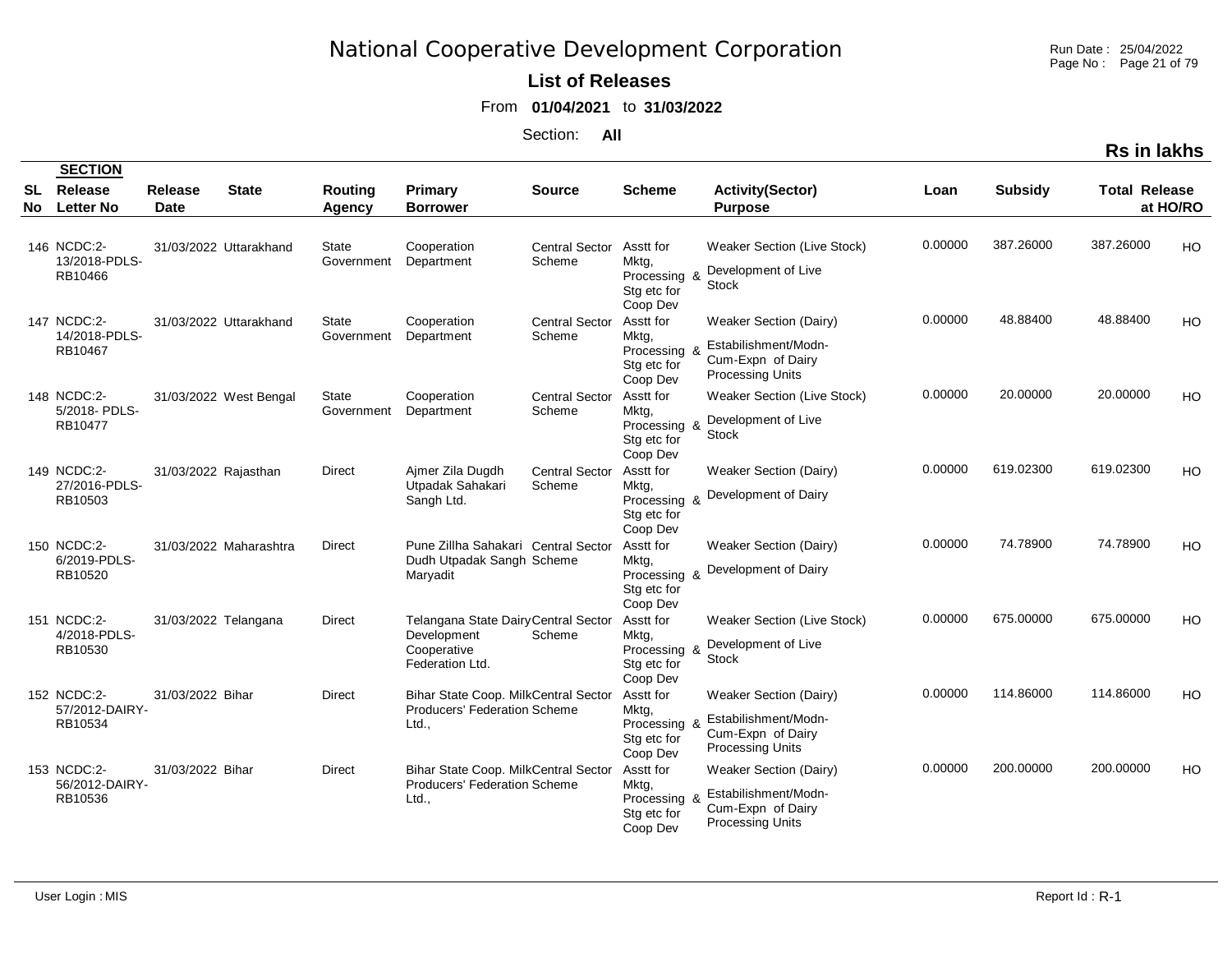Run Date : 25/04/2022 Page No : Page 22 of 79

#### **List of Releases**

From **01/04/2021** to **31/03/2022**

| Rs in lakhs                         |                                                     |                      |              |                   |                                                                    |                                 |                                                               |                                                                    |                           |                |                      |          |
|-------------------------------------|-----------------------------------------------------|----------------------|--------------|-------------------|--------------------------------------------------------------------|---------------------------------|---------------------------------------------------------------|--------------------------------------------------------------------|---------------------------|----------------|----------------------|----------|
|                                     | <b>SECTION</b><br><b>SL</b> Release<br>No Letter No | Release<br>Date      | <b>State</b> | Routing<br>Agency | Primary<br><b>Borrower</b>                                         | <b>Source</b>                   | <b>Scheme</b>                                                 | <b>Activity(Sector)</b><br><b>Purpose</b>                          | Loan                      | <b>Subsidy</b> | <b>Total Release</b> | at HO/RO |
|                                     | 154 NCDC:2-<br>35/2016-PDLS-<br>RB10538             | 31/03/2022 Telangana |              | Direct            | Telangana State<br>Sheep & Goat<br>Development Coop.<br>Fed. Ltd., | <b>Central Sector</b><br>Scheme | Asstt for<br>Mktg,<br>Processing &<br>Stg etc for<br>Coop Dev | Weaker Section (Live Stock)<br>Development of Live<br><b>Stock</b> | 0.00000                   | 6.665.46624    | 6,665.46624          | HO       |
| Section Total: (DAIRY & LIVE STOCK) |                                                     |                      |              |                   |                                                                    |                                 |                                                               |                                                                    | 46,635.89300 10,280.14450 |                | 56,916.03750         |          |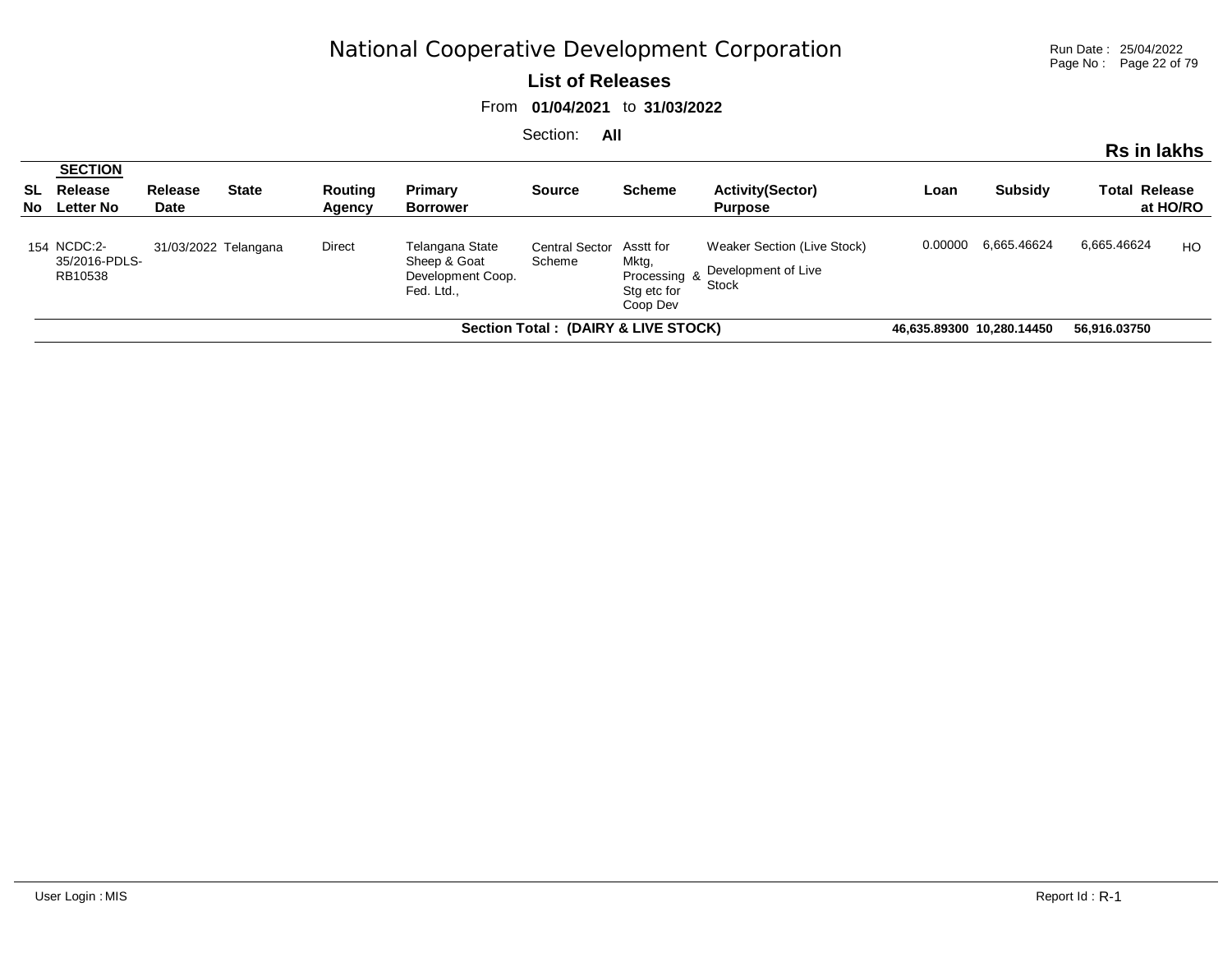**List of Releases** 

From **01/04/2021** to **31/03/2022**

Section: **All**

|    |                                |                |                          |                            |                           |                          |                       |                                                     |           |                | טוואו ווו טרו        |          |
|----|--------------------------------|----------------|--------------------------|----------------------------|---------------------------|--------------------------|-----------------------|-----------------------------------------------------|-----------|----------------|----------------------|----------|
| SL | <b>SECTION</b><br>Release      | <b>Release</b> | <b>State</b>             | Routing                    | Primary                   | <b>Source</b>            | <b>Scheme</b>         | <b>Activity(Sector)</b>                             | Loan      | <b>Subsidy</b> | <b>Total Release</b> |          |
| No | <b>Letter No</b>               | <b>Date</b>    |                          | <b>Agency</b>              | <b>Borrower</b>           |                          |                       | <b>Purpose</b>                                      |           |                |                      | at HO/RO |
|    |                                |                |                          |                            |                           |                          |                       |                                                     |           |                |                      |          |
|    | ICDP                           |                |                          |                            |                           |                          |                       |                                                     |           |                |                      |          |
|    | 155 NCDC:3-<br>23(29)/09-ICDP- |                | 23/04/2021 Uttar Pradesh | State<br>Government        | Cooperation<br>Department | Corporation<br>Sponsored | Corpn Spon.<br>Scheme | ICDP (ICDP)                                         | 147.00000 | 0.00000        | 147.00000            | HO       |
|    | RB10024                        |                |                          |                            |                           | Scheme                   |                       | Implementation of ICD<br>Project In Selected Distt. |           |                |                      |          |
|    | 156 NCDC:3-<br>23(32)/2010-    |                | 23/04/2021 Uttar Pradesh | <b>State</b><br>Government | Cooperation<br>Department | Corporation<br>Sponsored | Corpn Spon.<br>Scheme | ICDP (ICDP)                                         | 144.00000 | 0.00000        | 144.00000            | HO       |
|    | ICDP-RB10025                   |                |                          |                            |                           | Scheme                   |                       | Implementation of ICD<br>Project In Selected Distt. |           |                |                      |          |
|    | 157 NCDC:3-<br>23(38)/2011-    |                | 23/04/2021 Uttar Pradesh | <b>State</b><br>Government | Cooperation<br>Department | Corporation<br>Sponsored | Corpn Spon.<br>Scheme | ICDP (ICDP)                                         | 233.00000 | 0.00000        | 233.00000            | HO       |
|    | ICDP-RB10026                   |                |                          |                            |                           | Scheme                   |                       | Implementation of ICD<br>Project In Selected Distt. |           |                |                      |          |
|    | 158 NCDC:3-<br>23(39)/2011-    |                | 23/04/2021 Uttar Pradesh | <b>State</b><br>Government | Cooperation               | Corporation              | Corpn Spon.<br>Scheme | ICDP (ICDP)                                         | 332.00000 | 0.00000        | 332.00000            | HO       |
|    | ICDP-RB10027                   |                |                          |                            | Department                | Sponsored<br>Scheme      |                       | Implementation of ICD<br>Project In Selected Distt. |           |                |                      |          |
|    | 159 NCDC:3-                    |                | 23/04/2021 Uttar Pradesh | <b>State</b>               | Cooperation               | Corporation              | Corpn Spon.           | ICDP (ICDP)                                         | 313.00000 | 0.00000        | 313.00000            | HO       |
|    | 23(40)/2011-<br>ICDP-RB10028   |                |                          | Government                 | Department                | Sponsored<br>Scheme      | Scheme                | Implementation of ICD<br>Project In Selected Distt. |           |                |                      |          |
|    | 160 NCDC:3-<br>23(41)/2011-    |                | 23/04/2021 Uttar Pradesh | <b>State</b>               | Cooperation<br>Department | Corporation<br>Sponsored | Corpn Spon.<br>Scheme | ICDP (ICDP)                                         | 301.00000 | 0.00000        | 301.00000            | HO       |
|    | ICDP-RB10029                   |                |                          | Government                 |                           | Scheme                   |                       | Implementation of ICD<br>Project In Selected Distt. |           |                |                      |          |
|    | 161 NCDC:3-<br>23(44)/2014-    |                | 23/04/2021 Uttar Pradesh | <b>State</b>               | Cooperation               | Corporation<br>Sponsored | Corpn Spon.<br>Scheme | ICDP (ICDP)                                         | 165.00000 | 0.00000        | 165.00000            | HO       |
|    | ICDP-RB10030                   |                |                          | Government                 | Department                | Scheme                   |                       | Implementation of ICD<br>Project In Selected Distt. |           |                |                      |          |
|    | 162 NCDC:3-<br>23(45)/2014-    |                | 23/04/2021 Uttar Pradesh | State<br>Government        | Cooperation<br>Department | Corporation<br>Sponsored | Corpn Spon.<br>Scheme | ICDP (ICDP)                                         | 241.00000 | 0.00000        | 241.00000            | HO       |
|    | ICDP-RB10031                   |                |                          |                            |                           | Scheme                   |                       | Implementation of ICD<br>Project In Selected Distt. |           |                |                      |          |
|    | 163 NCDC:3-                    |                | 23/04/2021 Uttar Pradesh | <b>State</b>               | Cooperation               | Corporation              | Corpn Spon.           | ICDP (ICDP)                                         | 153.00000 | 0.00000        | 153.00000            | HO       |
|    | 23(46)/2014-<br>ICDP-RB10032   |                |                          | Government                 | Department                | Sponsored<br>Scheme      | Scheme                | Implementation of ICD<br>Project In Selected Distt. |           |                |                      |          |
|    | 164 NCDC:3-<br>23(47)/2014-    |                | 23/04/2021 Uttar Pradesh | <b>State</b><br>Government | Cooperation<br>Department | Corporation<br>Sponsored | Corpn Spon.<br>Scheme | ICDP (ICDP)                                         | 679.00000 | 0.00000        | 679.00000            | HO       |
|    | ICDP-RB10033                   |                |                          |                            |                           | Scheme                   |                       | Implementation of ICD<br>Project In Selected Distt. |           |                |                      |          |

User Login : MIS

Run Date : 25/04/2022 Page No : Page 23 of 79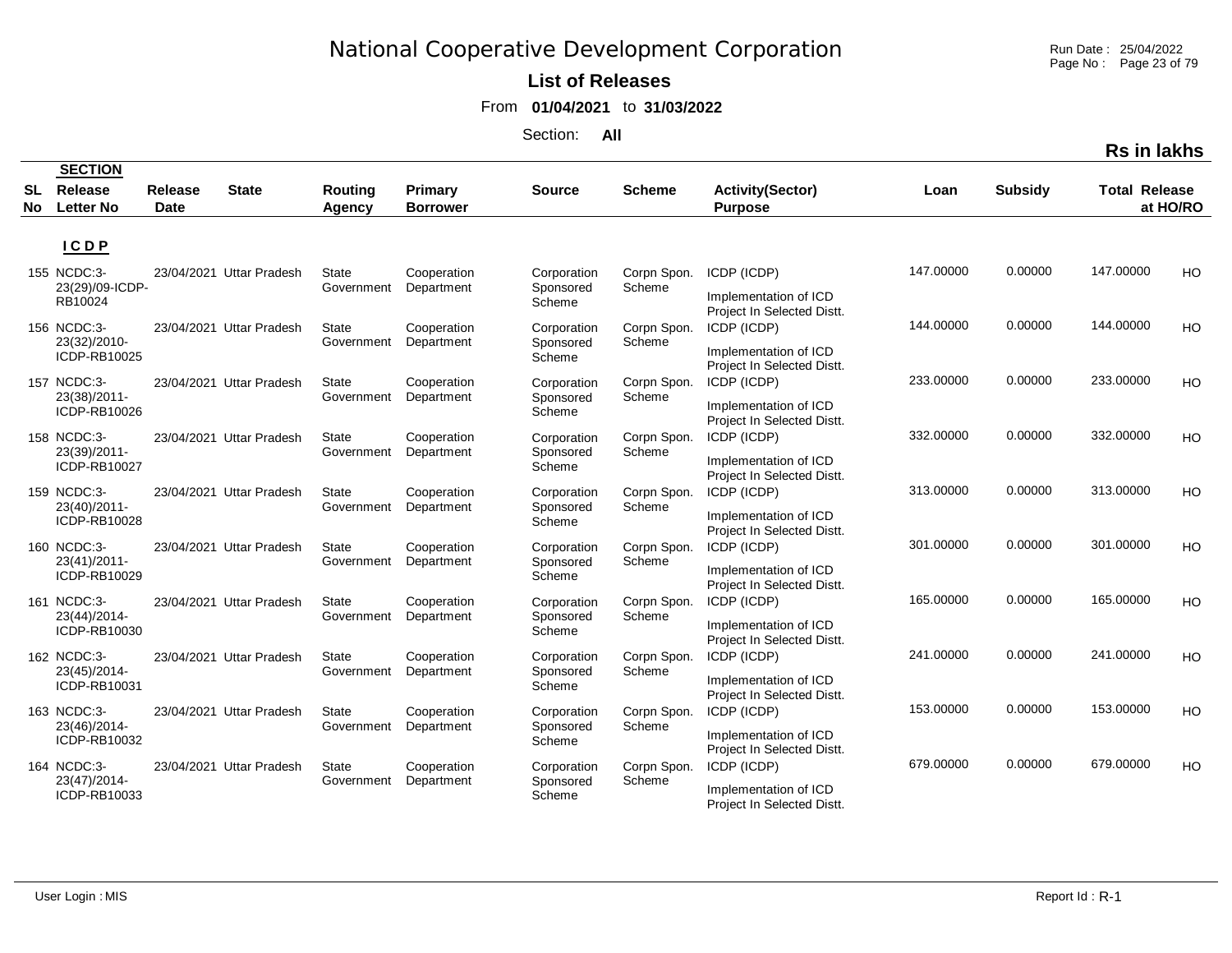Run Date : 25/04/2022 Page No : Page 24 of 79

### **List of Releases**

From **01/04/2021** to **31/03/2022**

Section: **All**

|                  | <b>SECTION</b>                                |                        |                                 |                            |                                                                |                                    |                       |                                                                                                  |             |                |                      |           |
|------------------|-----------------------------------------------|------------------------|---------------------------------|----------------------------|----------------------------------------------------------------|------------------------------------|-----------------------|--------------------------------------------------------------------------------------------------|-------------|----------------|----------------------|-----------|
| <b>SL</b><br>No. | Release<br><b>Letter No</b>                   | Release<br><b>Date</b> | <b>State</b>                    | Routing<br>Agency          | Primary<br><b>Borrower</b>                                     | <b>Source</b>                      | <b>Scheme</b>         | <b>Activity(Sector)</b><br><b>Purpose</b>                                                        | Loan        | <b>Subsidy</b> | <b>Total Release</b> | at HO/RO  |
|                  | 165 NCDC:3-<br>23(51)/2015(ICD<br>P)-RB10034  |                        | 23/04/2021 Uttar Pradesh        | State<br>Government        | Cooperation<br>Department                                      | Corporation<br>Sponsored<br>Scheme | Corpn Spon.<br>Scheme | ICDP (ICDP)<br>Implementation of ICD                                                             | 154.00000   | 0.00000        | 154.00000            | <b>HO</b> |
|                  | 166 NCDC:3-<br>23(54)/2015-<br>ICDP-RB10035   |                        | 23/04/2021 Uttar Pradesh        | <b>State</b><br>Government | Cooperation<br>Department                                      | Corporation<br>Sponsored<br>Scheme | Corpn Spon.<br>Scheme | Project In Selected Distt.<br>ICDP (ICDP)<br>Implementation of ICD<br>Project In Selected Distt. | 366.00000   | 0.00000        | 366.00000            | HO        |
|                  | 167 NCDC:5-<br>78/2018-ICDP-<br>RB10036       |                        | 23/04/2021 Uttar Pradesh        | State<br>Government        | Cooperation<br>Department                                      | Corporation<br>Sponsored<br>Scheme | Corpn Spon.<br>Scheme | ICDP (ICDP)<br>Implementation of ICD<br>Project In Selected Distt.                               | 772.00000   | 0.00000        | 772.00000            | <b>HO</b> |
|                  | 168 NCDC:3-<br>$3(39)/2013-$<br>ICDP-RB10037  |                        | 23/04/2021 Madhya Pradesh State | Government                 | Cooperation<br>Department                                      | Corporation<br>Sponsored<br>Scheme | Corpn Spon.<br>Scheme | ICDP (ICDP)<br>Implementation of ICD<br>Project In Selected Distt.                               | 126.20000   | 0.00000        | 126.20000            | <b>HO</b> |
|                  | 169 NCDC:3-<br>$3(45)/2014$ -<br>ICDP-RB10038 |                        | 23/04/2021 Madhya Pradesh State | Government                 | Cooperation<br>Department                                      | Corporation<br>Sponsored<br>Scheme | Corpn Spon.<br>Scheme | ICDP (ICDP)<br>Implementation of ICD<br>Project In Selected Distt.                               | 290.00000   | 0.00000        | 290.00000            | HO        |
|                  | 170 NCDC:3-<br>$3(47)/2014$ -<br>ICDP-RB10039 |                        | 23/04/2021 Madhya Pradesh State | Government                 | Cooperation<br>Department                                      | Corporation<br>Sponsored<br>Scheme | Corpn Spon.<br>Scheme | ICDP (ICDP)<br>Implementation of ICD<br>Project In Selected Distt.                               | 120.00000   | 0.00000        | 120.00000            | <b>HO</b> |
|                  | 171 NCDC:3-<br>$3(43)/2014$ -<br>ICDP-RB10041 |                        | 26/04/2021 Madhya Pradesh State | Government                 | Cooperation<br>Department                                      | Corporation<br>Sponsored<br>Scheme | Corpn Spon.<br>Scheme | ICDP (ICDP)<br>Implementation of ICD<br>Project In Selected Distt.                               | 82.88000    | 0.00000        | 82.88000             | <b>HO</b> |
|                  | 172 NCDC:3-<br>3(44)/2014<br>ICDP-RB10042     |                        | 26/04/2021 Madhya Pradesh State | Government                 | Cooperation<br>Department                                      | Corporation<br>Sponsored<br>Scheme | Corpn Spon.<br>Scheme | ICDP (ICDP)<br>Implementation of ICD<br>Project In Selected Distt.                               | 220.05000   | 0.00000        | 220.05000            | <b>HO</b> |
|                  | 173 NCDC:3-<br>$3(46)/2014$ -<br>ICDP-RB10043 |                        | 26/04/2021 Madhya Pradesh State | Government                 | Cooperation<br>Department                                      | Corporation<br>Sponsored<br>Scheme | Corpn Spon.<br>Scheme | ICDP (ICDP)<br>Implementation of ICD<br>Project In Selected Distt.                               | 150.00000   | 0.00000        | 150.00000            | <b>HO</b> |
|                  | 174 NCDC:3-<br>21(28)/2011-<br>ICDP-RB10055   |                        | 10/05/2021 Tamil Nadu           | <b>State</b><br>Government | Cooperation Food &<br><b>Consumer Protection</b><br>Department | Corporation<br>Sponsored<br>Scheme | Corpn Spon.<br>Scheme | ICDP (ICDP)<br>Implementation of ICD<br>Project In Selected Distt.                               | 1,854.97500 | 0.00000        | 1,854.97500          | <b>HO</b> |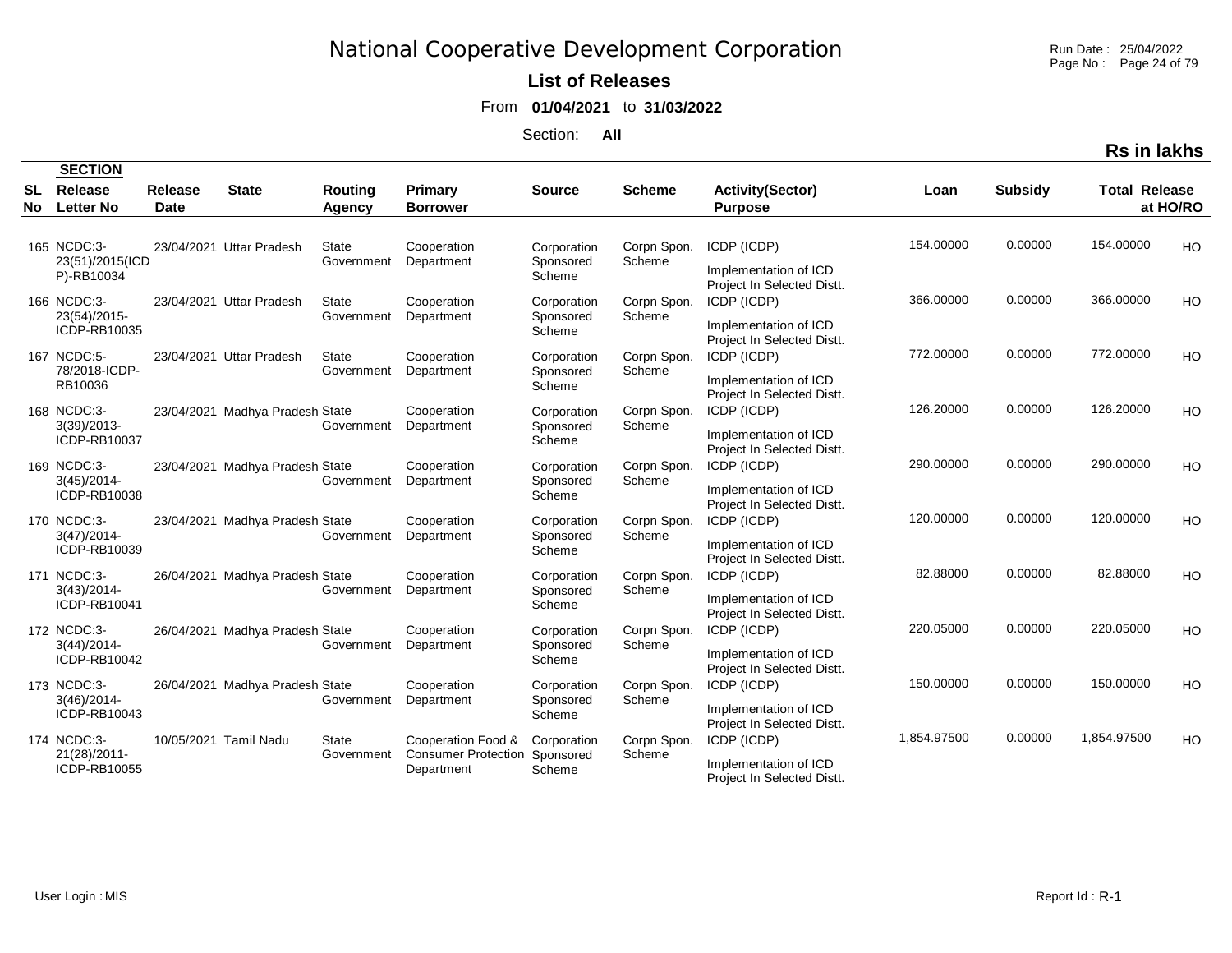Run Date : 25/04/2022 Page No : Page 25 of 79

#### **List of Releases**

From **01/04/2021** to **31/03/2022**

|     |                                             |                |                          |                            |                                                                                      |                                 |                                                                 |                                                                    |         |                | Rs in lakhs          |          |
|-----|---------------------------------------------|----------------|--------------------------|----------------------------|--------------------------------------------------------------------------------------|---------------------------------|-----------------------------------------------------------------|--------------------------------------------------------------------|---------|----------------|----------------------|----------|
| SL  | <b>SECTION</b><br>Release                   | <b>Release</b> | <b>State</b>             | <b>Routing</b>             | Primary                                                                              | <b>Source</b>                   | <b>Scheme</b>                                                   | <b>Activity(Sector)</b>                                            | Loan    | <b>Subsidy</b> | <b>Total Release</b> |          |
| No. | <b>Letter No</b>                            | <b>Date</b>    |                          | <b>Agency</b>              | <b>Borrower</b>                                                                      |                                 |                                                                 | <b>Purpose</b>                                                     |         |                |                      | at HO/RO |
|     | 175 NCDC:3-<br>21(28)/2011-<br>ICDP-RB10063 |                | 10/06/2021 Tamil Nadu    | <b>State</b><br>Government | Cooperation Food & Central Sector<br><b>Consumer Protection Scheme</b><br>Department |                                 | Asstt for<br>Mktg,<br>Processing &<br>Stg etc for<br>Coop Dev   | ICDP (ICDP)<br>Implementation of ICD<br>Project In Selected Distt. | 0.00000 | 23.28600       | 23.28600             | HO       |
|     |                                             |                |                          |                            |                                                                                      | <b>Central Sector</b><br>Scheme | Intg. Coop.<br>Dev. Projects<br>in selected<br><b>Districts</b> | ICDP (ICDP)<br>Implementation of ICD<br>Project In Selected Distt. | 0.00000 | 2.95000        | 2.95000              |          |
|     | 176 NCDC:3-<br>23(39)/2011-<br>ICDP-RB10070 |                | 18/06/2021 Uttar Pradesh | State<br>Government        | Cooperation<br>Department                                                            | <b>Central Sector</b><br>Scheme | Asstt for<br>Mktg,<br>Processing &<br>Stg etc for<br>Coop Dev   | ICDP (ICDP)<br>Implementation of ICD<br>Project In Selected Distt. | 0.00000 | 34.57800       | 34.57800             | HO       |
|     |                                             |                |                          |                            |                                                                                      | <b>Central Sector</b><br>Scheme | Intg. Coop.<br>Dev. Projects<br>in selected<br><b>Districts</b> | ICDP (ICDP)<br>Implementation of ICD<br>Project In Selected Distt. | 0.00000 | 8.73500        | 8.73500              |          |
|     | 177 NCDC:3-<br>23(41)/2011-<br>ICDP-RB10071 |                | 18/06/2021 Uttar Pradesh | State<br>Government        | Cooperation<br>Department                                                            | <b>Central Sector</b><br>Scheme | Asstt for<br>Mktg,<br>Processing &<br>Stg etc for<br>Coop Dev   | ICDP (ICDP)<br>Implementation of ICD<br>Project In Selected Distt. | 0.00000 | 5.01500        | 5.01500              | HO       |
|     |                                             |                |                          |                            |                                                                                      | <b>Central Sector</b><br>Scheme | Intg. Coop.<br>Dev. Projects<br>in selected<br><b>Districts</b> | ICDP (ICDP)<br>Implementation of ICD<br>Project In Selected Distt. | 0.00000 | 0.71100        | 0.71100              |          |
|     | 178 NCDC:3-<br>23(29)/09-ICDP-<br>RB10072   |                | 21/06/2021 Uttar Pradesh | <b>State</b><br>Government | Cooperation<br>Department                                                            | <b>Central Sector</b><br>Scheme | Asstt for<br>Mktg,<br>Processing &<br>Stg etc for<br>Coop Dev   | ICDP (ICDP)<br>Implementation of ICD<br>Project In Selected Distt. | 0.00000 | 1.85000        | 1.85000              | HO       |
|     |                                             |                |                          |                            |                                                                                      | <b>Central Sector</b><br>Scheme | Intg. Coop.<br>Dev. Projects<br>in selected<br><b>Districts</b> | ICDP (ICDP)<br>Implementation of ICD<br>Project In Selected Distt. | 0.00000 | 0.99400        | 0.99400              |          |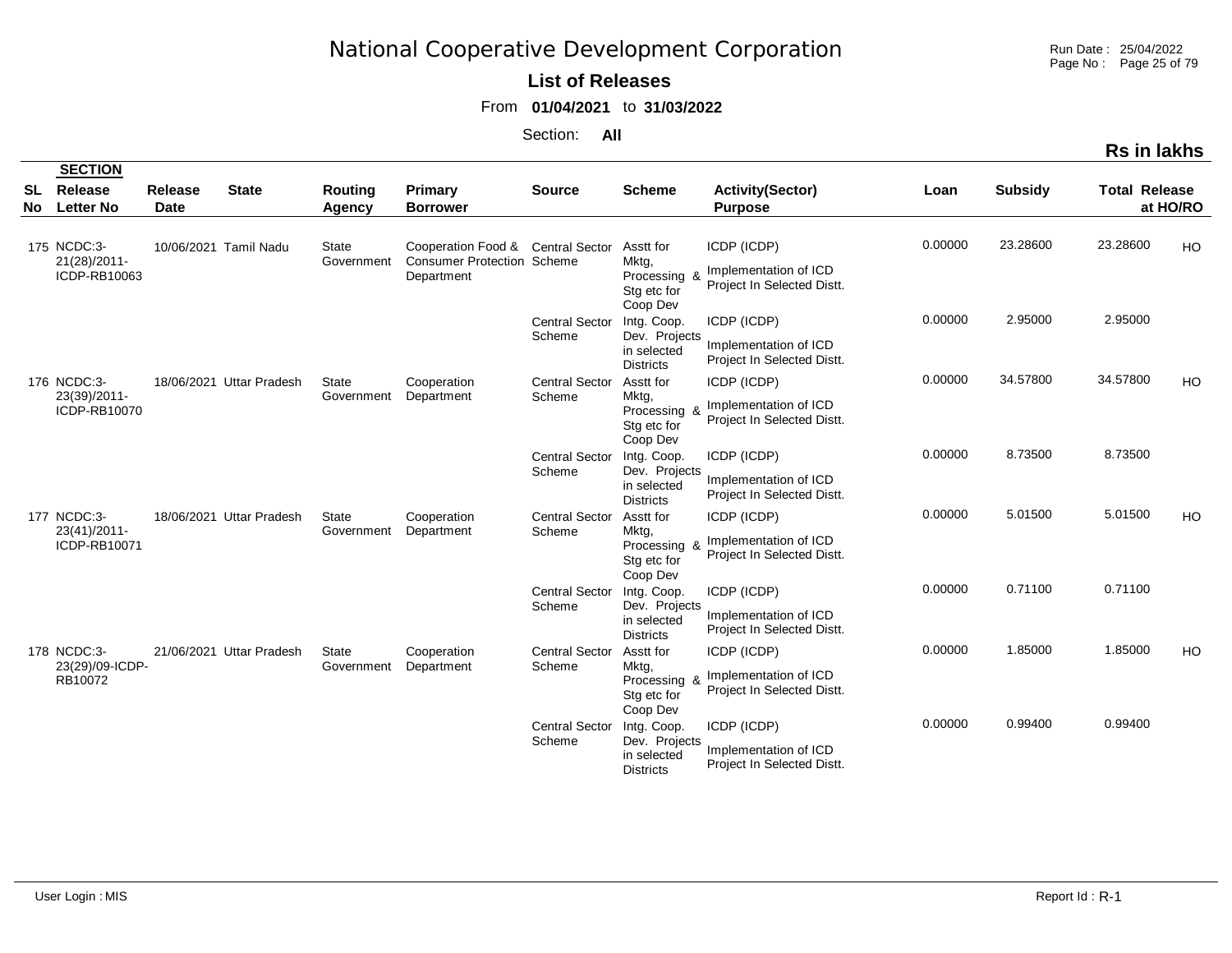Run Date : 25/04/2022 Page No : Page 26 of 79

#### **List of Releases**

From **01/04/2021** to **31/03/2022**

Section: **All**

|           |                                               |                               |                                 |                            |                                                                                      |                                 |                                                                 |                                                                    |         |                | Rs in lakhs          |           |
|-----------|-----------------------------------------------|-------------------------------|---------------------------------|----------------------------|--------------------------------------------------------------------------------------|---------------------------------|-----------------------------------------------------------------|--------------------------------------------------------------------|---------|----------------|----------------------|-----------|
|           | <b>SECTION</b>                                |                               |                                 |                            |                                                                                      |                                 |                                                                 |                                                                    |         |                |                      |           |
| SL<br>No. | <b>Release</b><br><b>Letter No</b>            | <b>Release</b><br><b>Date</b> | <b>State</b>                    | Routing<br><b>Agency</b>   | Primary<br><b>Borrower</b>                                                           | <b>Source</b>                   | <b>Scheme</b>                                                   | <b>Activity(Sector)</b><br><b>Purpose</b>                          | Loan    | <b>Subsidy</b> | <b>Total Release</b> | at HO/RO  |
|           | 179 NCDC:3-<br>21(27)/2011-<br>ICDP-RB10100   |                               | 14/07/2021 Tamil Nadu           | <b>State</b><br>Government | Cooperation Food & Central Sector<br><b>Consumer Protection Scheme</b><br>Department |                                 | Asstt for<br>Mktg,<br>Processing &<br>Stg etc for<br>Coop Dev   | ICDP (ICDP)<br>Implementation of ICD<br>Project In Selected Distt. | 0.00000 | 0.16000        | 0.16000              | <b>HO</b> |
|           |                                               |                               |                                 |                            |                                                                                      | <b>Central Sector</b><br>Scheme | Intg. Coop.<br>Dev. Projects<br>in selected<br><b>Districts</b> | ICDP (ICDP)<br>Implementation of ICD<br>Project In Selected Distt. | 0.00000 | 4.35700        | 4.35700              |           |
|           | 180 NCDC:3-<br>21(26)/2011-<br>ICDP-RB10101   |                               | 14/07/2021 Tamil Nadu           | <b>State</b><br>Government | Cooperation Food & Central Sector<br><b>Consumer Protection Scheme</b><br>Department |                                 | Asstt for<br>Mktg,<br>Processing &<br>Stg etc for<br>Coop Dev   | ICDP (ICDP)<br>Implementation of ICD<br>Project In Selected Distt. | 0.00000 | 1.50800        | 1.50800              | HO        |
|           |                                               |                               |                                 |                            |                                                                                      | <b>Central Sector</b><br>Scheme | Intg. Coop.<br>Dev. Projects<br>in selected<br><b>Districts</b> | ICDP (ICDP)<br>Implementation of ICD<br>Project In Selected Distt. | 0.00000 | 3.32183        | 3.32183              |           |
|           | 181 NCDC:3-<br>$8(25)/2016$ -<br>ICDP-RB10166 | 07/09/2021 Haryana            |                                 | <b>State</b><br>Government | Cooperation<br>Department                                                            | <b>Central Sector</b><br>Scheme | Intg. Coop.<br>Dev. Projects<br>in selected<br><b>Districts</b> | ICDP (ICDP)<br>Implementation of ICD<br>Project In Selected Distt. | 0.00000 | 49.17900       | 49.17900             | HO        |
|           | 182 NCDC:3-<br>$3(43)/2014$ -<br>ICDP-RB10168 |                               | 07/09/2021 Madhya Pradesh State | Government                 | Cooperation<br>Department                                                            | <b>Central Sector</b><br>Scheme | Asstt for<br>Mktg,<br>Processing &<br>Stg etc for<br>Coop Dev   | ICDP (ICDP)<br>Implementation of ICD<br>Project In Selected Distt. | 0.00000 | 135.64700      | 135.64700            | HO        |
|           | 183 NCDC:3-<br>$3(39)/2013-$<br>ICDP-RB10169  |                               | 07/09/2021 Madhya Pradesh State | Government                 | Cooperation<br>Department                                                            | <b>Central Sector</b><br>Scheme | Asstt for<br>Mktg,<br>Processing &<br>Stg etc for<br>Coop Dev   | ICDP (ICDP)<br>Implementation of ICD<br>Project In Selected Distt. | 0.00000 | 56.12700       | 56.12700             | HO        |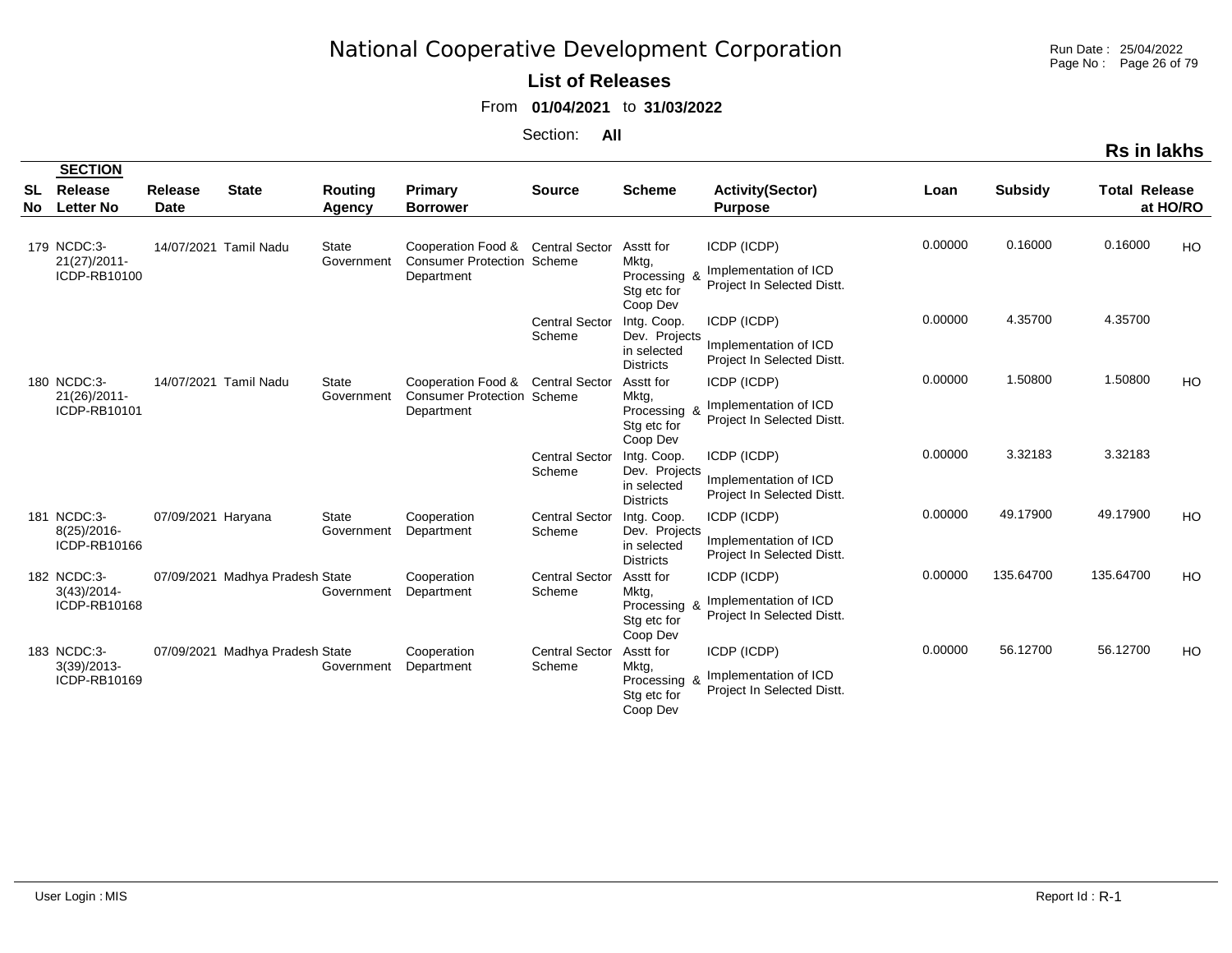Run Date : 25/04/2022 Page No : Page 27 of 79

#### **List of Releases**

From **01/04/2021** to **31/03/2022**

|          |                                                      |                               |                       |                            |                                                                                      |                                 |                                                                 |                                                                    |         |                | <b>Rs in lakhs</b>   |           |
|----------|------------------------------------------------------|-------------------------------|-----------------------|----------------------------|--------------------------------------------------------------------------------------|---------------------------------|-----------------------------------------------------------------|--------------------------------------------------------------------|---------|----------------|----------------------|-----------|
|          | <b>SECTION</b>                                       |                               |                       |                            |                                                                                      |                                 |                                                                 |                                                                    |         |                |                      |           |
| SL<br>No | <b>Release</b><br><b>Letter No</b>                   | <b>Release</b><br><b>Date</b> | <b>State</b>          | Routing<br>Agency          | Primary<br><b>Borrower</b>                                                           | <b>Source</b>                   | <b>Scheme</b>                                                   | <b>Activity(Sector)</b><br><b>Purpose</b>                          | Loan    | <b>Subsidy</b> | <b>Total Release</b> | at HO/RO  |
|          | 184 NCDC:3-<br>21(28)/2011-<br>ICDP-RB10176          |                               | 08/09/2021 Tamil Nadu | <b>State</b><br>Government | Cooperation Food & Central Sector<br><b>Consumer Protection Scheme</b><br>Department |                                 | Asstt for<br>Mktg,<br>Processing &<br>Stg etc for<br>Coop Dev   | ICDP (ICDP)<br>Implementation of ICD<br>Project In Selected Distt. | 0.00000 | 121.58300      | 121.58300            | HO        |
|          |                                                      |                               |                       |                            |                                                                                      | <b>Central Sector</b><br>Scheme | Intg. Coop.<br>Dev. Projects<br>in selected<br><b>Districts</b> | ICDP (ICDP)<br>Implementation of ICD<br>Project In Selected Distt. | 0.00000 | 20.38400       | 20.38400             |           |
|          | 185 NCDC:3-<br>21(27)/2011-<br>ICDP-RB10177          |                               | 08/09/2021 Tamil Nadu | State<br>Government        | Cooperation Food & Central Sector<br><b>Consumer Protection Scheme</b><br>Department |                                 | Asstt for<br>Mktg,<br>Processing &<br>Stg etc for<br>Coop Dev   | ICDP (ICDP)<br>Implementation of ICD<br>Project In Selected Distt. | 0.00000 | 0.76800        | 0.76800              | HO        |
|          |                                                      |                               |                       |                            |                                                                                      | <b>Central Sector</b><br>Scheme | Intg. Coop.<br>Dev. Projects<br>in selected<br><b>Districts</b> | ICDP (ICDP)<br>Implementation of ICD<br>Project In Selected Distt. | 0.00000 | 17.13400       | 17.13400             |           |
|          | 186 NCDC:3-<br>21(25)/2011-<br>ICDP-RB10178          |                               | 08/09/2021 Tamil Nadu | State<br>Government        | Cooperation Food & Central Sector<br><b>Consumer Protection Scheme</b><br>Department |                                 | Asstt for<br>Mktg,<br>Processing &<br>Stg etc for<br>Coop Dev   | ICDP (ICDP)<br>Implementation of ICD<br>Project In Selected Distt. | 0.00000 | 2.61700        | 2.61700              | HO        |
|          |                                                      |                               |                       |                            |                                                                                      | <b>Central Sector</b><br>Scheme | Intg. Coop.<br>Dev. Projects<br>in selected<br><b>Districts</b> | ICDP (ICDP)<br>Implementation of ICD<br>Project In Selected Distt. | 0.00000 | 16.75000       | 16.75000             |           |
|          | 187 NCDC:3-<br>21(26)/2011-<br>ICDP-RB10182          |                               | 09/09/2021 Tamil Nadu | State<br>Government        | Cooperation Food & Central Sector<br><b>Consumer Protection Scheme</b><br>Department |                                 | Asstt for<br>Mktg,<br>Processing &<br>Stg etc for<br>Coop Dev   | ICDP (ICDP)<br>Implementation of ICD<br>Project In Selected Distt. | 0.00000 | 6.62200        | 6.62200              | HO        |
|          |                                                      |                               |                       |                            |                                                                                      | <b>Central Sector</b><br>Scheme | Intg. Coop.<br>Dev. Projects<br>in selected<br><b>Districts</b> | ICDP (ICDP)<br>Implementation of ICD<br>Project In Selected Distt. | 0.00000 | 21.26300       | 21.26300             |           |
|          | 188 NCDC:5-29/95 - 09/09/2021 Others<br>ICDP-RB10184 |                               |                       | Direct                     | Training expenditure Central Sector<br>on Intg. Coop. Dev.<br>Projects               | Scheme                          | Intg. Coop.<br>Dev. Projects<br>in selected<br><b>Districts</b> | ICDP (ICDP)<br>Implementation of ICD<br>Project In Selected Distt. | 0.00000 | 8.86151        | 8.86151              | <b>RO</b> |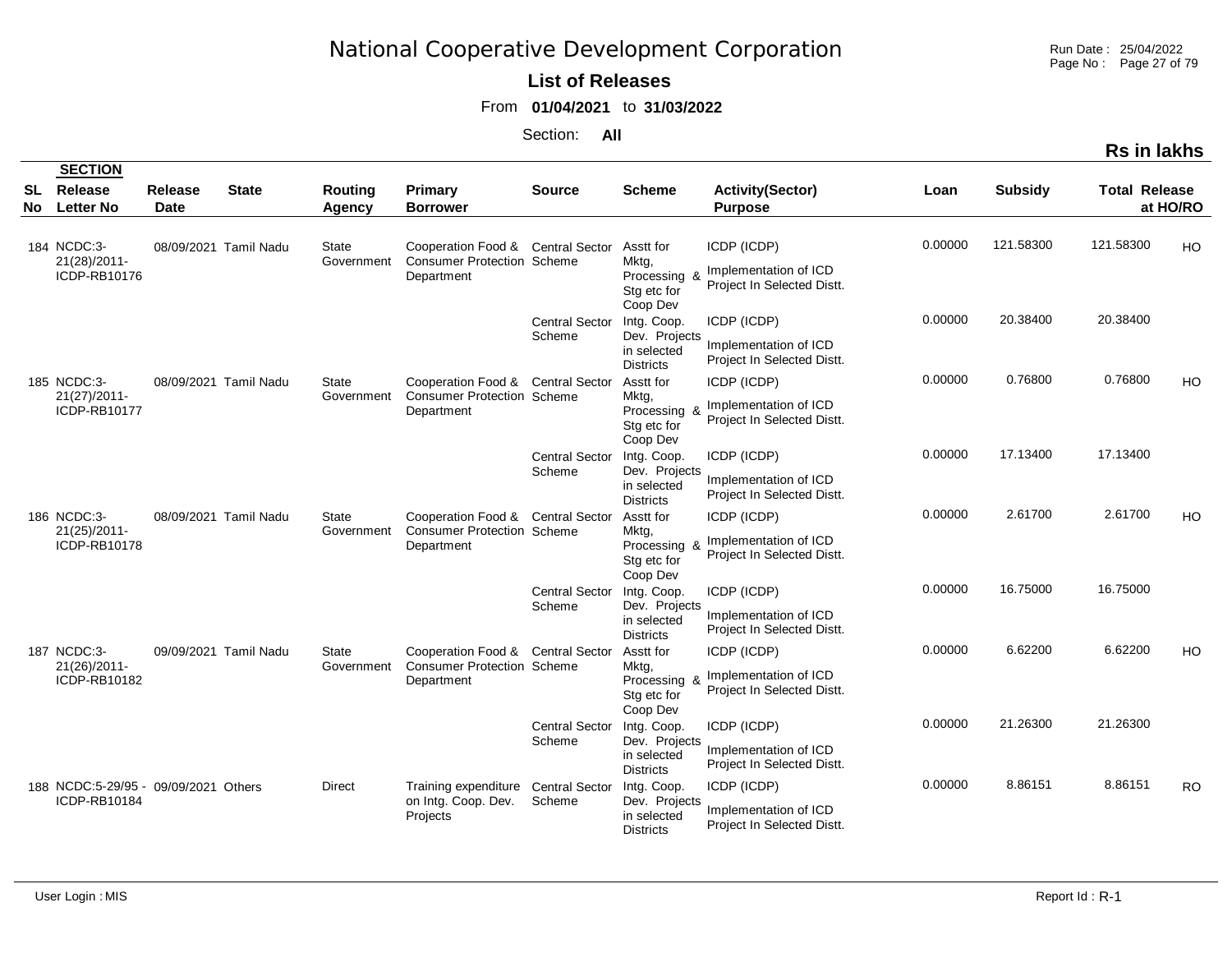Run Date : 25/04/2022 Page No : Page 28 of 79

#### **List of Releases**

From **01/04/2021** to **31/03/2022**

|           |                                               |                        |                                 |                                 |                            |                                 |                                                                 |                                                                    |         |                | Rs in lakhs          |           |
|-----------|-----------------------------------------------|------------------------|---------------------------------|---------------------------------|----------------------------|---------------------------------|-----------------------------------------------------------------|--------------------------------------------------------------------|---------|----------------|----------------------|-----------|
|           | <b>SECTION</b>                                |                        |                                 |                                 |                            |                                 |                                                                 |                                                                    |         |                |                      |           |
| SL<br>No. | Release<br><b>Letter No</b>                   | Release<br><b>Date</b> | <b>State</b>                    | <b>Routing</b><br><b>Agency</b> | Primary<br><b>Borrower</b> | <b>Source</b>                   | <b>Scheme</b>                                                   | <b>Activity(Sector)</b><br><b>Purpose</b>                          | Loan    | <b>Subsidy</b> | <b>Total Release</b> | at HO/RO  |
|           | 189 NCDC:3-<br>$3(47)/2014$ -<br>ICDP-RB10186 |                        | 09/09/2021 Madhya Pradesh State | Government                      | Cooperation<br>Department  | <b>Central Sector</b><br>Scheme | Asstt for<br>Mktg,<br>Processing &<br>Stg etc for<br>Coop Dev   | ICDP (ICDP)<br>Implementation of ICD<br>Project In Selected Distt. | 0.00000 | 15.46700       | 15.46700             | HO        |
|           |                                               |                        |                                 |                                 |                            | <b>Central Sector</b><br>Scheme | Intg. Coop.<br>Dev. Projects<br>in selected<br><b>Districts</b> | ICDP (ICDP)<br>Implementation of ICD<br>Project In Selected Distt. | 0.00000 | 4.15600        | 4.15600              |           |
|           | 190 NCDC:3-<br>$3(46)/2014$ -<br>ICDP-RB10187 |                        | 09/09/2021 Madhya Pradesh State | Government                      | Cooperation<br>Department  | <b>Central Sector</b><br>Scheme | Asstt for<br>Mktg,<br>Processing<br>Stg etc for<br>Coop Dev     | ICDP (ICDP)<br>Implementation of ICD<br>Project In Selected Distt. | 0.00000 | 11.82000       | 11.82000             | <b>HO</b> |
|           |                                               |                        |                                 |                                 |                            | <b>Central Sector</b><br>Scheme | Intg. Coop.<br>Dev. Projects<br>in selected<br><b>Districts</b> | ICDP (ICDP)<br>Implementation of ICD<br>Project In Selected Distt. | 0.00000 | 11.79700       | 11.79700             |           |
|           | 191 NCDC:3-<br>3(44)/2014<br>ICDP-RB10188     |                        | 09/09/2021 Madhya Pradesh State | Government                      | Cooperation<br>Department  | <b>Central Sector</b><br>Scheme | Asstt for<br>Mktg,<br>Processing &<br>Stg etc for<br>Coop Dev   | ICDP (ICDP)<br>Implementation of ICD<br>Project In Selected Distt. | 0.00000 | 43.55700       | 43.55700             | HO        |
|           |                                               |                        |                                 |                                 |                            | <b>Central Sector</b><br>Scheme | Intg. Coop.<br>Dev. Projects<br>in selected<br><b>Districts</b> | ICDP (ICDP)<br>Implementation of ICD<br>Project In Selected Distt. | 0.00000 | 28.98400       | 28.98400             |           |
|           | 192 NCDC:3-<br>$6(25)/2010-$<br>ICDP-RB10190  | 10/09/2021 Bihar       |                                 | <b>State</b><br>Government      | Cooperation<br>Department  | <b>Central Sector</b><br>Scheme | Asstt for<br>Mktg,<br>Processing &<br>Stg etc for<br>Coop Dev   | ICDP (ICDP)<br>Implementation of ICD<br>Project In Selected Distt. | 0.00000 | 114.57600      | 114.57600            | HO        |
|           |                                               |                        |                                 |                                 |                            | <b>Central Sector</b><br>Scheme | Intg. Coop.<br>Dev. Projects<br>in selected<br><b>Districts</b> | ICDP (ICDP)<br>Implementation of ICD<br>Project In Selected Distt. | 0.00000 | 7.05200        | 7.05200              |           |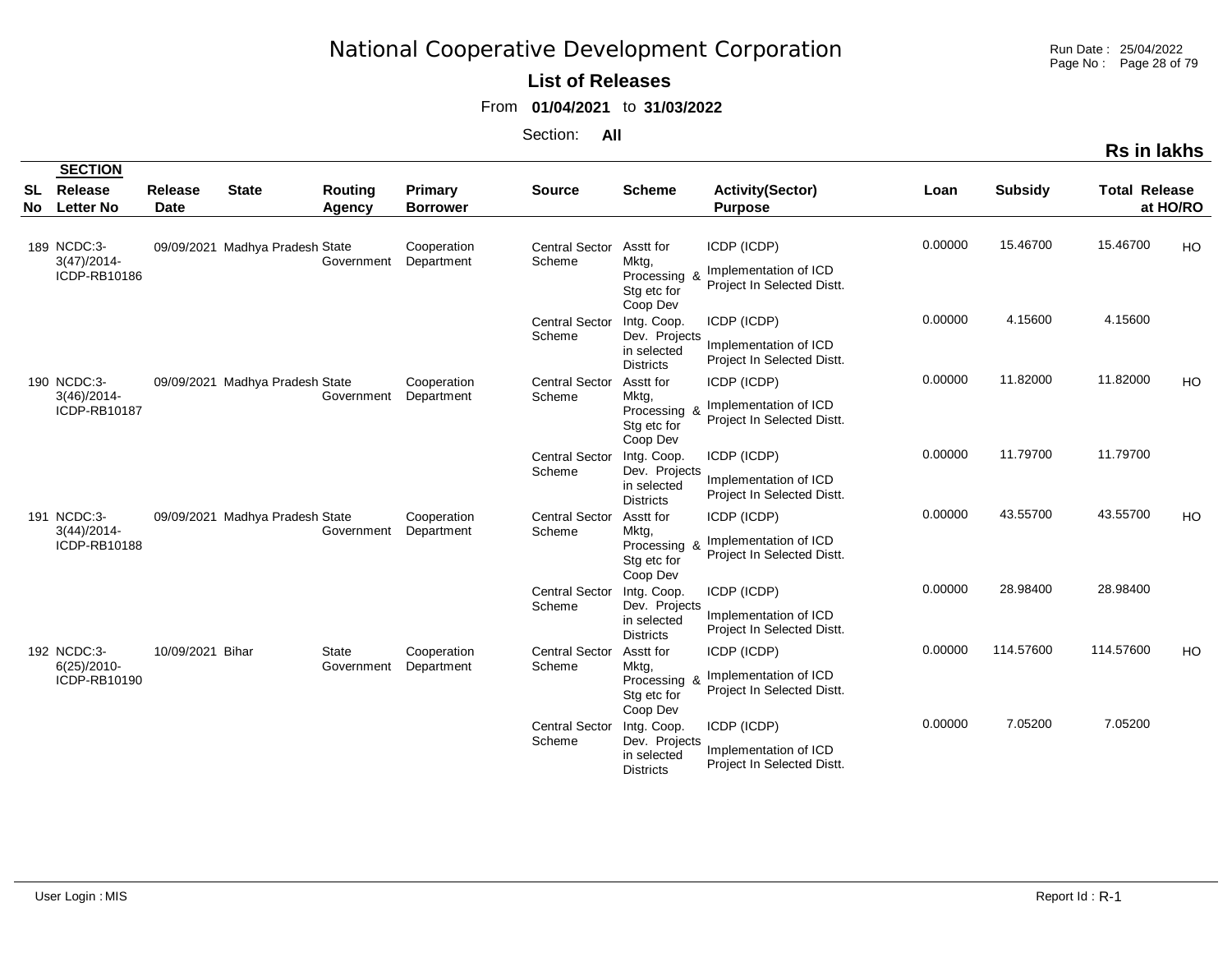Run Date : 25/04/2022 Page No : Page 29 of 79

#### **List of Releases**

From **01/04/2021** to **31/03/2022**

|           |                                               |                        |                                 |                            |                            |                                 |                                                                 |                                                                    |         |                | Rs in lakhs          |           |
|-----------|-----------------------------------------------|------------------------|---------------------------------|----------------------------|----------------------------|---------------------------------|-----------------------------------------------------------------|--------------------------------------------------------------------|---------|----------------|----------------------|-----------|
|           | <b>SECTION</b>                                |                        |                                 |                            |                            |                                 |                                                                 |                                                                    |         |                |                      |           |
| SL<br>No. | Release<br><b>Letter No</b>                   | Release<br><b>Date</b> | <b>State</b>                    | <b>Routing</b><br>Agency   | Primary<br><b>Borrower</b> | <b>Source</b>                   | <b>Scheme</b>                                                   | <b>Activity(Sector)</b><br><b>Purpose</b>                          | Loan    | <b>Subsidy</b> | <b>Total Release</b> | at HO/RO  |
|           | 193 NCDC:3-<br>$3(45)/2014$ -<br>ICDP-RB10191 |                        | 10/09/2021 Madhya Pradesh State | Government                 | Cooperation<br>Department  | <b>Central Sector</b><br>Scheme | Asstt for<br>Mktg,<br>Processing &<br>Stg etc for<br>Coop Dev   | ICDP (ICDP)<br>Implementation of ICD<br>Project In Selected Distt. | 0.00000 | 67.76100       | 67.76100             | HO        |
|           |                                               |                        |                                 |                            |                            | <b>Central Sector</b><br>Scheme | Intg. Coop.<br>Dev. Projects<br>in selected<br><b>Districts</b> | ICDP (ICDP)<br>Implementation of ICD<br>Project In Selected Distt. | 0.00000 | 9.90400        | 9.90400              |           |
|           | 194 NCDC:3-<br>23(29)/09-ICDP-<br>RB10192     |                        | 10/09/2021 Uttar Pradesh        | <b>State</b><br>Government | Cooperation<br>Department  | <b>Central Sector</b><br>Scheme | Asstt for<br>Mktg,<br>Processing<br>Stg etc for<br>Coop Dev     | ICDP (ICDP)<br>Implementation of ICD<br>Project In Selected Distt. | 0.00000 | 7.81600        | 7.81600              | <b>HO</b> |
|           |                                               |                        |                                 |                            |                            | <b>Central Sector</b><br>Scheme | Intg. Coop.<br>Dev. Projects<br>in selected<br><b>Districts</b> | ICDP (ICDP)<br>Implementation of ICD<br>Project In Selected Distt. | 0.00000 | 4.19600        | 4.19600              |           |
|           | 195 NCDC:3-<br>19(22)/2008-<br>ICDP-RB10193   | 13/09/2021 Rajasthan   |                                 | <b>State</b><br>Government | Cooperation<br>Department  | <b>Central Sector</b><br>Scheme | Asstt for<br>Mktg,<br>Processing &<br>Stg etc for<br>Coop Dev   | ICDP (ICDP)<br>Implementation of ICD<br>Project In Selected Distt. | 0.00000 | 22.34100       | 22.34100             | HO        |
|           |                                               |                        |                                 |                            |                            | <b>Central Sector</b><br>Scheme | Intg. Coop.<br>Dev. Projects<br>in selected<br><b>Districts</b> | ICDP (ICDP)<br>Implementation of ICD<br>Project In Selected Distt. | 0.00000 | 13.98300       | 13.98300             |           |
|           | 196 NCDC:5-<br>78/2018-ICDP-<br>RB10194       |                        | 13/09/2021 Uttar Pradesh        | State<br>Government        | Cooperation<br>Department  | <b>Central Sector</b><br>Scheme | Asstt for<br>Mktg,<br>Processing &<br>Stg etc for<br>Coop Dev   | ICDP (ICDP)<br>Implementation of ICD<br>Project In Selected Distt. | 0.00000 | 10.59500       | 10.59500             | HO        |
|           |                                               |                        |                                 |                            |                            | <b>Central Sector</b><br>Scheme | Intg. Coop.<br>Dev. Projects<br>in selected<br><b>Districts</b> | ICDP (ICDP)<br>Implementation of ICD<br>Project In Selected Distt. | 0.00000 | 4.38600        | 4.38600              |           |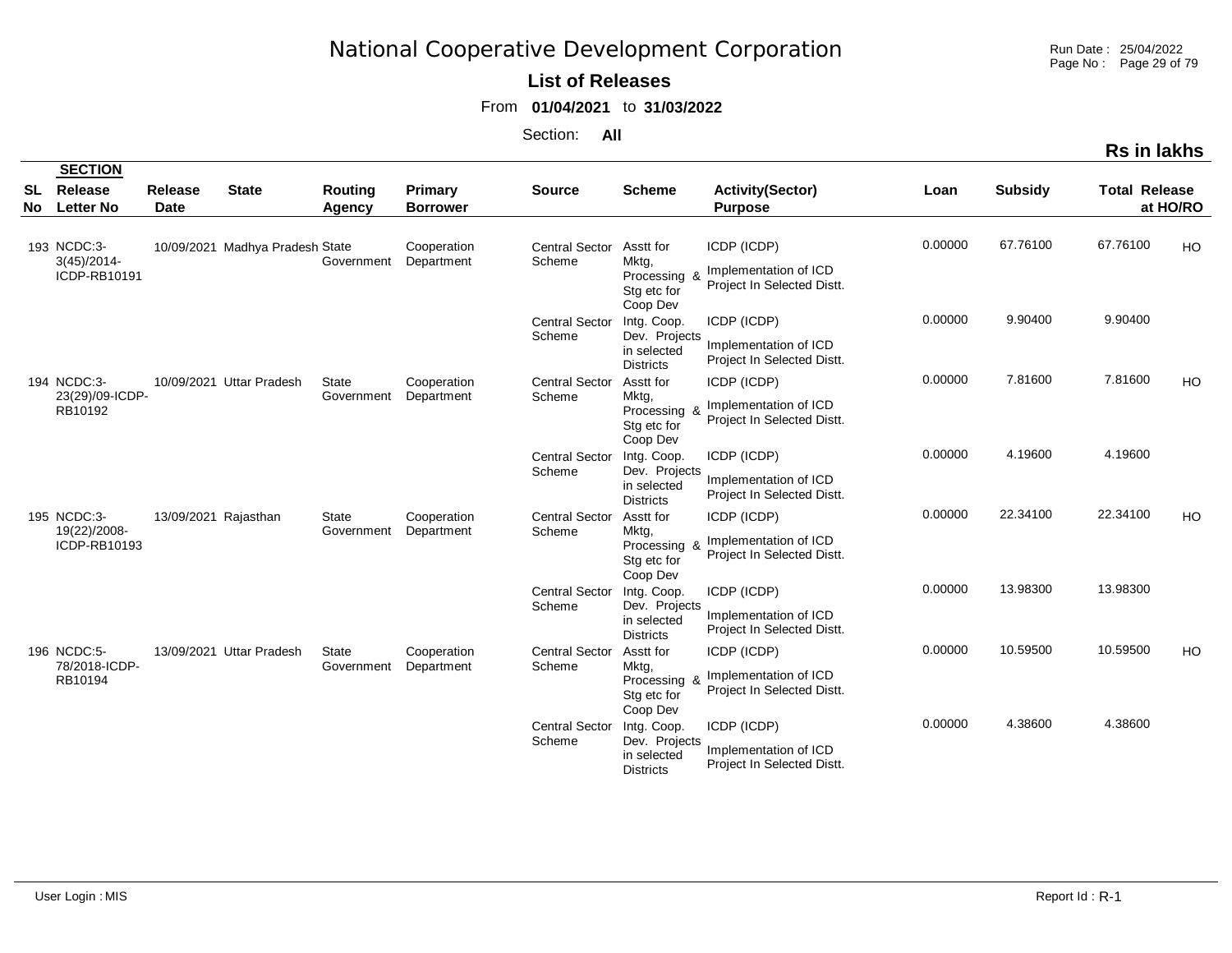Run Date : 25/04/2022 Page No : Page 30 of 79

### **List of Releases**

From **01/04/2021** to **31/03/2022**

| n. | іакі |
|----|------|
|    |      |

|          | <b>SECTION</b>                               |                               |                          |                            |                            |                                 |                                                                 |                                                                    |         |                |                      |           |
|----------|----------------------------------------------|-------------------------------|--------------------------|----------------------------|----------------------------|---------------------------------|-----------------------------------------------------------------|--------------------------------------------------------------------|---------|----------------|----------------------|-----------|
| SL<br>No | Release<br><b>Letter No</b>                  | <b>Release</b><br><b>Date</b> | <b>State</b>             | <b>Routing</b><br>Agency   | Primary<br><b>Borrower</b> | <b>Source</b>                   | <b>Scheme</b>                                                   | <b>Activity(Sector)</b><br><b>Purpose</b>                          | Loan    | <b>Subsidy</b> | <b>Total Release</b> | at HO/RO  |
|          | 197 NCDC:3-<br>23(40)/2011-<br>ICDP-RB10195  |                               | 13/09/2021 Uttar Pradesh | State<br>Government        | Cooperation<br>Department  | <b>Central Sector</b><br>Scheme | Asstt for<br>Mktg,<br>Processing &<br>Stg etc for<br>Coop Dev   | ICDP (ICDP)<br>Implementation of ICD<br>Project In Selected Distt. | 0.00000 | 30.35000       | 30.35000             | HO        |
|          |                                              |                               |                          |                            |                            | <b>Central Sector</b><br>Scheme | Intg. Coop.<br>Dev. Projects<br>in selected<br><b>Districts</b> | ICDP (ICDP)<br>Implementation of ICD<br>Project In Selected Distt. | 0.00000 | 3.97000        | 3.97000              |           |
|          | 198 NCDC:3-<br>23(39)/2011-<br>ICDP-RB10196  |                               | 13/09/2021 Uttar Pradesh | State<br>Government        | Cooperation<br>Department  | <b>Central Sector</b><br>Scheme | Asstt for<br>Mktg,<br>Processing &<br>Stg etc for<br>Coop Dev   | ICDP (ICDP)<br>Implementation of ICD<br>Project In Selected Distt. | 0.00000 | 50.96200       | 50.96200             | HO        |
|          |                                              |                               |                          |                            |                            | <b>Central Sector</b><br>Scheme | Intg. Coop.<br>Dev. Projects<br>in selected<br><b>Districts</b> | ICDP (ICDP)<br>Implementation of ICD<br>Project In Selected Distt. | 0.00000 | 21.20964       | 21.20964             |           |
|          | 199 NCDC:3-<br>23(45)/2014-<br>ICDP-RB10197  |                               | 13/09/2021 Uttar Pradesh | <b>State</b><br>Government | Cooperation<br>Department  | <b>Central Sector</b><br>Scheme | Intg. Coop.<br>Dev. Projects<br>in selected<br><b>Districts</b> | ICDP (ICDP)<br>Implementation of ICD<br>Project In Selected Distt. | 0.00000 | 1.26600        | 1.26600              | <b>HO</b> |
|          | 200 NCDC:3-<br>23(41)/2011-<br>ICDP-RB10198  |                               | 13/09/2021 Uttar Pradesh | State<br>Government        | Cooperation<br>Department  | <b>Central Sector</b><br>Scheme | Asstt for<br>Mktg,<br>Processing &<br>Stg etc for<br>Coop Dev   | ICDP (ICDP)<br>Implementation of ICD<br>Project In Selected Distt. | 0.00000 | 33.56500       | 33.56500             | HO        |
|          |                                              |                               |                          |                            |                            | <b>Central Sector</b><br>Scheme | Intg. Coop.<br>Dev. Projects<br>in selected<br><b>Districts</b> | ICDP (ICDP)<br>Implementation of ICD<br>Project In Selected Distt. | 0.00000 | 4.75900        | 4.75900              |           |
|          | 201 NCDC:3-<br>23(51)/2015(ICD<br>P)-RB10199 |                               | 13/09/2021 Uttar Pradesh | <b>State</b><br>Government | Cooperation<br>Department  | <b>Central Sector</b><br>Scheme | Asstt for<br>Mktg,<br>Processing &<br>Stg etc for<br>Coop Dev   | ICDP (ICDP)<br>Implementation of ICD<br>Project In Selected Distt. | 0.00000 | 4.37900        | 4.37900              | HO        |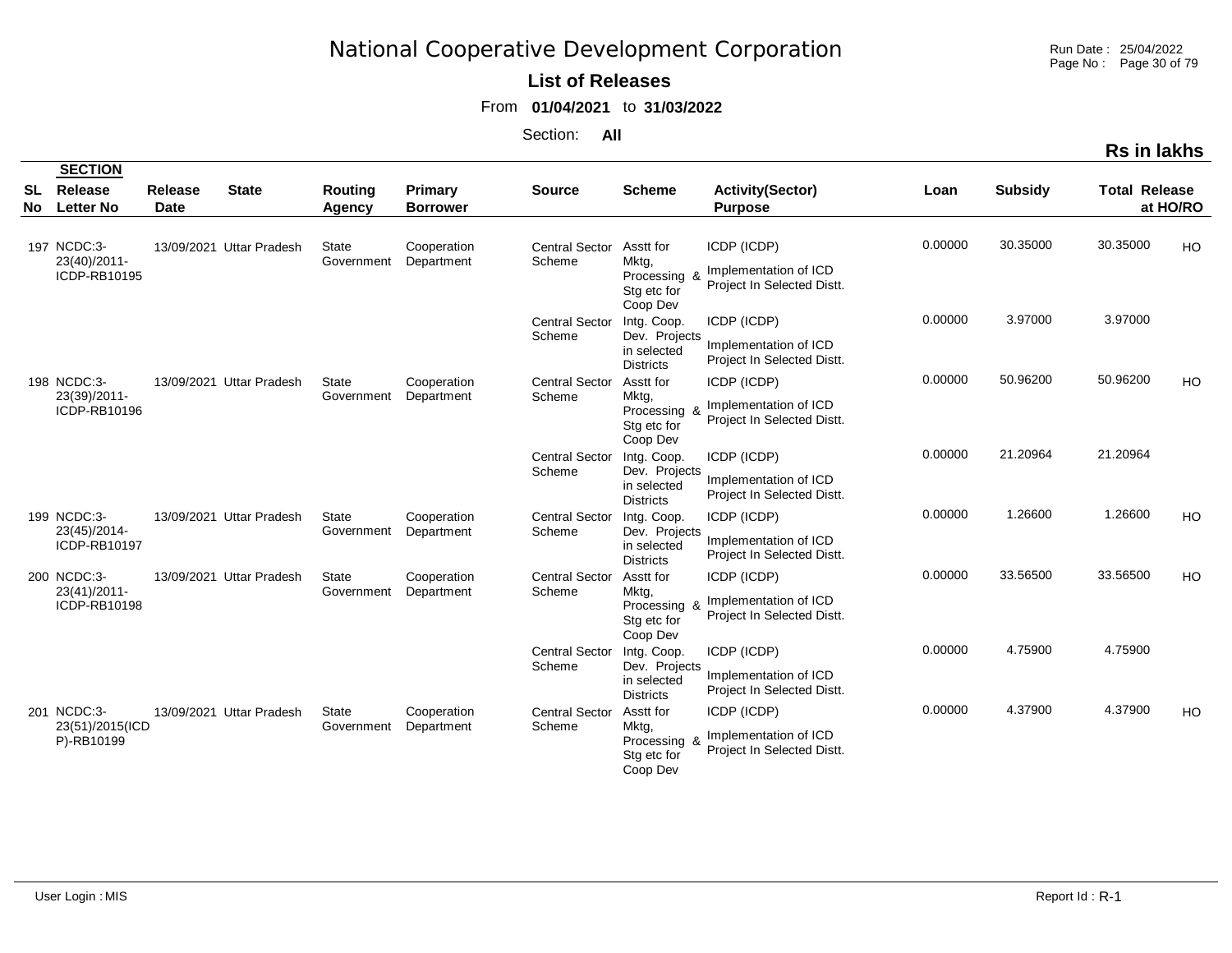Run Date : 25/04/2022 Page No : Page 31 of 79

#### **List of Releases**

From **01/04/2021** to **31/03/2022**

|--|

|                 | <b>SECTION</b>                              |                               |                          |                            |                            |                                 |                                                                             |                                                                    |         |                |                      |          |
|-----------------|---------------------------------------------|-------------------------------|--------------------------|----------------------------|----------------------------|---------------------------------|-----------------------------------------------------------------------------|--------------------------------------------------------------------|---------|----------------|----------------------|----------|
| <b>SL</b><br>No | Release<br><b>Letter No</b>                 | <b>Release</b><br><b>Date</b> | <b>State</b>             | <b>Routing</b><br>Agency   | Primary<br><b>Borrower</b> | <b>Source</b>                   | <b>Scheme</b>                                                               | <b>Activity(Sector)</b><br><b>Purpose</b>                          | Loan    | <b>Subsidy</b> | <b>Total Release</b> | at HO/RO |
|                 | 202 NCDC:3-<br>23(32)/2010-<br>ICDP-RB10200 |                               | 13/09/2021 Uttar Pradesh | <b>State</b><br>Government | Cooperation<br>Department  | <b>Central Sector</b><br>Scheme | Asstt for<br>Mktg,<br>Processing 8<br>Stg etc for                           | ICDP (ICDP)<br>Implementation of ICD<br>Project In Selected Distt. | 0.00000 | 12.37100       | 12.37100             | HO       |
|                 |                                             |                               |                          |                            |                            | <b>Central Sector</b><br>Scheme | Coop Dev<br>Intg. Coop.<br>Dev. Projects<br>in selected<br><b>Districts</b> | ICDP (ICDP)<br>Implementation of ICD<br>Project In Selected Distt. | 0.00000 | 8.75900        | 8.75900              |          |
|                 | 203 NCDC:3-<br>23(38)/2011-<br>ICDP-RB10201 |                               | 13/09/2021 Uttar Pradesh | <b>State</b><br>Government | Cooperation<br>Department  | <b>Central Sector</b><br>Scheme | Asstt for<br>Mktg,<br>Processing &<br>Stg etc for<br>Coop Dev               | ICDP (ICDP)<br>Implementation of ICD<br>Project In Selected Distt. | 0.00000 | 8.58000        | 8.58000              | HO       |
|                 |                                             |                               |                          |                            |                            | <b>Central Sector</b><br>Scheme | Intg. Coop.<br>Dev. Projects<br>in selected<br><b>Districts</b>             | ICDP (ICDP)<br>Implementation of ICD<br>Project In Selected Distt. | 0.00000 | 12.00400       | 12.00400             |          |
|                 | 204 NCDC:3-<br>8(26)/2016-<br>ICDP-RB10202  | 14/09/2021 Haryana            |                          | <b>State</b><br>Government | Cooperation<br>Department  | <b>Central Sector</b><br>Scheme | Intg. Coop.<br>Dev. Projects<br>in selected<br><b>Districts</b>             | ICDP (ICDP)<br>Implementation of ICD<br>Project In Selected Distt. | 0.00000 | 0.60000        | 0.60000              | HO       |
|                 | 205 NCDC:3-<br>8(27)/2016-<br>ICDP-RB10203  | 14/09/2021 Haryana            |                          | <b>State</b><br>Government | Cooperation<br>Department  | <b>Central Sector</b><br>Scheme | Intg. Coop.<br>Dev. Projects<br>in selected<br><b>Districts</b>             | ICDP (ICDP)<br>Implementation of ICD<br>Project In Selected Distt. | 0.00000 | 0.60000        | 0.60000              | HO       |
|                 | 206 NCDC:3-<br>8(29)/2016-<br>ICDP-RB10204  | 14/09/2021 Haryana            |                          | <b>State</b><br>Government | Cooperation<br>Department  | <b>Central Sector</b><br>Scheme | Intg. Coop.<br>Dev. Projects<br>in selected<br><b>Districts</b>             | ICDP (ICDP)<br>Implementation of ICD<br>Project In Selected Distt. | 0.00000 | 0.60000        | 0.60000              | HO       |
|                 | 207 NCDC:3-<br>8(29)/2016-<br>ICDP-RB10205  | 14/09/2021 Haryana            |                          | <b>State</b><br>Government | Cooperation<br>Department  | <b>Central Sector</b><br>Scheme | Intg. Coop.<br>Dev. Projects<br>in selected<br><b>Districts</b>             | ICDP (ICDP)<br>Implementation of ICD<br>Project In Selected Distt. | 0.00000 | 0.60000        | 0.60000              | HO       |
|                 | 208 NCDC:3-<br>8(28)/2016-<br>ICDP-RB10206  | 14/09/2021 Haryana            |                          | <b>State</b><br>Government | Cooperation<br>Department  | <b>Central Sector</b><br>Scheme | Intg. Coop.<br>Dev. Projects<br>in selected<br><b>Districts</b>             | ICDP (ICDP)<br>Implementation of ICD<br>Project In Selected Distt. | 0.00000 | 0.60000        | 0.60000              | HO       |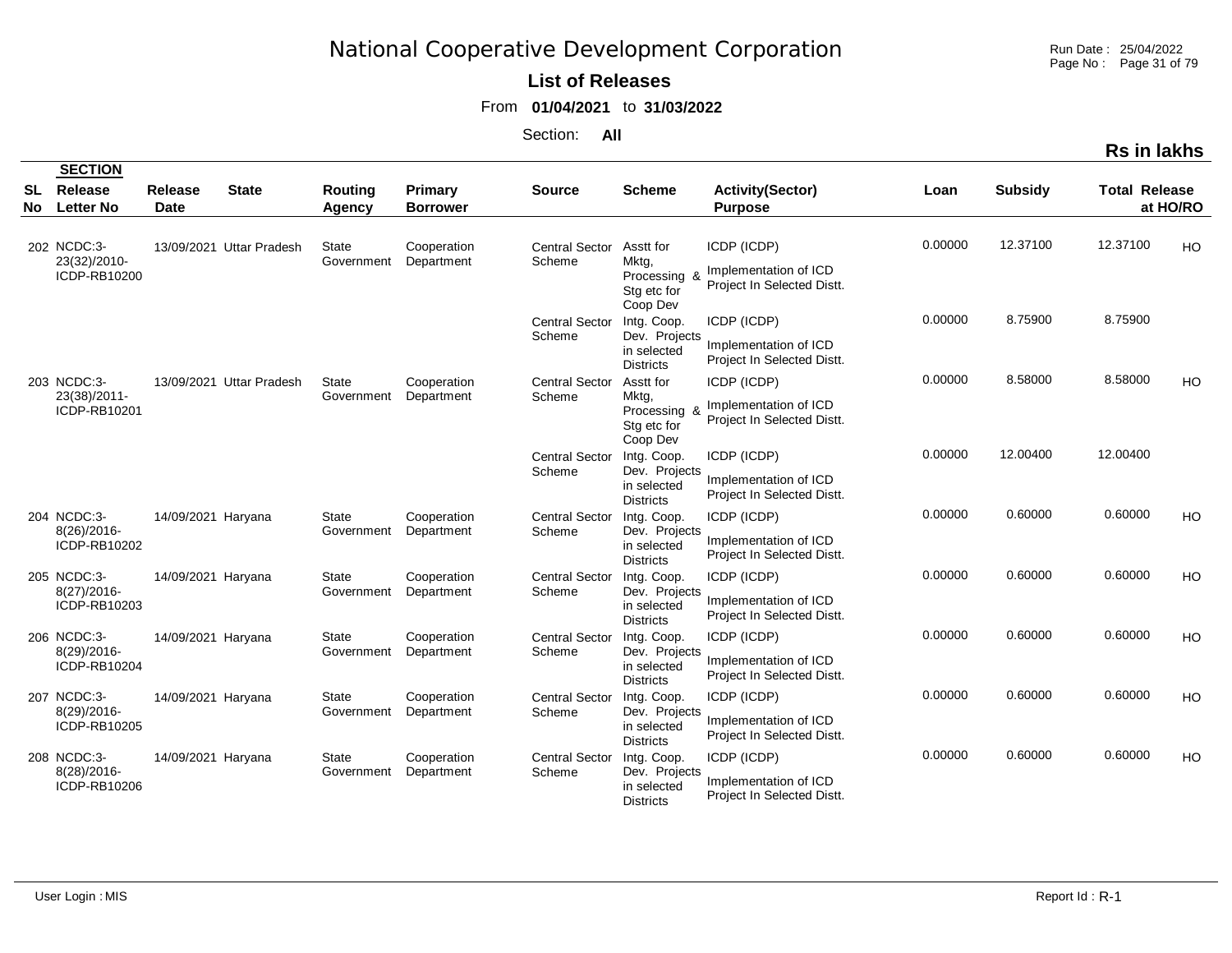Run Date : 25/04/2022 Page No : Page 32 of 79

#### **List of Releases**

From **01/04/2021** to **31/03/2022**

Section: **All**

|          | <b>SECTION</b>                             |                        |              |                                 |                                   |                                 |                                                                 |                                                                    |           |                |                      |           |
|----------|--------------------------------------------|------------------------|--------------|---------------------------------|-----------------------------------|---------------------------------|-----------------------------------------------------------------|--------------------------------------------------------------------|-----------|----------------|----------------------|-----------|
| SL<br>No | Release<br><b>Letter No</b>                | Release<br><b>Date</b> | <b>State</b> | <b>Routing</b><br><b>Agency</b> | <b>Primary</b><br><b>Borrower</b> | <b>Source</b>                   | <b>Scheme</b>                                                   | <b>Activity(Sector)</b><br><b>Purpose</b>                          | Loan      | <b>Subsidy</b> | <b>Total Release</b> | at HO/RO  |
|          |                                            |                        |              |                                 |                                   |                                 |                                                                 |                                                                    |           |                |                      |           |
|          | 209 NCDC:3-<br>8(30)/2016-<br>ICDP-RB10207 | 14/09/2021 Haryana     |              | State<br>Government             | Cooperation<br>Department         | <b>Central Sector</b><br>Scheme | Intg. Coop.<br>Dev. Projects<br>in selected<br><b>Districts</b> | ICDP (ICDP)<br>Implementation of ICD<br>Project In Selected Distt. | 0.00000   | 0.60000        | 0.60000              | <b>HO</b> |
|          | 210 NCDC:3-                                | 30/09/2021             | Himachal     | <b>State</b>                    | Cooperation                       | Corporation                     | Corpn Spon.                                                     | ICDP (ICDP)                                                        | 399.60000 | 0.00000        | 399.60000            | HO.       |
|          | $9(21)/2017$ -<br>ICDP-RB10225             |                        | Pradesh      | Government                      | Department                        | Sponsored<br>Scheme             | Scheme                                                          | Implementation of ICD<br>Project In Selected Distt.                |           |                |                      |           |
|          | 211 NCDC:3-                                | 07/12/2021 Haryana     |              | State                           | Cooperation                       | Corporation                     | Corpn Spon.                                                     | ICDP (ICDP)                                                        | 400.00000 | 0.00000        | 400.00000            | <b>HO</b> |
|          | 8(29)/2016-<br>ICDP-RB10279                |                        |              | Government                      | Department                        | Sponsored<br>Scheme             | Scheme                                                          | Implementation of ICD<br>Project In Selected Distt.                |           |                |                      |           |
|          | 212 NCDC:3-                                | 07/12/2021 Haryana     |              | State                           | Cooperation                       | Corporation                     | Corpn Spon.                                                     | ICDP (ICDP)                                                        | 400.00000 | 0.00000        | 400.00000            | HO        |
|          | $8(26)/2016$ -<br>ICDP-RB10280             |                        |              | Government                      | Department                        | Sponsored<br>Scheme             | Scheme                                                          | Implementation of ICD<br>Project In Selected Distt.                |           |                |                      |           |
|          | 213 NCDC:3-                                | 07/12/2021 Haryana     |              | <b>State</b>                    | Cooperation                       | Corporation                     | Corpn Spon.                                                     | ICDP (ICDP)                                                        | 400.00000 | 0.00000        | 400.00000            | <b>HO</b> |
|          | $8(27)/2016$ -<br>ICDP-RB10281             |                        |              | Government                      | Department                        | Sponsored<br>Scheme             | Scheme                                                          | Implementation of ICD<br>Project In Selected Distt.                |           |                |                      |           |
|          | 214 NCDC:3-                                | 07/12/2021 Haryana     |              | <b>State</b>                    | Cooperation                       | Corporation                     | Corpn Spon.                                                     | ICDP (ICDP)                                                        | 400.00000 | 0.00000        | 400.00000            | <b>HO</b> |
|          | 8(28)/2016-<br>ICDP-RB10282                |                        |              | Government                      | Department                        | Sponsored<br>Scheme             | Scheme                                                          | Implementation of ICD<br>Project In Selected Distt.                |           |                |                      |           |
|          | 215 NCDC:3-                                | 07/12/2021 Haryana     |              | <b>State</b>                    | Cooperation                       | Corporation                     | Corpn Spon.                                                     | ICDP (ICDP)                                                        | 400.00000 | 0.00000        | 400.00000            | <b>HO</b> |
|          | 8(29)/2016-<br>ICDP-RB10283                |                        |              | Government                      | Department                        | Sponsored<br>Scheme             | Scheme                                                          | Implementation of ICD<br>Project In Selected Distt.                |           |                |                      |           |
|          | 216 NCDC:3-                                | 07/12/2021 Haryana     |              | <b>State</b>                    | Cooperation                       | Corporation                     | Corpn Spon.                                                     | ICDP (ICDP)                                                        | 400.00000 | 0.00000        | 400.00000            | HO        |
|          | 8(30)/2016-<br>ICDP-RB10284                |                        |              | Government                      | Department                        | Sponsored<br>Scheme             | Scheme                                                          | Implementation of ICD<br>Project In Selected Distt.                |           |                |                      |           |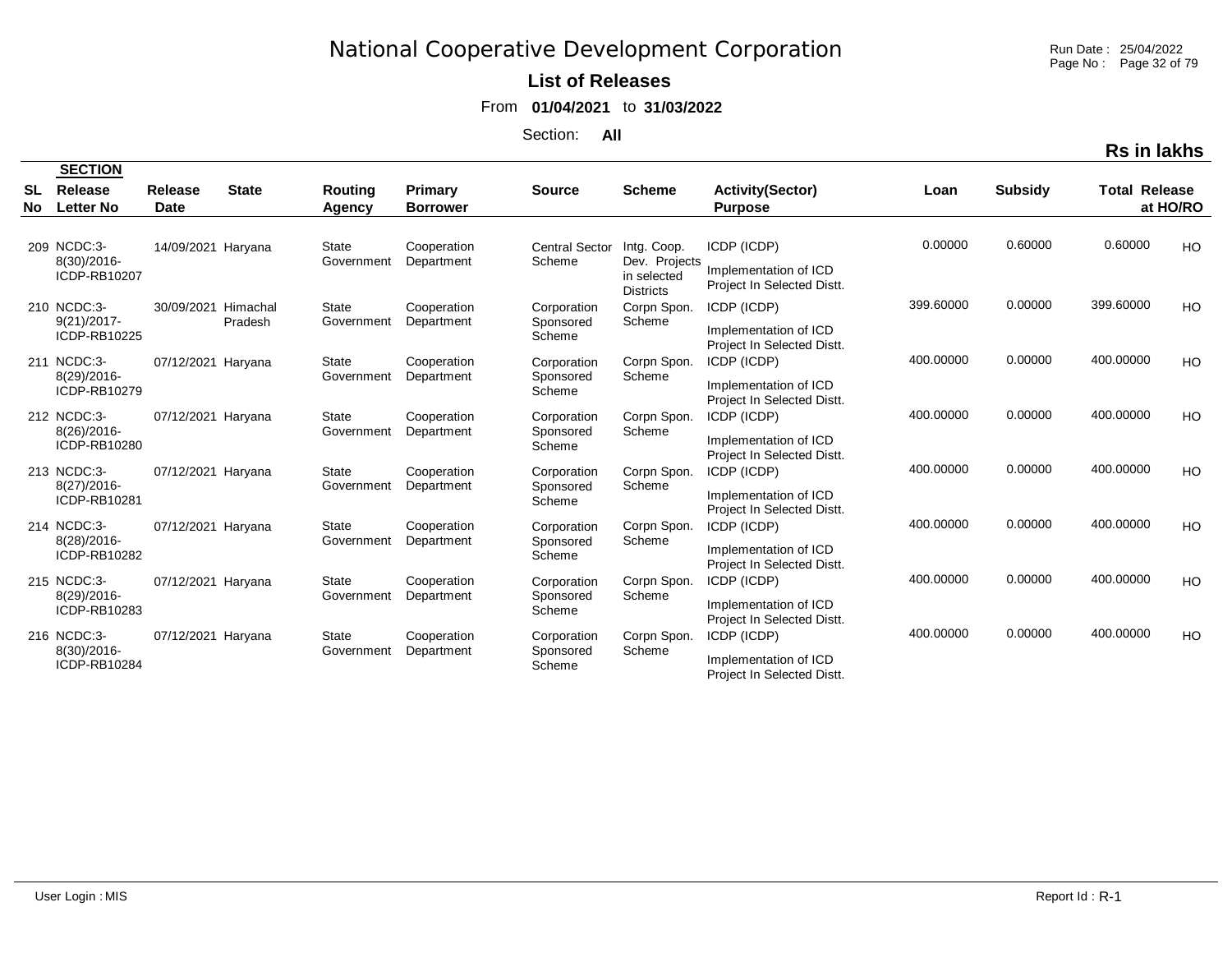Run Date : 25/04/2022 Page No : Page 33 of 79

### **List of Releases**

From **01/04/2021** to **31/03/2022**

| ın | іакг |
|----|------|
|    |      |

|                        | <b>SECTION</b>                             |                        |                                           |                           |                                   |                                                               |                                                                    |                                                                    |          |                |                      |          |
|------------------------|--------------------------------------------|------------------------|-------------------------------------------|---------------------------|-----------------------------------|---------------------------------------------------------------|--------------------------------------------------------------------|--------------------------------------------------------------------|----------|----------------|----------------------|----------|
| <b>SL</b><br><b>No</b> | Release<br><b>Letter No</b>                | Release<br><b>Date</b> | <b>State</b>                              | Routing<br><b>Agency</b>  | <b>Primary</b><br><b>Borrower</b> | <b>Source</b>                                                 | <b>Scheme</b>                                                      | <b>Activity(Sector)</b><br><b>Purpose</b>                          | Loan     | <b>Subsidy</b> | <b>Total Release</b> | at HO/RO |
|                        | 217 NCDC:3-<br>22(3)/2015-<br>ICDP-RB10285 | 08/12/2021 Tripura     |                                           | State<br>Government       | Cooperation<br>Department         | <b>Central Sector</b><br>Scheme                               | Asstt for<br>Mktg,<br>Processing &<br>Stg etc for<br>Coop Dev      | ICDP (ICDP)<br>Implementation of ICD<br>Project In Selected Distt. | 0.00000  | 9.00000        | 9.00000              | HO       |
|                        |                                            |                        |                                           |                           |                                   | <b>Central Sector</b><br>Scheme                               | Intg. Coop.<br>Dev. Projects<br>in selected<br><b>Districts</b>    | ICDP (ICDP)<br>Implementation of ICD<br>Project In Selected Distt. | 0.00000  | 21.00000       | 21.00000             |          |
|                        |                                            |                        |                                           |                           |                                   | Corporation<br>Sponsored<br>Scheme                            | Corpn Spon.<br>Scheme                                              | ICDP (ICDP)<br>Implementation of ICD<br>Project In Selected Distt. | 70.00000 | 0.00000        | 70.00000             |          |
|                        | 218 NCDC:3-<br>22(4)/2015-<br>ICDP-RB10289 | 16/12/2021 Tripura     |                                           | State<br>Government       | Cooperation<br>Department         | <b>Central Sector</b><br>Scheme                               | Asstt for<br>Mktg,<br>Processing &<br>Stg etc for<br>Coop Dev      | ICDP (ICDP)<br>Implementation of ICD<br>Project In Selected Distt. | 0.00000  | 9.00000        | 9.00000              | HO       |
|                        |                                            |                        |                                           |                           |                                   | <b>Central Sector</b><br>Scheme                               | Intg. Coop.<br>Dev. Projects<br>in selected<br><b>Districts</b>    | ICDP (ICDP)<br>Implementation of ICD<br>Project In Selected Distt. | 0.00000  | 21.00000       | 21.00000             |          |
|                        |                                            |                        |                                           |                           |                                   | Corporation<br>Sponsored<br>Scheme                            | Corpn Spon.<br>Scheme                                              | ICDP (ICDP)<br>Implementation of ICD<br>Project In Selected Distt. | 70.00000 | 0.00000        | 70.00000             |          |
|                        | 219 NCDC:3-<br>22(5)/2015-<br>ICDP-RB10290 |                        | 16/12/2021 Tripura<br>State<br>Government | Cooperation<br>Department | <b>Central Sector</b><br>Scheme   | Asstt for<br>Mktg,<br>Processing &<br>Stg etc for<br>Coop Dev | ICDP (ICDP)<br>Implementation of ICD<br>Project In Selected Distt. | 0.00000                                                            | 9.00000  | 9.00000        | HO                   |          |
|                        |                                            |                        |                                           |                           |                                   | <b>Central Sector</b><br>Scheme                               | Intg. Coop.<br>Dev. Projects<br>in selected<br><b>Districts</b>    | ICDP (ICDP)<br>Implementation of ICD<br>Project In Selected Distt. | 0.00000  | 21.00000       | 21.00000             |          |
|                        |                                            |                        |                                           |                           |                                   | Corporation<br>Sponsored<br>Scheme                            | Corpn Spon.<br>Scheme                                              | ICDP (ICDP)<br>Implementation of ICD<br>Project In Selected Distt. | 70.00000 | 0.00000        | 70.00000             |          |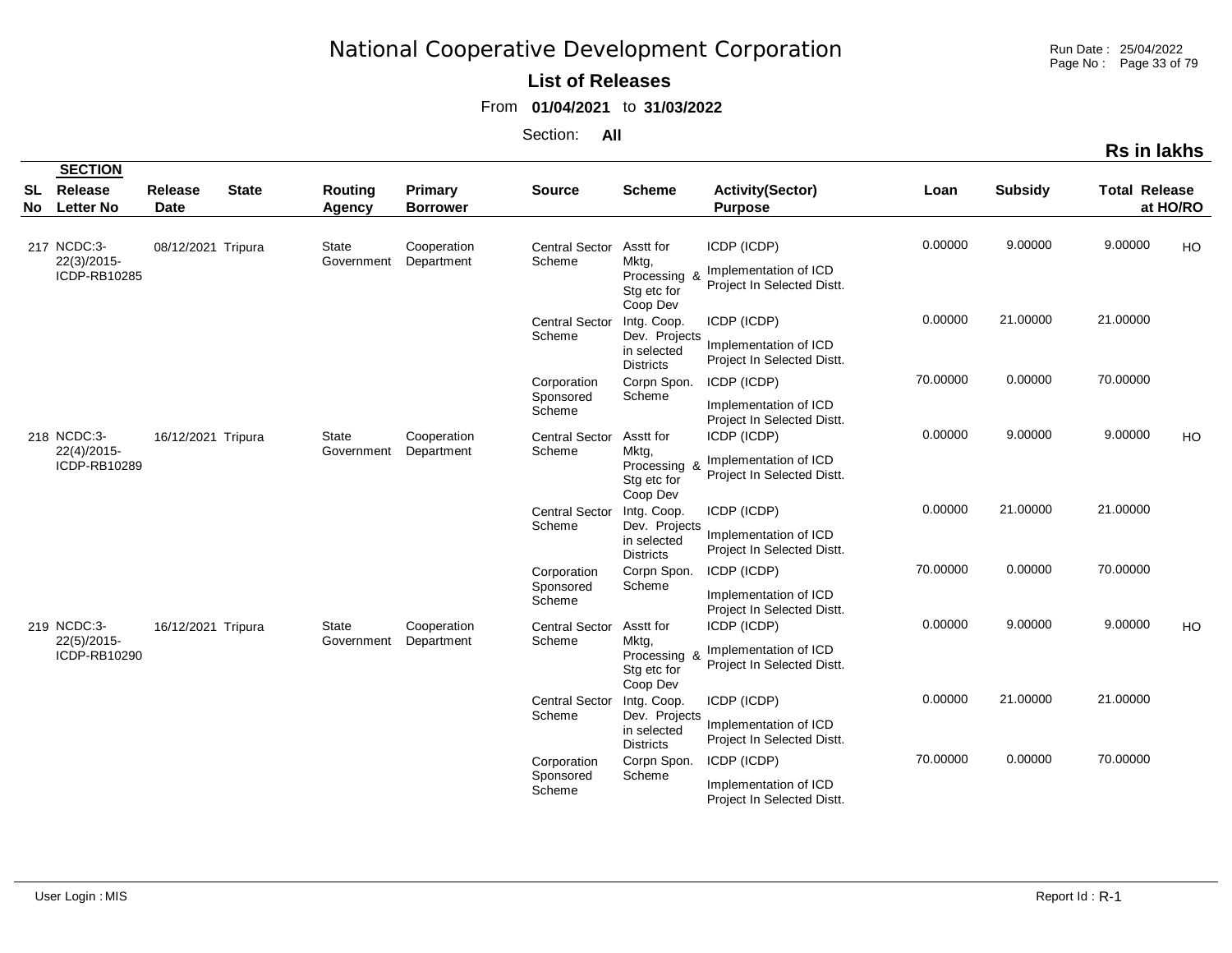Run Date : 25/04/2022 Page No : Page 34 of 79

#### **List of Releases**

From **01/04/2021** to **31/03/2022**

Section: **All**

**Rs in lakhs**

|          | <b>SECTION</b>                                |                        |                                 |                            |                                                                |                                    |                                         |                                                     |             |                |                      |           |
|----------|-----------------------------------------------|------------------------|---------------------------------|----------------------------|----------------------------------------------------------------|------------------------------------|-----------------------------------------|-----------------------------------------------------|-------------|----------------|----------------------|-----------|
| SL<br>No | Release<br><b>Letter No</b>                   | Release<br><b>Date</b> | <b>State</b>                    | Routing<br>Agency          | <b>Primary</b><br><b>Borrower</b>                              | <b>Source</b>                      | <b>Scheme</b>                           | <b>Activity(Sector)</b><br><b>Purpose</b>           | Loan        | <b>Subsidy</b> | <b>Total Release</b> | at HO/RO  |
|          | 220 NCDC:3-<br>28(20)/2012-                   | 03/02/2022 Jharkhand   |                                 | <b>State</b><br>Government | Cooperation<br>Department                                      | <b>Central Sector</b><br>Scheme    | Intg. Coop.<br>Dev. Projects            | ICDP (ICDP)                                         | 0.00000     | 7.86000        | 7.86000              | HO        |
|          | ICDP-RB10344                                  |                        |                                 |                            |                                                                |                                    | in selected<br><b>Districts</b>         | Implementation of ICD<br>Project In Selected Distt. |             |                |                      |           |
|          |                                               |                        |                                 |                            |                                                                | Corporation<br>Sponsored           | Corpn Spon.<br>Scheme                   | ICDP (ICDP)                                         | 26.42200    | 0.00000        | 26.42200             |           |
|          |                                               |                        |                                 |                            |                                                                | Scheme                             |                                         | Implementation of ICD<br>Project In Selected Distt. |             |                |                      |           |
|          | 221 NCDC:3-<br>28(19)/2012-                   | 07/02/2022 Jharkhand   |                                 | <b>State</b><br>Government | Cooperation<br>Department                                      | <b>Central Sector</b><br>Scheme    | Asstt for<br>Mktg,                      | ICDP (ICDP)                                         | 0.00000     | 1.61431        | 1.61431              | HO        |
|          | ICDP-RB10348                                  |                        |                                 |                            |                                                                |                                    | Processing &<br>Stg etc for<br>Coop Dev | Implementation of ICD<br>Project In Selected Distt. |             |                |                      |           |
|          | 222 NCDC:3-<br>21(28)/2011-                   |                        | 08/02/2022 Tamil Nadu           | State<br>Government        | Cooperation Food &<br><b>Consumer Protection</b><br>Department | Corporation<br>Sponsored<br>Scheme | Corpn Spon.<br>Scheme                   | ICDP (ICDP)                                         | 1,158.35000 | 0.00000        | 1,158.35000          | HO        |
|          | ICDP-RB10349                                  |                        |                                 |                            |                                                                |                                    |                                         | Implementation of ICD<br>Project In Selected Distt. |             |                |                      |           |
|          | 223 NCDC:3-<br>$4(26)/2014$ -<br>ICDP-RB10353 |                        | 09/02/2022 Andhra Pradesh       | State<br>Government        | Agriculture &<br>Cooperation                                   | Corporation<br>Sponsored<br>Scheme | Corpn Spon.<br>Scheme                   | ICDP (ICDP)                                         | 3,162.21600 | 0.00000        | 3,162.21600          | HO        |
|          |                                               |                        |                                 |                            | Department                                                     |                                    |                                         | Implementation of ICD<br>Project In Selected Distt. |             |                |                      |           |
|          | 224 NCDC:3-<br>$4(25)/2014$ -                 |                        | 09/02/2022 Andhra Pradesh       | State<br>Government        | Agriculture &<br>Cooperation                                   | Corporation<br>Sponsored           | Corpn Spon.<br>Scheme                   | ICDP (ICDP)                                         | 5,883.77200 | 0.00000        | 5,883.77200          | HO        |
|          | ICDP-RB10354                                  |                        |                                 |                            | Department                                                     | Scheme                             |                                         | Implementation of ICD<br>Project In Selected Distt. |             |                |                      |           |
|          | 225 NCDC:3-<br>$4(24)/2014$ -                 |                        | 10/02/2022 Andhra Pradesh       | State<br>Government        | Agriculture &<br>Cooperation                                   | Corporation<br>Sponsored           | Corpn Spon.<br>Scheme                   | ICDP (ICDP)                                         | 4,710.66200 | 0.00000        | 4,710.66200          | <b>HO</b> |
|          | ICDP-RB10355                                  |                        |                                 |                            | Department                                                     | Scheme                             |                                         | Implementation of ICD<br>Project In Selected Distt. |             |                |                      |           |
|          | 226 NCDC:3-<br>$3(46)/2014$ -                 |                        | 25/03/2022 Madhya Pradesh State | Government                 | Cooperation<br>Department                                      | Corporation<br>Sponsored           | Corpn Spon.<br>Scheme                   | ICDP (ICDP)                                         | 300.00000   | 0.00000        | 300.00000            | HO        |
|          | ICDP-RB10428                                  |                        |                                 |                            |                                                                | Scheme                             |                                         | Implementation of ICD<br>Project In Selected Distt. |             |                |                      |           |
|          | 227 NCDC:3-<br>$3(45)/2014$ -                 |                        | 25/03/2022 Madhya Pradesh State | Government                 | Cooperation<br>Department                                      | Corporation<br>Sponsored           | Corpn Spon.<br>Scheme                   | ICDP (ICDP)                                         | 200.00000   | 0.00000        | 200.00000            | HO        |
|          | ICDP-RB10432                                  |                        |                                 |                            |                                                                | Scheme                             |                                         | Implementation of ICD<br>Project In Selected Distt. |             |                |                      |           |
|          | 228 NCDC:3-<br>$3(44)/2014$ -                 |                        | 25/03/2022 Madhya Pradesh State | Government                 | Cooperation<br>Department                                      | Corporation<br>Sponsored           | Corpn Spon.<br>Scheme                   | ICDP (ICDP)                                         | 65.00000    | 0.00000        | 65.00000             | HO        |
|          | ICDP-RB10433                                  |                        |                                 |                            |                                                                | Scheme                             |                                         | Implementation of ICD<br>Project In Selected Distt. |             |                |                      |           |

**SECTION**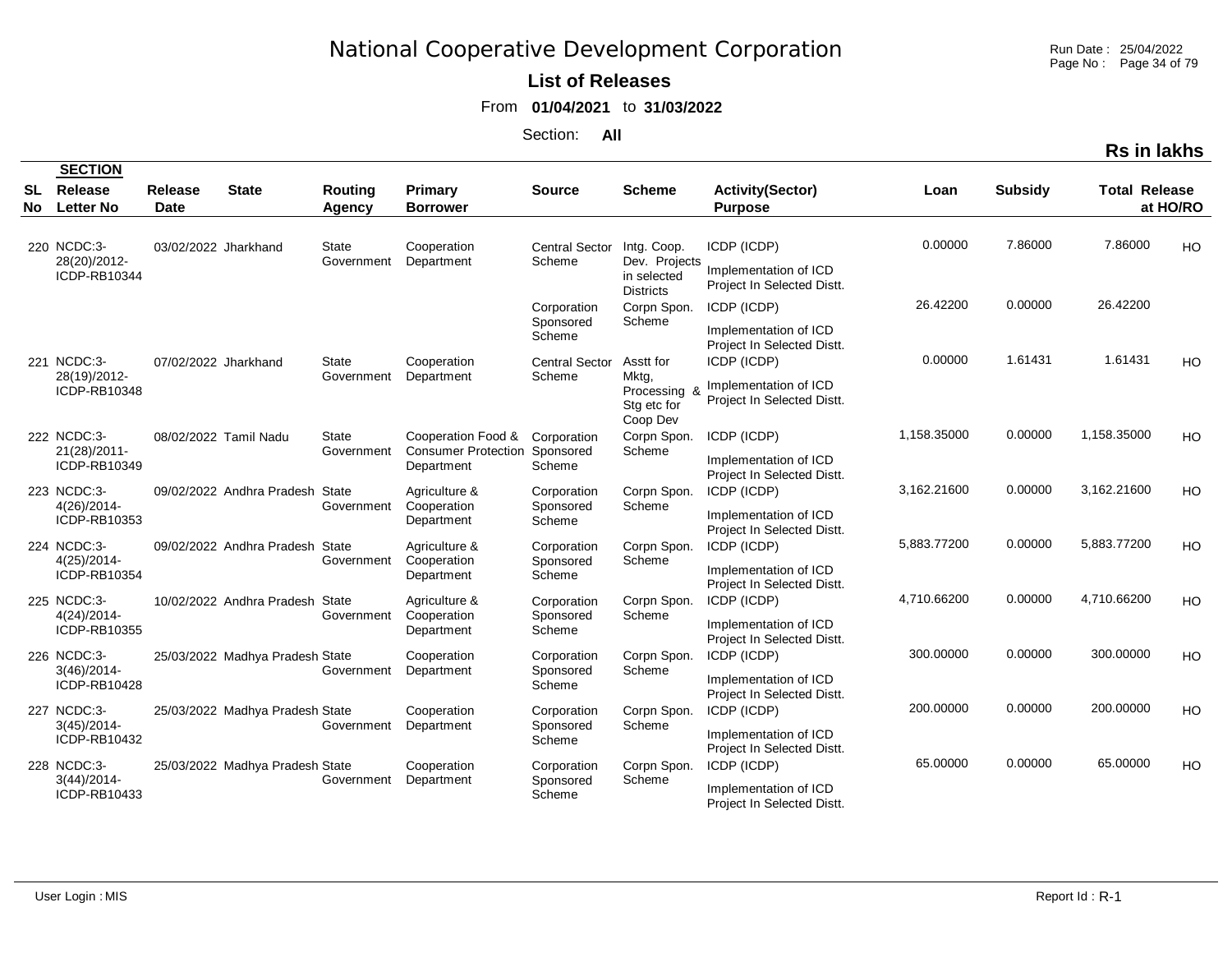Run Date : 25/04/2022 Page No : Page 35 of 79

### **List of Releases**

From **01/04/2021** to **31/03/2022**

Section: **All**

|          | <b>SECTION</b>                                |                               |                                 |                            |                                            |                                 |                                                                 |                                                                    |         |                |                      |          |
|----------|-----------------------------------------------|-------------------------------|---------------------------------|----------------------------|--------------------------------------------|---------------------------------|-----------------------------------------------------------------|--------------------------------------------------------------------|---------|----------------|----------------------|----------|
| SL<br>No | Release<br><b>Letter No</b>                   | <b>Release</b><br><b>Date</b> | <b>State</b>                    | Routing<br>Agency          | Primary<br><b>Borrower</b>                 | <b>Source</b>                   | <b>Scheme</b>                                                   | <b>Activity(Sector)</b><br><b>Purpose</b>                          | Loan    | <b>Subsidy</b> | <b>Total Release</b> | at HO/RO |
|          | 229 NCDC:3-<br>$4(11)/2003$ -<br>ICDP-RB10468 |                               | 31/03/2022 Andhra Pradesh State | Government                 | Agriculture &<br>Cooperation<br>Department | <b>Central Sector</b><br>Scheme | Intg. Coop.<br>Dev. Projects<br>in selected<br><b>Districts</b> | ICDP (ICDP)<br>Implementation of ICD<br>Project In Selected Distt. | 0.00000 | 5.52500        | 5.52500              | HO       |
|          | 230 NCDC:3-<br>4(23)/2006-<br>ICDP-RB10469    |                               | 31/03/2022 Andhra Pradesh State | Government                 | Agriculture &<br>Cooperation<br>Department | <b>Central Sector</b><br>Scheme | Asstt for<br>Mktg,<br>Processing 8<br>Stg etc for<br>Coop Dev   | ICDP (ICDP)<br>Implementation of ICD<br>Project In Selected Distt. | 0.00000 | 126.46600      | 126.46600            | HO       |
|          |                                               |                               |                                 |                            |                                            | <b>Central Sector</b><br>Scheme | Intg. Coop.<br>Dev. Projects<br>in selected<br><b>Districts</b> | ICDP (ICDP)<br>Implementation of ICD<br>Project In Selected Distt. | 0.00000 | 54.99847       | 54.99847             |          |
|          | 231 NCDC:3-<br>28(17)/2012-<br>ICDP-RB10470   | 31/03/2022 Jharkhand          |                                 | <b>State</b><br>Government | Cooperation<br>Department                  | <b>Central Sector</b><br>Scheme | Asstt for<br>Mktg,<br>Processing &<br>Stg etc for<br>Coop Dev   | ICDP (ICDP)<br>Implementation of ICD<br>Project In Selected Distt. | 0.00000 | 43.11882       | 43.11882             | HO       |
|          |                                               |                               |                                 |                            |                                            | <b>Central Sector</b><br>Scheme | Intg. Coop.<br>Dev. Projects<br>in selected<br><b>Districts</b> | ICDP (ICDP)<br>Implementation of ICD<br>Project In Selected Distt. | 0.00000 | 39.59700       | 39.59700             |          |
|          | 232 NCDC:3-<br>19(25)/2011-<br>ICDP-RB10471   | 31/03/2022 Rajasthan          |                                 | <b>State</b><br>Government | Cooperation<br>Department                  | <b>Central Sector</b><br>Scheme | Intg. Coop.<br>Dev. Projects<br>in selected<br><b>Districts</b> | ICDP (ICDP)<br>Implementation of ICD<br>Project In Selected Distt. | 0.00000 | 11.03450       | 11.03450             | HO       |
|          | 233 NCDC:3-<br>$4(17)/2005$ -<br>ICDP-RB10472 |                               | 31/03/2022 Andhra Pradesh State | Government                 | Agriculture &<br>Cooperation<br>Department | <b>Central Sector</b><br>Scheme | Asstt for<br>Mktg,<br>Processing &<br>Stg etc for<br>Coop Dev   | ICDP (ICDP)<br>Implementation of ICD<br>Project In Selected Distt. | 0.00000 | 15.74100       | 15.74100             | HO       |
|          |                                               |                               |                                 |                            |                                            | <b>Central Sector</b><br>Scheme | Intg. Coop.<br>Dev. Projects<br>in selected<br><b>Districts</b> | ICDP (ICDP)<br>Implementation of ICD<br>Project In Selected Distt. | 0.00000 | 14.01000       | 14.01000             |          |

**SECTION**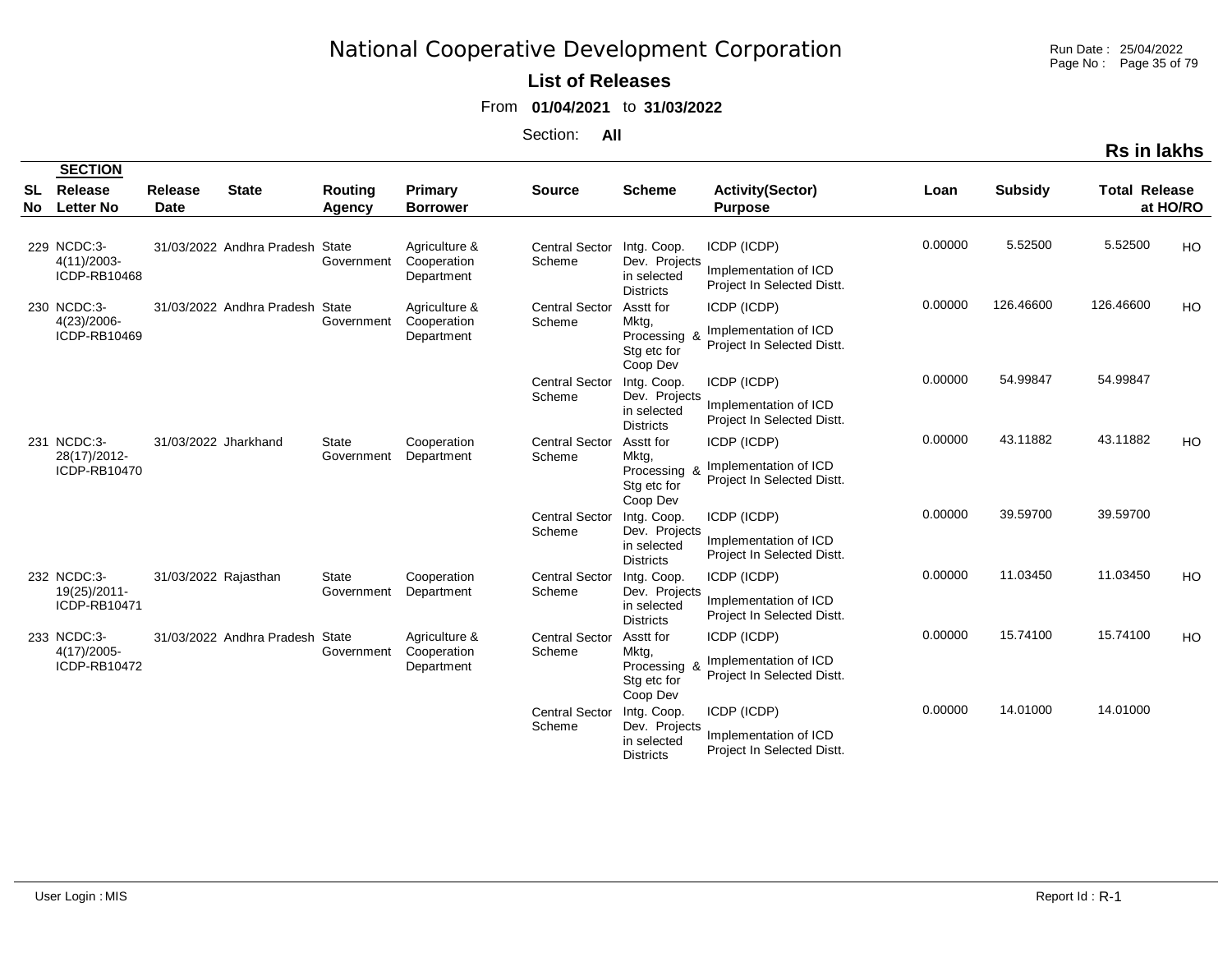Run Date : 25/04/2022 Page No : Page 36 of 79

#### **List of Releases**

From **01/04/2021** to **31/03/2022**

|           |                                               |                               |                                 |                                 |                                                                                      |                                 |                                                                 |                                                                    |         |                | Rs in lakhs                      |    |
|-----------|-----------------------------------------------|-------------------------------|---------------------------------|---------------------------------|--------------------------------------------------------------------------------------|---------------------------------|-----------------------------------------------------------------|--------------------------------------------------------------------|---------|----------------|----------------------------------|----|
|           | <b>SECTION</b>                                |                               |                                 |                                 |                                                                                      |                                 |                                                                 |                                                                    |         |                |                                  |    |
| SL<br>No. | Release<br><b>Letter No</b>                   | <b>Release</b><br><b>Date</b> | <b>State</b>                    | <b>Routing</b><br><b>Agency</b> | <b>Primary</b><br><b>Borrower</b>                                                    | <b>Source</b>                   | <b>Scheme</b>                                                   | <b>Activity(Sector)</b><br><b>Purpose</b>                          | Loan    | <b>Subsidy</b> | <b>Total Release</b><br>at HO/RO |    |
|           | 234 NCDC:3-<br>4(18)/2005-<br>ICDP-RB10473    |                               | 31/03/2022 Andhra Pradesh       | State<br>Government             | Agriculture &<br>Cooperation<br>Department                                           | <b>Central Sector</b><br>Scheme | Asstt for<br>Mktg,<br>Processing &<br>Stg etc for<br>Coop Dev   | ICDP (ICDP)<br>Implementation of ICD<br>Project In Selected Distt. | 0.00000 | 39.48000       | 39.48000                         | HO |
|           |                                               |                               |                                 |                                 |                                                                                      | <b>Central Sector</b><br>Scheme | Intg. Coop.<br>Dev. Projects<br>in selected<br><b>Districts</b> | ICDP (ICDP)<br>Implementation of ICD<br>Project In Selected Distt. | 0.00000 | 0.84500        | 0.84500                          |    |
|           | 235 NCDC:3-<br>23(30)/09-ICDP-<br>RB10474     |                               | 31/03/2022 Uttar Pradesh        | <b>State</b><br>Government      | Cooperation<br>Department                                                            | <b>Central Sector</b><br>Scheme | Asstt for<br>Mktg,<br>Processing<br>Stg etc for<br>Coop Dev     | ICDP (ICDP)<br>Implementation of ICD<br>Project In Selected Distt. | 0.00000 | 23.59700       | 23.59700                         | HO |
|           | 236 NCDC:3-<br>23(26)/2005-<br>ICDP-RB10475   |                               | 31/03/2022 Uttar Pradesh        | State<br>Government             | Cooperation<br>Department                                                            | <b>Central Sector</b><br>Scheme | Intg. Coop.<br>Dev. Projects<br>in selected<br><b>Districts</b> | ICDP (ICDP)<br>Implementation of ICD<br>Project In Selected Distt. | 0.00000 | 3.67900        | 3.67900                          | HO |
|           | 237 NCDC:3-<br>$3(43)/2014$ -<br>ICDP-RB10481 |                               | 31/03/2022 Madhya Pradesh State | Government                      | Cooperation<br>Department                                                            | <b>Central Sector</b><br>Scheme | Asstt for<br>Mktg,<br>Processing &<br>Stg etc for<br>Coop Dev   | ICDP (ICDP)<br>Implementation of ICD<br>Project In Selected Distt. | 0.00000 | 17.39100       | 17.39100                         | HO |
|           |                                               |                               |                                 |                                 |                                                                                      | <b>Central Sector</b><br>Scheme | Intg. Coop.<br>Dev. Projects<br>in selected<br><b>Districts</b> | ICDP (ICDP)<br>Implementation of ICD<br>Project In Selected Distt. | 0.00000 | 10.87700       | 10.87700                         |    |
|           | 238 NCDC:3-<br>8(26)/2016-<br>ICDP-RB10482    | 31/03/2022 Haryana            |                                 | <b>State</b><br>Government      | Cooperation<br>Department                                                            | <b>Central Sector</b><br>Scheme | Intg. Coop.<br>Dev. Projects<br>in selected<br><b>Districts</b> | ICDP (ICDP)<br>Implementation of ICD<br>Project In Selected Distt. | 0.00000 | 19.90000       | 19.90000                         | HO |
|           | 239 NCDC:3-<br>$3(46)/2014$ -<br>ICDP-RB10483 |                               | 31/03/2022 Madhya Pradesh State | Government                      | Cooperation<br>Department                                                            | <b>Central Sector</b><br>Scheme | Intg. Coop.<br>Dev. Projects<br>in selected<br><b>Districts</b> | ICDP (ICDP)<br>Implementation of ICD<br>Project In Selected Distt. | 0.00000 | 11.78700       | 11.78700                         | HO |
|           | 240 NCDC:3-<br>21(26)/2011-<br>ICDP-RB10488   |                               | 31/03/2022 Tamil Nadu           | State<br>Government             | Cooperation Food & Central Sector<br><b>Consumer Protection Scheme</b><br>Department |                                 | Intg. Coop.<br>Dev. Projects<br>in selected<br><b>Districts</b> | ICDP (ICDP)<br>Implementation of ICD<br>Project In Selected Distt. | 0.00000 | 14.66500       | 14.66500                         | HO |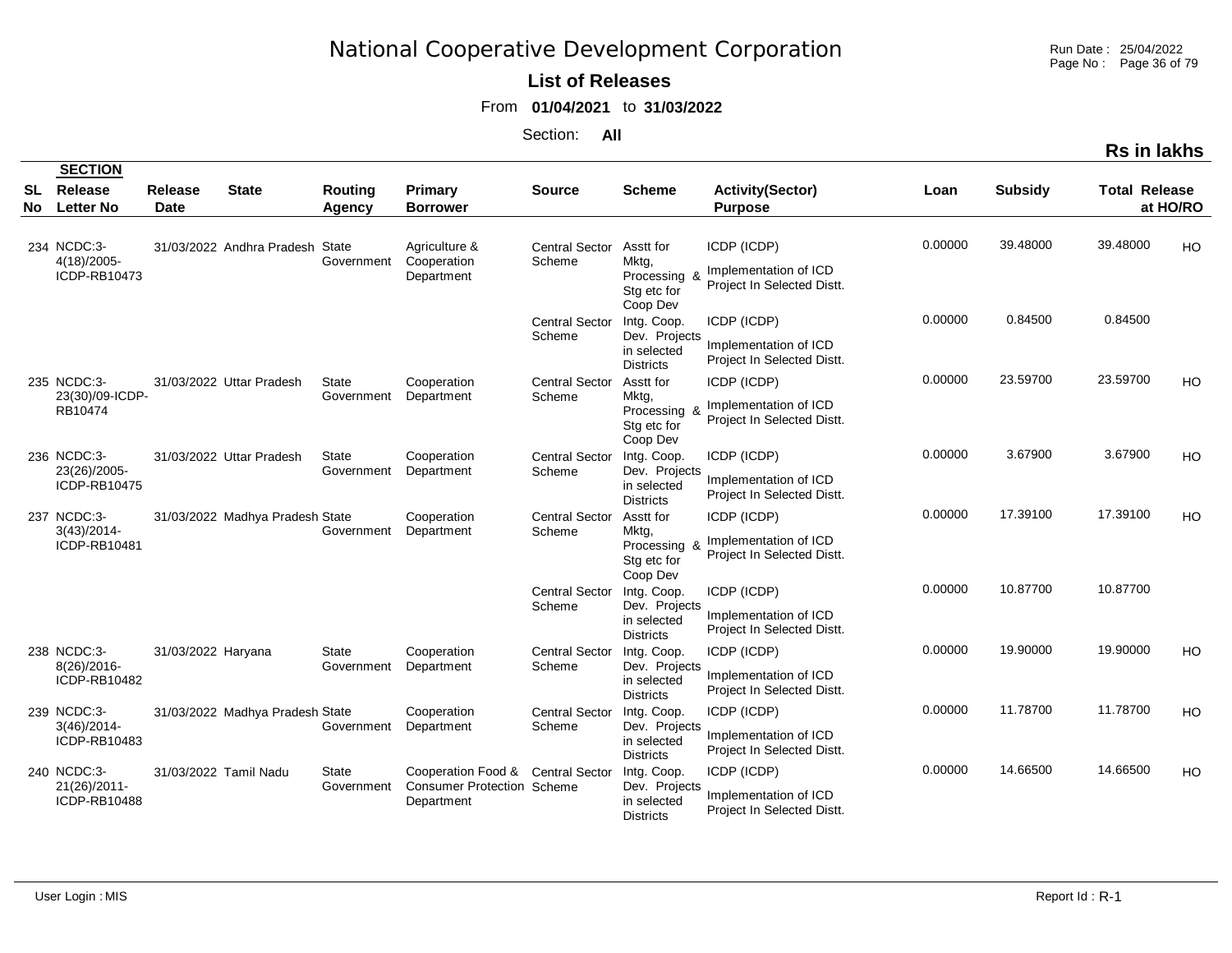Run Date : 25/04/2022 Page No : Page 37 of 79

### **List of Releases**

From **01/04/2021** to **31/03/2022**

|  | Rs in lakhs |  |
|--|-------------|--|
|  |             |  |

|            | <b>SECTION</b>                               |                               |                          |                            |                            |                                 |                                                                 |                                                                    |         |                |                      |          |
|------------|----------------------------------------------|-------------------------------|--------------------------|----------------------------|----------------------------|---------------------------------|-----------------------------------------------------------------|--------------------------------------------------------------------|---------|----------------|----------------------|----------|
| SL<br>No l | Release<br><b>Letter No</b>                  | <b>Release</b><br><b>Date</b> | <b>State</b>             | Routing<br>Agency          | Primary<br><b>Borrower</b> | <b>Source</b>                   | <b>Scheme</b>                                                   | <b>Activity(Sector)</b><br><b>Purpose</b>                          | Loan    | <b>Subsidy</b> | <b>Total Release</b> | at HO/RO |
|            | 241 NCDC:3-<br>23(56)/2015-<br>ICDP-RB10489  |                               | 31/03/2022 Uttar Pradesh | <b>State</b><br>Government | Cooperation<br>Department  | <b>Central Sector</b><br>Scheme | Asstt for<br>Mktg,<br>Processing &<br>Stg etc for<br>Coop Dev   | ICDP (ICDP)<br>Implementation of ICD<br>Project In Selected Distt. | 0.00000 | 39.84200       | 39.84200             | HO       |
|            |                                              |                               |                          |                            |                            | <b>Central Sector</b><br>Scheme | Intg. Coop.<br>Dev. Projects<br>in selected<br><b>Districts</b> | ICDP (ICDP)<br>Implementation of ICD<br>Project In Selected Distt. | 0.00000 | 12.30400       | 12.30400             |          |
|            | 242 NCDC:3-<br>23(50)/2014-<br>ICDP-RB10490  |                               | 31/03/2022 Uttar Pradesh | <b>State</b><br>Government | Cooperation<br>Department  | <b>Central Sector</b><br>Scheme | Asstt for<br>Mktg,<br>Processing &<br>Stg etc for<br>Coop Dev   | ICDP (ICDP)<br>Implementation of ICD<br>Project In Selected Distt. | 0.00000 | 46.85700       | 46.85700             | HO       |
|            |                                              |                               |                          |                            |                            | <b>Central Sector</b><br>Scheme | Intg. Coop.<br>Dev. Projects<br>in selected<br><b>Districts</b> | ICDP (ICDP)<br>Implementation of ICD<br>Project In Selected Distt. | 0.00000 | 13.26200       | 13.26200             |          |
|            | 243 NCDC:3-<br>23(51)/2015(ICD<br>P)-RB10491 |                               | 31/03/2022 Uttar Pradesh | <b>State</b><br>Government | Cooperation<br>Department  | <b>Central Sector</b><br>Scheme | Asstt for<br>Mktg,<br>Processing &<br>Stg etc for<br>Coop Dev   | ICDP (ICDP)<br>Implementation of ICD<br>Project In Selected Distt. | 0.00000 | 25.25000       | 25.25000             | HO       |
|            |                                              |                               |                          |                            |                            | <b>Central Sector</b><br>Scheme | Intg. Coop.<br>Dev. Projects<br>in selected<br><b>Districts</b> | ICDP (ICDP)<br>Implementation of ICD<br>Project In Selected Distt. | 0.00000 | 17.39500       | 17.39500             |          |
|            | 244 NCDC:5-<br>78/2018-ICDP-<br>RB10492      |                               | 31/03/2022 Uttar Pradesh | <b>State</b><br>Government | Cooperation<br>Department  | <b>Central Sector</b><br>Scheme | Asstt for<br>Mktg,<br>Processing &<br>Stg etc for<br>Coop Dev   | ICDP (ICDP)<br>Implementation of ICD<br>Project In Selected Distt. | 0.00000 | 86.21500       | 86.21500             | HO       |
|            |                                              |                               |                          |                            |                            | <b>Central Sector</b><br>Scheme | Intg. Coop.<br>Dev. Projects<br>in selected<br><b>Districts</b> | ICDP (ICDP)<br>Implementation of ICD<br>Project In Selected Distt. | 0.00000 | 20.61400       | 20.61400             |          |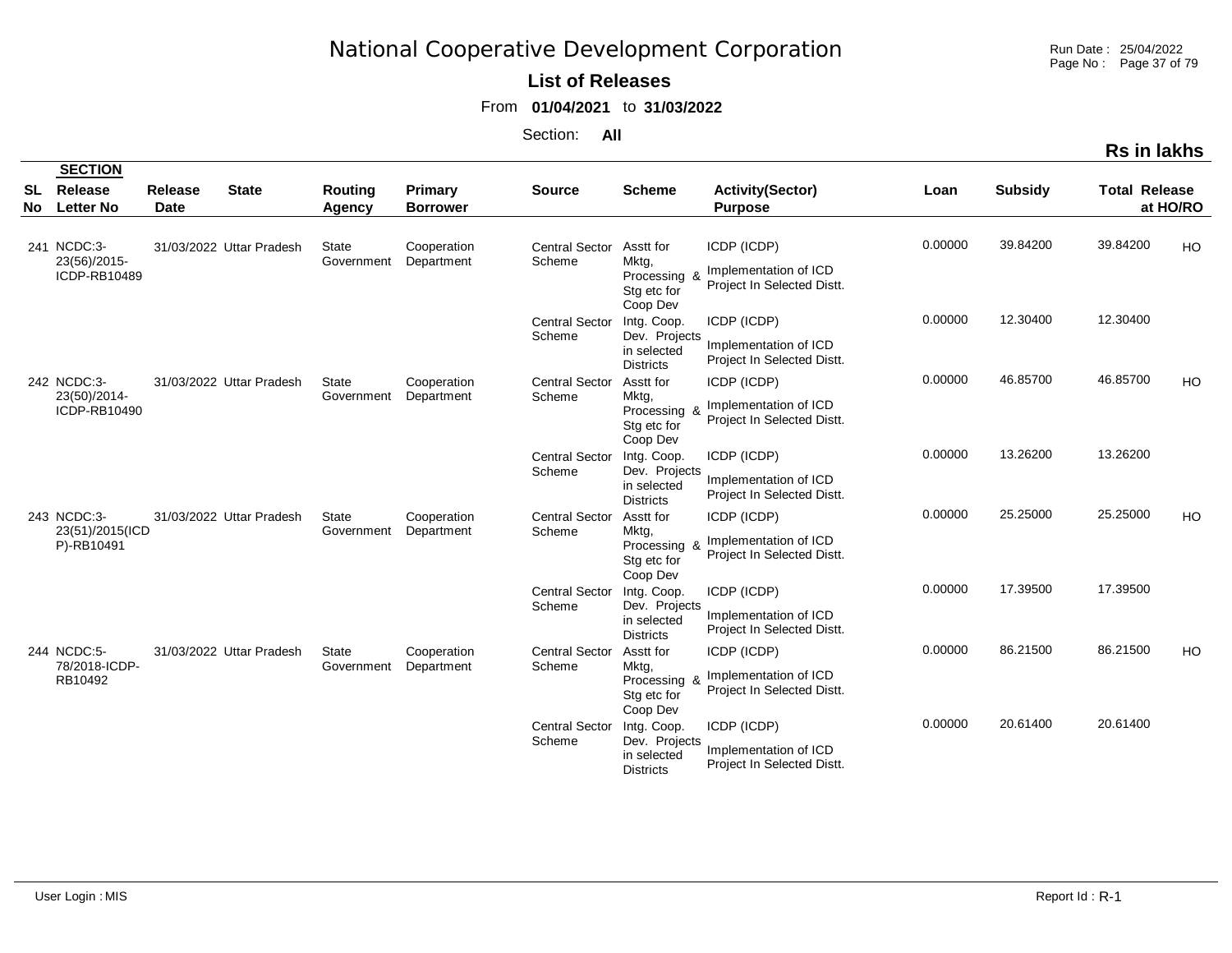Run Date : 25/04/2022 Page No : Page 38 of 79

### **List of Releases**

From **01/04/2021** to **31/03/2022**

|                 | <b>SECTION</b>                                |                        |                          |                            |                            |                                 |                                                                 |                                                                    |         |                |                      |          |
|-----------------|-----------------------------------------------|------------------------|--------------------------|----------------------------|----------------------------|---------------------------------|-----------------------------------------------------------------|--------------------------------------------------------------------|---------|----------------|----------------------|----------|
| <b>SL</b><br>No | Release<br><b>Letter No</b>                   | Release<br><b>Date</b> | <b>State</b>             | <b>Routing</b><br>Agency   | Primary<br><b>Borrower</b> | <b>Source</b>                   | <b>Scheme</b>                                                   | <b>Activity(Sector)</b><br><b>Purpose</b>                          | Loan    | <b>Subsidy</b> | <b>Total Release</b> | at HO/RO |
|                 | 245 NCDC:3-<br>23(55)/2015-<br>ICDP-RB10493   |                        | 31/03/2022 Uttar Pradesh | State<br>Government        | Cooperation<br>Department  | <b>Central Sector</b><br>Scheme | Asstt for<br>Mktg,<br>Processing 8<br>Stg etc for<br>Coop Dev   | ICDP (ICDP)<br>Implementation of ICD<br>Project In Selected Distt. | 0.00000 | 26.91600       | 26.91600             | HO       |
|                 |                                               |                        |                          |                            |                            | <b>Central Sector</b><br>Scheme | Intg. Coop.<br>Dev. Projects<br>in selected<br><b>Districts</b> | ICDP (ICDP)<br>Implementation of ICD<br>Project In Selected Distt. | 0.00000 | 7.29200        | 7.29200              |          |
|                 | 246 NCDC:3-<br>23(48)/2014-<br>ICDP-RB10494   |                        | 31/03/2022 Uttar Pradesh | <b>State</b><br>Government | Cooperation<br>Department  | <b>Central Sector</b><br>Scheme | Asstt for<br>Mktg,<br>Processing 8<br>Stg etc for<br>Coop Dev   | ICDP (ICDP)<br>Implementation of ICD<br>Project In Selected Distt. | 0.00000 | 44.12200       | 44.12200             | HO       |
|                 |                                               |                        |                          |                            |                            | <b>Central Sector</b><br>Scheme | Intg. Coop.<br>Dev. Projects<br>in selected<br><b>Districts</b> | ICDP (ICDP)<br>Implementation of ICD<br>Project In Selected Distt. | 0.00000 | 16.66000       | 16.66000             |          |
|                 | 247 NCDC:3-<br>8(29)/2016-<br>ICDP-RB10495    | 31/03/2022 Haryana     |                          | State<br>Government        | Cooperation<br>Department  | <b>Central Sector</b><br>Scheme | Asstt for<br>Mktg,<br>Processing 8<br>Stg etc for<br>Coop Dev   | ICDP (ICDP)<br>Implementation of ICD<br>Project In Selected Distt. | 0.00000 | 4.20000        | 4.20000              | HO       |
|                 |                                               |                        |                          |                            |                            | <b>Central Sector</b><br>Scheme | Intg. Coop.<br>Dev. Projects<br>in selected<br><b>Districts</b> | ICDP (ICDP)<br>Implementation of ICD<br>Project In Selected Distt. | 0.00000 | 19.90000       | 19.90000             |          |
|                 | 248 NCDC:3-<br>8(28)/2016-<br>ICDP-RB10496    | 31/03/2022 Haryana     |                          | State<br>Government        | Cooperation<br>Department  | <b>Central Sector</b><br>Scheme | Asstt for<br>Mktg,<br>Processing 8<br>Stg etc for<br>Coop Dev   | ICDP (ICDP)<br>Implementation of ICD<br>Project In Selected Distt. | 0.00000 | 5.14500        | 5.14500              | HO       |
|                 |                                               |                        |                          |                            |                            | Central Sector<br>Scheme        | Intg. Coop.<br>Dev. Projects<br>in selected<br><b>Districts</b> | ICDP (ICDP)<br>Implementation of ICD<br>Project In Selected Distt. | 0.00000 | 19.90000       | 19.90000             |          |
|                 | 249 NCDC:3-<br>$8(25)/2016$ -<br>ICDP-RB10497 | 31/03/2022 Haryana     |                          | State<br>Government        | Cooperation<br>Department  | <b>Central Sector</b><br>Scheme | Intg. Coop.<br>Dev. Projects<br>in selected<br><b>Districts</b> | ICDP (ICDP)<br>Implementation of ICD<br>Project In Selected Distt. | 0.00000 | 29.00500       | 29.00500             | HO       |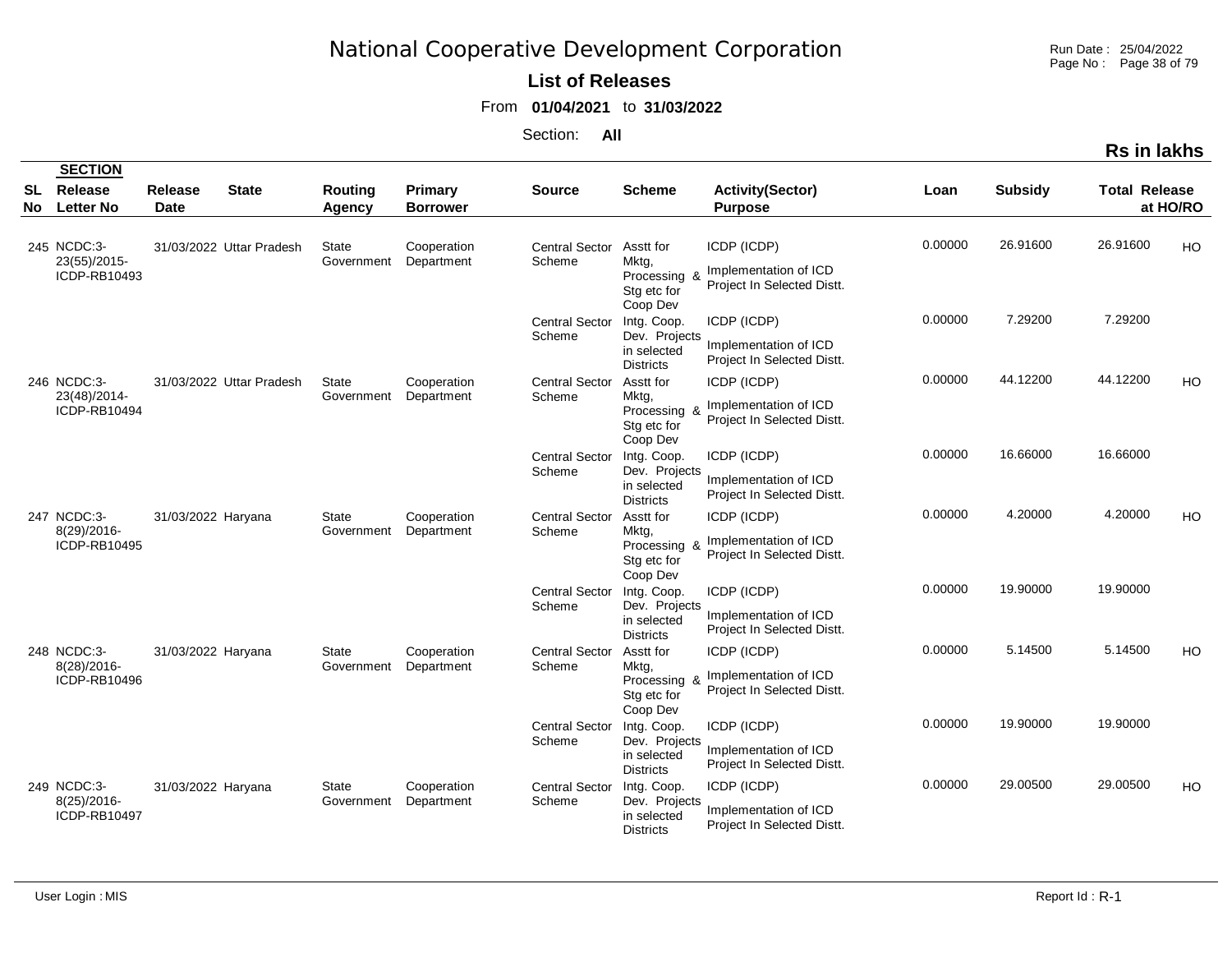Run Date : 25/04/2022 Page No : Page 39 of 79

#### **List of Releases**

From **01/04/2021** to **31/03/2022**

Section: **All**

|          | <b>SECTION</b>                                |                               |                                 |                            |                                                                       |                                 |                                                                 |                                                                    |         |                |                      |           |
|----------|-----------------------------------------------|-------------------------------|---------------------------------|----------------------------|-----------------------------------------------------------------------|---------------------------------|-----------------------------------------------------------------|--------------------------------------------------------------------|---------|----------------|----------------------|-----------|
| SL<br>No | Release<br><b>Letter No</b>                   | <b>Release</b><br><b>Date</b> | <b>State</b>                    | <b>Routing</b><br>Agency   | Primary<br><b>Borrower</b>                                            | <b>Source</b>                   | <b>Scheme</b>                                                   | <b>Activity(Sector)</b><br><b>Purpose</b>                          | Loan    | <b>Subsidy</b> | <b>Total Release</b> | at HO/RO  |
|          | 250 NCDC:3-<br>8(30)/2016-<br>ICDP-RB10498    | 31/03/2022 Haryana            |                                 | <b>State</b><br>Government | Cooperation<br>Department                                             | <b>Central Sector</b><br>Scheme | Intg. Coop.<br>Dev. Projects<br>in selected<br><b>Districts</b> | ICDP (ICDP)<br>Implementation of ICD<br>Project In Selected Distt. | 0.00000 | 19.90000       | 19.90000             | HO        |
|          | 251 NCDC:3-<br>$3(44)/2014$ -<br>ICDP-RB10499 |                               | 31/03/2022 Madhya Pradesh State | Government                 | Cooperation<br>Department                                             | <b>Central Sector</b><br>Scheme | Asstt for<br>Mktg,<br>Processing 8<br>Stg etc for<br>Coop Dev   | ICDP (ICDP)<br>Implementation of ICD<br>Project In Selected Distt. | 0.00000 | 13.57952       | 13.57952             | <b>HO</b> |
|          |                                               |                               |                                 |                            |                                                                       | <b>Central Sector</b><br>Scheme | Intg. Coop.<br>Dev. Projects<br>in selected<br><b>Districts</b> | ICDP (ICDP)<br>Implementation of ICD<br>Project In Selected Distt. | 0.00000 | 9.90900        | 9.90900              |           |
|          | 252 NCDC:3-<br>$3(45)/2014$ -<br>ICDP-RB10500 |                               | 31/03/2022 Madhya Pradesh State | Government                 | Cooperation<br>Department                                             | <b>Central Sector</b><br>Scheme | Asstt for<br>Mktg,<br>Processing 8<br>Stg etc for<br>Coop Dev   | ICDP (ICDP)<br>Implementation of ICD<br>Project In Selected Distt. | 0.00000 | 21.96900       | 21.96900             | HO        |
|          |                                               |                               |                                 |                            |                                                                       | <b>Central Sector</b><br>Scheme | Intg. Coop.<br>Dev. Projects<br>in selected<br><b>Districts</b> | ICDP (ICDP)<br>Implementation of ICD<br>Project In Selected Distt. | 0.00000 | 24.31100       | 24.31100             |           |
|          | 253 NCDC:3-<br>$3(47)/2014$ -<br>ICDP-RB10501 |                               | 31/03/2022 Madhya Pradesh State | Government                 | Cooperation<br>Department                                             | <b>Central Sector</b><br>Scheme | Asstt for<br>Mktg,<br>Processing &<br>Stg etc for<br>Coop Dev   | ICDP (ICDP)<br>Implementation of ICD<br>Project In Selected Distt. | 0.00000 | 14.85800       | 14.85800             | HO        |
|          | 254 NCDC:3-<br>21(25)/2011-<br>ICDP-RB10502   | 31/03/2022 Tamil Nadu         |                                 | <b>State</b><br>Government | Cooperation Food &<br><b>Consumer Protection Scheme</b><br>Department | <b>Central Sector</b>           | Asstt for<br>Mktg,<br>Processing 8<br>Stg etc for<br>Coop Dev   | ICDP (ICDP)<br>Implementation of ICD<br>Project In Selected Distt. | 0.00000 | 0.23700        | 0.23700              | HO.       |
|          |                                               |                               |                                 |                            |                                                                       | <b>Central Sector</b><br>Scheme | Intg. Coop.<br>Dev. Projects<br>in selected<br><b>Districts</b> | ICDP (ICDP)<br>Implementation of ICD<br>Project In Selected Distt. | 0.00000 | 22.86800       | 22.86800             |           |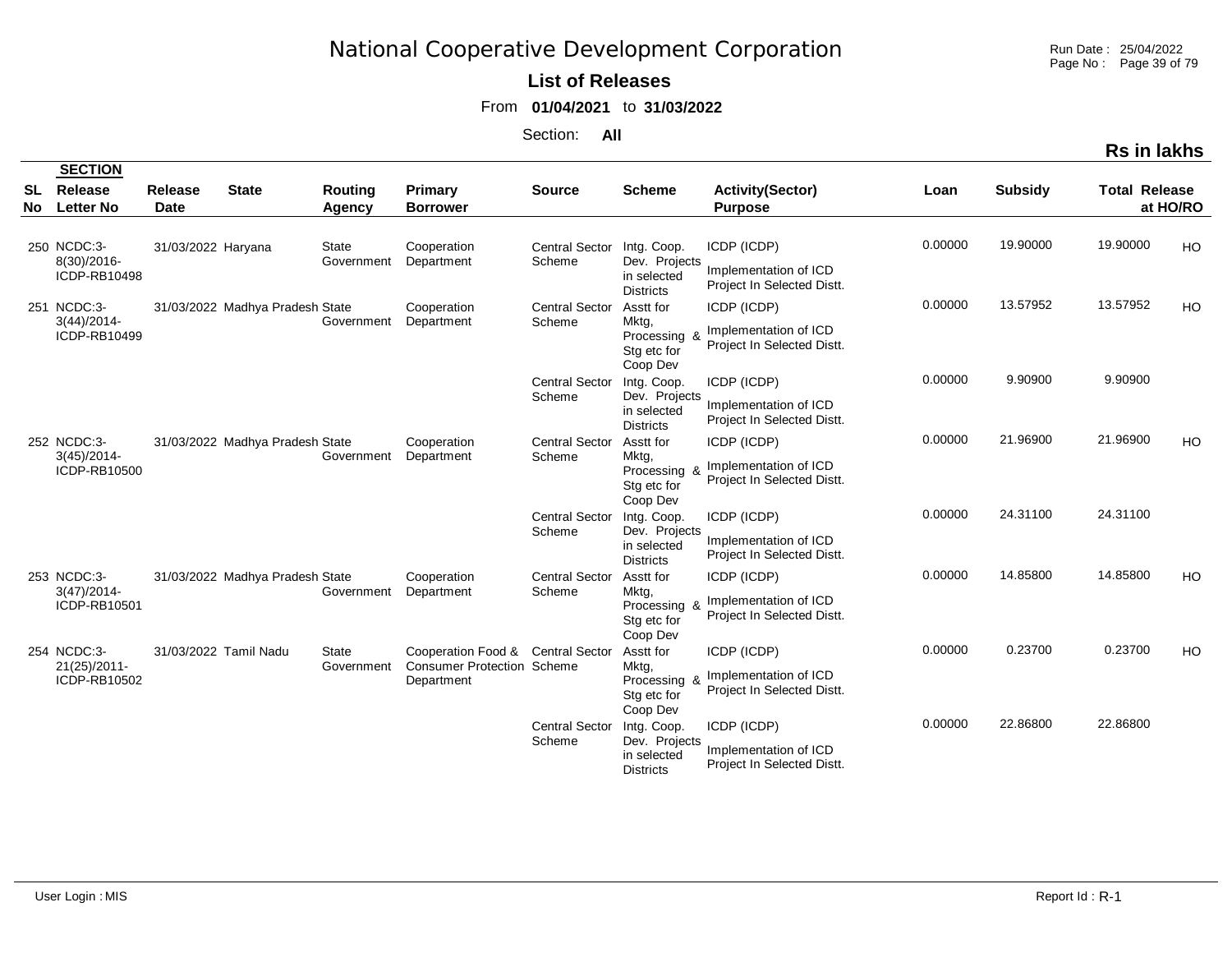Run Date : 25/04/2022 Page No : Page 40 of 79

**Rs in lakhs**

### **List of Releases**

From **01/04/2021** to **31/03/2022**

|                  | <b>SECTION</b>                              |                               |                          |                            |                            |                                 |                                                                 |                                                                    |         |                |                      |           |
|------------------|---------------------------------------------|-------------------------------|--------------------------|----------------------------|----------------------------|---------------------------------|-----------------------------------------------------------------|--------------------------------------------------------------------|---------|----------------|----------------------|-----------|
| <b>SL</b><br>No. | Release<br><b>Letter No</b>                 | <b>Release</b><br><b>Date</b> | <b>State</b>             | <b>Routing</b><br>Agency   | Primary<br><b>Borrower</b> | <b>Source</b>                   | <b>Scheme</b>                                                   | <b>Activity(Sector)</b><br><b>Purpose</b>                          | Loan    | <b>Subsidy</b> | <b>Total Release</b> | at HO/RO  |
|                  | 255 NCDC:3-<br>23(39)/2011-<br>ICDP-RB10506 |                               | 31/03/2022 Uttar Pradesh | <b>State</b><br>Government | Cooperation<br>Department  | <b>Central Sector</b><br>Scheme | Asstt for<br>Mktg,<br>Processing &<br>Stg etc for<br>Coop Dev   | ICDP (ICDP)<br>Implementation of ICD<br>Project In Selected Distt. | 0.00000 | 51.03000       | 51.03000             | HO        |
|                  |                                             |                               |                          |                            |                            | <b>Central Sector</b><br>Scheme | Intg. Coop.<br>Dev. Projects<br>in selected<br><b>Districts</b> | ICDP (ICDP)<br>Implementation of ICD<br>Project In Selected Distt. | 0.00000 | 0.68000        | 0.68000              |           |
|                  | 256 NCDC:3-<br>23(29)/09-ICDP-<br>RB10507   |                               | 31/03/2022 Uttar Pradesh | <b>State</b><br>Government | Cooperation<br>Department  | <b>Central Sector</b><br>Scheme | Asstt for<br>Mktg,<br>Processing &<br>Stg etc for<br>Coop Dev   | ICDP (ICDP)<br>Implementation of ICD<br>Project In Selected Distt. | 0.00000 | 11.06000       | 11.06000             | HO        |
|                  |                                             |                               |                          |                            |                            | <b>Central Sector</b><br>Scheme | Intg. Coop.<br>Dev. Projects<br>in selected<br><b>Districts</b> | ICDP (ICDP)<br>Implementation of ICD<br>Project In Selected Distt. | 0.00000 | 5.08500        | 5.08500              |           |
|                  | 257 NCDC:3-<br>23(40)/2011-<br>ICDP-RB10508 |                               | 31/03/2022 Uttar Pradesh | <b>State</b><br>Government | Cooperation<br>Department  | <b>Central Sector</b><br>Scheme | Asstt for<br>Mktg,<br>Processing &<br>Stg etc for<br>Coop Dev   | ICDP (ICDP)<br>Implementation of ICD<br>Project In Selected Distt. | 0.00000 | 29.11000       | 29.11000             | HO        |
|                  |                                             |                               |                          |                            |                            | <b>Central Sector</b><br>Scheme | Intg. Coop.<br>Dev. Projects<br>in selected<br><b>Districts</b> | ICDP (ICDP)<br>Implementation of ICD<br>Project In Selected Distt. | 0.00000 | 3.34000        | 3.34000              |           |
|                  | 258 NCDC:3-<br>23(44)/2014-<br>ICDP-RB10509 |                               | 31/03/2022 Uttar Pradesh | <b>State</b><br>Government | Cooperation<br>Department  | <b>Central Sector</b><br>Scheme | Asstt for<br>Mktg,<br>Processing &<br>Stg etc for<br>Coop Dev   | ICDP (ICDP)<br>Implementation of ICD<br>Project In Selected Distt. | 0.00000 | 48.44000       | 48.44000             | <b>HO</b> |
|                  |                                             |                               |                          |                            |                            | <b>Central Sector</b><br>Scheme | Intg. Coop.<br>Dev. Projects<br>in selected<br><b>Districts</b> | ICDP (ICDP)<br>Implementation of ICD<br>Project In Selected Distt. | 0.00000 | 21.59500       | 21.59500             |           |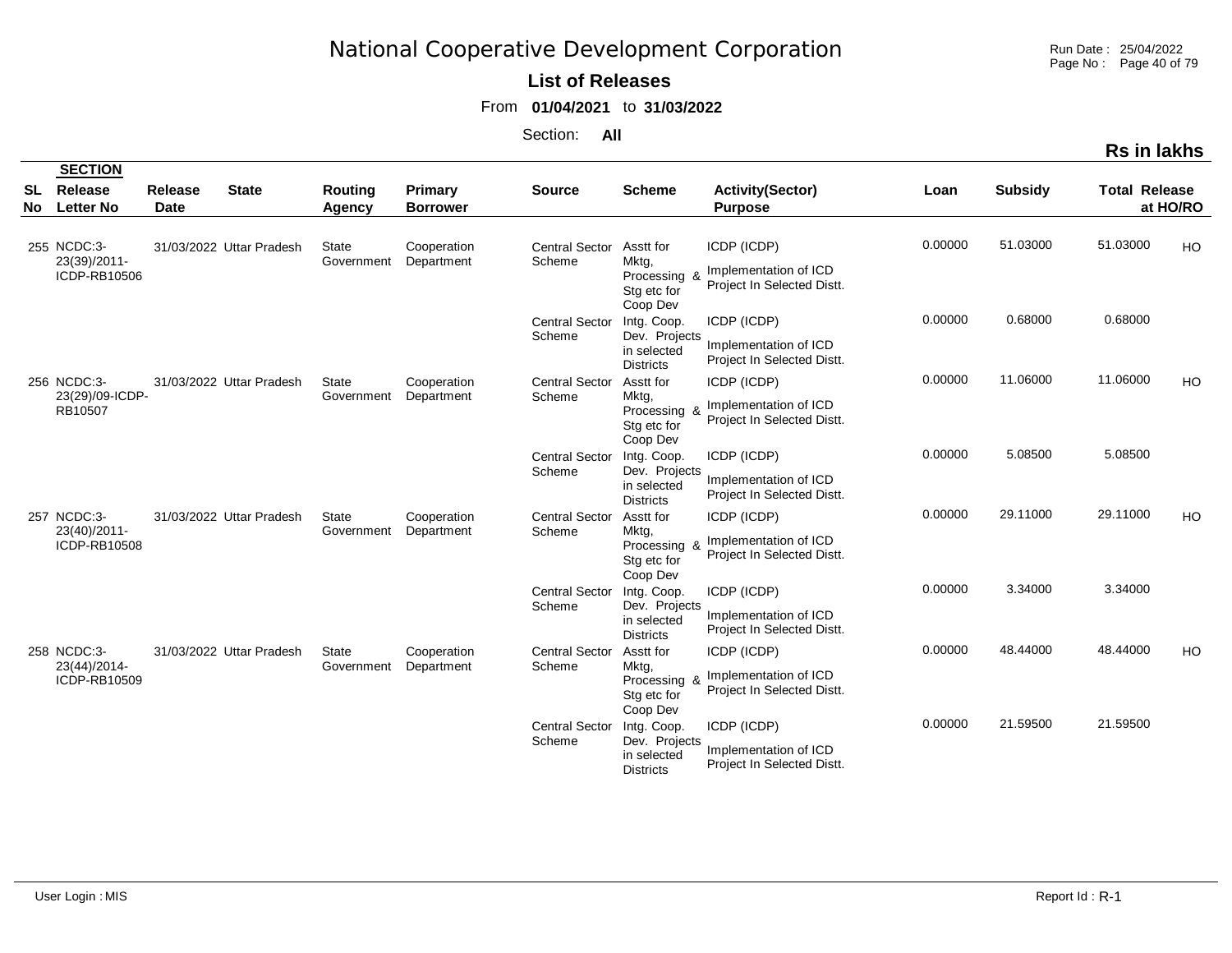Run Date : 25/04/2022 Page No : Page 41 of 79

**Rs in lakhs**

### **List of Releases**

From **01/04/2021** to **31/03/2022**

Section: **All**

| <b>SL</b><br>No. | <b>Release</b><br><b>Letter No</b>            | <b>Release</b><br><b>Date</b> | <b>State</b>             | Routing<br>Agency          | Primary<br><b>Borrower</b>                                                           | <b>Source</b>                   | <b>Scheme</b>                                                   | <b>Activity(Sector)</b><br><b>Purpose</b>                          | Loan    | <b>Subsidy</b> | <b>Total Release</b> | at HO/RO  |
|------------------|-----------------------------------------------|-------------------------------|--------------------------|----------------------------|--------------------------------------------------------------------------------------|---------------------------------|-----------------------------------------------------------------|--------------------------------------------------------------------|---------|----------------|----------------------|-----------|
|                  | 259 NCDC:3-<br>23(46)/2014-<br>ICDP-RB10510   |                               | 31/03/2022 Uttar Pradesh | <b>State</b><br>Government | Cooperation<br>Department                                                            | <b>Central Sector</b><br>Scheme | Asstt for<br>Mktg,<br>Processing &<br>Stg etc for<br>Coop Dev   | ICDP (ICDP)<br>Implementation of ICD<br>Project In Selected Distt. | 0.00000 | 54.20000       | 54.20000             | HO        |
|                  |                                               |                               |                          |                            |                                                                                      | <b>Central Sector</b><br>Scheme | Intg. Coop.<br>Dev. Projects<br>in selected<br><b>Districts</b> | ICDP (ICDP)<br>Implementation of ICD<br>Project In Selected Distt. | 0.00000 | 23.17000       | 23.17000             |           |
|                  | 260 NCDC:3-<br>23(54)/2015-<br>ICDP-RB10511   |                               | 31/03/2022 Uttar Pradesh | <b>State</b><br>Government | Cooperation<br>Department                                                            | <b>Central Sector</b><br>Scheme | Asstt for<br>Mktg,<br>Processing &<br>Stg etc for<br>Coop Dev   | ICDP (ICDP)<br>Implementation of ICD<br>Project In Selected Distt. | 0.00000 | 48.05000       | 48.05000             | HO        |
|                  |                                               |                               |                          |                            |                                                                                      | <b>Central Sector</b><br>Scheme | Intg. Coop.<br>Dev. Projects<br>in selected<br><b>Districts</b> | ICDP (ICDP)<br>Implementation of ICD<br>Project In Selected Distt. | 0.00000 | 16.87000       | 16.87000             |           |
|                  | 261 NCDC:3-<br>$9(21)/2017$ -<br>ICDP-RB10512 | 31/03/2022 Himachal           | Pradesh                  | <b>State</b><br>Government | Cooperation<br>Department                                                            | <b>Central Sector</b><br>Scheme | Asstt for<br>Mktg,<br>Processing &<br>Stg etc for<br>Coop Dev   | ICDP (ICDP)<br>Implementation of ICD<br>Project In Selected Distt. | 0.00000 | 85.00000       | 85.00000             | HO        |
|                  |                                               |                               |                          |                            |                                                                                      | <b>Central Sector</b><br>Scheme | Intg. Coop.<br>Dev. Projects<br>in selected<br><b>Districts</b> | ICDP (ICDP)<br>Implementation of ICD<br>Project In Selected Distt. | 0.00000 | 79.89000       | 79.89000             |           |
|                  | 262 NCDC:3-<br>21(28)/2011-<br>ICDP-RB10513   | 31/03/2022 Tamil Nadu         |                          | <b>State</b><br>Government | Cooperation Food & Central Sector<br><b>Consumer Protection Scheme</b><br>Department |                                 | Asstt for<br>Mktg,<br>Processing &<br>Stg etc for<br>Coop Dev   | ICDP (ICDP)<br>Implementation of ICD<br>Project In Selected Distt. | 0.00000 | 38.14000       | 38.14000             | <b>HO</b> |
|                  |                                               |                               |                          |                            |                                                                                      | <b>Central Sector</b><br>Scheme | Intg. Coop.<br>Dev. Projects<br>in selected<br><b>Districts</b> | ICDP (ICDP)<br>Implementation of ICD<br>Project In Selected Distt. | 0.00000 | 34.02000       | 34.02000             |           |
|                  | 263 NCDC:3-<br>21(27)/2011-<br>ICDP-RB10514   | 31/03/2022 Tamil Nadu         |                          | State<br>Government        | Cooperation Food & Central Sector<br><b>Consumer Protection Scheme</b><br>Department |                                 | Intg. Coop.<br>Dev. Projects<br>in selected<br><b>Districts</b> | ICDP (ICDP)<br>Implementation of ICD<br>Project In Selected Distt. | 0.00000 | 23.67500       | 23.67500             | HO        |

 **SECTION**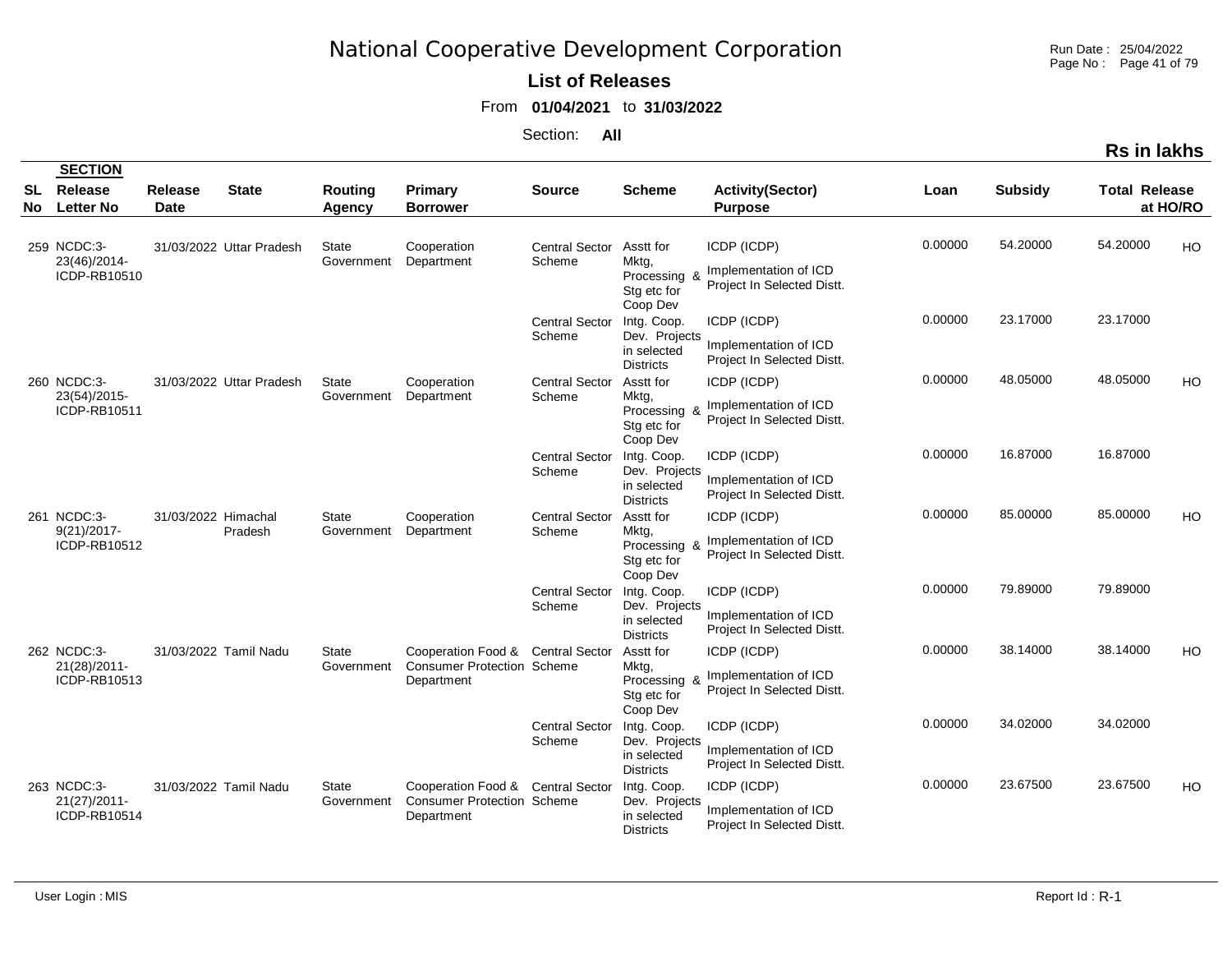Run Date : 25/04/2022 Page No : Page 42 of 79

### **List of Releases**

From **01/04/2021** to **31/03/2022**

Section: **All**

|                 | <b>SECTION</b>                                       |                        |                          |                            |                                                         |                                 |                                                                 |                                                                    |                          |                |                      |           |
|-----------------|------------------------------------------------------|------------------------|--------------------------|----------------------------|---------------------------------------------------------|---------------------------------|-----------------------------------------------------------------|--------------------------------------------------------------------|--------------------------|----------------|----------------------|-----------|
| SL<br><b>No</b> | Release<br><b>Letter No</b>                          | Release<br><b>Date</b> | <b>State</b>             | <b>Routing</b><br>Agency   | <b>Primary</b><br><b>Borrower</b>                       | <b>Source</b>                   | <b>Scheme</b>                                                   | <b>Activity(Sector)</b><br><b>Purpose</b>                          | Loan                     | <b>Subsidy</b> | <b>Total Release</b> | at HO/RO  |
|                 | 264 NCDC:3-<br>$8(27)/2016$ -<br>ICDP-RB10515        | 31/03/2022 Haryana     |                          | <b>State</b><br>Government | Cooperation<br>Department                               | <b>Central Sector</b><br>Scheme | Intg. Coop.<br>Dev. Projects<br>in selected<br><b>Districts</b> | ICDP (ICDP)<br>Implementation of ICD<br>Project In Selected Distt. | 0.00000                  | 19.90000       | 19.90000             | HO        |
|                 | 265 NCDC:3-<br>8(29)/2016-<br>ICDP-RB10516           | 31/03/2022 Haryana     |                          | <b>State</b><br>Government | Cooperation<br>Department                               | <b>Central Sector</b><br>Scheme | Intg. Coop.<br>Dev. Projects<br>in selected<br><b>Districts</b> | ICDP (ICDP)<br>Implementation of ICD<br>Project In Selected Distt. | 0.00000                  | 19.90000       | 19.90000             | HO        |
|                 | 266 NCDC:3-<br>23(41)/2011-<br>ICDP-RB10517          |                        | 31/03/2022 Uttar Pradesh | <b>State</b><br>Government | Cooperation<br>Department                               | <b>Central Sector</b><br>Scheme | Asstt for<br>Mktg,<br>Processing 8<br>Stg etc for<br>Coop Dev   | ICDP (ICDP)<br>Implementation of ICD<br>Project In Selected Distt. | 0.00000                  | 1.03000        | 1.03000              | HO        |
|                 |                                                      |                        |                          |                            |                                                         | Central Sector<br>Scheme        | Intg. Coop.<br>Dev. Projects<br>in selected<br><b>Districts</b> | ICDP (ICDP)<br>Implementation of ICD<br>Project In Selected Distt. | 0.00000                  | 3.08000        | 3.08000              |           |
|                 | 267 NCDC:3-<br>23(45)/2014-<br>ICDP-RB10518          |                        | 31/03/2022 Uttar Pradesh | State<br>Government        | Cooperation<br>Department                               | <b>Central Sector</b><br>Scheme | Asstt for<br>Mktg,<br>Processing &<br>Stg etc for<br>Coop Dev   | ICDP (ICDP)<br>Implementation of ICD<br>Project In Selected Distt. | 0.00000                  | 27.16000       | 27.16000             | HO        |
|                 |                                                      |                        |                          |                            |                                                         | <b>Central Sector</b><br>Scheme | Intg. Coop.<br>Dev. Projects<br>in selected<br><b>Districts</b> | ICDP (ICDP)<br>Implementation of ICD<br>Project In Selected Distt. | 0.00000                  | 8.73400        | 8.73400              |           |
|                 | 268 NCDC:5-29/95 - 31/03/2022 Others<br>ICDP-RB10519 |                        |                          | Direct                     | Training expenditure<br>on Intg. Coop. Dev.<br>Projects | <b>Central Sector</b><br>Scheme | Intg. Coop.<br>Dev. Projects<br>in selected<br><b>Districts</b> | ICDP (ICDP)<br>Implementation of ICD<br>Project In Selected Distt. | 0.00000                  | 59.04932       | 59.04932             | <b>RO</b> |
|                 |                                                      |                        |                          |                            |                                                         | Section Total: (ICDP)           |                                                                 |                                                                    | 25,360.12700 2,945.47192 |                | 28,305.59892         |           |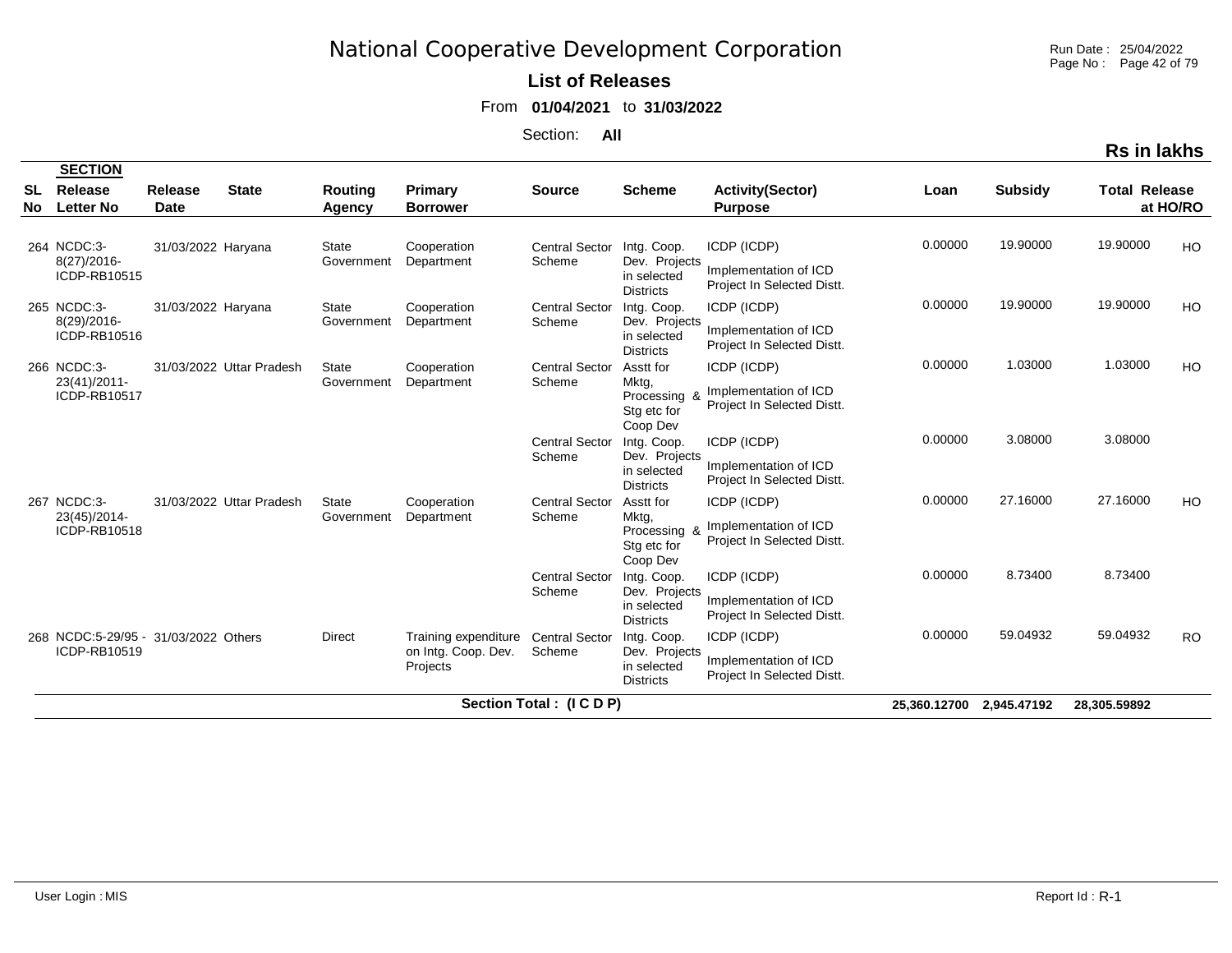Run Date : 25/04/2022 Page No : Page 43 of 79

**Rs in lakhs**

#### **List of Releases**

#### From **01/04/2021** to **31/03/2022**

|          | <b>SECTION</b>                                    |                               |                                  |                          |                                                                                             |                                 |                                                               |                                                                      |           |                |                      |           |
|----------|---------------------------------------------------|-------------------------------|----------------------------------|--------------------------|---------------------------------------------------------------------------------------------|---------------------------------|---------------------------------------------------------------|----------------------------------------------------------------------|-----------|----------------|----------------------|-----------|
| SL<br>No | Release<br><b>Letter No</b>                       | <b>Release</b><br><b>Date</b> | <b>State</b>                     | <b>Routing</b><br>Agency | Primary<br><b>Borrower</b>                                                                  | <b>Source</b>                   | <b>Scheme</b>                                                 | <b>Activity(Sector)</b><br><b>Purpose</b>                            | Loan      | <b>Subsidy</b> | <b>Total Release</b> | at HO/RO  |
|          | <b>STORAGE</b>                                    |                               |                                  |                          |                                                                                             |                                 |                                                               |                                                                      |           |                |                      |           |
|          | 269 NCDC:14-<br>1/2020-STG-<br>RB10056            | 11/05/2021 Mizoram            |                                  | State<br>Government      | Cooperation<br>Department                                                                   | <b>Central Sector</b><br>Scheme | Asstt for<br>Mktg,<br>Processing &<br>Stg etc for<br>Coop Dev | Storage (Marketing Godowns)<br><b>Construction of New</b><br>Godowns | 83.27500  | 0.00000        | 83.27500             | HO        |
|          | 270 NCDC:14-<br>1/2020-STG-<br>RB10064            | 10/06/2021 Mizoram            |                                  | State<br>Government      | Cooperation<br>Department                                                                   | Central Sector<br>Scheme        | Asstt for<br>Mktg,<br>Processing &<br>Stg etc for<br>Coop Dev | Storage (Marketing Godowns)<br><b>Construction of New</b><br>Godowns | 0.00000   | 23.13000       | 23.13000             | HO        |
|          | 271 NCDC:JPR/9-<br>65/2019/STORA<br>GE-RB10074    | 22/06/2021 Rajasthan          |                                  | Direct                   | Kesrisinghpur Kray<br>Vikray Sahakari<br>Samiti Ltd.,                                       | <b>Central Sector</b><br>Scheme | Asstt for<br>Mktg,<br>Processing &<br>Stg etc for<br>Coop Dev | Storage (Rural Godowns)<br>Renovation/Upgradation<br>of Godowns      | 3.52300   | 0.00000        | 3.52300              | <b>RO</b> |
|          | 272 NCDC:4-<br>$1/2019 -$<br>STORAGE-<br>RB10084  | 29/06/2021 Gujarat            |                                  | Direct                   | Sabarkantha Distt.<br>Coop. Milk Producers' Scheme<br>Union Ltd.                            | <b>Central Sector</b>           | Asstt for<br>Mktg,<br>Processing &<br>Stg etc for<br>Coop Dev | Weaker Section (Dairy)<br><b>Construction of New</b><br>Godowns      | 232.76800 | 1.86800        | 234.63600            | HO        |
|          | 273 NCDC:11-<br>$9/2019 -$<br>STG/BLR-<br>RB10094 | 06/07/2021 Karnataka          |                                  | <b>Direct</b>            | Seva Sahakara<br>Sangha Niyamitha,<br>Bheemanakone                                          | Central Sector<br>Scheme        | ISAM (AMI)<br>Storage<br>Comp.- other<br>than TSP             | Storage (Rural Godowns)<br><b>Construction of New</b><br>Godowns     | 10.15600  | 0.00000        | 10.15600             | <b>RO</b> |
|          | 274 NCDC:11-<br>18/2019/STG/B<br>LR-RB10113       | 20/07/2021 Karnataka          |                                  | <b>Direct</b>            | Seethur Primary<br><b>Agriculture Credit</b><br><b>Cooperative Society</b><br>Ltd., Seethur | <b>Central Sector</b><br>Scheme | ISAM (AMI)<br>Storage<br>Comp.- other<br>than TSP             | Storage (Rural Godowns)<br><b>Construction of New</b><br>Godowns     | 10.56250  | 0.00000        | 10.56250             | <b>RO</b> |
|          | 275 NCDC:62-<br>1/2020-STG-<br>RB10116            | 27/07/2021 Telangana          |                                  | Direct                   | Mulkanoor<br><b>Cooperative Rural</b><br>Credit & Marketing<br>Society Ltd.                 | <b>Central Sector</b><br>Scheme | Asstt for<br>Mktg,<br>Processing &<br>Stg etc for<br>Coop Dev | Storage (Marketing Godowns)<br><b>Construction of New</b><br>Godowns | 65.02700  | 0.00000        | 65.02700             | HO        |
|          | 276 NCDC:6-<br>21/2021-BPL-<br>RB10146            |                               | 31/08/2021 Madhya Pradesh Direct |                          | Sahakari Sheetgrih<br>Sanstha Maryadit,<br>Rau                                              | <b>Central Sector</b><br>Scheme | Asstt for<br>Mktg,<br>Processing &<br>Stg etc for<br>Coop Dev | Storage (Marketing Godowns)<br><b>Construction of New</b><br>Godowns | 50.00000  | 19.70000       | 69.70000             | <b>RO</b> |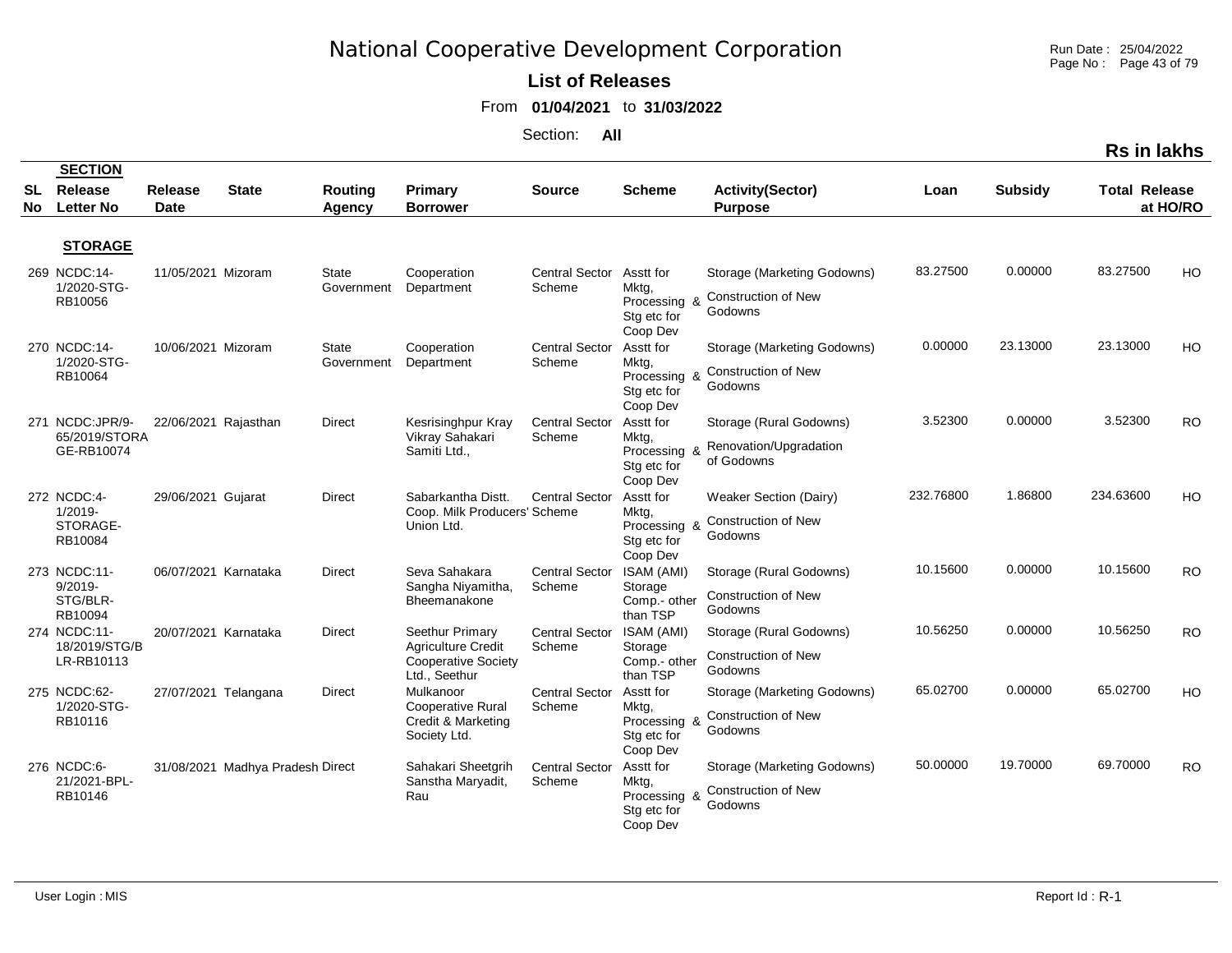Run Date : 25/04/2022 Page No : Page 44 of 79

### **List of Releases**

From **01/04/2021** to **31/03/2022**

Section: **All**

|           |                                                                  |                        |              |                          |                                                                                             |                                 |                                                               |                                                                      |          |                | <b>Rs in lakhs</b>   |           |
|-----------|------------------------------------------------------------------|------------------------|--------------|--------------------------|---------------------------------------------------------------------------------------------|---------------------------------|---------------------------------------------------------------|----------------------------------------------------------------------|----------|----------------|----------------------|-----------|
|           | <b>SECTION</b>                                                   |                        |              |                          |                                                                                             |                                 |                                                               |                                                                      |          |                |                      |           |
| SL<br>No. | Release<br><b>Letter No</b>                                      | <b>Release</b><br>Date | <b>State</b> | <b>Routing</b><br>Agency | Primary<br><b>Borrower</b>                                                                  | <b>Source</b>                   | <b>Scheme</b>                                                 | <b>Activity(Sector)</b><br><b>Purpose</b>                            | Loan     | <b>Subsidy</b> | <b>Total Release</b> | at HO/RO  |
|           | 277 NCDC:4-<br>$1/2019 -$<br>STORAGE-<br>RB10159                 | 03/09/2021 Gujarat     |              | Direct                   | Sabarkantha Distt.<br>Coop. Milk Producers' Scheme<br>Union Ltd.                            | <b>Central Sector</b>           | Asstt for<br>Mktg,<br>Processing &<br>Stg etc for<br>Coop Dev | Weaker Section (Dairy)<br><b>Construction of New</b><br>Godowns      | 0.00000  | 22.93900       | 22.93900             | HO        |
|           | 278 NCDC:62-<br>1/2020-STG-<br>RB10162                           | 07/09/2021 Telangana   |              | <b>Direct</b>            | Mulkanoor<br><b>Cooperative Rural</b><br>Credit & Marketing<br>Society Ltd.                 | <b>Central Sector</b><br>Scheme | Asstt for<br>Mktg,<br>Processing &<br>Stg etc for<br>Coop Dev | Storage (Marketing Godowns)<br><b>Construction of New</b><br>Godowns | 0.00000  | 21.89200       | 21.89200             | HO.       |
|           | 279 NCDC:62-<br>1/2020-STG-<br>RB10278                           | 07/12/2021 Telangana   |              | <b>Direct</b>            | Mulkanoor<br><b>Cooperative Rural</b><br>Credit & Marketing<br>Society Ltd.                 | <b>Central Sector</b><br>Scheme | Asstt for<br>Mktg,<br>Processing 8<br>Stg etc for<br>Coop Dev | Storage (Marketing Godowns)<br><b>Construction of New</b><br>Godowns | 51.26500 | 0.00000        | 51.26500             | HO        |
|           | 280 NCDC:RPR/6(2 27/12/2021 Chattisgarh<br>$7/2019 -$<br>RB10300 |                        |              | <b>Direct</b>            | <b>Bilha Cooperative</b><br>Marketing Society Ltd. Scheme                                   | <b>Central Sector</b>           | ISAM (AMI)<br>Storage<br>Comp.- other<br>than TSP             | Storage (Rural Godowns)<br><b>Construction of New</b><br>Godowns     | 0.00000  | 1.09375        | 1.09375              | <b>RO</b> |
|           | 281 NCDC:11-<br>12/2019-<br>STG/BLR-<br>RB10306                  | 29/12/2021 Karnataka   |              | Direct                   | Doddamarali Krishi<br>Pattin Seva Sahakara Scheme<br>Sangha Niyamitha<br>Doddamarali        | <b>Central Sector</b>           | ISAM (AMI)<br>Storage<br>Comp.- other<br>than TSP             | Storage (Rural Godowns)<br><b>Construction of New</b><br>Godowns     | 6.98800  | 0.87300        | 7.86100              | <b>RO</b> |
|           | 282 NCDC:11-<br>13/2019-<br>STG/BLR-<br>RB10309                  | 03/01/2022 Karnataka   |              | <b>Direct</b>            | Kolavanahalli<br>Sericulturist-cum-<br><b>Farmers Service</b><br>Coop. Society Ltd.         | <b>Central Sector</b><br>Scheme | ISAM (AMI)<br>Storage<br>Comp.- other<br>than TSP             | Storage (Rural Godowns)<br>Construction of New<br>Godowns            | 4.35500  | 0.58800        | 4.94300              | <b>RO</b> |
|           | 283 NCDC:11-<br>$9/2019 -$<br>STG/BLR-<br>RB10310                | 03/01/2022 Karnataka   |              | Direct                   | Seva Sahakara<br>Sangha Niyamitha,<br>Bheemanakone                                          | <b>Central Sector</b><br>Scheme | ISAM (AMI)<br>Storage<br>Comp.- other<br>than TSP             | Storage (Rural Godowns)<br><b>Construction of New</b><br>Godowns     | 10.15700 | 2.19300        | 12.35000             | <b>RO</b> |
|           | 284 NCDC:11-<br>14/2019-<br>STG/BLR-<br>RB10311                  | 03/01/2022 Karnataka   |              | <b>Direct</b>            | Prathamika Krushi<br>Pattina Sahakara<br>Sangha Niyamitha,<br>Begar                         | <b>Central Sector</b><br>Scheme | ISAM (AMI)<br>Storage<br>Comp.- other<br>than TSP             | Storage (Rural Godowns)<br><b>Construction of New</b><br>Godowns     | 8.45000  | 1.37200        | 9.82200              | <b>RO</b> |
|           | 285 NCDC:11-<br>18/2019/STG/B<br>LR-RB10324                      | 12/01/2022 Karnataka   |              | Direct                   | Seethur Primary<br><b>Agriculture Credit</b><br><b>Cooperative Society</b><br>Ltd., Seethur | <b>Central Sector</b><br>Scheme | ISAM (AMI)<br>Storage<br>Comp.- other<br>than TSP             | Storage (Rural Godowns)<br>Construction of New<br>Godowns            | 10.56250 | 2.19100        | 12.75350             | <b>RO</b> |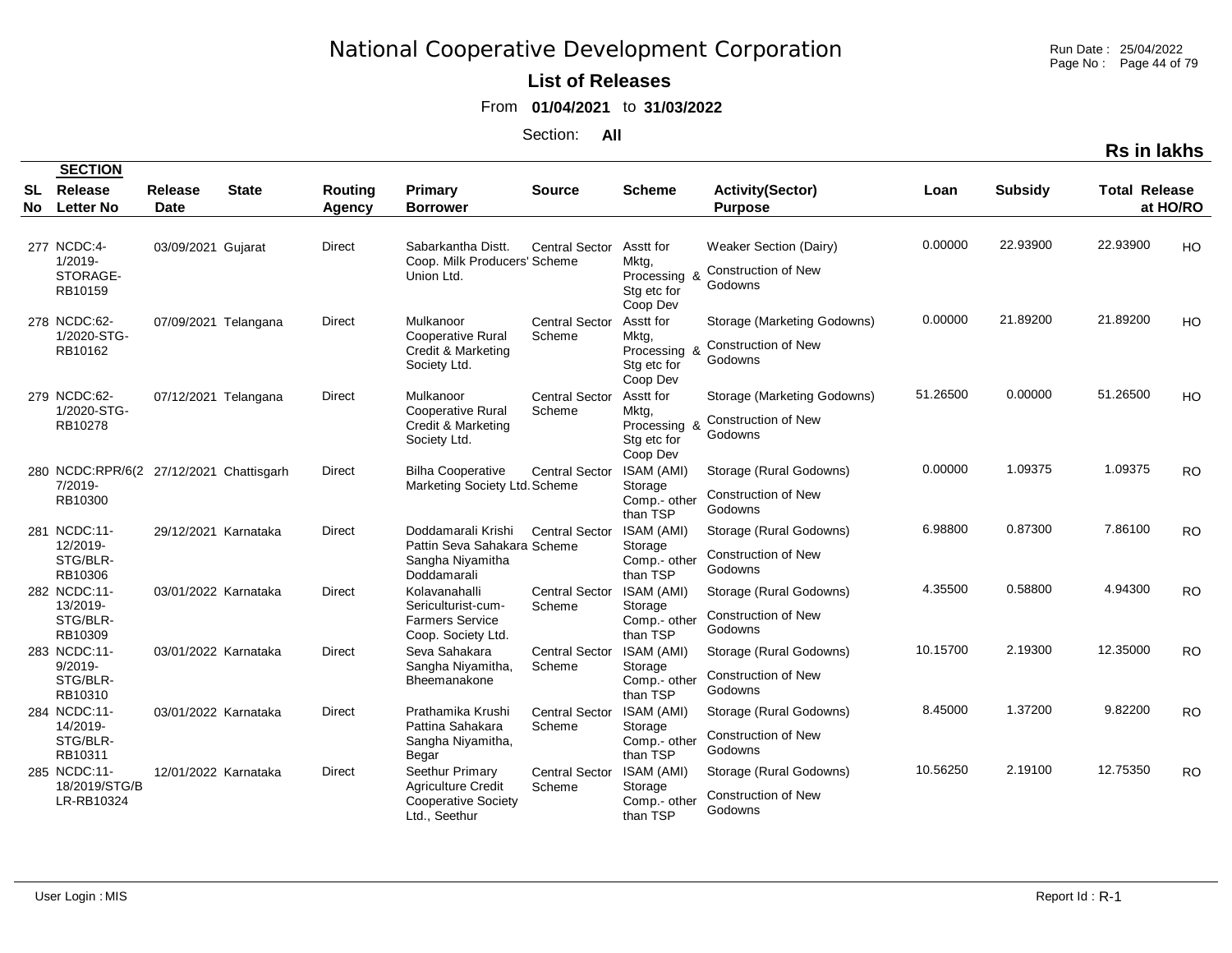Run Date : 25/04/2022 Page No : Page 45 of 79

#### **List of Releases**

From **01/04/2021** to **31/03/2022**

Section: **All**

|           |                                                |                        |                                  |                          |                                                                                                      |                                 |                                                               |                                                                      |           |                | <b>Rs in lakhs</b>   |           |
|-----------|------------------------------------------------|------------------------|----------------------------------|--------------------------|------------------------------------------------------------------------------------------------------|---------------------------------|---------------------------------------------------------------|----------------------------------------------------------------------|-----------|----------------|----------------------|-----------|
| SL<br>No. | <b>SECTION</b><br>Release<br><b>Letter No</b>  | <b>Release</b><br>Date | <b>State</b>                     | Routing<br><b>Agency</b> | Primary<br><b>Borrower</b>                                                                           | <b>Source</b>                   | <b>Scheme</b>                                                 | <b>Activity(Sector)</b><br><b>Purpose</b>                            | Loan      | <b>Subsidy</b> | <b>Total Release</b> | at HO/RO  |
|           | 286 NCDC:8-<br>2/2019-STG-<br>RB10363          | 14/02/2022 Karnataka   |                                  | Direct                   | The Raichur<br><b>Agricultural Produce</b><br>Marketing &<br>Processing<br>Cooperative Socy.<br>Ltd. | <b>Central Sector</b><br>Scheme | ISAM (AMI)<br>Storage<br>Comp.- other<br>than TSP             | Storage (Rural Godowns)<br><b>Construction of New</b><br>Godowns     | 51.35000  | 10.38000       | 61.73000             | HO        |
|           | 287 NCDC:5-<br>30/2021-BPL-<br>RB10364         |                        | 14/02/2022 Madhya Pradesh Direct |                          | Sewa Sahakari Samiti Central Sector<br>Mydt., Banki Distt.<br>Seoni, Madhya<br>Pradesh               | Scheme                          | ISAM (AMI)<br>Storage<br>Comp.- other<br>than TSP             | Storage (Rural Godowns)<br><b>Construction of New</b><br>Godowns     | 20.85000  | 6.78300        | 27.63300             | <b>RO</b> |
|           | 288 NCDC:4-<br>1/2020-RNC-<br>RB10369          | 15/02/2022 Jharkhand   |                                  | <b>Direct</b>            | Gramin Bachat Awm Central Sector<br>Sakh Swawlambi<br>Sahkari Samiti Ltd.                            | Scheme                          | ISAM (AMI)<br>Storage<br>Comp.- other<br>than TSP             | Storage (Marketing Godowns)<br><b>Construction of New</b><br>Godowns | 0.00000   | 3.55800        | 3.55800              | <b>RO</b> |
|           | 289 NCDC:4-<br>1/2020-RNC-<br>RB10403          | 08/03/2022 Jharkhand   |                                  | <b>Direct</b>            | Gramin Bachat Awm<br>Sakh Swawlambi<br>Sahkari Samiti Ltd.                                           | <b>Central Sector</b><br>Scheme | ISAM (AMI)<br>Storage<br>Comp.- other<br>than TSP             | Storage (Marketing Godowns)<br><b>Construction of New</b><br>Godowns | 3.55900   | 0.00000        | 3.55900              | <b>RO</b> |
|           | 290 NCDC:4-<br>65/2020-GNR-<br>RB10413         | 14/03/2022 Gujarat     |                                  | <b>Direct</b>            | Shree Lodra Juth<br><b>Oilseed Producers</b><br>Cooperative Mandli<br>Ltd., Gandhinagar              | <b>Central Sector</b><br>Scheme | ISAM (AMI)<br>Storage<br>Comp.- other<br>than TSP             | Storage (Rural Godowns)<br>Construction of New<br>Godowns            | 5.21600   | 0.00000        | 5.21600              | RO.       |
|           | 291 NCDC:JPR/9-<br>65/2019/STORA<br>GE-RB10463 | 31/03/2022 Rajasthan   |                                  | Direct                   | Kesrisinghpur Kray<br>Vikray Sahakari<br>Samiti Ltd.,                                                | <b>Central Sector</b><br>Scheme | Asstt for<br>Mktg,<br>Processing &<br>Stg etc for<br>Coop Dev | Storage (Rural Godowns)<br>Renovation/Upgradation<br>of Godowns      | 0.00000   | 1.08400        | 1.08400              | <b>RO</b> |
|           | 292 NCDC:62-<br>1/2020-STG-<br>RB10484         | 31/03/2022 Telangana   |                                  | <b>Direct</b>            | Mulkanoor<br><b>Cooperative Rural</b><br>Credit & Marketing<br>Society Ltd.                          | <b>Central Sector</b><br>Scheme | Asstt for<br>Mktg,<br>Processing &<br>Stg etc for<br>Coop Dev | Storage (Marketing Godowns)<br>Construction of New<br>Godowns        | 0.00000   | 23.93200       | 23.93200             | HO        |
|           | 293 NCDC:10-<br>2/2015-STG-<br>RB10521         |                        | 31/03/2022 Madhya Pradesh Direct |                          | Shri Shakti Vipnan<br>Sahakari Sanstha<br>Maryadit, Gogawa                                           | <b>Central Sector</b><br>Scheme | Asstt for<br>Mktg,<br>Processing &<br>Stg etc for<br>Coop Dev | Storage (Rural Godowns)<br><b>Construction of New</b><br>Godowns     | 0.00000   | 0.02400        | 0.02400              | HO        |
|           |                                                |                        |                                  |                          |                                                                                                      | <b>Section Total: (STORAGE)</b> |                                                               |                                                                      | 628.06400 | 143.60075      | 771.66475            |           |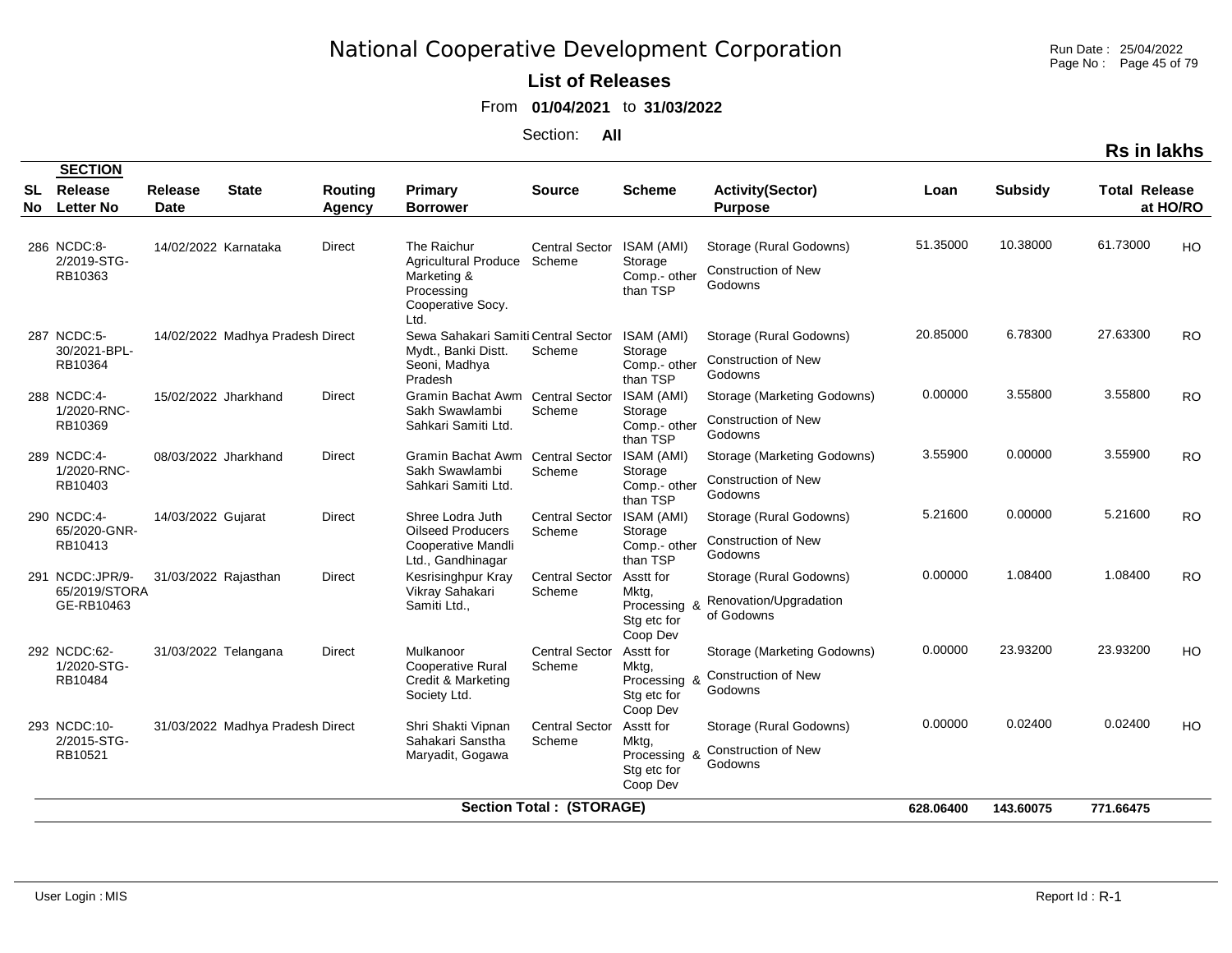**List of Releases** 

From **01/04/2021** to **31/03/2022**

Section: **All**

|          |                                               |                               |                        |                   |                                                                                                      |                                    |                                        |                                                                       |           |                | <b>Rs in lakhs</b>   |           |
|----------|-----------------------------------------------|-------------------------------|------------------------|-------------------|------------------------------------------------------------------------------------------------------|------------------------------------|----------------------------------------|-----------------------------------------------------------------------|-----------|----------------|----------------------|-----------|
|          | <b>SECTION</b>                                |                               |                        |                   |                                                                                                      |                                    |                                        |                                                                       |           |                |                      |           |
| SL<br>No | Release<br><b>Letter No</b>                   | <b>Release</b><br><b>Date</b> | <b>State</b>           | Routing<br>Agency | <b>Primary</b><br><b>Borrower</b>                                                                    | <b>Source</b>                      | <b>Scheme</b>                          | <b>Activity(Sector)</b><br><b>Purpose</b>                             | Loan      | <b>Subsidy</b> | <b>Total Release</b> | at HO/RO  |
|          | <b>TEXTILE</b>                                |                               |                        |                   |                                                                                                      |                                    |                                        |                                                                       |           |                |                      |           |
|          | 294 NCDC:20-                                  |                               | 09/04/2021 Maharashtra | Direct            | Babasaheb Naik                                                                                       | Others                             | Interest                               | Agro Processing (Textile)                                             | 0.00000   | 165.71000      | 165.71000            | HO        |
|          | 6/2016-TEX-<br>RB10015                        |                               |                        |                   | Kapus Utpadak<br>Sahakari Soot Girni<br>Limited                                                      |                                    | Subsidy<br>(GOM)                       | Interest subsidy (Interest<br>subvention)                             |           |                |                      |           |
|          | 295 NCDC:2-                                   |                               | 23/04/2021 Maharashtra | <b>Direct</b>     | Metro Hi-Tech                                                                                        | Others                             | Interest                               | Agro Processing (Textile)                                             | 0.00000   | 88.29000       | 88.29000             | HO        |
|          | 1/2015-TEX-<br>RB10040                        |                               |                        |                   | <b>Cooperative Textile</b><br>Park Ltd.                                                              |                                    | Subsidy<br>(GOM)                       | Interest subsidy (Interest<br>subvention)                             |           |                |                      |           |
|          | 296 NCDC:24-<br>2/2017-TEXT-                  |                               | 03/05/2021 Maharashtra | <b>Direct</b>     | Haranai Sahakari<br>Soot Girani Limited                                                              | Corporation                        | Corpn Spon.<br>Scheme                  | Agro Processing (Textile)                                             | 100.00000 | 0.00000        | 100.00000            | HO        |
|          | RB10050                                       |                               |                        |                   |                                                                                                      | Sponsored<br>Scheme                |                                        | <b>Working Capital</b>                                                |           |                |                      |           |
|          | 297 NCDC:8-                                   | 06/08/2021 Karnataka          |                        | <b>Direct</b>     | The Raichur                                                                                          | <b>Central Sector</b>              | Asstt. for                             | Agro Processing (Textile)                                             | 53.73100  | 0.00000        | 53.73100             | <b>RO</b> |
|          | 1/2020/CD(G&P<br>)/BLR-RB10127                |                               |                        |                   | <b>Agricultural Produce</b><br>Marketing &<br>Processing<br>Cooperative Socy.<br>Ltd.                | Scheme                             | Cotton Dev.,<br>G&P and<br>Spng. Mills | Modn/New Ginning &<br><b>Pressing Units</b>                           |           |                |                      |           |
|          | 298 NCDC:8-<br>1/2020/CD(G&P<br>)/BLR-RB10143 | 31/08/2021 Karnataka          |                        | <b>Direct</b>     | The Raichur<br><b>Agricultural Produce</b><br>Marketing &<br>Processing<br>Cooperative Socy.<br>Ltd. | Corporation<br>Sponsored<br>Scheme | Corpn Spon.<br>Scheme                  | Promotional & Development<br>(Promotional & Development)<br>Publicity | 0.00000   | 16.21600       | 16.21600             | <b>RO</b> |
|          | 299 NCDC:24-                                  |                               | 02/09/2021 Maharashtra | <b>Direct</b>     | Haranai Sahakari                                                                                     | Corporation                        | Corpn Spon.                            | Agro Processing (Textile)                                             | 175.00000 | 0.00000        | 175.00000            | HO        |
|          | 2/2017-TEXT-<br>RB10149                       |                               |                        |                   | Soot Girani Limited                                                                                  | Sponsored<br>Scheme                | Scheme                                 | <b>Working Capital</b>                                                |           |                |                      |           |
|          | 300 NCDC:20-                                  |                               | 03/09/2021 West Bengal | <b>State</b>      | Micro, Small &                                                                                       | <b>Central Sector</b>              | Asstt. for                             | Agro Processing (Textile)                                             | 0.00000   | 196.44000      | 196.44000            | HO        |
|          | 4/2014-TEX-<br>RB10156                        |                               |                        | Government        | <b>Medium Enterprises</b><br>and Textiles<br>Department                                              | Scheme                             | Cotton Dev.,<br>G&P and<br>Spng. Mills | Rehabilitation of Spining<br>Mills                                    |           |                |                      |           |
|          | 301 NCDC:20-                                  | 07/09/2021 Kerala             |                        | <b>State</b>      | Industries(G)                                                                                        | <b>Central Sector</b>              | Asstt. for                             | Agro Processing (Textile)                                             | 0.00000   | 79.22000       | 79.22000             | HO        |
|          | 3/2000-TEX-<br>RB10164                        |                               |                        | Government        | Department                                                                                           | Scheme                             | Cotton Dev.,<br>G&P and<br>Song Mille  | Modernisation/Expension/<br>Rehabilitation of Spinning                |           |                |                      |           |

Spng. Mills

Mills

Run Date : 25/04/2022 Page No : Page 46 of 79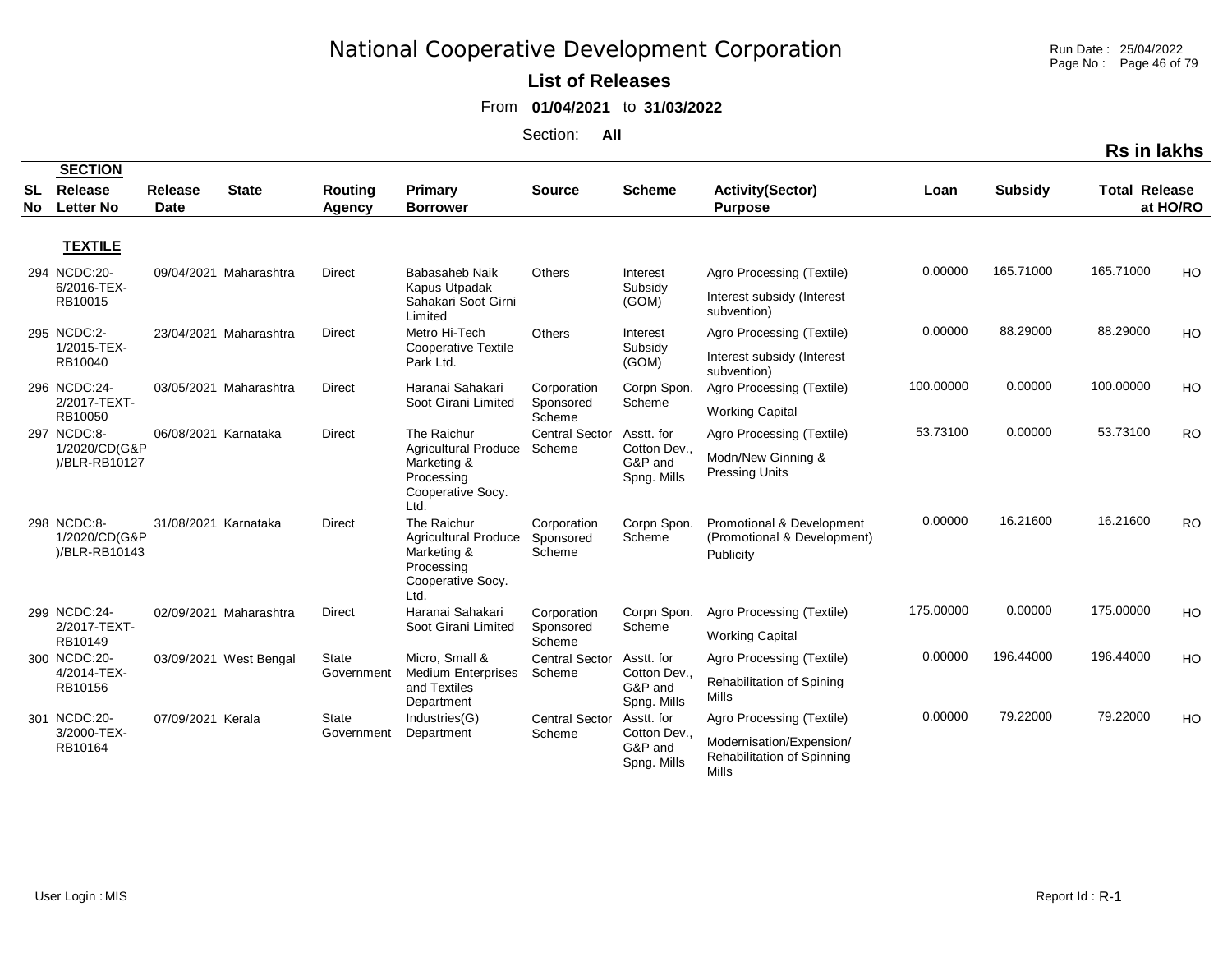Run Date : 25/04/2022 Page No : Page 47 of 79

### **List of Releases**

From **01/04/2021** to **31/03/2022**

Section: **All**

|                  |                                               |                        |                        |                                 |                                                                                                      |                                                   |                                      |                                                                       |             |                | <b>Rs in lakhs</b>   |           |
|------------------|-----------------------------------------------|------------------------|------------------------|---------------------------------|------------------------------------------------------------------------------------------------------|---------------------------------------------------|--------------------------------------|-----------------------------------------------------------------------|-------------|----------------|----------------------|-----------|
|                  | <b>SECTION</b>                                |                        |                        |                                 |                                                                                                      |                                                   |                                      |                                                                       |             |                |                      |           |
| <b>SL</b><br>No. | <b>Release</b><br><b>Letter No</b>            | <b>Release</b><br>Date | <b>State</b>           | <b>Routing</b><br><b>Agency</b> | Primary<br><b>Borrower</b>                                                                           | <b>Source</b>                                     | <b>Scheme</b>                        | <b>Activity(Sector)</b><br><b>Purpose</b>                             | Loan        | <b>Subsidy</b> | <b>Total Release</b> | at HO/RO  |
|                  | 302 NCDC:8-                                   | 06/10/2021 Karnataka   |                        | Direct                          | The Raichur                                                                                          | <b>Central Sector</b>                             | Asstt. for                           | Agro Processing (Textile)                                             | 22.31900    | 0.00000        | 22.31900             | <b>RO</b> |
|                  | 1/2020/CD(G&P<br>)/BLR-RB10230                |                        |                        |                                 | <b>Agricultural Produce</b><br>Marketing &<br>Processing<br>Cooperative Socy.<br>Ltd.                | Scheme                                            | Cotton Dev<br>G&P and<br>Spng. Mills | Modn/New Ginning &<br><b>Pressing Units</b>                           |             |                |                      |           |
|                  | 303 NCDC:24-                                  |                        | 20/10/2021 Maharashtra | <b>Direct</b>                   | Haranai Sahakari                                                                                     | Corporation                                       | Corpn Spon.                          | Agro Processing (Textile)                                             | 100.00000   | 0.00000        | 100.00000            | HO        |
|                  | 2/2017-TEXT-<br>RB10246                       |                        |                        |                                 | Soot Girani Limited                                                                                  | Sponsored<br>Scheme                               | Scheme                               | <b>Working Capital</b>                                                |             |                |                      |           |
|                  | 304 NCDC:24-                                  |                        | 28/12/2021 Maharashtra | Direct                          | Haranai Sahakari                                                                                     | Corporation                                       | Corpn Spon.                          | Agro Processing (Textile)                                             | 40.00000    | 0.00000        | 40.00000             | HO        |
|                  | 2/2017-TEXT-<br>RB10302                       |                        |                        |                                 | Soot Girani Limited                                                                                  | Sponsored<br>Scheme                               | Scheme                               | <b>Working Capital</b>                                                |             |                |                      |           |
|                  | 305 NCDC:24-                                  |                        | 19/01/2022 Maharashtra | Direct                          | Babasaheb Kedar                                                                                      | Corporation                                       | Corpn Spon.                          | Agro Processing (Textile)                                             | 1,000.00000 | 0.00000        | 1,000.00000          | HO        |
|                  | $4/2017 -$<br><b>TEXTILE-</b><br>RB10332      |                        |                        |                                 | Shetkari Sahakari<br>Soot Girni Limited                                                              | Sponsored<br>Scheme                               | Scheme                               | <b>Working Capital</b>                                                |             |                |                      |           |
|                  | 306 NCDC:24-                                  |                        | 15/02/2022 Maharashtra | Direct                          | Haranai Sahakari                                                                                     | Corpn Spon.<br>Corporation<br>Scheme<br>Sponsored | Agro Processing (Textile)            | 60.00000                                                              | 0.00000     | 60.00000       | HO                   |           |
|                  | 2/2017-TEXT-<br>RB10367                       |                        |                        |                                 | Soot Girani Limited                                                                                  | Scheme                                            |                                      | <b>Working Capital</b>                                                |             |                |                      |           |
|                  | 307 NCDC:8-<br>1/2020/CD(G&P<br>)/BLR-RB10377 | 18/02/2022 Karnataka   |                        | <b>Direct</b>                   | The Raichur<br><b>Agricultural Produce</b><br>Marketing &<br>Processing<br>Cooperative Socy.<br>Ltd. | Corporation<br>Sponsored<br>Scheme                | Corpn Spon.<br>Scheme                | Promotional & Development<br>(Promotional & Development)<br>Publicity | 0.00000     | 6.73400        | 6.73400              | <b>RO</b> |
|                  | 308 NCDC:24-                                  |                        | 22/02/2022 Maharashtra | Direct                          | Babasaheb Kedar                                                                                      | Corporation                                       | Corpn Spon.                          | Agro Processing (Textile)                                             | 190.00000   | 0.00000        | 190.00000            | HO        |
|                  | $4/2017 -$<br>TEXTILE-<br>RB10381             |                        |                        |                                 | Shetkari Sahakari<br>Soot Girni Limited                                                              | Sponsored<br>Scheme                               | Scheme                               | <b>Working Capital</b>                                                |             |                |                      |           |
|                  | 309 NCDC:24-                                  |                        | 07/03/2022 Maharashtra | <b>Direct</b>                   | Haranai Sahakari                                                                                     | Corporation                                       | Corpn Spon.                          | Agro Processing (Textile)                                             | 90.00000    | 0.00000        | 90.00000             | HO        |
|                  | 2/2017-TEXT-<br>RB10401                       |                        |                        |                                 | Soot Girani Limited                                                                                  | Sponsored<br>Scheme                               | Scheme                               | <b>Working Capital</b>                                                |             |                |                      |           |
|                  | 310 NCDC:24-                                  |                        | 17/03/2022 Maharashtra | <b>Direct</b>                   | Haranai Sahakari                                                                                     | <b>Others</b>                                     | Interest                             | Agro Processing (Textile)                                             | 0.00000     | 19.78547       | 19.78547             | HO        |
|                  | 2/2017-TEX-<br>RB10423                        |                        |                        |                                 | Soot Girani Limited                                                                                  |                                                   | Subsidy<br>(GOM)                     | Interest subsidy (Interest<br>subvention)                             |             |                |                      |           |
|                  | 311 NCDC:20-<br>3/2016-TEX-                   |                        | 31/03/2022 Maharashtra | Direct                          | Tapi Shetkari<br>Sahakari Sootgirni                                                                  | <b>Central Sector</b><br>Scheme                   | Asstt. for<br>Cotton Dev.,           | Agro Processing (Textile)                                             | 0.00000     | 15.30000       | 15.30000             | HO.       |
|                  | RB10504                                       |                        |                        |                                 | Limited                                                                                              |                                                   | G&P and<br>Song Mille                | Setting up of New<br><b>Spinning Mills</b>                            |             |                |                      |           |

Spng. Mills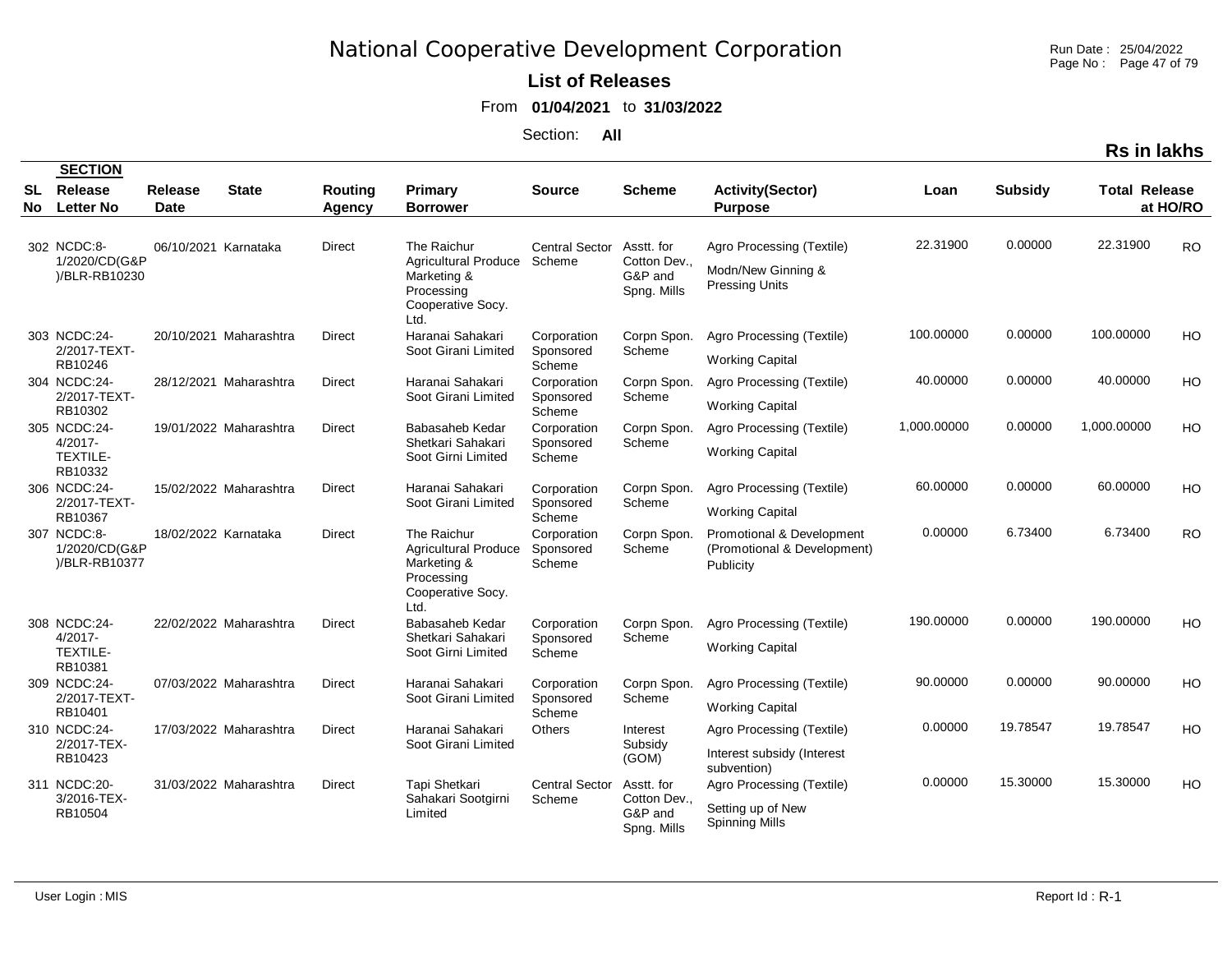Run Date : 25/04/2022 Page No : Page 48 of 79

**Rs in lakhs**

#### **List of Releases**

From **01/04/2021** to **31/03/2022**

|     |                                                         |                        |                        |                   |                                                          |                                     |                                        |                                                                  |         |                | טוואו ווו טרו        |          |
|-----|---------------------------------------------------------|------------------------|------------------------|-------------------|----------------------------------------------------------|-------------------------------------|----------------------------------------|------------------------------------------------------------------|---------|----------------|----------------------|----------|
| No. | <b>SECTION</b><br><b>SL</b> Release<br><b>Letter No</b> | <b>Release</b><br>Date | <b>State</b>           | Routing<br>Agency | Primary<br><b>Borrower</b>                               | <b>Source</b>                       | <b>Scheme</b>                          | <b>Activity(Sector)</b><br><b>Purpose</b>                        | Loan    | <b>Subsidy</b> | <b>Total Release</b> | at HO/RO |
|     | 312 NCDC:2-<br>1/2015-TEX-<br>RB10505                   |                        | 31/03/2022 Maharashtra | Direct            | Metro Hi-Tech<br><b>Cooperative Textile</b><br>Park Ltd. | Central Sector Asstt. for<br>Scheme | Cotton Dev.,<br>G&P and<br>Spng. Mills | Agro Processing (Textile)<br>Setting up of New<br>Spinning Mills | 0.00000 | 75.31000       | 75.31000             | HO       |
|     |                                                         |                        |                        | 1.831.05000       | 663.00547                                                | 2.494.05547                         |                                        |                                                                  |         |                |                      |          |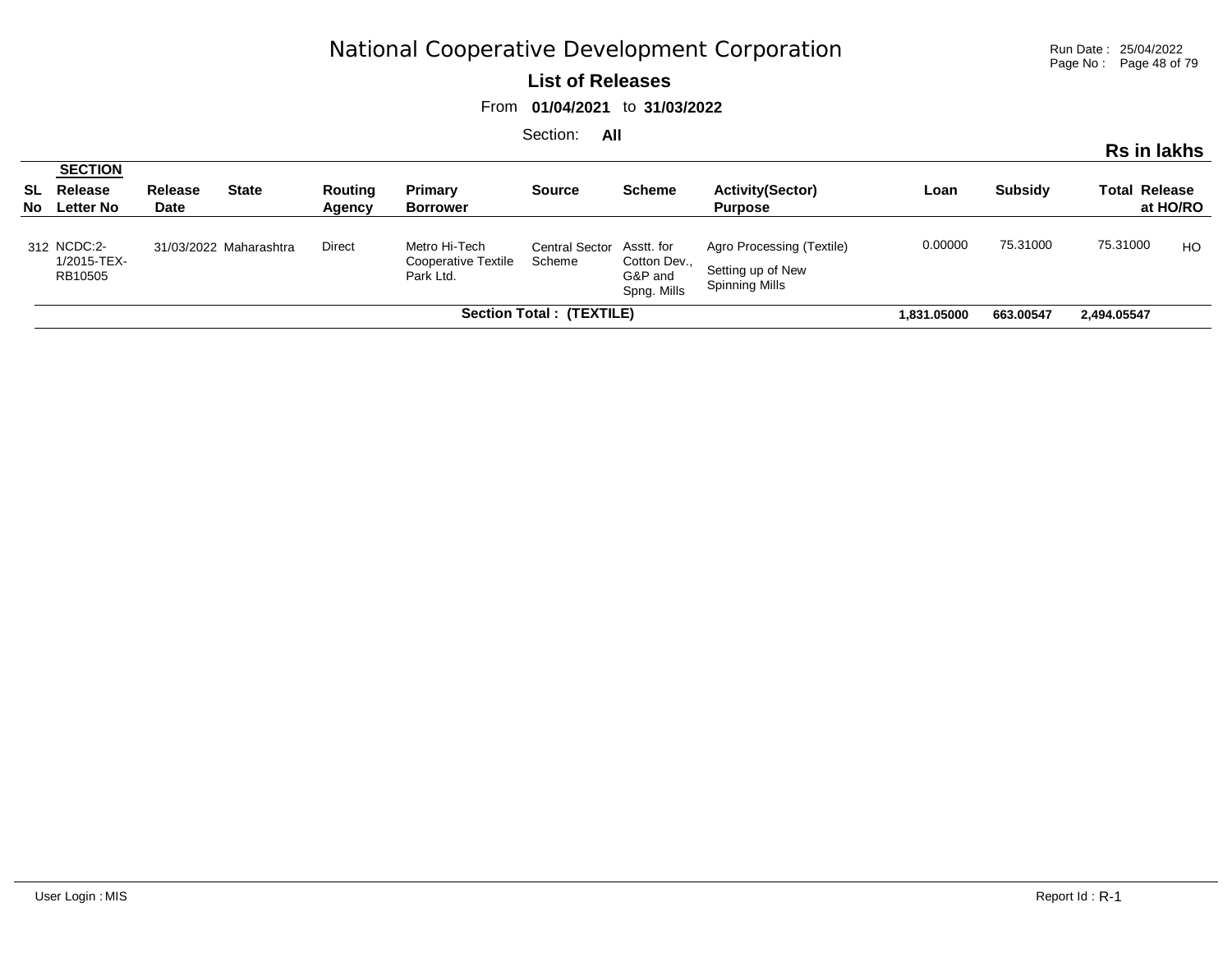Run Date : 25/04/2022 Page No : Page 49 of 79

#### **List of Releases**

From **01/04/2021** to **31/03/2022**

| <b>Rs in lakhs</b> |                                                                 |                     |                                 |                   |                                                                           |                                    |                                                               |                                                                                                         |              |                |                      |           |  |
|--------------------|-----------------------------------------------------------------|---------------------|---------------------------------|-------------------|---------------------------------------------------------------------------|------------------------------------|---------------------------------------------------------------|---------------------------------------------------------------------------------------------------------|--------------|----------------|----------------------|-----------|--|
| SL<br>No.          | <b>SECTION</b><br><b>Release</b><br><b>Letter No</b>            | Release<br>Date     | <b>State</b>                    | Routing<br>Agency | <b>Primary</b><br><b>Borrower</b>                                         | <b>Source</b>                      | <b>Scheme</b>                                                 | <b>Activity(Sector)</b><br><b>Purpose</b>                                                               | Loan         | <b>Subsidy</b> | <b>Total Release</b> | at HO/RO  |  |
|                    | <b>HANDLOOM</b>                                                 |                     |                                 |                   |                                                                           |                                    |                                                               |                                                                                                         |              |                |                      |           |  |
|                    | 313 NCDC: (SIM):<br>$9(27)/2018$ -<br>RB10106                   | 14/07/2021          | Himachal<br>Pradesh             | Direct            | <b>Bhutti Weavers</b><br>Cooperative Society<br>Limited (BHUTTICO)        | <b>Central Sector</b><br>Scheme    | Asstt for<br>Mktg,<br>Processing &<br>Stg etc for<br>Coop Dev | Weaker Section (Handlooms)<br>Construction/Renovation<br>of Showroom-cum-<br>Godowns/Shoping<br>Complex | 6.50000      | 0.00000        | 6.50000              | <b>RO</b> |  |
|                    | 314 NCDC:4-<br>2/2019-TEX<br>(HLM)-RB10140                      | 16/08/2021          | Himachal<br>Pradesh             | Direct            | <b>Bhutti Weavers</b><br><b>Cooperative Society</b><br>Limited (BHUTTICO) | Corporation<br>Sponsored<br>Scheme | Corpn Spon.<br>Scheme                                         | Weaker Section (Handlooms)<br><b>Working Capital</b>                                                    | 454.00000    | 0.00000        | 454.00000            | HO        |  |
|                    | 315 NCDC:4-<br>2/2019-TEX<br>(HLM)-RB10424                      | 22/03/2022 Himachal | Pradesh                         | <b>Direct</b>     | <b>Bhutti Weavers</b><br>Cooperative Society<br>Limited (BHUTTICO)        | Corporation<br>Sponsored<br>Scheme | Corpn Spon.<br>Scheme                                         | Weaker Section (Handlooms)<br><b>Working Capital</b>                                                    | 181.60000    | 0.00000        | 181.60000            | <b>HO</b> |  |
|                    | 316 NCDC:(SIM):9(2 24/03/2022 Himachal<br>$8)/2019-$<br>RB10427 |                     | Pradesh                         | Direct            | <b>Bhutti Weavers</b><br><b>Cooperative Society</b><br>Limited (BHUTTICO) | <b>Central Sector</b><br>Scheme    | Asstt for<br>Mktg,<br>Processing &<br>Stg etc for<br>Coop Dev | Weaker Section (Handlooms)<br>Construction/Renovation<br>of Showroom-cum-<br>Godowns/Shoping<br>Complex | 3.99700      | 0.00000        | 3.99700              | <b>RO</b> |  |
|                    | 317 NCDC:4-<br>2/2018-TEX<br>(HLM)-RB10439                      |                     | 28/03/2022 Andhra Pradesh State | Government        | Industries &<br>Commerce (H&T)<br>Department                              | <b>Central Sector</b><br>Scheme    | Asstt for<br>Mktg,<br>Processing &<br>Stg etc for<br>Coop Dev | Weaker Section (Handlooms)<br>Margin Money                                                              | 9,600.00000  | 0.00000        | 9,600.00000          | HO        |  |
|                    |                                                                 |                     |                                 |                   |                                                                           | Section Total: (HANDLOOM)          |                                                               |                                                                                                         | 10,246.09700 | 0.00000        | 10,246.09700         |           |  |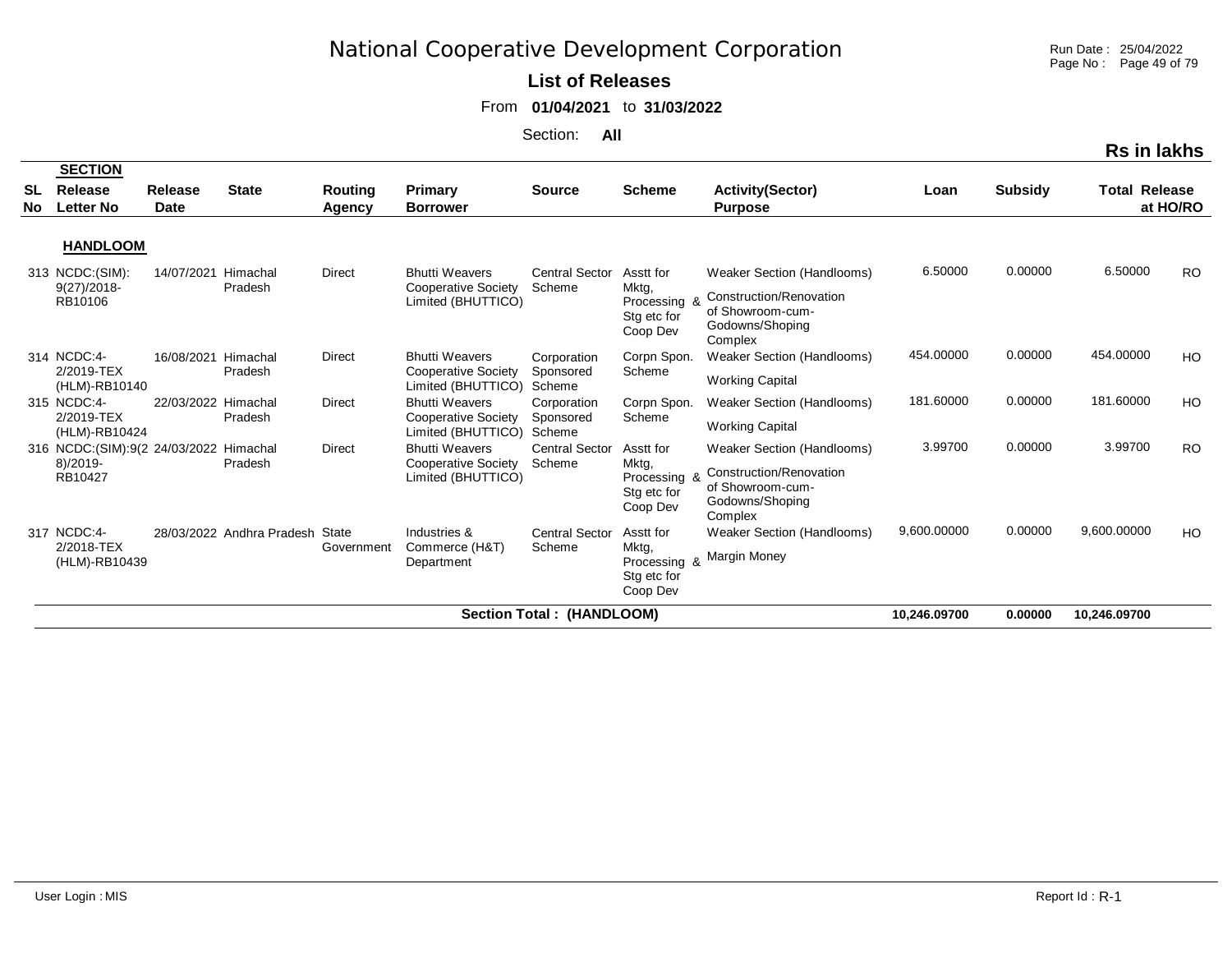Run Date : 25/04/2022 Page No : Page 50 of 79

#### **List of Releases**

From **01/04/2021** to **31/03/2022**

| . |                                              |                        |              |                          |                            |                     |                       |                                           |         |                |                      | Rs in lakhs |  |
|---|----------------------------------------------|------------------------|--------------|--------------------------|----------------------------|---------------------|-----------------------|-------------------------------------------|---------|----------------|----------------------|-------------|--|
|   | <b>SECTION</b><br>SL Release<br>No Letter No | <b>Release</b><br>Date | <b>State</b> | Routing<br><b>Agency</b> | Primary<br><b>Borrower</b> | <b>Source</b>       | <b>Scheme</b>         | <b>Activity(Sector)</b><br><b>Purpose</b> | Loan    | <b>Subsidy</b> | <b>Total Release</b> | at HO/RO    |  |
|   | <b>COIR</b>                                  |                        |              |                          |                            |                     |                       |                                           |         |                |                      |             |  |
|   | 318 NCDC:1-                                  | Kerala<br>26/11/2021   | State        | Industries(E)            | Corporation                | Corpn Spon.         | Weaker Section (Coir) | 3,000.00000                               | 0.00000 | 3,000.00000    | HO                   |             |  |
|   | 1/2017-TEX<br>$(COIR)$ -<br>RB10272          |                        |              | Government               | Department                 | Sponsored<br>Scheme | Scheme                | Setting up/Development<br>of Coir Units   |         |                |                      |             |  |
|   |                                              |                        |              | 3,000.00000              | 0.00000                    | 3,000.00000         |                       |                                           |         |                |                      |             |  |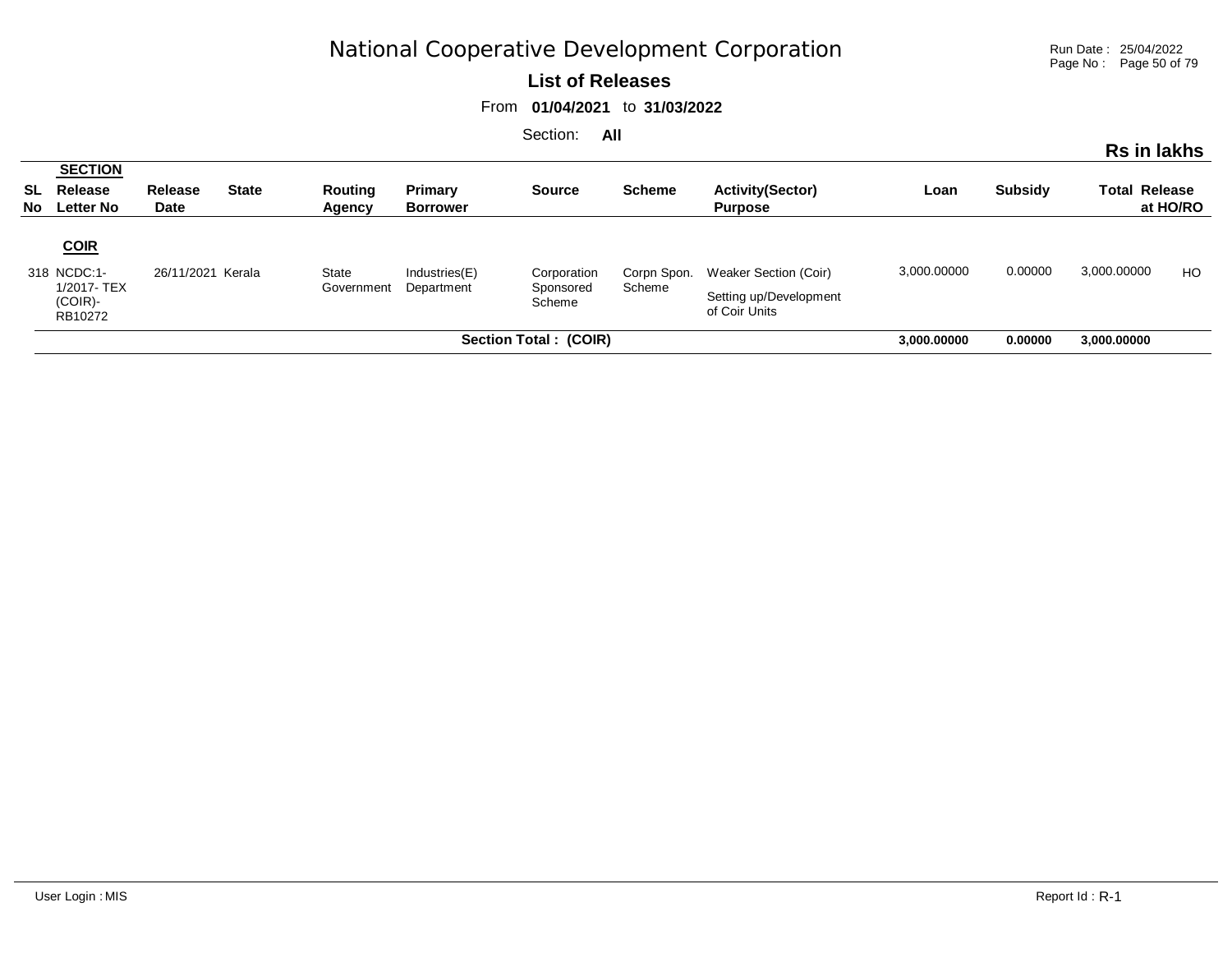Run Date : 25/04/2022 Page No : Page 51 of 79

#### **List of Releases**

From **01/04/2021** to **31/03/2022**

| occuon.<br>- AII                                                                                                |                                                  |                 |              |                   |                                                                     |                                    |                       |                                                                        |           |                |                      | Rs in lakhs    |
|-----------------------------------------------------------------------------------------------------------------|--------------------------------------------------|-----------------|--------------|-------------------|---------------------------------------------------------------------|------------------------------------|-----------------------|------------------------------------------------------------------------|-----------|----------------|----------------------|----------------|
| No l                                                                                                            | <b>SECTION</b><br>SL Release<br><b>Letter No</b> | Release<br>Date | <b>State</b> | Routing<br>Agency | Primary<br><b>Borrower</b>                                          | <b>Source</b>                      | <b>Scheme</b>         | <b>Activity(Sector)</b><br><b>Purpose</b>                              | Loan      | <b>Subsidy</b> | <b>Total Release</b> | at HO/RO       |
| <b>PLANTATION</b><br><b>CROPS</b><br>319 NCDC:1-<br>Direct<br>Karnataka<br>07/12/2021<br>79/2019-PC-<br>RB10277 |                                                  |                 |              |                   | Prathmika Krushi<br>Pattina Sahakara<br>Sangha Niyamitha,<br>Kalasa | Corporation<br>Sponsored<br>Scheme | Corpn Spon.<br>Scheme | Agro Processing (Plantation<br>Crops)<br><b>Other Processing Units</b> | 214.14000 | 0.00000        | 214.14000            | H <sub>O</sub> |
| Section Total : (PLANTATION CROPS)                                                                              |                                                  |                 |              |                   |                                                                     |                                    |                       |                                                                        |           | 0.00000        | 214.14000            |                |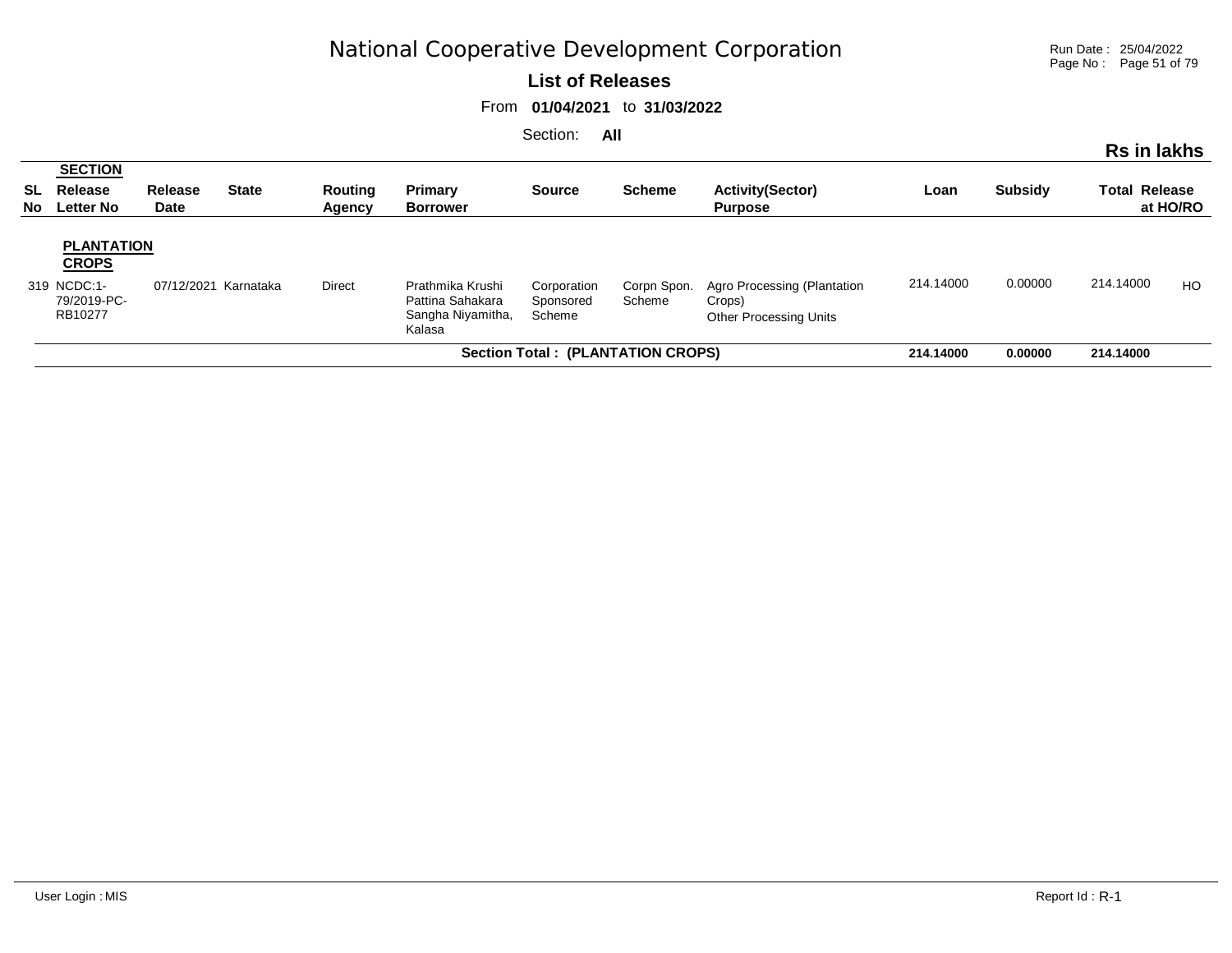Run Date : 25/04/2022 Page No : Page 52 of 79

#### **List of Releases**

From **01/04/2021** to **31/03/2022**

|            |                                                                           |                               |                                  |                                      |                                                                                                                                    |                                    |                       |                                                                                |              |                | <b>Rs in lakhs</b>   |           |
|------------|---------------------------------------------------------------------------|-------------------------------|----------------------------------|--------------------------------------|------------------------------------------------------------------------------------------------------------------------------------|------------------------------------|-----------------------|--------------------------------------------------------------------------------|--------------|----------------|----------------------|-----------|
| SL<br>No l | <b>SECTION</b><br>Release<br><b>Letter No</b>                             | <b>Release</b><br><b>Date</b> | <b>State</b>                     | <b>Routing</b><br><b>Agency</b>      | Primary<br><b>Borrower</b>                                                                                                         | <b>Source</b>                      | <b>Scheme</b>         | <b>Activity(Sector)</b><br><b>Purpose</b>                                      | Loan         | <b>Subsidy</b> | <b>Total Release</b> | at HO/RO  |
|            | SERVICE COOP.                                                             |                               |                                  |                                      |                                                                                                                                    |                                    |                       |                                                                                |              |                |                      |           |
|            | 320 NCDC:5-<br>6/2017-C, IC &<br>SC-RB10003                               | 05/04/2021 Karnataka          |                                  | <b>Direct</b>                        | <b>NANDI SAHAKARI</b><br><b>SAKKARE</b><br>KARKHANE KABBU<br><b>BELEGARAR</b><br><b>SADASYAR PATTIN</b><br>SAHAKARI SANGHA<br>NI.  | Corporation<br>Sponsored<br>Scheme | Corpn Spon.<br>Scheme | Industrial & Service Coop.<br>(Service Cooperatives)<br><b>Working Capital</b> | 236.00000    | 0.00000        | 236.00000            | HO        |
|            | 321 NCDC:5-<br>36/2017- C, IC &<br>SC-RB10019                             | 15/04/2021 Karnataka          |                                  | <b>Direct</b>                        | <b>NANDI SAHAKARI</b><br>SAKKARE<br>KARKHANE<br><b>EMPLOYEE'S</b><br><b>CREDIT</b><br><b>COOPERATIVE</b><br><b>SOCIETY NIYAMIT</b> | Corporation<br>Sponsored<br>Scheme | Corpn Spon.<br>Scheme | Industrial & Service Coop.<br>(Service Cooperatives)<br><b>Working Capital</b> | 399.00000    | 0.00000        | 399.00000            | HO        |
|            | 322 NCDC:5-5/2020 26/04/2021 Maharashtra<br>$-$ C, IC & SC $-$<br>RB10044 |                               |                                  | Direct                               | Annapurna Mahila<br>Co-op. Credit Society Sponsored<br>Ltd.                                                                        | Corporation<br>Scheme              | Corpn Spon.<br>Scheme | Industrial & Service Coop.<br>(Service Cooperatives)<br><b>Working Capital</b> | 500.00000    | 0.00000        | 500.00000            | <b>HO</b> |
|            | 323 NCDC:5-<br>17/2020 - C. IC<br>& SC-RB10049                            | 30/04/2021 Bihar              |                                  | State<br>Cooperative<br><b>Banks</b> | The Bihar State<br>Cooperative Bank Ltd. Sponsored                                                                                 | Corporation<br>Scheme              | Corpn Spon.<br>Scheme | Industrial & Service Coop.<br>(Service Cooperatives)<br><b>Working Capital</b> | 30,000.00000 | 0.00000        | 30,000.00000         | <b>HO</b> |
|            | 324 NCDC:59-<br>3/2019/SC/BLR-<br>RB10052                                 | 07/05/2021 Karnataka          |                                  | <b>Direct</b>                        | Prathamika Krushi<br>Pattina Sahakara<br>Sangha Niyamitha,<br>Hadikere                                                             | Corporation<br>Sponsored<br>Scheme | Corpn Spon.<br>Scheme | Industrial & Service Coop.<br>(Service Cooperatives)<br><b>Working Capital</b> | 49.40000     | 0.00000        | 49.40000             | <b>RO</b> |
|            | 325 NCDC:5-<br>18/2020 - C, IC<br>& SC-RB10057                            |                               | 12/05/2021 Andhra Pradesh Direct |                                      | <b>Stree Nidhi Credit</b><br>Cooperative<br>Federation Ltd.                                                                        | Corporation<br>Sponsored<br>Scheme | Corpn Spon.<br>Scheme | Industrial & Service Coop.<br>(Service Cooperatives)<br><b>Working Capital</b> | 29,500.00000 | 0.00000        | 29,500.00000         | <b>HO</b> |
|            | 326 NCDC:59-<br>4/2019/SC/BLR-<br>RB10058                                 | 13/05/2021 Karnataka          |                                  | Direct                               | Prathamika Krushi<br>Pattina Sahakara<br>Sangha Niyamitha,<br>Mudugodu                                                             | Corporation<br>Sponsored<br>Scheme | Corpn Spon.<br>Scheme | Industrial & Service Coop.<br>(Service Cooperatives)<br><b>Working Capital</b> | 55.00000     | 0.00000        | 55.00000             | <b>RO</b> |
|            | 327 NCDC:5-<br>19/2020 - C, IC<br>& SC-RB10062                            | 10/06/2021 Kerala             |                                  | <b>Direct</b>                        | <b>Calicut City Service</b><br>Cooperative Bank                                                                                    | Corporation<br>Sponsored<br>Scheme | Corpn Spon.<br>Scheme | Industrial & Service Coop.<br>(Service Cooperatives)<br><b>Working Capital</b> | 4,500.00000  | 0.00000        | 4,500.00000          | HO        |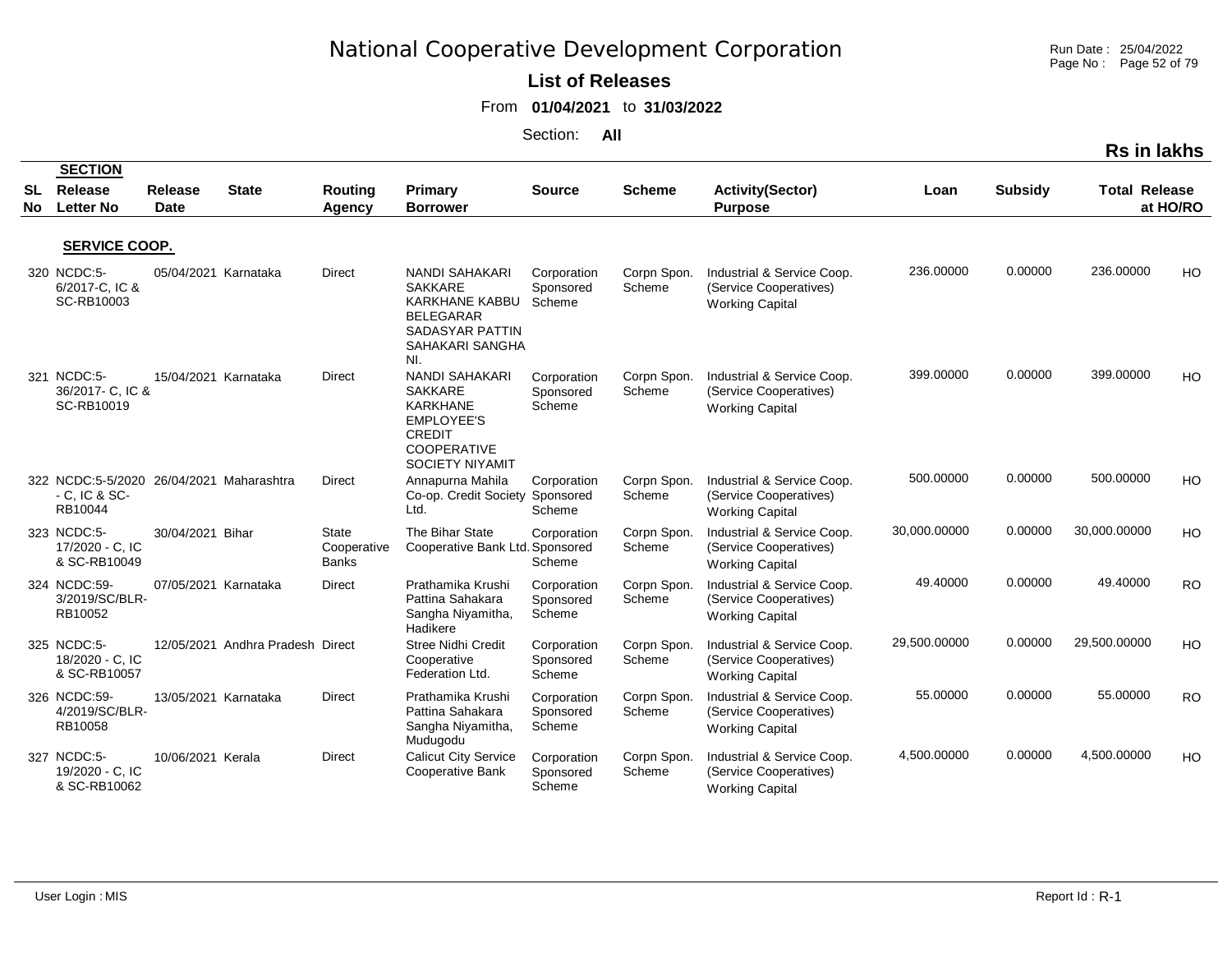Run Date : 25/04/2022 Page No : Page 53 of 79

### **List of Releases**

From **01/04/2021** to **31/03/2022**

Section: **All**

|          | <b>SECTION</b>                                                       |                        |                                                      |                            |                                                                                |                                    |                       |                                                                                                        |             |                |                      |                |
|----------|----------------------------------------------------------------------|------------------------|------------------------------------------------------|----------------------------|--------------------------------------------------------------------------------|------------------------------------|-----------------------|--------------------------------------------------------------------------------------------------------|-------------|----------------|----------------------|----------------|
| SL<br>No | Release<br><b>Letter No</b>                                          | Release<br><b>Date</b> | <b>State</b>                                         | Routing<br>Agency          | <b>Primary</b><br><b>Borrower</b>                                              | <b>Source</b>                      | <b>Scheme</b>         | <b>Activity(Sector)</b><br><b>Purpose</b>                                                              | Loan        | <b>Subsidy</b> | <b>Total Release</b> | at HO/RO       |
|          | 328 NCDC:RO.CHD 16/06/2021 Haryana<br>:21-75/2018-<br>RB10067        |                        |                                                      | <b>State</b><br>Government | Cooperation<br>Department                                                      | Corporation<br>Sponsored<br>Scheme | Corpn Spon.<br>Scheme | Industrial & Service Coop.<br>(Service Cooperatives)<br>Strenghthening of Share<br><b>Capital Base</b> | 28.00000    | 0.00000        | 28.00000             | <b>RO</b>      |
|          | 329 NCDC:2-<br>16/2019(PUN)-<br>RB10095                              |                        | 06/07/2021 Maharashtra                               | Direct                     | Shramashakti KamgarCorporation<br>Nagari Sahakari Pat Sponsored<br>Sanstha Ltd | Scheme                             | Corpn Spon.<br>Scheme | Industrial & Service Coop.<br>(Service Cooperatives)<br><b>Working Capital</b>                         | 40.00000    | 0.00000        | 40.00000             | <b>RO</b>      |
|          | 330 NCDC:59-<br>5/2018-SC/BLR-<br>RB10107                            | 16/07/2021 Karnataka   |                                                      | <b>Direct</b>              | Chitaguppa Pattina<br>Souharda Sahakari<br>Niyamit                             | Corporation<br>Sponsored<br>Scheme | Corpn Spon.<br>Scheme | Industrial & Service Coop.<br>(Service Cooperatives)<br><b>Working Capital</b>                         | 4.80000     | 0.00000        | 4.80000              | <b>RO</b>      |
|          | 331 NCDC:59-<br>5/2019/SC/BLR-<br>RB10108                            | 16/07/2021 Karnataka   |                                                      | <b>Direct</b>              | Prathamika Krushi<br>Pattina Sahakara<br>Sangha Niyamitha,<br>Doranalu         | Corporation<br>Sponsored<br>Scheme | Corpn Spon.<br>Scheme | Industrial & Service Coop.<br>(Service Cooperatives)<br><b>Working Capital</b>                         | 39.00000    | 0.00000        | 39.00000             | <b>RO</b>      |
|          | 332 NCDC:5-<br>13/2018- C, IC &<br>SC-RB10117                        | 29/07/2021 Karnataka   |                                                      | <b>Direct</b>              | Gnana Shale<br>Souharda<br><b>Cooperative Limited</b>                          | Corporation<br>Sponsored<br>Scheme | Corpn Spon.<br>Scheme | Industrial & Service Coop.<br>(Service Cooperatives)<br><b>Working Capital</b>                         | 159.00000   | 0.00000        | 159.00000            | H <sub>O</sub> |
|          | $-$ C, IC & SC $-$<br>RB10121                                        |                        | 333 NCDC:5-4/2020 03/08/2021 Madhya Pradesh District | Cooperative<br>Bank        | Jila Sahakari KendriyaCorporation<br>Bank Marayadit,<br>Dewas                  | Sponsored<br>Scheme                | Corpn Spon.<br>Scheme | Industrial & Service Coop.<br>(Service Cooperatives)<br><b>Working Capital</b>                         | 2,500.00000 | 0.00000        | 2,500.00000          | <b>HO</b>      |
|          | 334 NCDC:5-7/2020 04/08/2021 Kerala<br>$-$ C, IC & SC $-$<br>RB10123 |                        |                                                      | Direct                     | <b>KODIYATHOOR</b><br>SERVICE CO-<br><b>OPERATIVE BANK</b><br>LTD.             | Corporation<br>Sponsored<br>Scheme | Corpn Spon.<br>Scheme | Industrial & Service Coop.<br>(Service Cooperatives)<br><b>Working Capital</b>                         | 2,000.00000 | 0.00000        | 2,000.00000          | H <sub>O</sub> |
|          | 335 NCDC:2-<br>16/2019(PUN)-<br>RB10129                              |                        | 09/08/2021 Maharashtra                               | <b>Direct</b>              | Shramashakti KamgarCorporation<br>Nagari Sahakari Pat<br>Sanstha Ltd           | Sponsored<br>Scheme                | Corpn Spon.<br>Scheme | Industrial & Service Coop.<br>(Service Cooperatives)<br><b>Working Capital</b>                         | 5.18000     | 0.00000        | 5.18000              | <b>RO</b>      |
|          | 336 NCDC:59-<br>1/2017-SC/BLR-<br>RB10130                            | 10/08/2021 Karnataka   |                                                      | Direct                     | Gnana Shale<br>Souharda<br>Cooperative Limited                                 | Corporation<br>Sponsored<br>Scheme | Corpn Spon.<br>Scheme | Industrial & Service Coop.<br>(Service Cooperatives)<br><b>Working Capital</b>                         | 49.40000    | 0.00000        | 49.40000             | <b>RO</b>      |
|          | 337 NCDC:59-<br>6/2019-SC/BLR-<br>RB10134                            | 13/08/2021 Karnataka   |                                                      | Direct                     | Prathmik Krushi<br>Pattina Sahakara<br>Sangh Niyamit,<br>Beekanahalli          | Corporation<br>Sponsored<br>Scheme | Corpn Spon.<br>Scheme | Industrial & Service Coop.<br>(Service Cooperatives)<br><b>Agriculture Credit</b>                      | 15.80000    | 0.00000        | 15.80000             | <b>RO</b>      |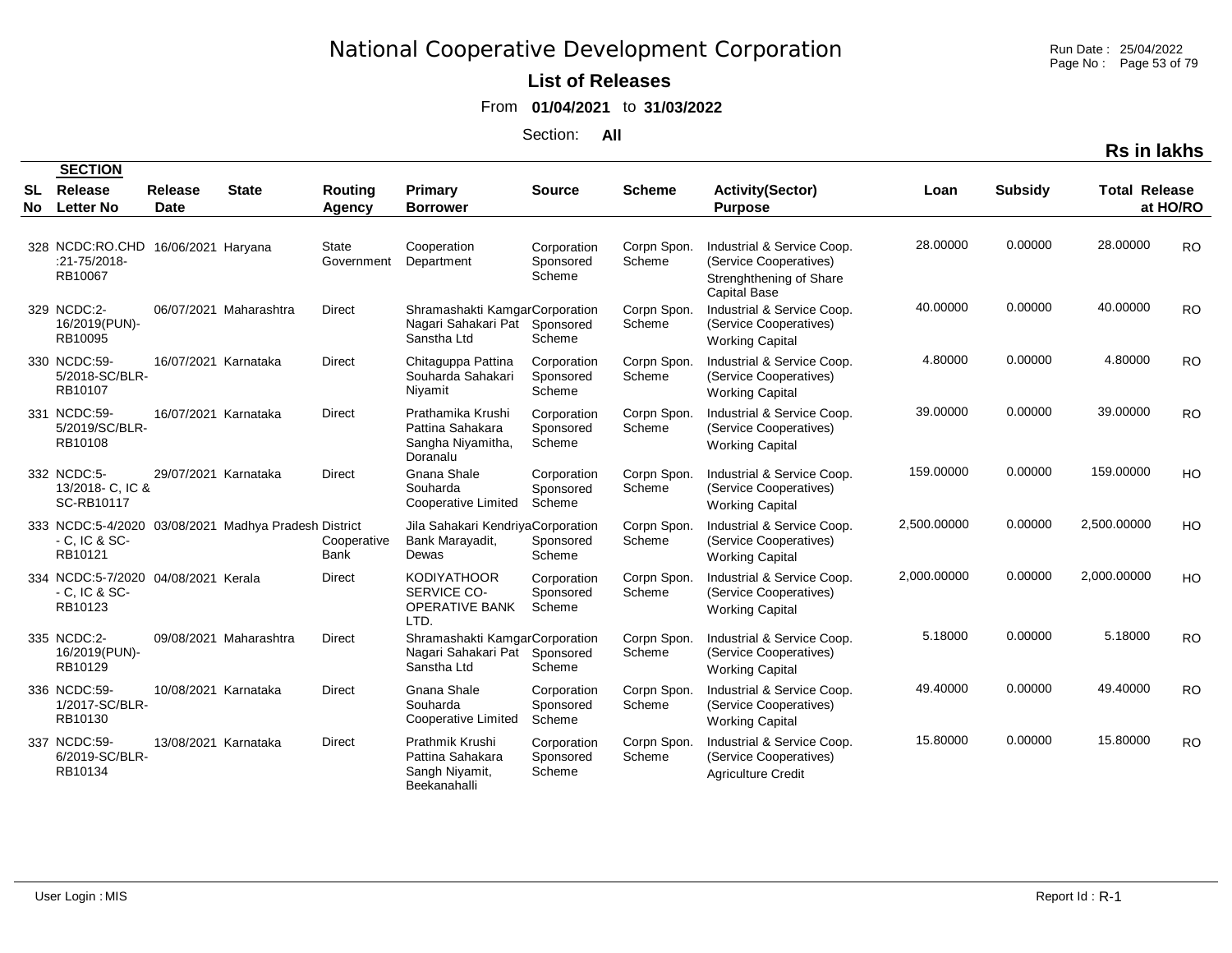Run Date : 25/04/2022 Page No : Page 54 of 79

### **List of Releases**

From **01/04/2021** to **31/03/2022**

Section: **All**

|          | <b>SECTION</b>                                           |                      |                                                      |                            |                                                                   |                                    |                       |                                                                                                                              |              |                |                      |           |
|----------|----------------------------------------------------------|----------------------|------------------------------------------------------|----------------------------|-------------------------------------------------------------------|------------------------------------|-----------------------|------------------------------------------------------------------------------------------------------------------------------|--------------|----------------|----------------------|-----------|
| SL<br>No | Release<br><b>Letter No</b>                              | Release<br>Date      | <b>State</b>                                         | Routing<br>Agency          | <b>Primary</b><br><b>Borrower</b>                                 | <b>Source</b>                      | <b>Scheme</b>         | <b>Activity(Sector)</b><br><b>Purpose</b>                                                                                    | Loan         | <b>Subsidy</b> | <b>Total Release</b> | at HO/RO  |
|          | 338 NCDC:7-<br>1/2018- C, IC &<br>SC-RB10141             | 16/08/2021 Kerala    |                                                      | <b>State</b><br>Government | Cooperation<br>Department                                         | Corporation<br>Sponsored<br>Scheme | Corpn Spon.<br>Scheme | Industrial & Service Coop.<br>(Service Cooperatives)<br>Construction of<br>Building/Creation of<br>Infrastructure facilities | 90.00000     | 0.00000        | 90.00000             | HO        |
|          | 339 NCDC:5-<br>11/2020 - C, IC<br>& SC-RB10160           |                      | 06/09/2021 Madhya Pradesh District                   | Cooperative<br>Bank        | Jila Sahakari KendriyaCorporation<br>Bank Maryadit, Dhar          | Sponsored<br>Scheme                | Corpn Spon.<br>Scheme | Industrial & Service Coop.<br>(Service Cooperatives)<br><b>Working Capital</b>                                               | 13,500.00000 | 0.00000        | 13,500.00000         | HO        |
|          | 340 NCDC:5-<br>14/2020-<br>C,IC&SC-<br>RB10165           | 07/09/2021 Kerala    |                                                      | Direct                     | The Kizhathadiyoor<br>Service Cooperative<br><b>Bank Limited</b>  | Corporation<br>Sponsored<br>Scheme | Corpn Spon.<br>Scheme | Industrial & Service Coop.<br>(Service Cooperatives)<br><b>Working Capital</b>                                               | 1,000.00000  | 0.00000        | 1,000.00000          | HO        |
|          | 341 NCDC:6-<br>$3/2012 -$<br>C,IC&SC-<br>RB10179         | 08/09/2021 Kerala    |                                                      | <b>State</b><br>Government | Cooperation<br>Department                                         | Corporation<br>Sponsored<br>Scheme | Corpn Spon.<br>Scheme | Industrial & Service Coop.<br>(Service Cooperatives)<br>Construction of<br>Building/Creation of<br>Infrastructure facilities | 17.50000     | 0.00000        | 17.50000             | HO        |
|          | $-C.$ IC & SC-<br>RB10180                                |                      | 342 NCDC:5-4/2020 09/09/2021 Madhya Pradesh District | Cooperative<br>Bank        | Jila Sahakari KendriyaCorporation<br>Bank Marayadit,<br>Dewas     | Sponsored<br>Scheme                | Corpn Spon.<br>Scheme | Industrial & Service Coop.<br>(Service Cooperatives)<br><b>Working Capital</b>                                               | 3,000.00000  | 0.00000        | 3,000.00000          | HO        |
|          | 343 NCDC:5-<br>13/2020 - C, IC<br>& SC-RB10209           |                      | 15/09/2021 Madhya Pradesh District                   | Cooperative<br>Bank        | Jila Sahakari KendriyaCorporation<br>Bank Maryadit,<br>Mandsaur   | Sponsored<br>Scheme                | Corpn Spon.<br>Scheme | Industrial & Service Coop.<br>(Service Cooperatives)<br><b>Working Capital</b>                                               | 10,000.00000 | 0.00000        | 10,000.00000         | HO        |
|          | 344 NCDC:5-5/2021<br>$-$ C, IC & SC $-$<br>RB10213       |                      | 16/09/2021 Andhra Pradesh Direct                     |                            | Stree Nidhi Credit<br>Cooperative<br>Federation Ltd.              | Corporation<br>Sponsored<br>Scheme | Corpn Spon.<br>Scheme | Industrial & Service Coop.<br>(Service Cooperatives)<br><b>Working Capital</b>                                               | 20,500.00000 | 0.00000        | 20,500.00000         | HO        |
|          | 345 NCDC:5-<br>32/2017-<br>C,IC&SC-<br>RB10216           | 17/09/2021 Karnataka |                                                      | <b>Direct</b>              | Gnana Shale<br>Souharda<br>Cooperative Limited                    | Corporation<br>Sponsored<br>Scheme | Corpn Spon.<br>Scheme | Industrial & Service Coop.<br>(Service Cooperatives)<br><b>Working Capital</b>                                               | 40.80000     | 0.00000        | 40.80000             | HO        |
|          | 346 NCDC:07(ZIRO) 23/09/2021<br>11/2021(GWT)-<br>RB10217 |                      | Arunachal<br>Pradesh                                 | <b>Direct</b>              | High Vision Thrift &<br><b>Credit Cooperative</b><br>Society Ltd. | Corporation<br>Sponsored<br>Scheme | Corpn Spon.<br>Scheme | Industrial & Service Coop.<br>(Service Cooperatives)<br><b>Working Capital</b>                                               | 25.00000     | 0.00000        | 25.00000             | <b>RO</b> |
|          | 347 NCDC:5-<br>13/2020 - C, IC<br>& SC-RB10229           |                      | 05/10/2021 Madhya Pradesh District                   | Cooperative<br>Bank        | Jila Sahakari KendriyaCorporation<br>Bank Maryadit,<br>Mandsaur   | Sponsored<br>Scheme                | Corpn Spon.<br>Scheme | Industrial & Service Coop.<br>(Service Cooperatives)<br><b>Working Capital</b>                                               | 5,000.00000  | 0.00000        | 5,000.00000          | HO        |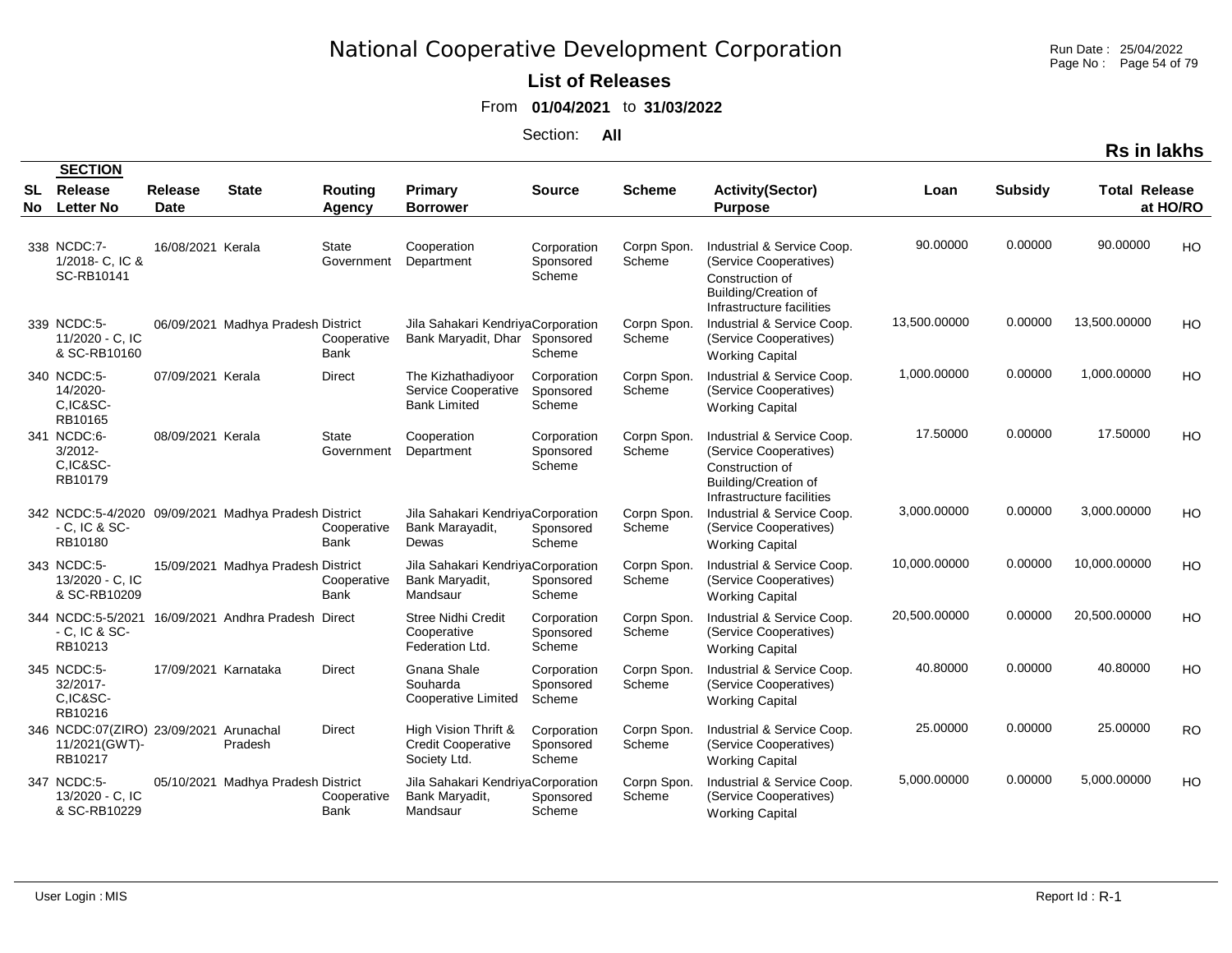Run Date : 25/04/2022 Page No : Page 55 of 79

#### **List of Releases**

From **01/04/2021** to **31/03/2022**

Section: **All**

| <b>SECTION</b>                                                           |                        |                                                      |                            |                                                                                    |                                    |                       |                                                                                                                                     |              |                |                      |           |
|--------------------------------------------------------------------------|------------------------|------------------------------------------------------|----------------------------|------------------------------------------------------------------------------------|------------------------------------|-----------------------|-------------------------------------------------------------------------------------------------------------------------------------|--------------|----------------|----------------------|-----------|
| <b>SL</b> Release<br>No Letter No                                        | Release<br><b>Date</b> | <b>State</b>                                         | Routing<br>Agency          | Primary<br><b>Borrower</b>                                                         | <b>Source</b>                      | <b>Scheme</b>         | <b>Activity(Sector)</b><br><b>Purpose</b>                                                                                           | Loan         | <b>Subsidy</b> | <b>Total Release</b> | at HO/RO  |
| 348 NCDC:22-<br>4/2018-C, IC &<br>SC-RB10231                             | 06/10/2021 Kerala      |                                                      | State<br>Government        | Cooperation<br>Department                                                          | Corporation<br>Sponsored<br>Scheme | Corpn Spon.<br>Scheme | Industrial & Service Coop.<br>(Service Cooperatives)<br>Construction of<br><b>Building/Creation of</b><br>Infrastructure facilities | 625.85600    | 0.00000        | 625.85600            | HO        |
| $-$ C, IC & SC $-$<br>RB10232                                            |                        | 349 NCDC:5-4/2020 11/10/2021 Madhya Pradesh District | Cooperative<br><b>Bank</b> | Jila Sahakari KendriyaCorporation<br>Bank Marayadit,<br>Dewas                      | Sponsored<br>Scheme                | Corpn Spon.<br>Scheme | Industrial & Service Coop.<br>(Service Cooperatives)<br><b>Working Capital</b>                                                      | 2,000.00000  | 0.00000        | 2,000.00000          | HO        |
| $-$ C, IC & SC-<br>RB10236                                               |                        | 350 NCDC:5-8/2020 11/10/2021 Madhya Pradesh District | Cooperative<br><b>Bank</b> | Jila Sahakari KendriyaCorporation<br>Bank Maryadit,<br>Sehore                      | Sponsored<br>Scheme                | Corpn Spon.<br>Scheme | Industrial & Service Coop.<br>(Service Cooperatives)<br><b>Working Capital</b>                                                      | 2,000.00000  | 0.00000        | 2,000.00000          | HO        |
| $-C.$ IC & SC-<br>RB10240                                                |                        | 351 NCDC:5-4/2020 13/10/2021 Madhya Pradesh District | Cooperative<br><b>Bank</b> | Jila Sahakari KendriyaCorporation<br>Bank Marayadit,<br>Dewas                      | Sponsored<br>Scheme                | Corpn Spon.<br>Scheme | Industrial & Service Coop.<br>(Service Cooperatives)<br><b>Working Capital</b>                                                      | 1,500.00000  | 0.00000        | 1,500.00000          | HO        |
| 352 NCDC:5-<br>19/2020 - C, IC<br>& SC-RB10247                           | 20/10/2021 Kerala      |                                                      | <b>Direct</b>              | <b>Calicut City Service</b><br>Cooperative Bank                                    | Corporation<br>Sponsored<br>Scheme | Corpn Spon.<br>Scheme | Industrial & Service Coop.<br>(Service Cooperatives)<br><b>Working Capital</b>                                                      | 5,100.00000  | 0.00000        | 5,100.00000          | HO        |
| 353 NCDC:7-1/2021 22/10/2021 Tamil Nadu<br>$-$ C, IC & SC $-$<br>RB10252 |                        |                                                      | <b>Direct</b>              | The Indian medical<br>Practitioners' Co-<br>operative Pharmacy<br>and Stores       | Corporation<br>Sponsored<br>Scheme | Corpn Spon.<br>Scheme | Ayushman Sahakar (Service<br>Cooperatives)<br>Hospital & Healthcare                                                                 | 423.54000    | 0.00000        | 423.54000            | HO        |
| 354 NCDC:59-<br>1/2021-SC/BLR-<br>RB10253                                | 25/10/2021 Karnataka   |                                                      | <b>Direct</b>              | Gnana Shale<br>Souharda<br>Cooperative Limited                                     | Corporation<br>Sponsored<br>Scheme | Corpn Spon.<br>Scheme | Industrial & Service Coop.<br>(Service Cooperatives)<br><b>Working Capital</b>                                                      | 97.00000     | 0.00000        | 97.00000             | <b>RO</b> |
| 355 NCDC:5-7/2021 29/10/2021 Telangana<br>$-$ C, IC & SC-<br>RB10260     |                        |                                                      | <b>Direct</b>              | StreeNidhi Credit<br>Cooperative<br><b>Federation Ltd</b>                          | Corporation<br>Sponsored<br>Scheme | Corpn Spon.<br>Scheme | Industrial & Service Coop.<br>(Service Cooperatives)<br><b>Working Capital</b>                                                      | 11,000.00000 | 0.00000        | 11,000.00000         | HO        |
| 356 NCDC:5-3/2021 08/11/2021 Maharashtra<br>$-C.$ IC & SC-<br>RB10262    |                        |                                                      | <b>Direct</b>              | Vanashri Nanasaheb<br>Mahadit Multi State<br>Urban Cooperative<br>Credit Socy Ltd. | Corporation<br>Sponsored<br>Scheme | Corpn Spon.<br>Scheme | Industrial & Service Coop.<br>(Service Cooperatives)<br><b>Working Capital</b>                                                      | 225.00000    | 0.00000        | 225.00000            | HO        |
| 357 NCDC:5-7/2021 15/11/2021 Telangana<br>$-$ C, IC & SC-<br>RB10263     |                        |                                                      | <b>Direct</b>              | StreeNidhi Credit<br>Cooperative<br><b>Federation Ltd</b>                          | Corporation<br>Sponsored<br>Scheme | Corpn Spon.<br>Scheme | Industrial & Service Coop.<br>(Service Cooperatives)<br><b>Working Capital</b>                                                      | 11,000.00000 | 0.00000        | 11,000.00000         | HO        |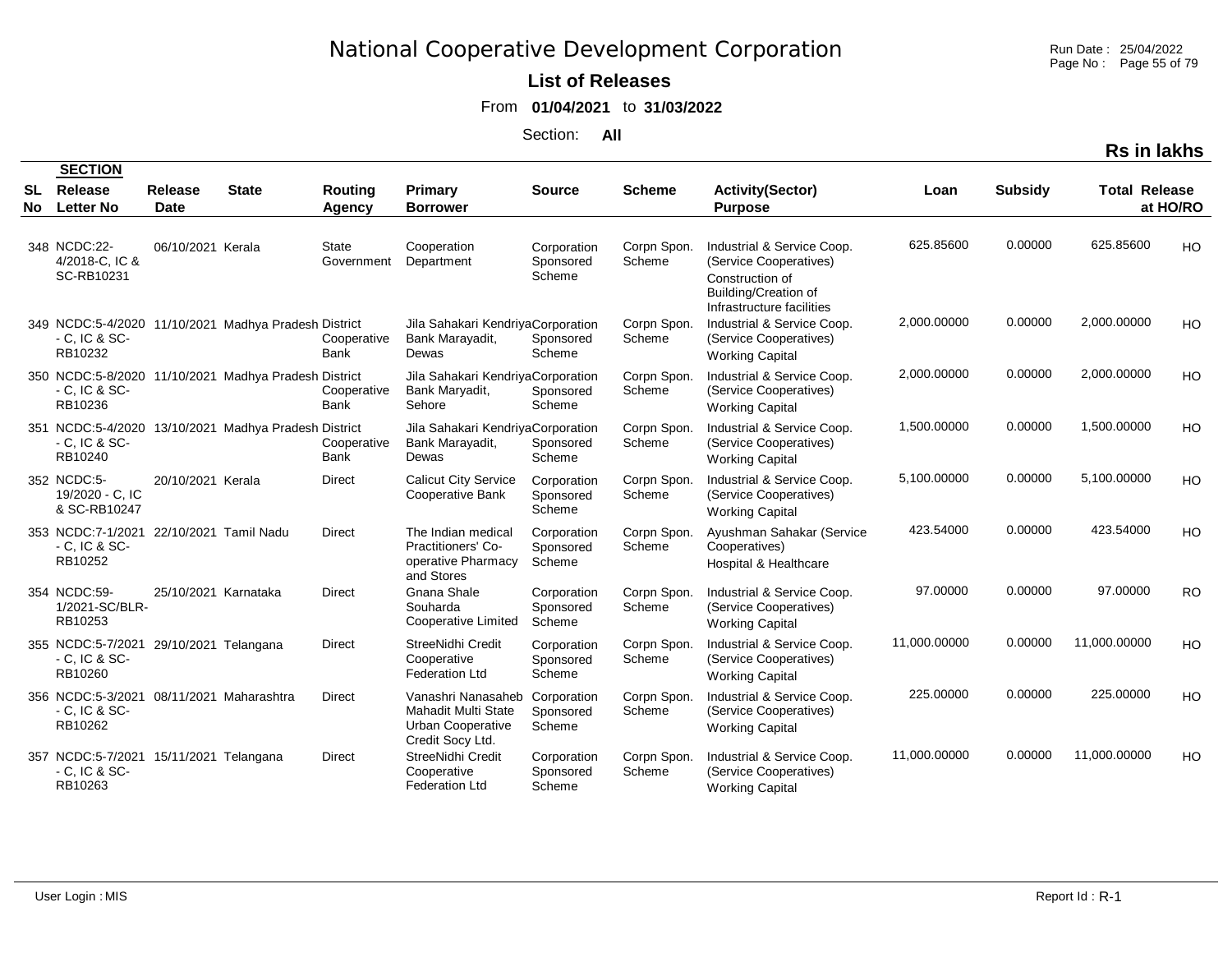### **List of Releases**

#### From **01/04/2021** to **31/03/2022**

Section: **All**

| ın ı | іакг |
|------|------|
|      |      |

|    | <b>SECTION</b>                                                       |                               |                                                      |                            |                                                                                                 |                                    |                       |                                                                                                                                     |             |                |                      |           |
|----|----------------------------------------------------------------------|-------------------------------|------------------------------------------------------|----------------------------|-------------------------------------------------------------------------------------------------|------------------------------------|-----------------------|-------------------------------------------------------------------------------------------------------------------------------------|-------------|----------------|----------------------|-----------|
| No | <b>SL</b> Release<br><b>Letter No</b>                                | <b>Release</b><br><b>Date</b> | <b>State</b>                                         | Routing<br>Agency          | <b>Primary</b><br><b>Borrower</b>                                                               | <b>Source</b>                      | <b>Scheme</b>         | <b>Activity(Sector)</b><br><b>Purpose</b>                                                                                           | Loan        | <b>Subsidy</b> | <b>Total Release</b> | at HO/RO  |
|    | 358 NCDC:59-<br>6/2017/SC/BLR-<br>RB10264                            | 16/11/2021 Karnataka          |                                                      | <b>Direct</b>              | Kinnal Prathmik<br>Krushi Pattin<br>Sahakara Sangha<br>Niyamitha, Kinnal                        | Corporation<br>Sponsored<br>Scheme | Corpn Spon.<br>Scheme | Industrial & Service Coop.<br>(Service Cooperatives)<br><b>Working Capital</b>                                                      | 99.00000    | 0.00000        | 99.00000             | <b>RO</b> |
|    | 359 NCDC:7-1/2021 17/11/2021 Tamil Nadu<br>$-C.$ IC & SC-<br>RB10267 |                               |                                                      | <b>Direct</b>              | The Indian medical<br>Practitioners' Co-<br>operative Pharmacy<br>and Stores                    | Corporation<br>Sponsored<br>Scheme | Corpn Spon.<br>Scheme | Ayushman Sahakar (Service<br>Cooperatives)<br>Hospital & Healthcare                                                                 | 616.45000   | 0.00000        | 616.45000            | HO        |
|    | $-C$ , IC & SC-<br>RB10269                                           |                               | 360 NCDC:5-5/2021 22/11/2021 Andhra Pradesh Direct   |                            | <b>Stree Nidhi Credit</b><br>Cooperative<br>Federation Ltd.                                     | Corporation<br>Sponsored<br>Scheme | Corpn Spon.<br>Scheme | Industrial & Service Coop.<br>(Service Cooperatives)<br><b>Working Capital</b>                                                      | 9,000.00000 | 0.00000        | 9,000.00000          | HO        |
|    | $-$ C, IC & SC $-$<br>RB10271                                        |                               | 361 NCDC:5-8/2020 25/11/2021 Madhya Pradesh District | Cooperative<br>Bank        | Jila Sahakari KendriyaCorporation<br>Bank Maryadit,<br>Sehore                                   | Sponsored<br>Scheme                | Corpn Spon.<br>Scheme | Industrial & Service Coop.<br>(Service Cooperatives)<br><b>Working Capital</b>                                                      | 4,000.00000 | 0.00000        | 4,000.00000          | HO        |
|    | 362 NCDC:59-<br>7/2017(TVM)-<br>RB10286                              | 09/12/2021 Kerala             |                                                      | <b>State</b><br>Government | Cooperation<br>Department                                                                       | Corporation<br>Sponsored<br>Scheme | Corpn Spon.<br>Scheme | Industrial & Service Coop.<br>(Service Cooperatives)<br>Construction of<br>Building/Creation of<br>Infrastructure facilities        | 17.55000    | 0.00000        | 17.55000             | <b>RO</b> |
|    | 363 NCDC:59-<br>2/2017 (TVM)-<br>RB10287                             | 15/12/2021 Kerala             |                                                      | <b>State</b><br>Government | Cooperation<br>Department                                                                       | Corporation<br>Sponsored<br>Scheme | Corpn Spon.<br>Scheme | Industrial & Service Coop.<br>(Service Cooperatives)<br>Construction of<br><b>Building/Creation of</b><br>Infrastructure facilities | 4.11700     | 0.00000        | 4.11700              | <b>RO</b> |
|    | 364 NCDC:5-7/2021 23/12/2021 Telangana<br>$-$ C, IC & SC-<br>RB10294 |                               |                                                      | Direct                     | StreeNidhi Credit<br>Cooperative<br><b>Federation Ltd</b>                                       | Corporation<br>Sponsored<br>Scheme | Corpn Spon.<br>Scheme | Industrial & Service Coop.<br>(Service Cooperatives)<br><b>Working Capital</b>                                                      | 7,500.00000 | 0.00000        | 7,500.00000          | HO        |
|    | 365 NCDC:59-<br>12/2017 (TVM)-<br>RB10297                            | 24/12/2021 Kerala             |                                                      | State<br>Government        | Cooperation<br>Department                                                                       | Corporation<br>Sponsored<br>Scheme | Corpn Spon.<br>Scheme | Industrial & Service Coop.<br>(Service Cooperatives)<br>Construction of<br><b>Building/Creation of</b><br>Infrastructure facilities | 32.50000    | 0.00000        | 32.50000             | <b>RO</b> |
|    | 366 NCDC:BBS/DF/ 31/12/2021 Odisha<br>13(35)/2017-<br>RB10308        |                               |                                                      | Direct                     | <b>SELF</b><br><b>EMPLOYMENT</b><br><b>MAHILA</b><br><b>COOPERATIVE</b><br>ORGANISATION<br>LTD. | Corporation<br>Sponsored<br>Scheme | Corpn Spon.<br>Scheme | Industrial & Service Coop.<br>(Service Cooperatives)<br><b>Working Capital</b>                                                      | 15.00000    | 0.00000        | 15.00000             | <b>RO</b> |

**SECTION**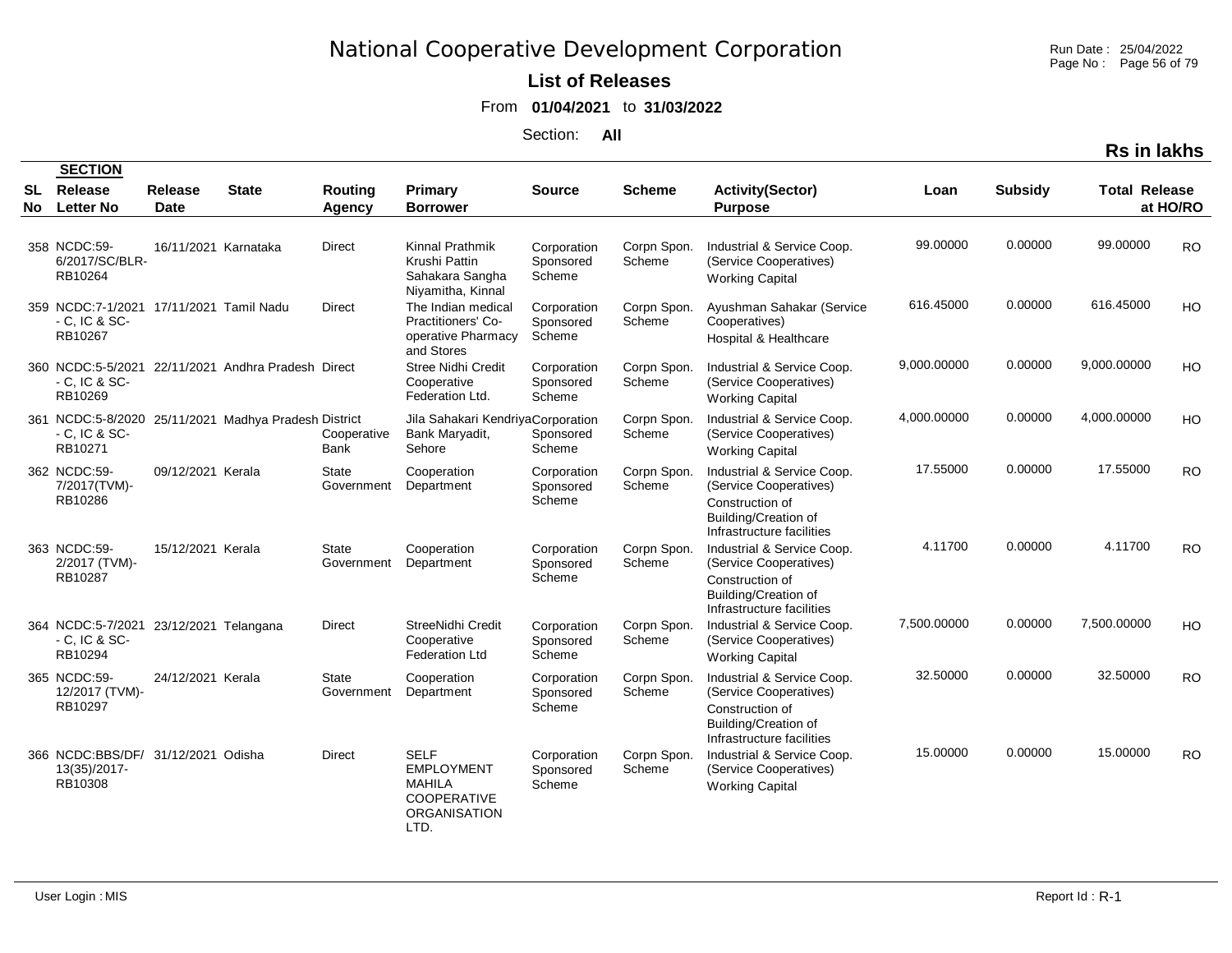Run Date : 25/04/2022 Page No : Page 57 of 79

### **List of Releases**

From **01/04/2021** to **31/03/2022**

Section: **All**

|    | <b>SECTION</b>                                   |                               |                                                      |                                             |                                                               |                                    |                       |                                                                                                                                     |              |                |                      |           |
|----|--------------------------------------------------|-------------------------------|------------------------------------------------------|---------------------------------------------|---------------------------------------------------------------|------------------------------------|-----------------------|-------------------------------------------------------------------------------------------------------------------------------------|--------------|----------------|----------------------|-----------|
| No | <b>SL</b> Release<br><b>Letter No</b>            | <b>Release</b><br><b>Date</b> | <b>State</b>                                         | Routing<br>Agency                           | <b>Primary</b><br><b>Borrower</b>                             | <b>Source</b>                      | <b>Scheme</b>         | <b>Activity(Sector)</b><br><b>Purpose</b>                                                                                           | Loan         | <b>Subsidy</b> | <b>Total Release</b> | at HO/RO  |
|    | 367 NCDC:6-<br>$3/2012 -$<br>C.IC&SC-<br>RB10318 | 12/01/2022 Kerala             |                                                      | State<br>Government                         | Cooperation<br>Department                                     | Corporation<br>Sponsored<br>Scheme | Corpn Spon.<br>Scheme | Industrial & Service Coop.<br>(Service Cooperatives)<br>Construction of<br><b>Building/Creation of</b><br>Infrastructure facilities | 33.75000     | 0.00000        | 33.75000             | HO        |
|    | 368 NCDC:5-<br>12/2015-<br>C,IC&SC-<br>RB10319   | 12/01/2022 Kerala             |                                                      | State<br>Government                         | Cooperation<br>Department                                     | Corporation<br>Sponsored<br>Scheme | Corpn Spon.<br>Scheme | Industrial & Service Coop.<br>(Service Cooperatives)<br>Construction of<br><b>Building/Creation of</b><br>Infrastructure facilities | 64.34200     | 0.00000        | 64.34200             | HO        |
|    | 369 NCDC:59-<br>6/2016(TVM)-<br>RB10323          | 12/01/2022 Kerala             |                                                      | State<br>Government                         | Cooperation<br>Department                                     | Corporation<br>Sponsored<br>Scheme | Corpn Spon.<br>Scheme | Industrial & Service Coop.<br>(Service Cooperatives)<br>Construction of<br>Building/Creation of<br>Infrastructure facilities        | 20.70000     | 0.00000        | 20.70000             | <b>RO</b> |
|    | 370 NCDC:5-<br>13/2021 - C, IC<br>& SC-RB10325   | 13/01/2022 Bihar              |                                                      | <b>State</b><br>Cooperative<br><b>Banks</b> | The Bihar State<br>Cooperative Bank Ltd. Sponsored            | Corporation<br>Scheme              | Corpn Spon.<br>Scheme | Industrial & Service Coop.<br>(Service Cooperatives)<br><b>Working Capital</b>                                                      | 70,000.00000 | 0.00000        | 70,000.00000         | HO        |
|    | $-$ C, IC & SC $-$<br>RB10333                    |                               | 371 NCDC:5-8/2020 20/01/2022 Madhya Pradesh District | Cooperative<br><b>Bank</b>                  | Jila Sahakari KendriyaCorporation<br>Bank Maryadit,<br>Sehore | Sponsored<br>Scheme                | Corpn Spon.<br>Scheme | Industrial & Service Coop.<br>(Service Cooperatives)<br><b>Working Capital</b>                                                      | 2,000.00000  | 0.00000        | 2,000.00000          | HO        |
|    | 372 NCDC:59-<br>5/2018-SC/BLR-<br>RB10334        | 20/01/2022 Karnataka          |                                                      | <b>Direct</b>                               | Chitaguppa Pattina<br>Souharda Sahakari<br>Nivamit            | Corporation<br>Sponsored<br>Scheme | Corpn Spon.<br>Scheme | Industrial & Service Coop.<br>(Service Cooperatives)<br><b>Working Capital</b>                                                      | 9.40000      | 0.00000        | 9.40000              | <b>RO</b> |
|    | 373 NCDC:5-<br>13/2021 - C, IC<br>& SC-RB10338   | 28/01/2022 Bihar              |                                                      | State<br>Cooperative<br><b>Banks</b>        | The Bihar State<br>Cooperative Bank Ltd. Sponsored            | Corporation<br>Scheme              | Corpn Spon.<br>Scheme | Industrial & Service Coop.<br>(Service Cooperatives)<br><b>Working Capital</b>                                                      | 35,000.00000 | 0.00000        | 35,000.00000         | HO        |
|    | 374 NCDC:5-<br>13/2021 - C, IC<br>& SC-RB10340   | 01/02/2022 Bihar              |                                                      | State<br>Cooperative<br><b>Banks</b>        | The Bihar State<br>Cooperative Bank Ltd. Sponsored            | Corporation<br>Scheme              | Corpn Spon.<br>Scheme | Industrial & Service Coop.<br>(Service Cooperatives)<br><b>Working Capital</b>                                                      | 40,000.00000 | 0.00000        | 40,000.00000         | HO        |
|    | 375 NCDC:5-<br>10/2021-C, IC &<br>SC-RB10341     | 02/02/2022 Kerala             |                                                      | Direct                                      | Balaramapuram<br>Service Cooperative<br>Bank Ltd. No. T14     | Corporation<br>Sponsored<br>Scheme | Corpn Spon.<br>Scheme | Industrial & Service Coop.<br>(Service Cooperatives)<br><b>Working Capital</b>                                                      | 5,000.00000  | 0.00000        | 5,000.00000          | HO        |
|    | 376 NCDC:5-<br>13/2018- C, IC &<br>SC-RB10346    | 04/02/2022 Karnataka          |                                                      | <b>Direct</b>                               | Gnana Shale<br>Souharda<br>Cooperative Limited                | Corporation<br>Sponsored<br>Scheme | Corpn Spon.<br>Scheme | Industrial & Service Coop.<br>(Service Cooperatives)<br><b>Working Capital</b>                                                      | 63.60000     | 0.00000        | 63.60000             | HO        |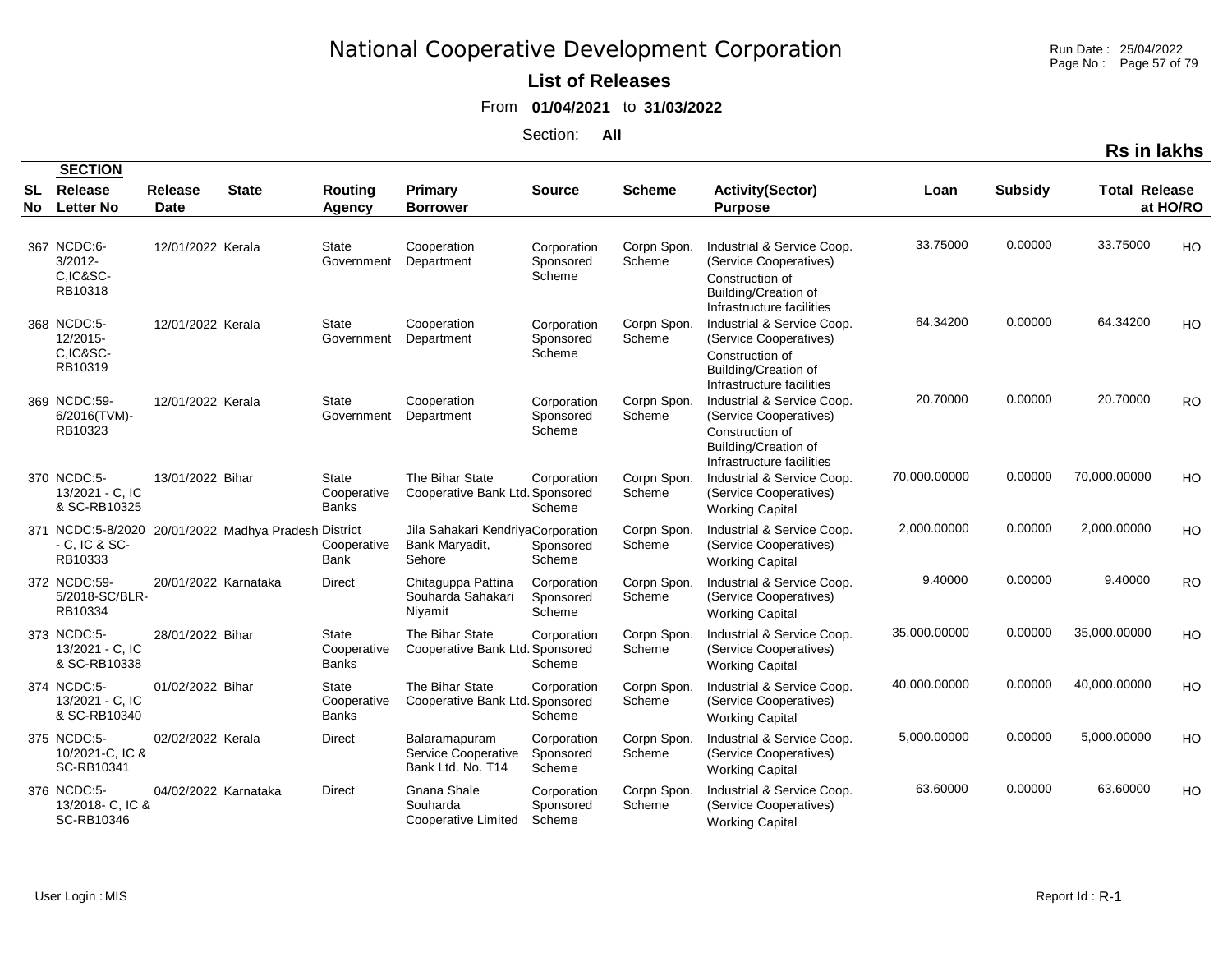Run Date : 25/04/2022 Page No : Page 58 of 79

### **List of Releases**

From **01/04/2021** to **31/03/2022**

Section: **All**

|                        | <b>SECTION</b>                                 |                        |                                  |                                             |                                                                       |                                    |                       |                                                                                                                                     |              |                |                      |           |
|------------------------|------------------------------------------------|------------------------|----------------------------------|---------------------------------------------|-----------------------------------------------------------------------|------------------------------------|-----------------------|-------------------------------------------------------------------------------------------------------------------------------------|--------------|----------------|----------------------|-----------|
| <b>SL</b><br><b>No</b> | Release<br><b>Letter No</b>                    | Release<br><b>Date</b> | <b>State</b>                     | Routing<br>Agency                           | <b>Primary</b><br><b>Borrower</b>                                     | <b>Source</b>                      | <b>Scheme</b>         | <b>Activity(Sector)</b><br><b>Purpose</b>                                                                                           | Loan         | <b>Subsidy</b> | <b>Total Release</b> | at HO/RO  |
|                        | 377 NCDC:5-<br>13/2021 - C, IC<br>& SC-RB10356 | 11/02/2022 Bihar       |                                  | <b>State</b><br>Cooperative<br><b>Banks</b> | The Bihar State<br>Cooperative Bank Ltd. Sponsored                    | Corporation<br>Scheme              | Corpn Spon.<br>Scheme | Industrial & Service Coop.<br>(Service Cooperatives)<br><b>Working Capital</b>                                                      | 55,000.00000 | 0.00000        | 55,000.00000         | HO        |
|                        | 378 NCDC:59-<br>3/2017(TVM)-<br>RB10357        | 11/02/2022 Kerala      |                                  | <b>State</b><br>Government                  | Cooperation<br>Department                                             | Corporation<br>Sponsored<br>Scheme | Corpn Spon.<br>Scheme | Industrial & Service Coop.<br>(Service Cooperatives)<br>Construction of<br><b>Building/Creation of</b><br>Infrastructure facilities | 8.82500      | 0.00000        | 8.82500              | <b>RO</b> |
|                        | 379 NCDC:59-<br>2/2016(TVM)-<br>RB10358        | 11/02/2022 Kerala      |                                  | <b>State</b><br>Government                  | Cooperation<br>Department                                             | Corporation<br>Sponsored<br>Scheme | Corpn Spon.<br>Scheme | Industrial & Service Coop.<br>(Service Cooperatives)<br>Construction of<br>Building/Creation of<br>Infrastructure facilities        | 12.05000     | 0.00000        | 12.05000             | <b>RO</b> |
|                        | 380 NCDC:5-<br>11/2021 - C, IC<br>& SC-RB10365 |                        | 15/02/2022 Andhra Pradesh Direct |                                             | <b>Stree Nidhi Credit</b><br>Cooperative<br>Federation Ltd.           | Corporation<br>Sponsored<br>Scheme | Corpn Spon.<br>Scheme | Industrial & Service Coop.<br>(Service Cooperatives)<br><b>Working Capital</b>                                                      | 20,500.00000 | 0.00000        | 20,500.00000         | HO        |
|                        | 381 NCDC:5-<br>15/2021-<br>C.IC&SC-<br>RB10373 | 16/02/2022 Telangana   |                                  | <b>Direct</b>                               | StreeNidhi Credit<br>Cooperative<br><b>Federation Ltd</b>             | Corporation<br>Sponsored<br>Scheme | Corpn Spon.<br>Scheme | Industrial & Service Coop.<br>(Service Cooperatives)<br><b>Working Capital</b>                                                      | 10,200.00000 | 0.00000        | 10,200.00000         | HO        |
|                        | 382 NCDC:59-<br>6/2019-SC/BLR-<br>RB10375      | 16/02/2022 Karnataka   |                                  | <b>Direct</b>                               | Prathmik Krushi<br>Pattina Sahakara<br>Sangh Niyamit,<br>Beekanahalli | Corporation<br>Sponsored<br>Scheme | Corpn Spon.<br>Scheme | Industrial & Service Coop.<br>(Service Cooperatives)<br><b>Agriculture Credit</b>                                                   | 12.44000     | 0.00000        | 12.44000             | <b>RO</b> |
|                        | 383 NCDC:59-<br>21/2015(TVM)-<br>RB10380       | 22/02/2022 Kerala      |                                  | State<br>Government                         | Cooperation<br>Department                                             | Corporation<br>Sponsored<br>Scheme | Corpn Spon.<br>Scheme | Industrial & Service Coop.<br>(Service Cooperatives)<br>Construction of<br><b>Building/Creation of</b><br>Infrastructure facilities | 7.99000      | 0.00000        | 7.99000              | <b>RO</b> |
|                        | 384 NCDC:5-<br>19/2020 - C, IC<br>& SC-RB10383 | 23/02/2022 Kerala      |                                  | <b>Direct</b>                               | <b>Calicut City Service</b><br>Cooperative Bank                       | Corporation<br>Sponsored<br>Scheme | Corpn Spon.<br>Scheme | Industrial & Service Coop.<br>(Service Cooperatives)<br><b>Working Capital</b>                                                      | 5,400.00000  | 0.00000        | 5,400.00000          | HO        |
|                        | 385 NCDC:5-<br>13/2021 - C, IC<br>& SC-RB10387 | 24/02/2022 Bihar       |                                  | <b>State</b><br>Cooperative<br><b>Banks</b> | The Bihar State<br>Cooperative Bank Ltd. Sponsored                    | Corporation<br>Scheme              | Corpn Spon.<br>Scheme | Industrial & Service Coop.<br>(Service Cooperatives)<br><b>Working Capital</b>                                                      | 50,000.00000 | 0.00000        | 50,000.00000         | HO        |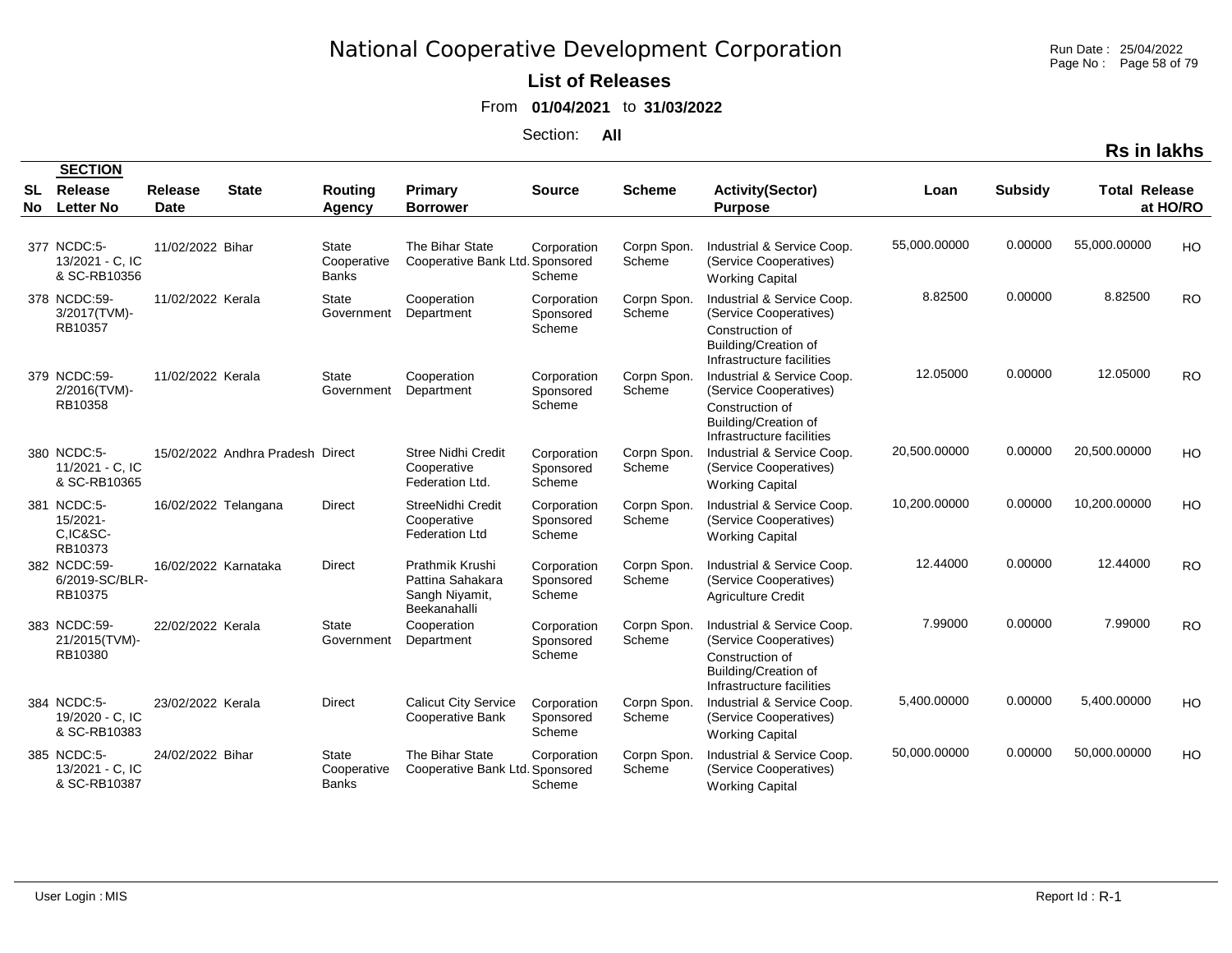Run Date : 25/04/2022 Page No : Page 59 of 79

### **List of Releases**

From **01/04/2021** to **31/03/2022**

Section: **All**

|          | <b>SECTION</b>                                                           |                        |              |                            |                                                                              |                                    |                       |                                                                                                                              |             |                |                      |           |
|----------|--------------------------------------------------------------------------|------------------------|--------------|----------------------------|------------------------------------------------------------------------------|------------------------------------|-----------------------|------------------------------------------------------------------------------------------------------------------------------|-------------|----------------|----------------------|-----------|
| SL<br>No | Release<br><b>Letter No</b>                                              | Release<br><b>Date</b> | <b>State</b> | Routing<br>Agency          | Primary<br><b>Borrower</b>                                                   | <b>Source</b>                      | <b>Scheme</b>         | <b>Activity(Sector)</b><br><b>Purpose</b>                                                                                    | Loan        | <b>Subsidy</b> | <b>Total Release</b> | at HO/RO  |
|          |                                                                          |                        |              |                            |                                                                              |                                    |                       |                                                                                                                              |             |                |                      |           |
|          | 386 NCDC:7-1/2021 24/02/2022 Tamil Nadu<br>$-$ C, IC & SC $-$<br>RB10388 |                        |              | Direct                     | The Indian medical<br>Practitioners' Co-<br>operative Pharmacy<br>and Stores | Corporation<br>Sponsored<br>Scheme | Corpn Spon.<br>Scheme | Ayushman Sahakar (Service<br>Cooperatives)<br>Hospital & Healthcare                                                          | 602.34000   | 0.00000        | 602.34000            | <b>HO</b> |
|          | 387 NCDC:5-7/2020 25/02/2022 Kerala<br>$-$ C. IC & SC $-$<br>RB10392     |                        |              | <b>Direct</b>              | <b>KODIYATHOOR</b><br>SERVICE CO-<br>OPERATIVE BANK<br>LTD.                  | Corporation<br>Sponsored<br>Scheme | Corpn Spon.<br>Scheme | Industrial & Service Coop.<br>(Service Cooperatives)<br><b>Working Capital</b>                                               | 1,200.00000 | 0.00000        | 1,200.00000          | HO        |
|          | 388 NCDC:5-<br>$4/2013-$<br>C.IC&SC-<br>RB10396                          | 03/03/2022 Kerala      |              | <b>State</b><br>Government | Cooperation<br>Department                                                    | Corporation<br>Sponsored<br>Scheme | Corpn Spon.<br>Scheme | Industrial & Service Coop.<br>(Service Cooperatives)<br>Construction of<br>Building/Creation of<br>Infrastructure facilities | 13.75000    | 0.00000        | 13.75000             | HO        |
|          | 389 NCDC:59-<br>4/2017/SC/BLR-<br>RB10398                                | 04/03/2022 Karnataka   |              | <b>Direct</b>              | Yadura Prathmik<br>Krushi Pattina<br>Sahakara Sangha<br>Niyamitha, Chikkodi  | Corporation<br>Sponsored<br>Scheme | Corpn Spon.<br>Scheme | Industrial & Service Coop.<br>(Service Cooperatives)<br><b>Working Capital</b>                                               | 79.00000    | 0.00000        | 79.00000             | <b>RO</b> |
|          | 390 NCDC:22-<br>4/2018 C. IC &<br>SC-RB10399                             | 07/03/2022 Kerala      |              | <b>State</b><br>Government | Cooperation<br>Department                                                    | Corporation<br>Sponsored<br>Scheme | Corpn Spon.<br>Scheme | Industrial & Service Coop.<br>(Service Cooperatives)<br>Construction of<br>Building/Creation of<br>Infrastructure facilities | 315.89400   | 0.00000        | 315.89400            | <b>HO</b> |
|          | 391 NCDC:22-<br>$2/2018 -$<br>C.IC&SC-<br>RB10400                        | 07/03/2022 Kerala      |              | <b>State</b><br>Government | Cooperation<br>Department                                                    | Corporation<br>Sponsored<br>Scheme | Corpn Spon.<br>Scheme | Industrial & Service Coop.<br>(Service Cooperatives)<br>Construction of<br>Building/Creation of<br>Infrastructure facilities | 98.50000    | 0.00000        | 98.50000             | <b>HO</b> |
|          | 392 NCDC:5-<br>15/2021-<br>C.IC&SC-<br>RB10405                           | 10/03/2022 Telangana   |              | <b>Direct</b>              | StreeNidhi Credit<br>Cooperative<br><b>Federation Ltd</b>                    | Corporation<br>Sponsored<br>Scheme | Corpn Spon.<br>Scheme | Industrial & Service Coop.<br>(Service Cooperatives)<br><b>Working Capital</b>                                               | 9,800.00000 | 0.00000        | 9,800.00000          | HO        |
|          | 393 NCDC:7-<br>1/2018- C, IC &<br>SC-RB10429                             | 25/03/2022 Kerala      |              | <b>State</b><br>Government | Cooperation<br>Department                                                    | Corporation<br>Sponsored<br>Scheme | Corpn Spon.<br>Scheme | Industrial & Service Coop.<br>(Service Cooperatives)<br>Construction of<br>Building/Creation of<br>Infrastructure facilities | 57.50000    | 0.00000        | 57.50000             | HO        |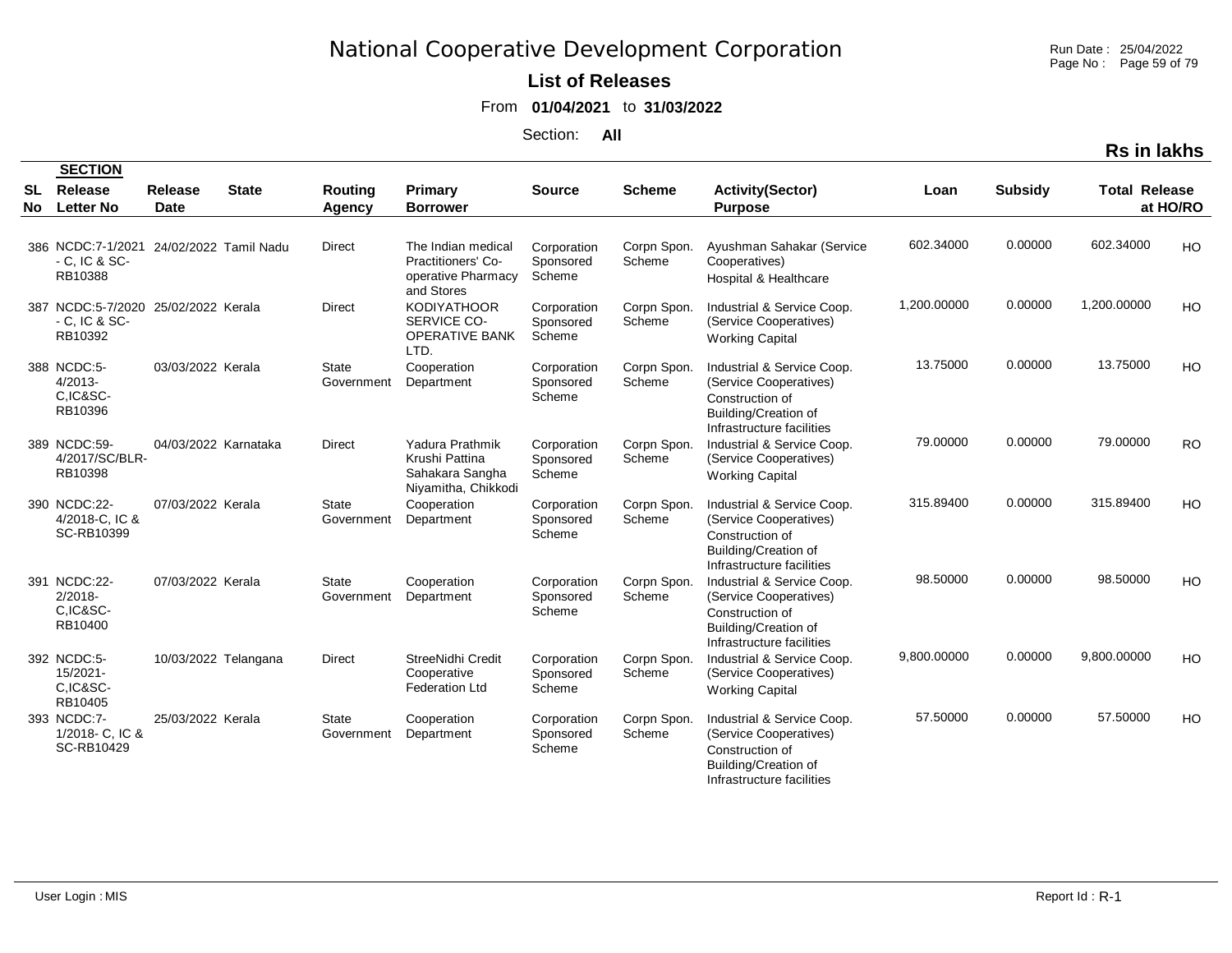Run Date : 25/04/2022 Page No : Page 60 of 79

### **List of Releases**

From **01/04/2021** to **31/03/2022**

Section: **All**

|                 | <b>SECTION</b>                                 |                        |              |                            |                                                                                       |                                    |                       |                                                                                                                              |                |                |                      |           |
|-----------------|------------------------------------------------|------------------------|--------------|----------------------------|---------------------------------------------------------------------------------------|------------------------------------|-----------------------|------------------------------------------------------------------------------------------------------------------------------|----------------|----------------|----------------------|-----------|
| <b>SL</b><br>No | Release<br><b>Letter No</b>                    | <b>Release</b><br>Date | <b>State</b> | Routing<br>Agency          | Primary<br><b>Borrower</b>                                                            | <b>Source</b>                      | <b>Scheme</b>         | <b>Activity(Sector)</b><br><b>Purpose</b>                                                                                    | Loan           | <b>Subsidy</b> | <b>Total Release</b> | at HO/RO  |
|                 | 394 NCDC:59-<br>9/2019-SC/BLR-<br>RB10442      | 28/03/2022 Karnataka   |              | <b>Direct</b>              | Soubhagyalaxmi<br>Vividhoddesha<br>Souharda Sahakari<br>Niyamit, Koppal               | Corporation<br>Sponsored<br>Scheme | Corpn Spon.<br>Scheme | Industrial & Service Coop.<br>(Service Cooperatives)<br><b>Working Capital</b>                                               | 79.00000       | 0.00000        | 79.00000             | <b>RO</b> |
|                 | 395 NCDC:59-<br>1/2019/SC/BLR-<br>RB10450      | 29/03/2022 Karnataka   |              | <b>Direct</b>              | Prathamika Krushi<br>Pattina Sahakara<br>Sangha Niyamitha,<br>Koranahalli             | Corporation<br>Sponsored<br>Scheme | Corpn Spon.<br>Scheme | Industrial & Service Coop.<br>(Service Cooperatives)<br><b>Working Capital</b>                                               | 27.16000       | 0.00000        | 27.16000             | <b>RO</b> |
|                 | 396 NCDC:59-<br>11/2015(TVM)-<br>RB10452       | 30/03/2022 Kerala      |              | <b>State</b><br>Government | Cooperation<br>Department                                                             | Corporation<br>Sponsored<br>Scheme | Corpn Spon.<br>Scheme | Industrial & Service Coop.<br>(Service Cooperatives)<br>Construction of<br>Building/Creation of<br>Infrastructure facilities | 16.66000       | 0.00000        | 16.66000             | <b>RO</b> |
|                 | 397 NCDC:5-<br>19/2020 - C, IC<br>& SC-RB10461 | 31/03/2022 Kerala      |              | <b>Direct</b>              | <b>Calicut City Service</b><br><b>Cooperative Bank</b>                                | Corporation<br>Sponsored<br>Scheme | Corpn Spon.<br>Scheme | Industrial & Service Coop.<br>(Service Cooperatives)<br><b>Working Capital</b>                                               | 5,000.00000    | 0.00000        | 5,000.00000          | HO        |
|                 | 398 NCDC:5-<br>9/2021 - C. IC &<br>SC-RB10462  | 31/03/2022 Odisha      |              | <b>Direct</b>              | Puri Urban and Rural Corporation<br>Development<br><b>Cooperative Society</b><br>Ltd. | Sponsored<br>Scheme                | Corpn Spon.<br>Scheme | Industrial & Service Coop.<br>(Service Cooperatives)<br><b>Working Capital</b>                                               | 287.00000      | 0.00000        | 287.00000            | HO        |
|                 |                                                |                        |              |                            |                                                                                       | Section Total : (SERVICE COOP.)    |                       |                                                                                                                              | 4.89.419.79400 | 0.00000        | 4,89,419.79400       |           |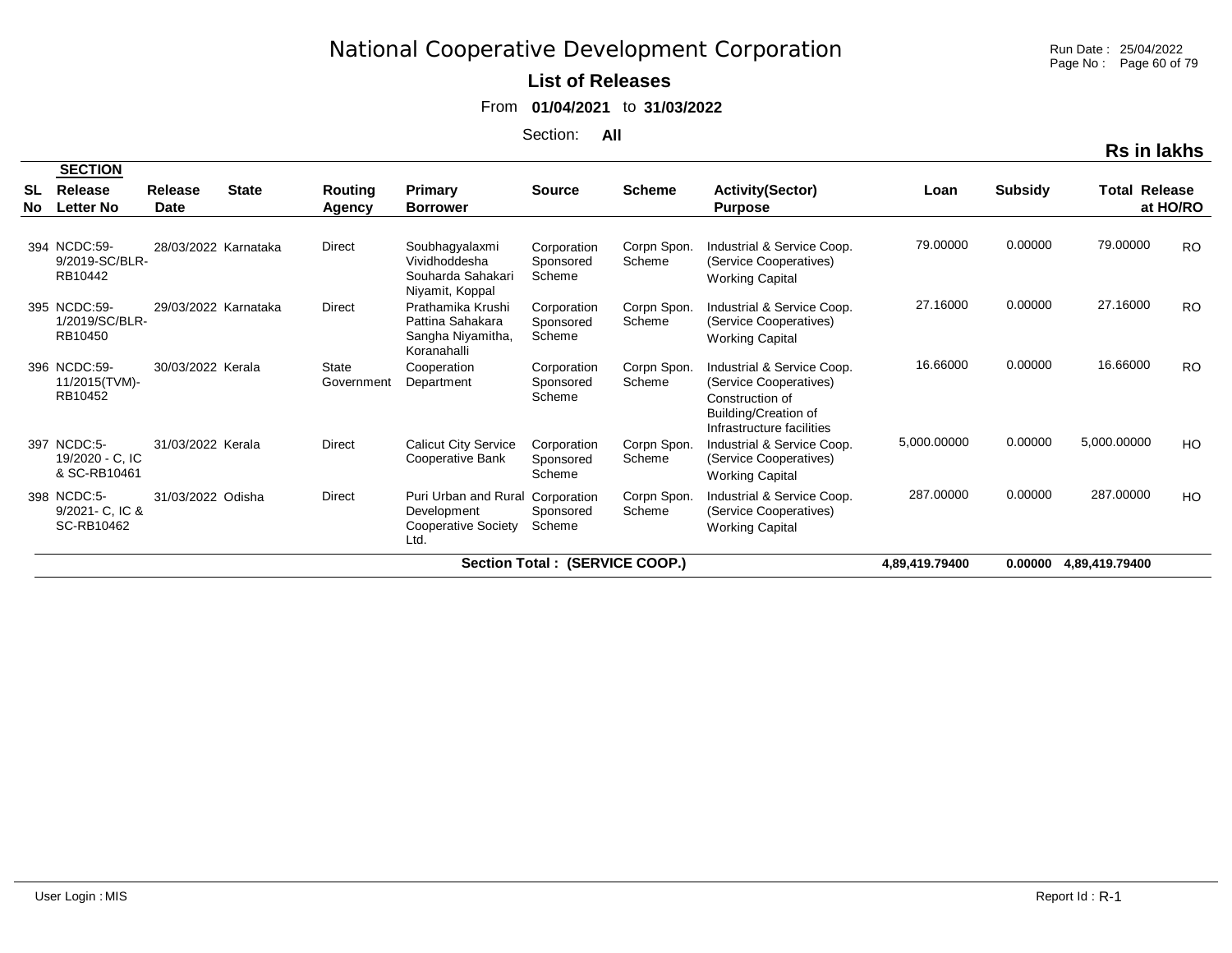Run Date : 25/04/2022 Page No : Page 61 of 79

**Rs in lakhs**

### **List of Releases**

From **01/04/2021** to **31/03/2022**

|                 | <b>SECTION</b>                               |                               |                          |                                               |                                                             |                                 |                                               |                                                                      |           |                |                      |           |
|-----------------|----------------------------------------------|-------------------------------|--------------------------|-----------------------------------------------|-------------------------------------------------------------|---------------------------------|-----------------------------------------------|----------------------------------------------------------------------|-----------|----------------|----------------------|-----------|
| SL<br><b>No</b> | Release<br><b>Letter No</b>                  | <b>Release</b><br><b>Date</b> | <b>State</b>             | Routing<br>Agency                             | Primary<br><b>Borrower</b>                                  | <b>Source</b>                   | <b>Scheme</b>                                 | <b>Activity(Sector)</b><br><b>Purpose</b>                            | Loan      | <b>Subsidy</b> | <b>Total Release</b> | at HO/RO  |
|                 | <b>M.I.S.</b>                                |                               |                          |                                               |                                                             |                                 |                                               |                                                                      |           |                |                      |           |
|                 | 399 NCDC:3-<br>1/2018 C. IC &<br>SC-RB10189  |                               | 10/09/2021 West Bengal   | <b>State</b><br>Government                    | Cooperation<br>Department                                   | <b>Central Sector</b><br>Scheme | Asstt for<br>Mktg,<br>Stg etc for<br>Coop Dev | Computerisation<br>(Computerisation)<br>Processing & Computerisation | 0.00000   | 1,200.00000    | 1,200.00000          | <b>HO</b> |
|                 | 400 NCDC:2-<br>4/2018-MIS-<br>RB10426        | 23/03/2022 Assam              |                          | State<br>Cooperative<br><b>Banks</b>          | The Assam<br><b>Cooperative Apex</b><br><b>Bank Limited</b> | <b>Central Sector</b><br>Scheme | Asstt for<br>Mktg,<br>Stg etc for<br>Coop Dev | Computerisation<br>(Computerisation)<br>Processing & Computerisation | 238.95300 | 91.90500       | 330.85800            | HO        |
|                 | 401 NCDC:3-<br>1/2018- C, IC &<br>SC-RB10480 |                               | 31/03/2022 West Bengal   | State<br>Government                           | Cooperation<br>Department                                   | <b>Central Sector</b><br>Scheme | Asstt for<br>Mktg,<br>Stg etc for<br>Coop Dev | Computerisation<br>(Computerisation)<br>Processing & Computerisation | 0.00000   | 800.00000      | 800.00000            | HO        |
|                 | 402 NCDC:2-<br>18/2016-MIS-<br>RB10522       |                               | 31/03/2022 Uttar Pradesh | <b>District</b><br>Cooperative<br>Bank        | Zila Sahakari Bank<br>Limited, Ballia                       | <b>Central Sector</b><br>Scheme | Asstt for<br>Mktg,<br>Stg etc for<br>Coop Dev | Computerisation<br>(Computerisation)<br>Processing & Computerisation | 0.00000   | 16.40000       | 16.40000             | HO        |
|                 | 403 NCDC:2-<br>10/2016-MIS-<br>RB10523       |                               | 31/03/2022 Uttar Pradesh | <b>District</b><br>Cooperative<br><b>Bank</b> | Zila Sahakari Bank<br>Ltd., Sitapur                         | <b>Central Sector</b><br>Scheme | Asstt for<br>Mktg,<br>Stg etc for<br>Coop Dev | Computerisation<br>(Computerisation)<br>Processing & Computerisation | 0.00000   | 23.92000       | 23.92000             | HO        |
|                 | 404 NCDC:2-<br>17/2016-MIS-<br>RB10524       |                               | 31/03/2022 Uttar Pradesh | <b>District</b><br>Cooperative<br>Bank        | Zila Sahakari Bank<br>Limited, Siddharth<br>Nagar           | <b>Central Sector</b><br>Scheme | Asstt for<br>Mktg,<br>Stg etc for<br>Coop Dev | Computerisation<br>(Computerisation)<br>Processing & Computerisation | 0.00000   | 6.76200        | 6.76200              | HO        |
|                 | 405 NCDC:2-<br>15/2016-MIS-<br>RB10525       |                               | 31/03/2022 Uttar Pradesh | <b>District</b><br>Cooperative<br>Bank        | <b>Fatehpur District</b><br>Cooperative Bank Ltd. Scheme    | <b>Central Sector</b>           | Asstt for<br>Mktg,<br>Stg etc for<br>Coop Dev | Computerisation<br>(Computerisation)<br>Processing & Computerisation | 0.00000   | 19.40000       | 19.40000             | HO        |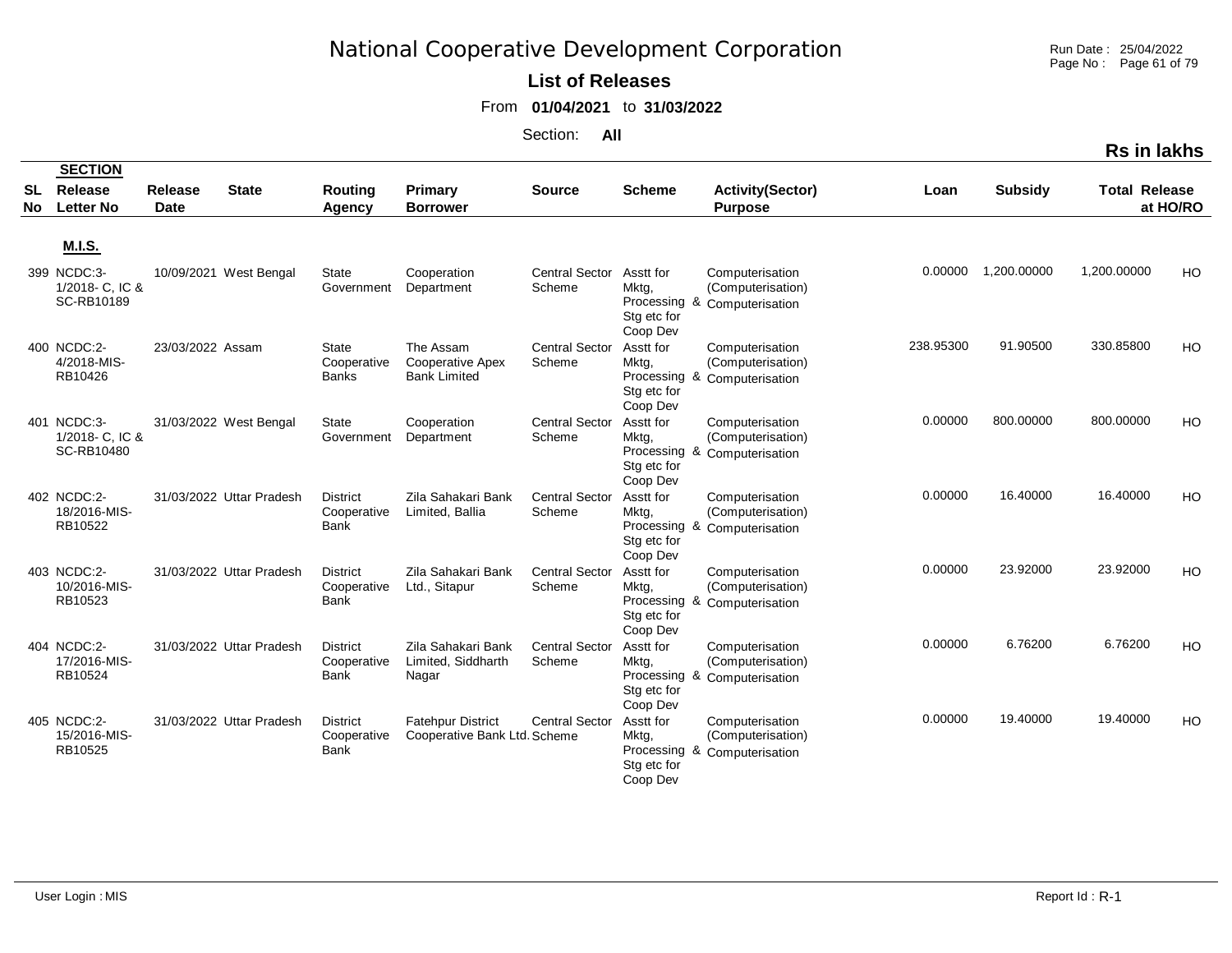Run Date : 25/04/2022 Page No : Page 62 of 79

### **List of Releases**

From **01/04/2021** to **31/03/2022**

Section: **All**

|                 | <b>SECTION</b>                         |                        |                          |                                                                       |                                                                                                 |                                 |                                               |                                                                      |           |                |                      |          |
|-----------------|----------------------------------------|------------------------|--------------------------|-----------------------------------------------------------------------|-------------------------------------------------------------------------------------------------|---------------------------------|-----------------------------------------------|----------------------------------------------------------------------|-----------|----------------|----------------------|----------|
| <b>SL</b><br>No | Release<br><b>Letter No</b>            | Release<br><b>Date</b> | <b>State</b>             | Routing<br><b>Agency</b>                                              | Primary<br><b>Borrower</b>                                                                      | <b>Source</b>                   | <b>Scheme</b>                                 | <b>Activity(Sector)</b><br><b>Purpose</b>                            | Loan      | <b>Subsidy</b> | <b>Total Release</b> | at HO/RO |
|                 | 406 NCDC:2-<br>7/2016-MIS-<br>RB10526  |                        | 31/03/2022 Uttar Pradesh | <b>District</b><br>Cooperative<br><b>Bank</b>                         | Zila Sahakari Bank<br>Ltd., Azamgarh                                                            | <b>Central Sector</b><br>Scheme | Asstt for<br>Mktg,<br>Stg etc for<br>Coop Dev | Computerisation<br>(Computerisation)<br>Processing & Computerisation | 0.00000   | 9.72400        | 9.72400              | HO       |
|                 | 407 NCDC:2-<br>6/2016-MIS-<br>RB10527  |                        | 31/03/2022 Uttar Pradesh | <b>District</b><br>Cooperative<br><b>Bank</b>                         | Zila Sahakari Bank<br>Ltd., Ghazipur                                                            | <b>Central Sector</b><br>Scheme | Asstt for<br>Mktg,<br>Stg etc for<br>Coop Dev | Computerisation<br>(Computerisation)<br>Processing & Computerisation | 0.00000   | 6.86800        | 6.86800              | HO       |
|                 | 408 NCDC:2-<br>8/2016-MIS-<br>RB10528  |                        | 31/03/2022 Uttar Pradesh | <b>District</b><br>Cooperative<br><b>Bank</b>                         | <b>District Cooperative</b><br>Bank Ltd., Varanasi                                              | <b>Central Sector</b><br>Scheme | Asstt for<br>Mktg,<br>Stg etc for<br>Coop Dev | Computerisation<br>(Computerisation)<br>Processing & Computerisation | 0.00000   | 33.21600       | 33.21600             | HO       |
|                 | 409 NCDC:2-<br>21/2016-MIS-<br>RB10529 | 31/03/2022 Himachal    | Pradesh                  | <b>State</b><br>Agricultural &<br>Rural<br>Development<br><b>Bank</b> | The Himachal<br>Pradesh State<br>Cooperative<br>Agriculture & Rural<br>Development Bank<br>Ltd. | <b>Central Sector</b><br>Scheme | Asstt for<br>Mktg,<br>Stg etc for<br>Coop Dev | Computerisation<br>(Computerisation)<br>Processing & Computerisation | 0.00000   | 36.60800       | 36.60800             | HO       |
|                 | 410 NCDC:2-<br>12/2016-MIS-<br>RB10532 |                        | 31/03/2022 Uttar Pradesh | <b>District</b><br>Cooperative<br><b>Bank</b>                         | Zila Sahakari Bank<br>Ltd., Gorakhpur                                                           | <b>Central Sector</b><br>Scheme | Asstt for<br>Mktg,<br>Stg etc for<br>Coop Dev | Computerisation<br>(Computerisation)<br>Processing & Computerisation | 0.00000   | 7.66000        | 7.66000              | HO       |
|                 | 411 NCDC:2-<br>16/2016-MIS-<br>RB10533 |                        | 31/03/2022 Uttar Pradesh | <b>District</b><br>Cooperative<br><b>Bank</b>                         | Basti Zila Sahakari<br><b>Bank Limited</b>                                                      | <b>Central Sector</b><br>Scheme | Asstt for<br>Mktg,<br>Stg etc for<br>Coop Dev | Computerisation<br>(Computerisation)<br>Processing & Computerisation | 0.00000   | 14.35100       | 14.35100             | HO       |
|                 |                                        |                        |                          |                                                                       |                                                                                                 | Section Total: (M.I.S.)         |                                               |                                                                      | 238.95300 | 2,266.81400    | 2,505.76700          |          |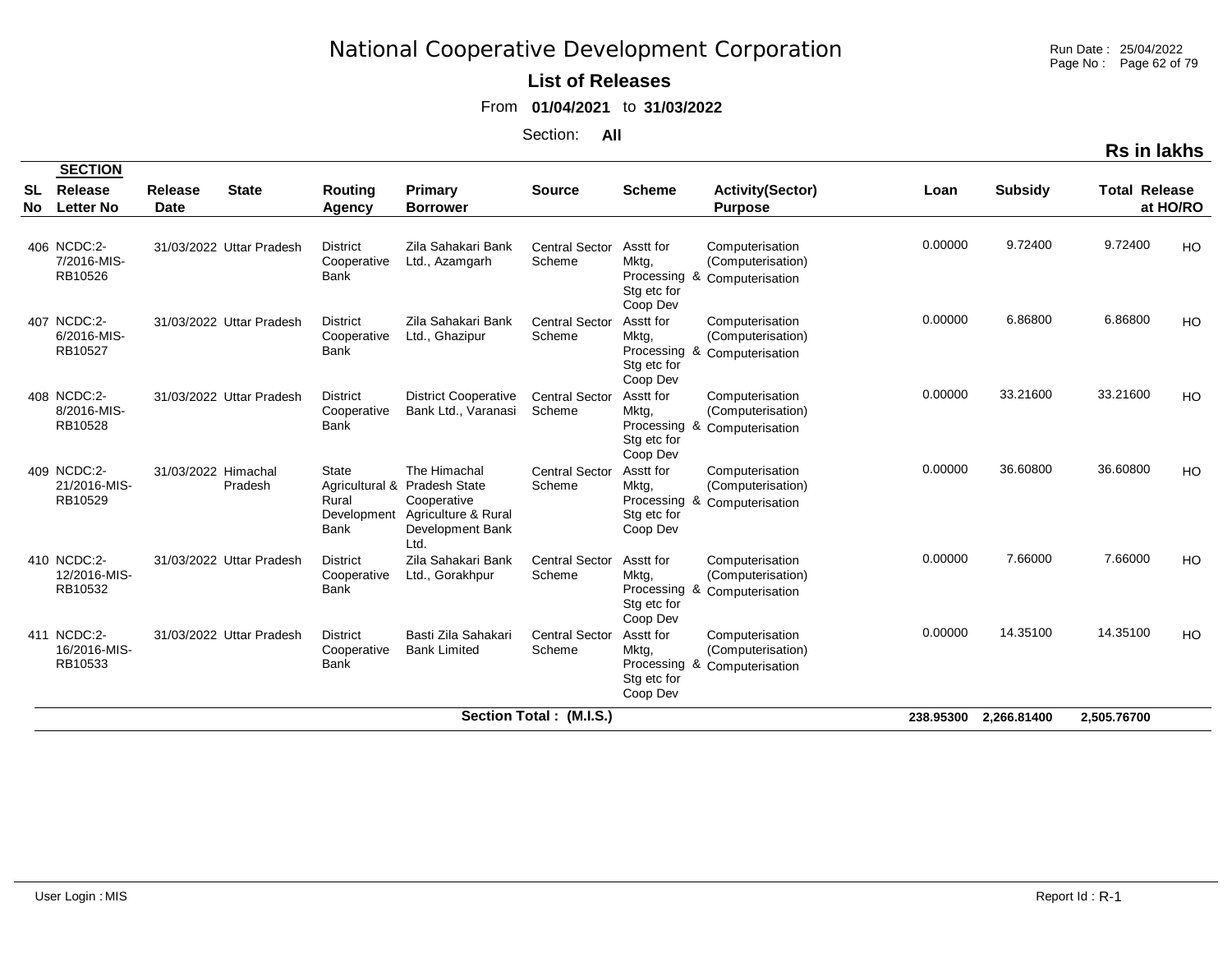Run Date : 25/04/2022 Page No : Page 63 of 79

#### **List of Releases**

From **01/04/2021** to **31/03/2022**

|          |                                                                  |                        |                                  |                   |                                                                          | <b>UUUUU</b> UU                    | $\sim$                |                                                                                                                    |         |                | Rs in lakhs          |          |
|----------|------------------------------------------------------------------|------------------------|----------------------------------|-------------------|--------------------------------------------------------------------------|------------------------------------|-----------------------|--------------------------------------------------------------------------------------------------------------------|---------|----------------|----------------------|----------|
| SL<br>No | <b>SECTION</b><br>Release<br><b>Letter No</b>                    | Release<br><b>Date</b> | <b>State</b>                     | Routing<br>Agency | Primary<br><b>Borrower</b>                                               | <b>Source</b>                      | <b>Scheme</b>         | <b>Activity(Sector)</b><br><b>Purpose</b>                                                                          | Loan    | <b>Subsidy</b> | <b>Total Release</b> | at HO/RO |
|          | $C$ S R<br>412 NCDC:5-<br>54(138)/2021-<br>ICDP(CSR)-<br>RB10321 |                        | 12/01/2022 Madhya Pradesh Direct |                   | Samraddha Mahila<br>Bahvuddeshya<br>Sahkari Samiti.<br>Maryadit, Singpur | Corporation<br>Sponsored<br>Scheme | Corpn Spon.<br>Scheme | Promotional & Development<br>(Corporate Social<br>Responsibility Programme)<br>Cooperative Education &<br>Training | 0.00000 | 0.57500        | 0.57500              | HO.      |
|          |                                                                  |                        |                                  |                   |                                                                          | Section Total : (C S R)            |                       |                                                                                                                    | 0.00000 | 0.57500        | 0.57500              |          |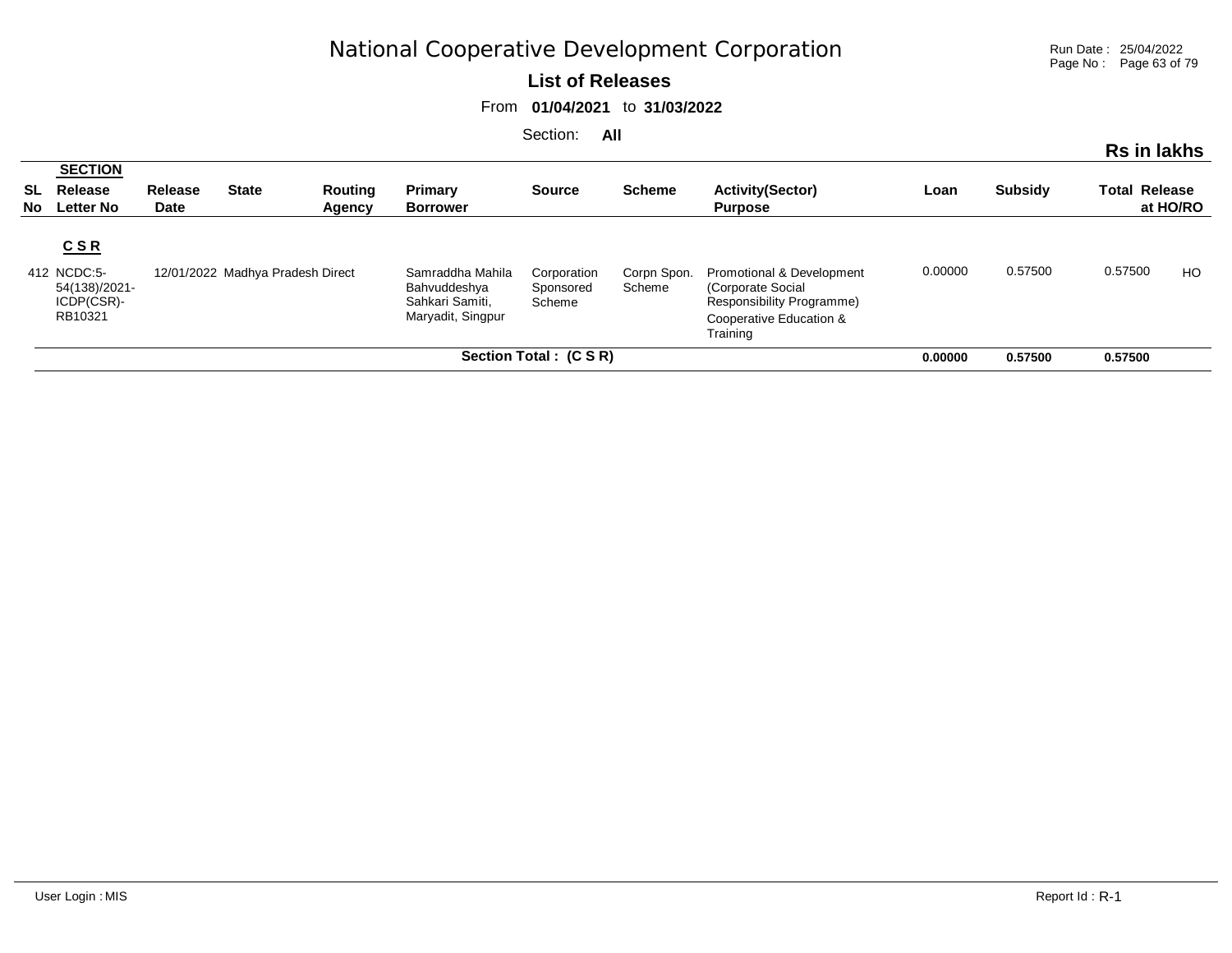**List of Releases** 

From **01/04/2021** to **31/03/2022**

Section: **All**

|           |                                                                                          |                      |                                  |               |                                                                                               |                               |               |                                                                                                                                                        |         |                |                      | NS III IANIIS |
|-----------|------------------------------------------------------------------------------------------|----------------------|----------------------------------|---------------|-----------------------------------------------------------------------------------------------|-------------------------------|---------------|--------------------------------------------------------------------------------------------------------------------------------------------------------|---------|----------------|----------------------|---------------|
| <b>SL</b> | <b>SECTION</b><br>Release                                                                | <b>Release</b>       | <b>State</b>                     | Routing       | Primary                                                                                       | <b>Source</b>                 | <b>Scheme</b> | <b>Activity(Sector)</b>                                                                                                                                | Loan    | <b>Subsidy</b> | <b>Total Release</b> |               |
| <b>No</b> | <b>Letter No</b>                                                                         | <b>Date</b>          |                                  | Agency        | <b>Borrower</b>                                                                               |                               |               | <b>Purpose</b>                                                                                                                                         |         |                |                      | at HO/RO      |
|           | <b>FARMERS</b><br><b>PRODUCERS</b><br><b>ORGANISATION(FP</b><br>$\underline{\mathsf{O}}$ |                      |                                  |               |                                                                                               |                               |               |                                                                                                                                                        |         |                |                      |               |
|           | 413 NCDC:5-<br>87(17)/2020-<br>ICDP-RB10076                                              |                      | 22/06/2021 Uttar Pradesh         | <b>Direct</b> | Centre of Technology Central Sector FPOs<br>and Entrepreneurship Scheme<br>Development (CTED) |                               |               | <b>Farmer Produce</b><br><b>Organisations</b> (Farmer<br>Produce Organisations)<br>FPO formation &<br><b>Incubation Cost</b>                           | 0.00000 | 17.08800       | 17.08800             | HO            |
|           | 414 NCDC:5-<br>87(9)/2020-<br>ICDP-RB10077                                               | 23/06/2021 Punjab    |                                  | <b>Direct</b> | International<br><b>Competence Centre</b><br>for Organic<br>Agriculture                       | Central Sector FPOs<br>Scheme |               | <b>Farmer Produce</b><br><b>Organisations</b> (Farmer<br>Produce Organisations)<br>FPO formation &<br><b>Incubation Cost</b>                           | 0.00000 | 12.81600       | 12.81600             | HO            |
|           | 415 NCDC:5-<br>87(15)/2020-<br>ICDP-RB10078                                              | 23/06/2021 Rajasthan |                                  | <b>Direct</b> | <b>Gramin Vikas Trust</b>                                                                     | Central Sector FPOs<br>Scheme |               | <b>Farmer Produce</b><br><b>Organisations</b> (Farmer<br>Produce Organisations)<br>FPO formation &<br><b>Incubation Cost</b>                           | 0.00000 | 12.81600       | 12.81600             | HO            |
|           | 416 NCDC:5-<br>87(5)/2020-<br>ICDP-RB10079                                               | 25/06/2021 Karnataka |                                  | <b>Direct</b> | <b>Skillnet Solutions</b><br>India Pvt Ltd.                                                   | Central Sector FPOs<br>Scheme |               | <b>Farmer Produce</b><br><b>Organisations</b> (Farmer<br>Produce Organisations)<br>FPO formation &<br><b>Incubation Cost</b>                           | 0.00000 | 8.54400        | 8.54400              | HO            |
|           | 417 NCDC:5-<br>87(6)/2020-<br>ICDP-RB10080                                               |                      | 28/06/2021 Madhya Pradesh Direct |               | Krishi Vikas Sahakari Central Sector FPOs<br>Samiti (KVSSL)                                   | Scheme                        |               | <b>Farmer Produce</b><br><b>Organisations</b> (Farmer<br>Produce Organisations)<br>FPO formation &                                                     | 0.00000 | 6.40800        | 6.40800              | HO            |
|           | 418 NCDC:5-<br>87(8)/2020-<br>ICDP-RB10081                                               |                      | 28/06/2021 Uttarakhand           | <b>Direct</b> | <b>Biocert International</b><br>Private Ltd.                                                  | Central Sector FPOs<br>Scheme |               | <b>Incubation Cost</b><br><b>Farmer Produce</b><br><b>Organisations (Farmer</b><br>Produce Organisations)<br>FPO formation &<br><b>Incubation Cost</b> | 0.00000 | 10.68000       | 10.68000             | HO            |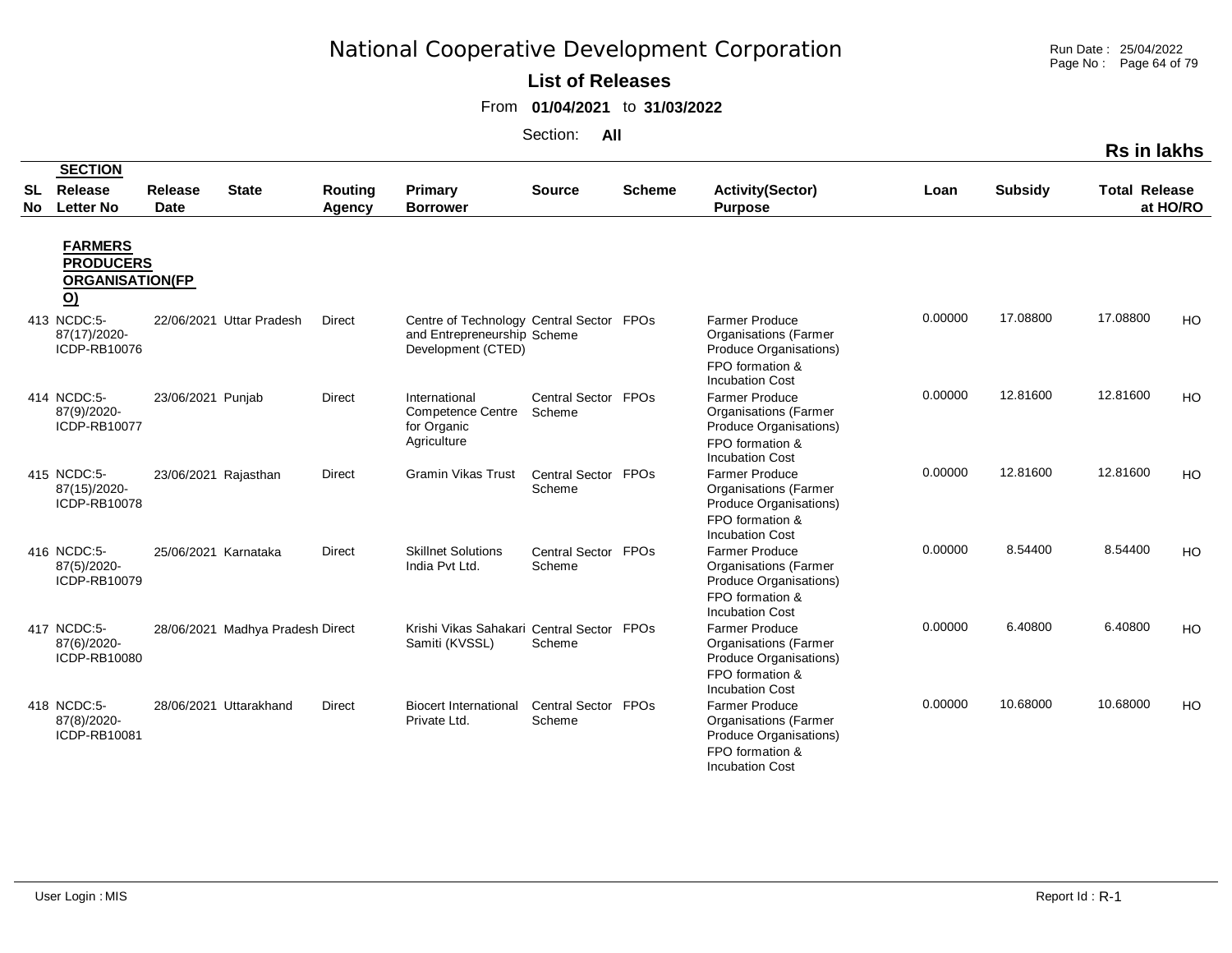Run Date : 25/04/2022 Page No : Page 65 of 79

### **List of Releases**

From **01/04/2021** to **31/03/2022**

| <b>Rs in lakhs</b> |
|--------------------|
|--------------------|

|          | <b>SECTION</b>                              |                        |                                  |                   |                                                                           |                               |                        |                                                                                                                              |         |                |                      |          |
|----------|---------------------------------------------|------------------------|----------------------------------|-------------------|---------------------------------------------------------------------------|-------------------------------|------------------------|------------------------------------------------------------------------------------------------------------------------------|---------|----------------|----------------------|----------|
| SL<br>No | Release<br><b>Letter No</b>                 | Release<br><b>Date</b> | <b>State</b>                     | Routing<br>Agency | <b>Primary</b><br><b>Borrower</b>                                         | <b>Source</b>                 | <b>Scheme</b>          | <b>Activity(Sector)</b><br><b>Purpose</b>                                                                                    | Loan    | <b>Subsidy</b> | <b>Total Release</b> | at HO/RO |
|          | 419 NCDC:5-<br>87(15)/2020-<br>ICDP-RB10082 | 29/06/2021 Rajasthan   |                                  | <b>Direct</b>     | Krishi Vikas Sahakari Central Sector<br>Samiti Ltd.                       | Scheme                        | FPOs                   | <b>Farmer Produce</b><br><b>Organisations (Farmer</b><br>Produce Organisations)<br>FPO formation &<br><b>Incubation Cost</b> | 0.00000 | 8.54400        | 8.54400              | HO       |
|          | 420 NCDC:5-<br>87(19)/2020-<br>ICDP-RB10083 |                        | 29/06/2021 Chattisgarh           | Direct            | Krishi Vikas Sahakari Central Sector FPOs<br>Samiti Ltd. -<br>Chhatisgarh | Scheme                        |                        | <b>Farmer Produce</b><br><b>Organisations</b> (Farmer<br>Produce Organisations)<br>FPO formation &<br><b>Incubation Cost</b> | 0.00000 | 4.27200        | 4.27200              | HO       |
|          | 421 NCDC:5-<br>87(15)/2020-<br>ICDP-RB10085 | 30/06/2021 Rajasthan   |                                  | <b>Direct</b>     | Consumer Unity and<br><b>Trust Society</b>                                | Central Sector FPOs<br>Scheme |                        | <b>Farmer Produce</b><br><b>Organisations</b> (Farmer<br>Produce Organisations)<br>FPO formation &<br><b>Incubation Cost</b> | 0.00000 | 12.81600       | 12.81600             | HO.      |
|          | 422 NCDC:5-<br>87(6)/2020-<br>ICDP-RB10086  |                        | 30/06/2021 Madhya Pradesh Direct |                   | Manthan Gramin<br>Samaj Sewa Samiti<br>(Manthan)                          | Central Sector<br>Scheme      | <b>FPO<sub>s</sub></b> | <b>Farmer Produce</b><br><b>Organisations (Farmer</b><br>Produce Organisations)<br>FPO formation &<br><b>Incubation Cost</b> | 0.00000 | 4.27200        | 4.27200              | HO       |
|          | 423 NCDC:5-<br>87(7)/2020-<br>ICDP-RB10087  | 01/07/2021 Odisha      |                                  | <b>Direct</b>     | Harsha Trust                                                              | Central Sector FPOs<br>Scheme |                        | <b>Farmer Produce</b><br><b>Organisations (Farmer</b><br>Produce Organisations)<br>FPO formation &<br><b>Incubation Cost</b> | 0.00000 | 10.68000       | 10.68000             | HO       |
|          | 424 NCDC:5-<br>87(18)/2020-<br>ICDP-RB10088 | 01/07/2021 Bihar       |                                  | <b>Direct</b>     | <b>BASIX Krishi</b><br>Samuruddhi Limites (Scheme<br>BKSL)                | Central Sector FPOs           |                        | <b>Farmer Produce</b><br><b>Organisations (Farmer</b><br>Produce Organisations)<br>FPO formation &<br><b>Incubation Cost</b> | 0.00000 | 8.54400        | 8.54400              | HO.      |
|          | 425 NCDC:5-<br>87(9)/2020-<br>ICDP-RB10089  | 05/07/2021             | Jammu &<br>Kashmir               | <b>Direct</b>     | Sher-E-Kashmir<br>University of Science<br>& Technology,<br>Jammu         | Central Sector FPOs<br>Scheme |                        | <b>Farmer Produce</b><br><b>Organisations (Farmer</b><br>Produce Organisations)<br>FPO formation &<br><b>Incubation Cost</b> | 0.00000 | 12.81600       | 12.81600             | HO       |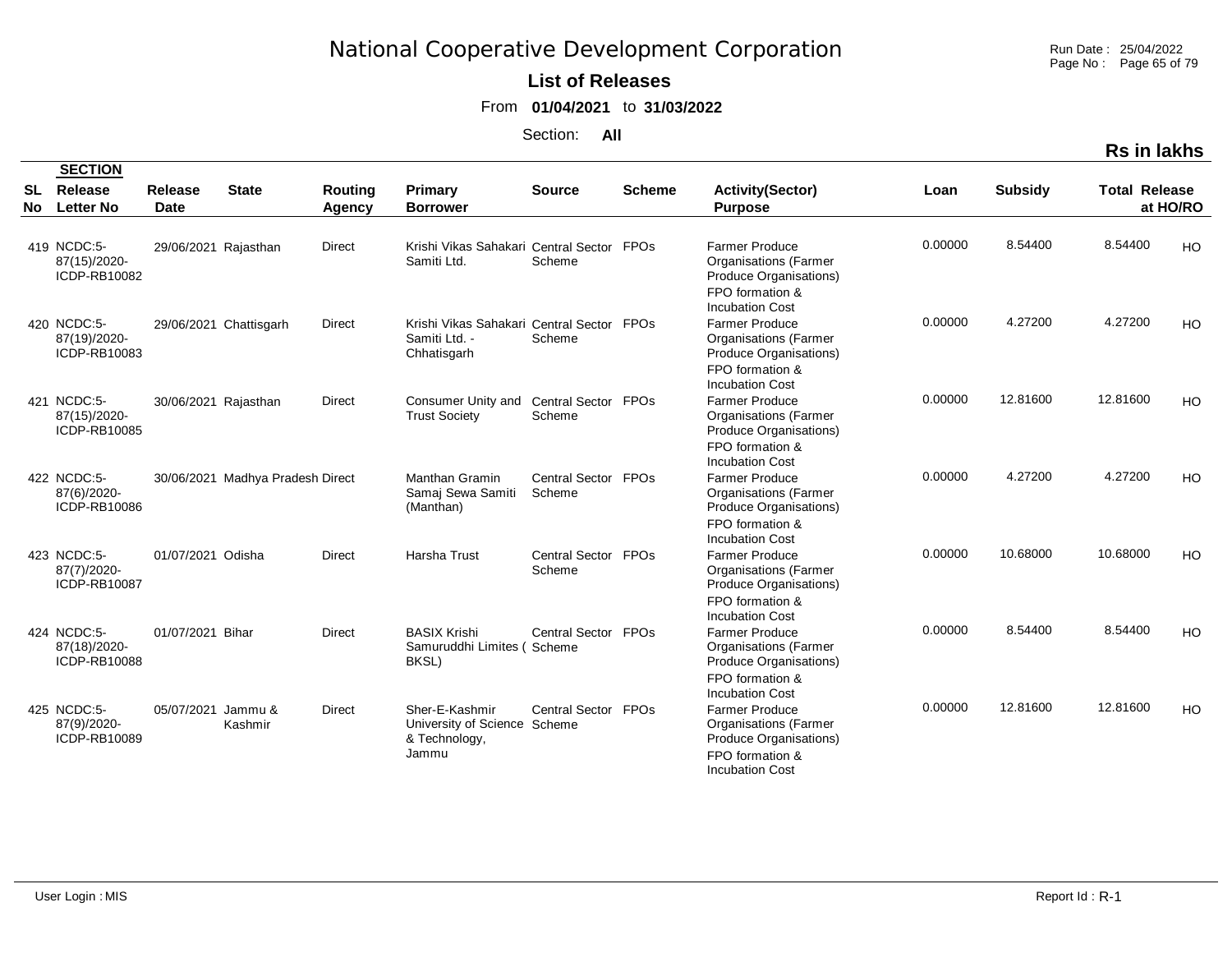Run Date : 25/04/2022 Page No : Page 66 of 79

### **List of Releases**

From **01/04/2021** to **31/03/2022**

Section: **All**

|           | <b>SECTION</b>                              |                               |                          |                          |                                                                                           |                               |               |                                                                                                                              |         |                |                      |          |
|-----------|---------------------------------------------|-------------------------------|--------------------------|--------------------------|-------------------------------------------------------------------------------------------|-------------------------------|---------------|------------------------------------------------------------------------------------------------------------------------------|---------|----------------|----------------------|----------|
| SL<br>No. | Release<br><b>Letter No</b>                 | <b>Release</b><br><b>Date</b> | <b>State</b>             | Routing<br><b>Agency</b> | <b>Primary</b><br><b>Borrower</b>                                                         | <b>Source</b>                 | <b>Scheme</b> | <b>Activity(Sector)</b><br><b>Purpose</b>                                                                                    | Loan    | <b>Subsidy</b> | <b>Total Release</b> | at HO/RO |
|           | 426 NCDC:5-<br>87(17)/2020-<br>ICDP-RB10090 |                               | 05/07/2021 Uttar Pradesh | Direct                   | <b>BASIX-Krishi</b><br>Samruddhi Ltd.<br>(BKSL)                                           | Central Sector FPOs<br>Scheme |               | <b>Farmer Produce</b><br><b>Organisations (Farmer</b><br>Produce Organisations)<br>FPO formation &<br><b>Incubation Cost</b> | 0.00000 | 4.27200        | 4.27200              | HO       |
|           | 427 NCDC:5-<br>87(12)/2020-<br>ICDP-RB10091 | 05/07/2021 Gujarat            |                          | <b>Direct</b>            | <b>DEEPAK</b><br><b>FOUNDATION</b>                                                        | Central Sector FPOs<br>Scheme |               | <b>Farmer Produce</b><br><b>Organisations</b> (Farmer<br>Produce Organisations)<br>FPO formation &<br><b>Incubation Cost</b> | 0.00000 | 10.68000       | 10.68000             | HO       |
|           | 428 NCDC:5-<br>87(19)/2020-<br>ICDP-RB10092 |                               | 05/07/2021 Chattisgarh   | <b>Direct</b>            | Nageshwara<br><b>Charitable Trust</b><br>(NCT) - Chhatisgarh                              | Central Sector FPOs<br>Scheme |               | <b>Farmer Produce</b><br><b>Organisations (Farmer</b><br>Produce Organisations)<br>FPO formation &<br><b>Incubation Cost</b> | 0.00000 | 8.54400        | 8.54400              | HO       |
|           | 429 NCDC:5-<br>87(16)/2020-<br>ICDP-RB10093 |                               | 05/07/2021 Maharashtra   | <b>Direct</b>            | Action for Agricultural Central Sector FPOs<br>Renewal in<br>Maharashtra<br>(AFARM), Pune | Scheme                        |               | <b>Farmer Produce</b><br><b>Organisations (Farmer</b><br>Produce Organisations)<br>FPO formation &<br><b>Incubation Cost</b> | 0.00000 | 6.40800        | 6.40800              | HO       |
|           | 430 NCDC:5-<br>87(18)/2020-<br>ICDP-RB10096 |                               | 07/07/2021 Tamil Nadu    | <b>Direct</b>            | <b>Evangelican Social</b><br>Action Forum (ESAF) Scheme                                   | Central Sector FPOs           |               | <b>Farmer Produce</b><br><b>Organisations (Farmer</b><br>Produce Organisations)<br>FPO formation &<br><b>Incubation Cost</b> | 0.00000 | 8.54400        | 8.54400              | HO       |
|           | 431 NCDC:5-<br>87(21)/2020-<br>ICDP-RB10097 | 07/07/2021 Kerala             |                          | Direct                   | <b>Evangelical Social</b><br>Action Forum (ESAF), Scheme<br>Thrissur                      | Central Sector FPOs           |               | <b>Farmer Produce</b><br><b>Organisations (Farmer</b><br>Produce Organisations)<br>FPO formation &<br><b>Incubation Cost</b> | 0.00000 | 12.81600       | 12.81600             | HO       |
|           | 432 NCDC:5-<br>87(17)/2020-<br>ICDP-RB10098 |                               | 07/07/2021 Uttar Pradesh | <b>Direct</b>            | <b>Gramin Vikas Trust</b>                                                                 | Central Sector FPOs<br>Scheme |               | <b>Farmer Produce</b><br><b>Organisations (Farmer</b><br>Produce Organisations)<br>FPO formation &<br><b>Incubation Cost</b> | 0.00000 | 8.54400        | 8.54400              | HO       |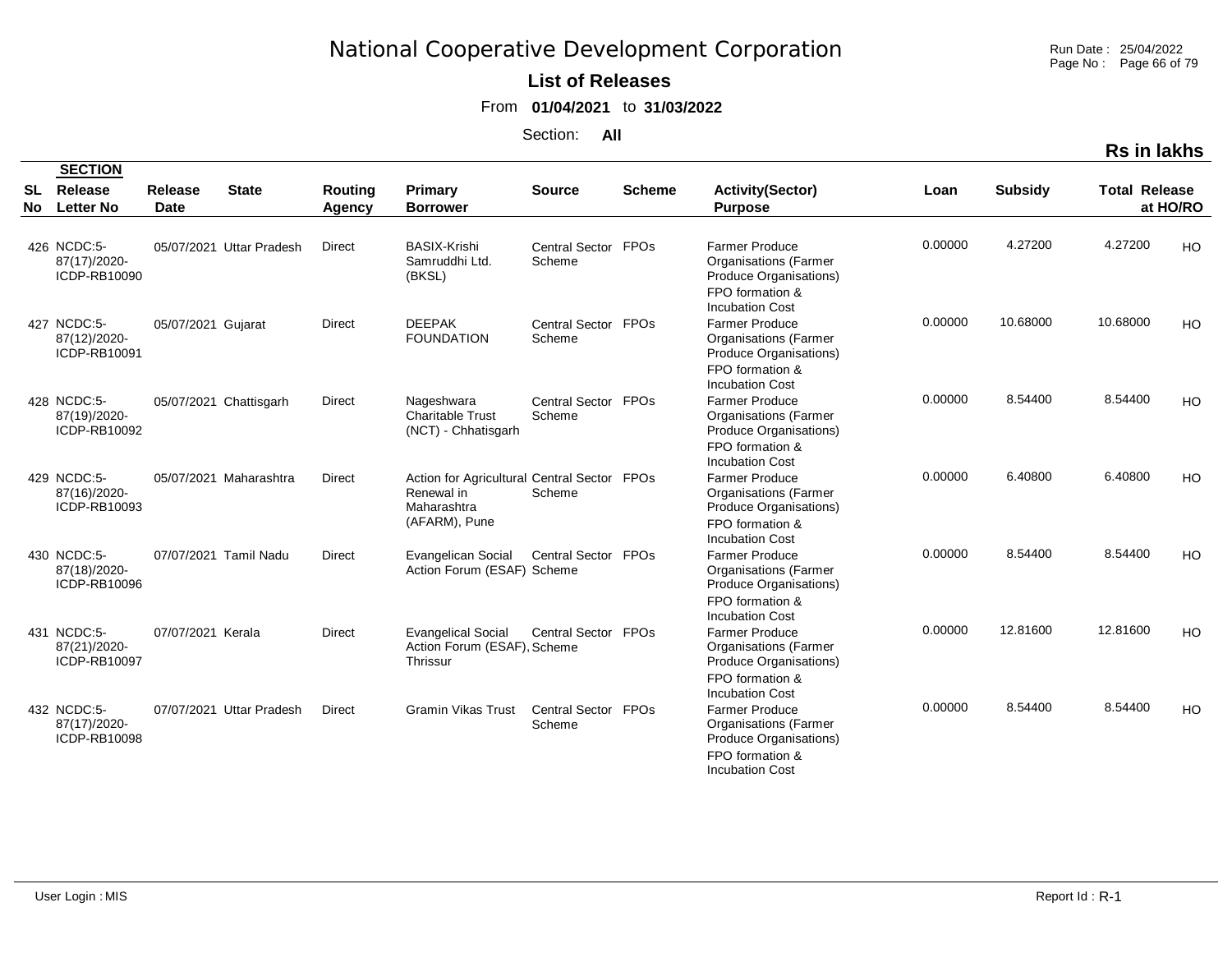Run Date : 25/04/2022 Page No : Page 67 of 79

**Rs in lakhs**

### **List of Releases**

From **01/04/2021** to **31/03/2022**

Section: **All**

| <b>SL</b><br>No. | <b>Release</b><br><b>Letter No</b>          | <b>Release</b><br><b>Date</b> | <b>State</b>                     | Routing<br>Agency | Primary<br><b>Borrower</b>                                                    | <b>Source</b>                 | <b>Scheme</b>          | <b>Activity(Sector)</b><br><b>Purpose</b>                                                                                    | Loan    | <b>Subsidy</b> | <b>Total Release</b> | at HO/RO  |
|------------------|---------------------------------------------|-------------------------------|----------------------------------|-------------------|-------------------------------------------------------------------------------|-------------------------------|------------------------|------------------------------------------------------------------------------------------------------------------------------|---------|----------------|----------------------|-----------|
|                  | 433 NCDC:5-<br>87(6)/2020-<br>ICDP-RB10099  |                               | 08/07/2021 Madhya Pradesh Direct |                   | <b>Integrated Socio</b><br>Economic<br><b>Development Services</b><br>(ISEDS) | Central Sector FPOs<br>Scheme |                        | <b>Farmer Produce</b><br><b>Organisations (Farmer</b><br>Produce Organisations)<br>FPO formation &<br><b>Incubation Cost</b> | 0.00000 | 4.27200        | 4.27200              | <b>HO</b> |
|                  | 434 NCDC:5-<br>87(5)/2020-<br>ICDP-RB10102  | 14/07/2021 Karnataka          |                                  | Direct            | Social Education<br>Economical<br>Development Society<br>(SEEDS)              | Central Sector<br>Scheme      | <b>FPOs</b>            | <b>Farmer Produce</b><br><b>Organisations (Farmer</b><br>Produce Organisations)<br>FPO formation &<br><b>Incubation Cost</b> | 0.00000 | 6.40800        | 6.40800              | HO        |
|                  | 435 NCDC:5-<br>87(18)/2020-<br>ICDP-RB10103 | 14/07/2021 Bihar              |                                  | <b>Direct</b>     | <b>Action for Social</b><br>Advancement (ASA)                                 | Central Sector<br>Scheme      | <b>FPO<sub>s</sub></b> | <b>Farmer Produce</b><br><b>Organisations (Farmer</b><br>Produce Organisations)<br>FPO formation &<br><b>Incubation Cost</b> | 0.00000 | 14.95200       | 14.95200             | HO        |
|                  | 436 NCDC:5-<br>87(20)/2020-<br>ICDP-RB10104 | 14/07/2021 Jharkhand          |                                  | <b>Direct</b>     | <b>Evangelical Social</b><br><b>Action Fourem</b><br>(ESAF)                   | Central Sector FPOs<br>Scheme |                        | <b>Farmer Produce</b><br><b>Organisations (Farmer</b><br>Produce Organisations)<br>FPO formation &<br><b>Incubation Cost</b> | 0.00000 | 10.68000       | 10.68000             | HO.       |
|                  | 437 NCDC:5-<br>87(10)/2020-<br>ICDP-RB10109 |                               | 16/07/2021 Tamil Nadu            | <b>Direct</b>     | Social Education<br>Economical<br>Development Society<br>(SEEDS)              | Central Sector FPOs<br>Scheme |                        | <b>Farmer Produce</b><br><b>Organisations (Farmer</b><br>Produce Organisations)<br>FPO formation &<br><b>Incubation Cost</b> | 0.00000 | 8.54400        | 8.54400              | HO.       |
|                  | 438 NCDC:5-<br>87(10)/2020-<br>ICDP-RB10110 |                               | 16/07/2021 Tamil Nadu            | <b>Direct</b>     | Erode Precision Farm Central Sector FPOs<br>Producer company                  | Scheme                        |                        | <b>Farmer Produce</b><br><b>Organisations (Farmer</b><br>Produce Organisations)<br>FPO formation &<br><b>Incubation Cost</b> | 0.00000 | 10.68000       | 10.68000             | <b>HO</b> |
|                  | 439 NCDC:5-<br>87(20)/2020-<br>ICDP-RB10111 | 16/07/2021 Jharkhand          |                                  | <b>Direct</b>     | <b>Action For Social</b><br>Advancement                                       | Central Sector FPOs<br>Scheme |                        | <b>Farmer Produce</b><br><b>Organisations (Farmer</b><br>Produce Organisations)<br>FPO formation &                           | 0.00000 | 10.68000       | 10.68000             | HO        |

Incubation Cost

 **SECTION**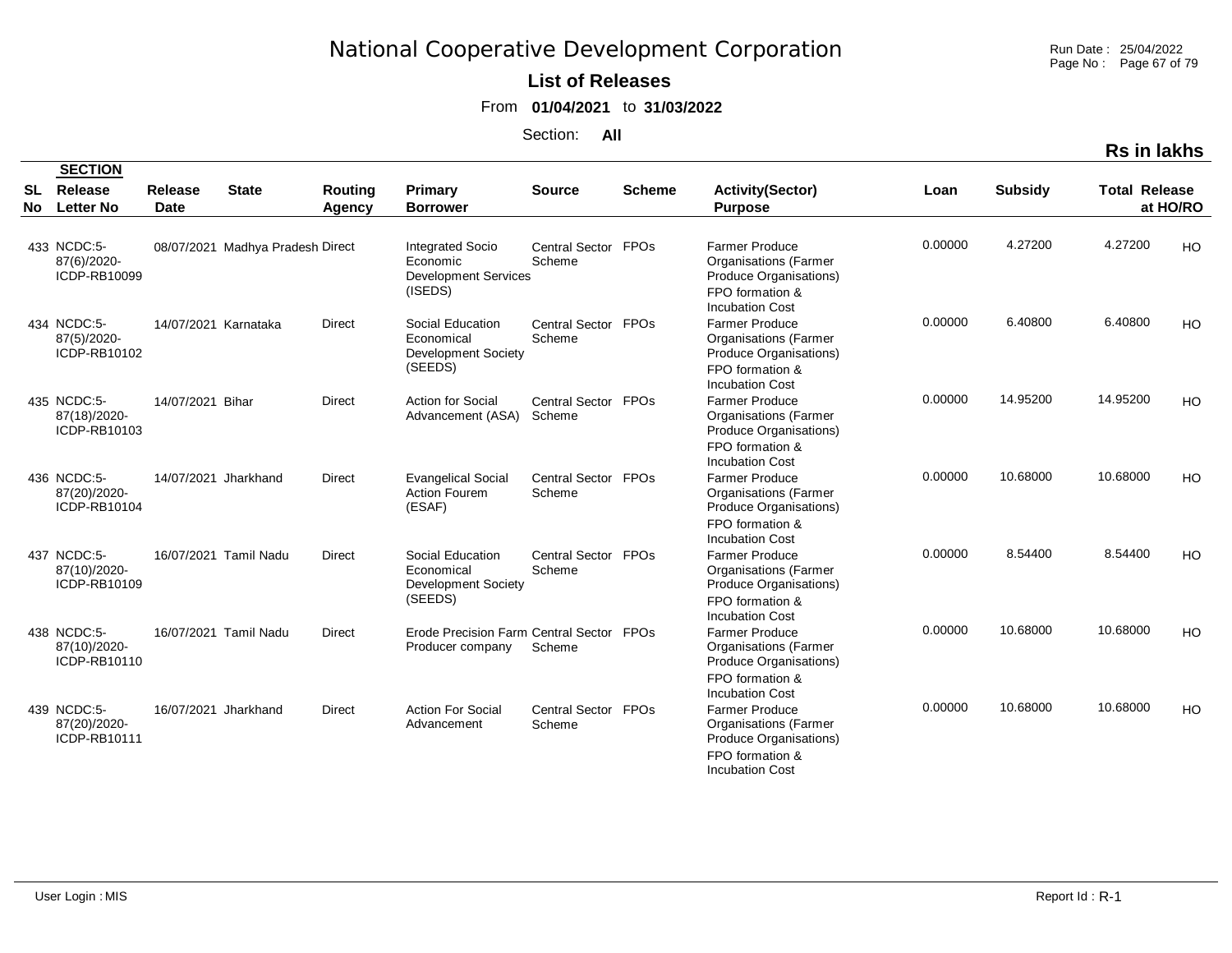Run Date : 25/04/2022 Page No : Page 68 of 79

### **List of Releases**

From **01/04/2021** to **31/03/2022**

|  | <b>रेड in lakhs</b> |  |
|--|---------------------|--|
|  |                     |  |

|           | <b>SECTION</b>                              |                               |                        |                          |                                                                           |                               |               |                                                                                                                              |         |                |                      |          |
|-----------|---------------------------------------------|-------------------------------|------------------------|--------------------------|---------------------------------------------------------------------------|-------------------------------|---------------|------------------------------------------------------------------------------------------------------------------------------|---------|----------------|----------------------|----------|
| SL<br>No. | Release<br><b>Letter No</b>                 | <b>Release</b><br><b>Date</b> | <b>State</b>           | Routing<br><b>Agency</b> | <b>Primary</b><br><b>Borrower</b>                                         | <b>Source</b>                 | <b>Scheme</b> | <b>Activity(Sector)</b><br><b>Purpose</b>                                                                                    | Loan    | <b>Subsidy</b> | <b>Total Release</b> | at HO/RO |
|           | 440 NCDC:5-<br>87(5)/2020-<br>ICDP-RB10112  |                               | 19/07/2021 Karnataka   | Direct                   | <b>Skillnet Solutions</b><br>India Pvt Ltd.                               | Central Sector FPOs<br>Scheme |               | <b>Farmer Produce</b><br><b>Organisations (Farmer</b><br>Produce Organisations)<br>FPO formation &<br><b>Incubation Cost</b> | 0.00000 | 6.40800        | 6.40800              | HO       |
|           | 441 NCDC:5-<br>87(13)/2020-<br>ICDP-RB10114 | 20/07/2021 Nagaland           |                        | <b>Direct</b>            | North East Initiative<br>Development Agency Scheme<br>(NEIDA)             | Central Sector FPOs           |               | <b>Farmer Produce</b><br><b>Organisations</b> (Farmer<br>Produce Organisations)<br>FPO formation &<br><b>Incubation Cost</b> | 0.00000 | 8.54400        | 8.54400              | HO       |
|           | 442 NCDC:5-<br>87(20)/2020-<br>ICDP-RB10115 |                               | 26/07/2021 Jharkhand   | <b>Direct</b>            | <b>PRADAN</b>                                                             | Central Sector FPOs<br>Scheme |               | <b>Farmer Produce</b><br><b>Organisations (Farmer</b><br>Produce Organisations)<br>FPO formation &<br><b>Incubation Cost</b> | 0.00000 | 10.68000       | 10.68000             | HO       |
|           | 443 NCDC:5-<br>87(15)/2020-<br>ICDP-RB10118 | 02/08/2021 Rajasthan          |                        | <b>Direct</b>            | Krishi Vikas Sahakari Central Sector FPOs<br>Samiti Ltd.                  | Scheme                        |               | <b>Farmer Produce</b><br><b>Organisations (Farmer</b><br>Produce Organisations)<br>FPO formation &<br><b>Incubation Cost</b> | 0.00000 | 8.54400        | 8.54400              | HO       |
|           | 444 NCDC:5-<br>87(18)/2020-<br>ICDP-RB10119 | 02/08/2021 Bihar              |                        | <b>Direct</b>            | Professional<br>Assistance for<br>Development Action<br>(PRADAN)          | Central Sector FPOs<br>Scheme |               | <b>Farmer Produce</b><br><b>Organisations (Farmer</b><br>Produce Organisations)<br>FPO formation &<br><b>Incubation Cost</b> | 0.00000 | 14.95200       | 14.95200             | HO       |
|           | 445 NCDC:5-<br>87(19)/2020-<br>ICDP-RB10120 |                               | 02/08/2021 Chattisgarh | <b>Direct</b>            | Krishi Vikas Sahakari Central Sector FPOs<br>Samiti Ltd. -<br>Chhatisgarh | Scheme                        |               | <b>Farmer Produce</b><br><b>Organisations (Farmer</b><br>Produce Organisations)<br>FPO formation &<br><b>Incubation Cost</b> | 0.00000 | 4.27200        | 4.27200              | HO       |
|           | 446 NCDC:5-<br>87(5)/2020-<br>ICDP-RB10122  | 03/08/2021 Karnataka          |                        | <b>Direct</b>            | Initiatives For<br>Development<br><b>Foundation Bangalore</b>             | Central Sector FPOs<br>Scheme |               | <b>Farmer Produce</b><br><b>Organisations (Farmer</b><br>Produce Organisations)<br>FPO formation &<br><b>Incubation Cost</b> | 0.00000 | 6.40800        | 6.40800              | HO       |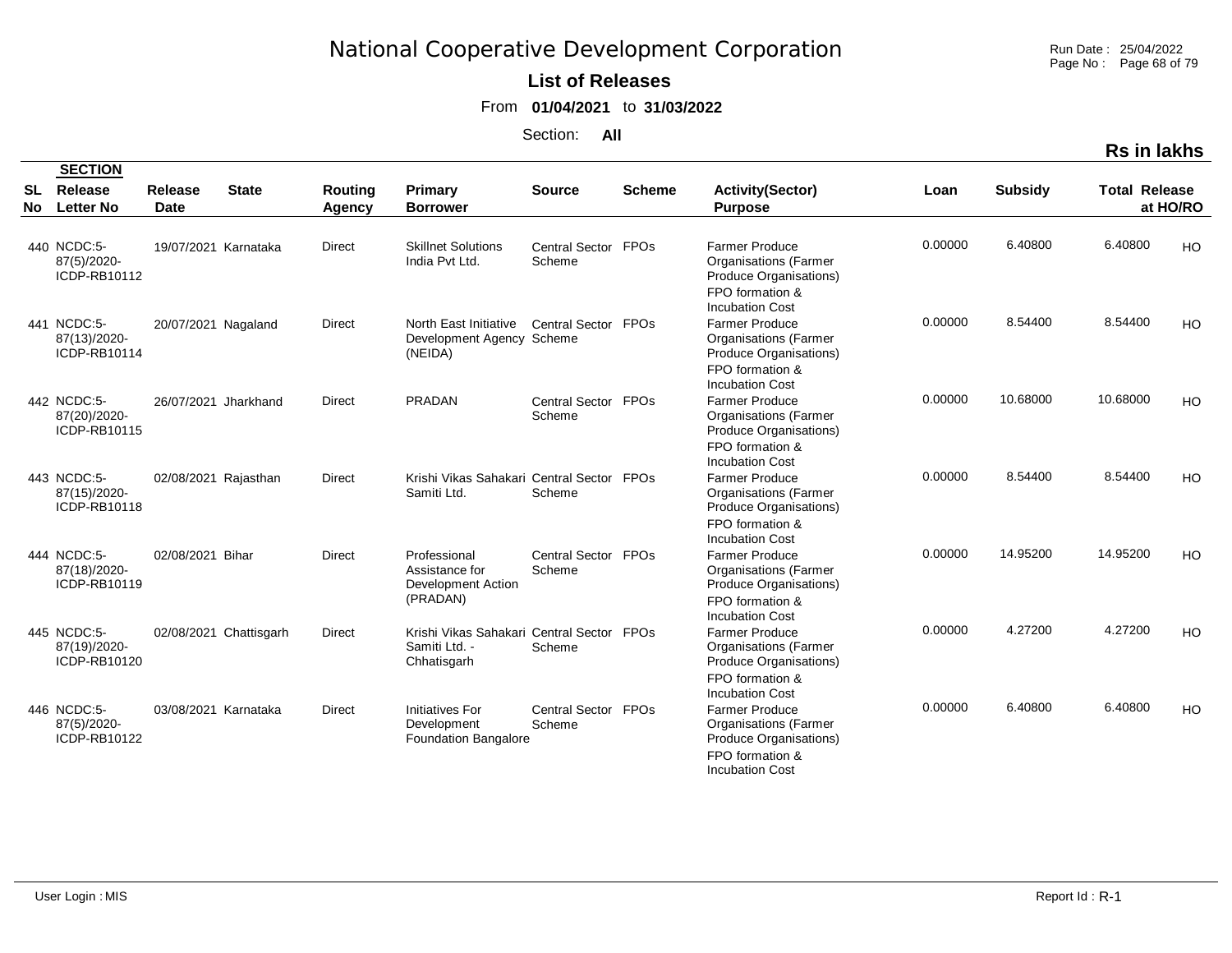Run Date : 25/04/2022 Page No : Page 69 of 79

### **List of Releases**

From **01/04/2021** to **31/03/2022**

|  | ın lakr |
|--|---------|
|  |         |

|                 | <b>SECTION</b>                              |                               |                                  |                   |                                                                           |                               |               |                                                                                                                              |         |                |                      |           |
|-----------------|---------------------------------------------|-------------------------------|----------------------------------|-------------------|---------------------------------------------------------------------------|-------------------------------|---------------|------------------------------------------------------------------------------------------------------------------------------|---------|----------------|----------------------|-----------|
| <b>SL</b><br>No | Release<br><b>Letter No</b>                 | <b>Release</b><br><b>Date</b> | <b>State</b>                     | Routing<br>Agency | Primary<br><b>Borrower</b>                                                | <b>Source</b>                 | <b>Scheme</b> | <b>Activity(Sector)</b><br><b>Purpose</b>                                                                                    | Loan    | <b>Subsidy</b> | <b>Total Release</b> | at HO/RO  |
|                 | 447 NCDC:5-<br>87(22)/2020-<br>ICDP-RB10124 | 05/08/2021                    | Himachal<br>Pradesh              | Direct            | Margdarshak<br>Development Projects Scheme<br>& Consulting Pvt Ltd.       | Central Sector FPOs           |               | <b>Farmer Produce</b><br><b>Organisations (Farmer</b><br>Produce Organisations)<br>FPO formation &<br><b>Incubation Cost</b> | 0.00000 | 10.68000       | 10.68000             | <b>HO</b> |
|                 | 448 NCDC:5-<br>87(13)/2020-<br>ICDP-RB10125 | 05/08/2021 Assam              |                                  | <b>Direct</b>     | Associated Tea &<br>Agro Management<br>Service Pvt. Ltd.<br>Assam         | Central Sector FPOs<br>Scheme |               | <b>Farmer Produce</b><br><b>Organisations (Farmer</b><br>Produce Organisations)<br>FPO formation &<br><b>Incubation Cost</b> | 0.00000 | 2.13600        | 2.13600              | HO        |
|                 | 449 NCDC:5-<br>87(19)/2020-<br>ICDP-RB10126 |                               | 05/08/2021 Chattisgarh           | <b>Direct</b>     | Madhya Bharat<br>Consortium of<br><b>Farmers Producer</b><br>Co. Ltd.     | Central Sector FPOs<br>Scheme |               | <b>Farmer Produce</b><br><b>Organisations (Farmer</b><br>Produce Organisations)<br>FPO formation &<br><b>Incubation Cost</b> | 0.00000 | 12.81600       | 12.81600             | HO        |
|                 | 450 NCDC:5-<br>87(6)/2020-<br>ICDP-RB10128  |                               | 06/08/2021 Madhya Pradesh Direct |                   | Madhya Bharat<br>Consurtium of<br><b>Farmers Producer</b><br>Company Ltd. | Central Sector FPOs<br>Scheme |               | <b>Farmer Produce</b><br><b>Organisations (Farmer</b><br>Produce Organisations)<br>FPO formation &<br><b>Incubation Cost</b> | 0.00000 | 8.54400        | 8.54400              | HO        |
|                 | 451 NCDC:5-<br>87(12)/2020-<br>ICDP-RB10131 | 10/08/2021 Gujarat            |                                  | <b>Direct</b>     | Rajasthan Bal Kalyan Central Sector FPOs<br>Samiti (RBKS)                 | Scheme                        |               | <b>Farmer Produce</b><br><b>Organisations (Farmer</b><br>Produce Organisations)<br>FPO formation &<br><b>Incubation Cost</b> | 0.00000 | 8.54400        | 8.54400              | HO        |
|                 | 452 NCDC:5-<br>87(13)/2020-<br>ICDP-RB10132 | 10/08/2021 Nagaland           |                                  | <b>Direct</b>     | North East Initiative<br>Development Agency Scheme<br>(NEIDA)             | Central Sector FPOs           |               | <b>Farmer Produce</b><br><b>Organisations (Farmer</b><br>Produce Organisations)<br>FPO formation &<br><b>Incubation Cost</b> | 0.00000 | 8.54400        | 8.54400              | HO        |
|                 | 453 NCDC:5-<br>87(17)/2020-<br>ICDP-RB10136 |                               | 13/08/2021 Uttar Pradesh         | Direct            | Kaushalya Foundation Central Sector FPOs                                  | Scheme                        |               | <b>Farmer Produce</b><br><b>Organisations</b> (Farmer<br>Produce Organisations)<br>FPO formation &<br><b>Incubation Cost</b> | 0.00000 | 10.68000       | 10.68000             | HO        |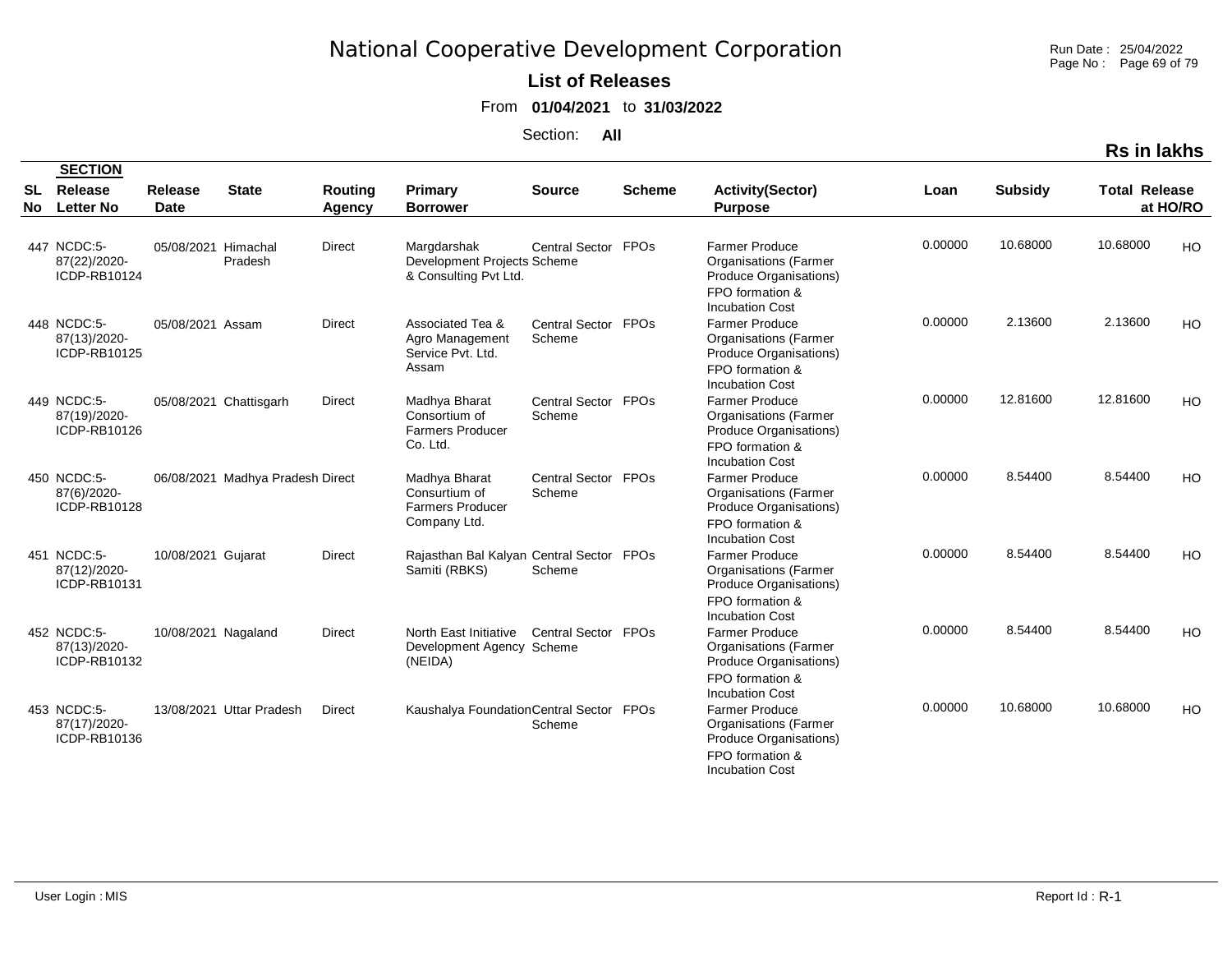Run Date : 25/04/2022 Page No : Page 70 of 79

### **List of Releases**

From **01/04/2021** to **31/03/2022**

Section: **All**

|                  |                                             |                               |                                  |                   |                                                                |                               |               |                                                                                                                              |         |                | <b>Rs in lakhs</b>               |           |
|------------------|---------------------------------------------|-------------------------------|----------------------------------|-------------------|----------------------------------------------------------------|-------------------------------|---------------|------------------------------------------------------------------------------------------------------------------------------|---------|----------------|----------------------------------|-----------|
|                  | <b>SECTION</b>                              |                               |                                  |                   |                                                                |                               |               |                                                                                                                              |         |                |                                  |           |
| <b>SL</b><br>No. | Release<br><b>Letter No</b>                 | <b>Release</b><br><b>Date</b> | <b>State</b>                     | Routing<br>Agency | <b>Primary</b><br><b>Borrower</b>                              | <b>Source</b>                 | <b>Scheme</b> | <b>Activity(Sector)</b><br><b>Purpose</b>                                                                                    | Loan    | <b>Subsidy</b> | <b>Total Release</b><br>at HO/RO |           |
|                  | 454 NCDC:5-<br>87(18)/2020-<br>ICDP-RB10137 | 13/08/2021 Bihar              |                                  | <b>Direct</b>     | Kaushalya Foundation Central Sector FPOs                       | Scheme                        |               | <b>Farmer Produce</b><br><b>Organisations (Farmer</b><br>Produce Organisations)<br>FPO formation &<br><b>Incubation Cost</b> | 0.00000 | 12.81600       | 12.81600                         | HO        |
|                  | 455 NCDC:5-<br>87(16)/2020-<br>ICDP-RB10138 |                               | 13/08/2021 Maharashtra           | <b>Direct</b>     | Maharashtra<br>Cooperative<br>Development<br>Corporation, Pune | Central Sector FPOs<br>Scheme |               | Farmer Produce<br><b>Organisations (Farmer</b><br>Produce Organisations)<br>FPO formation &<br><b>Incubation Cost</b>        | 0.00000 | 6.40800        | 6.40800                          | HO        |
|                  | 456 NCDC:5-<br>87(21)/2020-<br>ICDP-RB10139 | 16/08/2021 Kerala             |                                  | <b>Direct</b>     | Peermade<br>Development Society Scheme<br>(PDS), Idukki        | Central Sector FPOs           |               | <b>Farmer Produce</b><br><b>Organisations (Farmer</b><br>Produce Organisations)<br>FPO formation &<br><b>Incubation Cost</b> | 0.00000 | 4.27200        | 4.27200                          | HO        |
|                  | 457 NCDC:5-<br>87(12)/2020-<br>ICDP-RB10152 | 02/09/2021 Gujarat            |                                  | <b>Direct</b>     | <b>IFFCO Kisan Sanchar Central Sector FPOs</b><br>Ltd.         | Scheme                        |               | <b>Farmer Produce</b><br><b>Organisations (Farmer</b><br>Produce Organisations)<br>FPO formation &<br><b>Incubation Cost</b> | 0.00000 | 12.81600       | 12.81600                         | HO.       |
|                  | 458 NCDC:5-<br>87(14)/2020-<br>ICDP-RB10153 |                               | 02/09/2021 Andhra Pradesh Direct |                   | <b>ASSIST</b>                                                  | Central Sector FPOs<br>Scheme |               | <b>Farmer Produce</b><br><b>Organisations (Farmer</b><br>Produce Organisations)<br>FPO formation &<br><b>Incubation Cost</b> | 0.00000 | 6.40800        | 6.40800                          | <b>HO</b> |
|                  | 459 NCDC:5-<br>87(16)/2020-<br>ICDP-RB10158 |                               | 03/09/2021 Maharashtra           | <b>Direct</b>     | Maharashtra<br>Cooperative<br>Development<br>Corporation, Pune | Central Sector FPOs<br>Scheme |               | <b>Farmer Produce</b><br><b>Organisations (Farmer</b><br>Produce Organisations)<br>FPO formation &<br><b>Incubation Cost</b> | 0.00000 | 4.27200        | 4.27200                          | HO        |
|                  | 460 NCDC:5-<br>87(7)/2020-<br>ICDP-RB10170  | 08/09/2021 Odisha             |                                  | <b>Direct</b>     | Synergy Institute of<br>Technology<br><b>Bhubneswar</b>        | Central Sector FPOs<br>Scheme |               | <b>Farmer Produce</b><br><b>Organisations (Farmer</b><br>Produce Organisations)<br>FPO formation &<br><b>Incubation Cost</b> | 0.00000 | 6.40800        | 6.40800                          | HO        |

User Login : MIS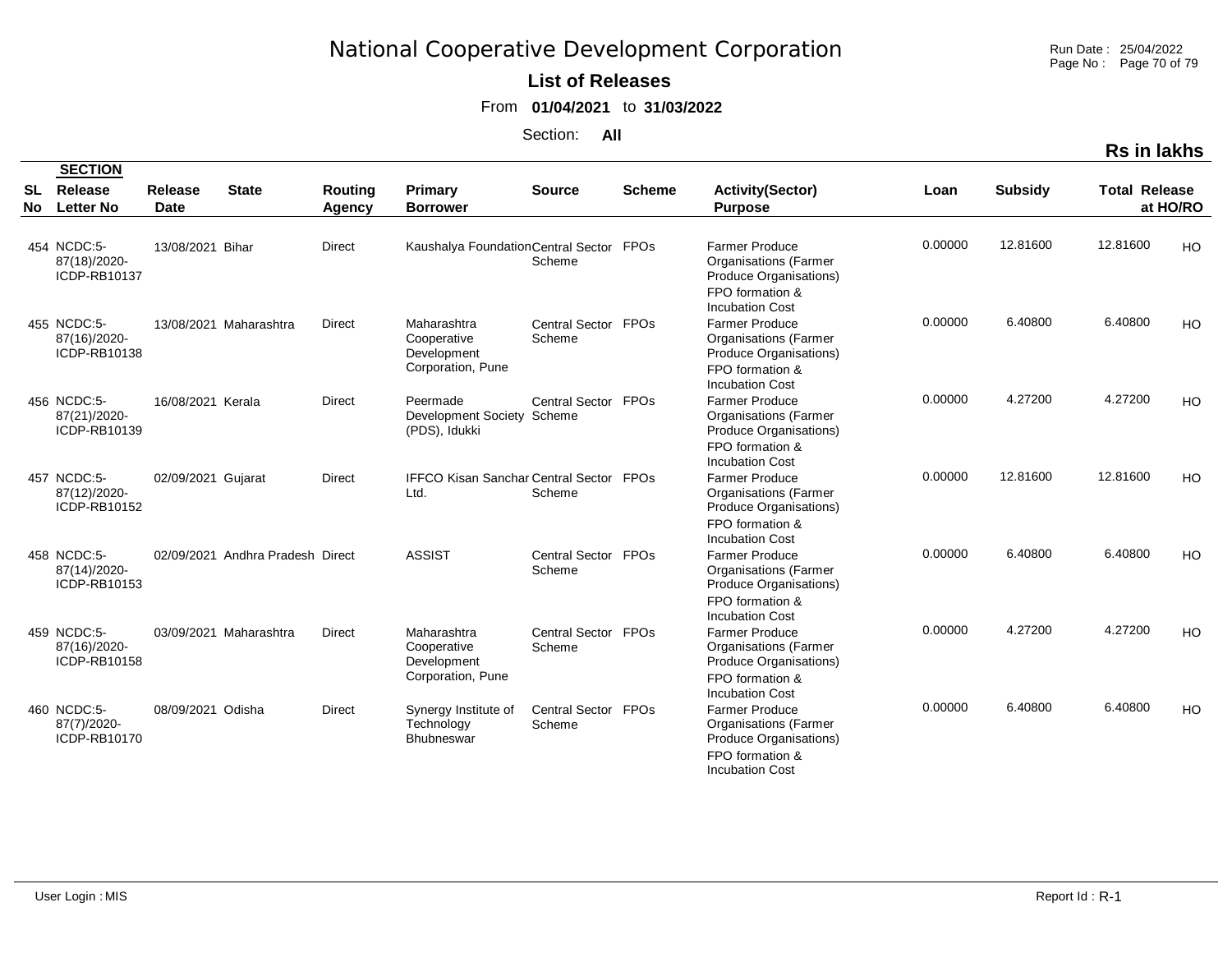Run Date : 25/04/2022 Page No : Page 71 of 79

### **List of Releases**

From **01/04/2021** to **31/03/2022**

Section: **All**

|          | <b>SECTION</b>                              |                        |                                  |                   |                                                                                                   |                               |               |                                                                                                                              |         |                |                      |          |
|----------|---------------------------------------------|------------------------|----------------------------------|-------------------|---------------------------------------------------------------------------------------------------|-------------------------------|---------------|------------------------------------------------------------------------------------------------------------------------------|---------|----------------|----------------------|----------|
| SL<br>No | Release<br><b>Letter No</b>                 | Release<br><b>Date</b> | <b>State</b>                     | Routing<br>Agency | <b>Primary</b><br><b>Borrower</b>                                                                 | <b>Source</b>                 | <b>Scheme</b> | <b>Activity(Sector)</b><br><b>Purpose</b>                                                                                    | Loan    | <b>Subsidy</b> | <b>Total Release</b> | at HO/RO |
|          | 461 NCDC:5-<br>87(8)/2020-<br>ICDP-RB10181  |                        | 09/09/2021 Uttarakhand           | <b>Direct</b>     | Appropriate<br>Technology of India<br>(AYT)                                                       | Central Sector FPOs<br>Scheme |               | <b>Farmer Produce</b><br><b>Organisations (Farmer</b><br>Produce Organisations)<br>FPO formation &<br><b>Incubation Cost</b> | 0.00000 | 8.54400        | 8.54400              | HO       |
|          | 462 NCDC:5-<br>87(5)/2020-<br>ICDP-RB10210  | 15/09/2021 Karnataka   |                                  | <b>Direct</b>     | Mysore Resettlement Central Sector FPOs<br>And Development<br>Agency (MYRADA)                     | Scheme                        |               | <b>Farmer Produce</b><br><b>Organisations</b> (Farmer<br>Produce Organisations)<br>FPO formation &<br><b>Incubation Cost</b> | 0.00000 | 4.27200        | 4.27200              | HO       |
|          | 463 NCDC:5-<br>87(6)/2020-<br>ICDP-RB10211  |                        | 15/09/2021 Madhya Pradesh Direct |                   | Manthan Gramin<br>Samaj Sewa Samiti<br>(Manthan)                                                  | Central Sector FPOs<br>Scheme |               | <b>Farmer Produce</b><br><b>Organisations (Farmer</b><br>Produce Organisations)<br>FPO formation &<br><b>Incubation Cost</b> | 0.00000 | 4.27200        | 4.27200              | HO       |
|          | 464 NCDC:5-<br>87(12)/2020-<br>ICDP-RB10212 | 15/09/2021 Gujarat     |                                  | <b>Direct</b>     | IFFCO Kisan Sanchar Central Sector FPOs<br>Ltd.                                                   | Scheme                        |               | <b>Farmer Produce</b><br><b>Organisations (Farmer</b><br>Produce Organisations)<br>FPO formation &<br><b>Incubation Cost</b> | 0.00000 | 12.81600       | 12.81600             | HO       |
|          | 465 NCDC:5-<br>87(7)/2020-<br>ICDP-RB10218  | 28/09/2021 Odisha      |                                  | <b>Direct</b>     | Institute of Chemical<br>Technology, Mumbai, Scheme<br>Indian Oil Odiaha<br>Campus<br>Bhubaneswar | Central Sector FPOs           |               | <b>Farmer Produce</b><br><b>Organisations (Farmer</b><br>Produce Organisations)<br>FPO formation &<br><b>Incubation Cost</b> | 0.00000 | 4.27200        | 4.27200              | HO       |
|          | 466 NCDC:5-<br>87(5)/2020-<br>ICDP-RB10219  | 28/09/2021 Karnataka   |                                  | <b>Direct</b>     | Sri Sri Rural<br>Development<br><b>Programme Trust</b>                                            | Central Sector FPOs<br>Scheme |               | <b>Farmer Produce</b><br><b>Organisations (Farmer</b><br>Produce Organisations)<br>FPO formation &<br><b>Incubation Cost</b> | 0.00000 | 4.27200        | 4.27200              | HO       |
|          | 467 NCDC:5-<br>87(8)/2020-<br>ICDP-RB10221  |                        | 30/09/2021 Uttarakhand           | <b>Direct</b>     | Gramin Kshetra<br>Vikash Samiti                                                                   | Central Sector FPOs<br>Scheme |               | <b>Farmer Produce</b><br><b>Organisations (Farmer</b><br>Produce Organisations)<br>FPO formation &<br><b>Incubation Cost</b> | 0.00000 | 12.81600       | 12.81600             | HO       |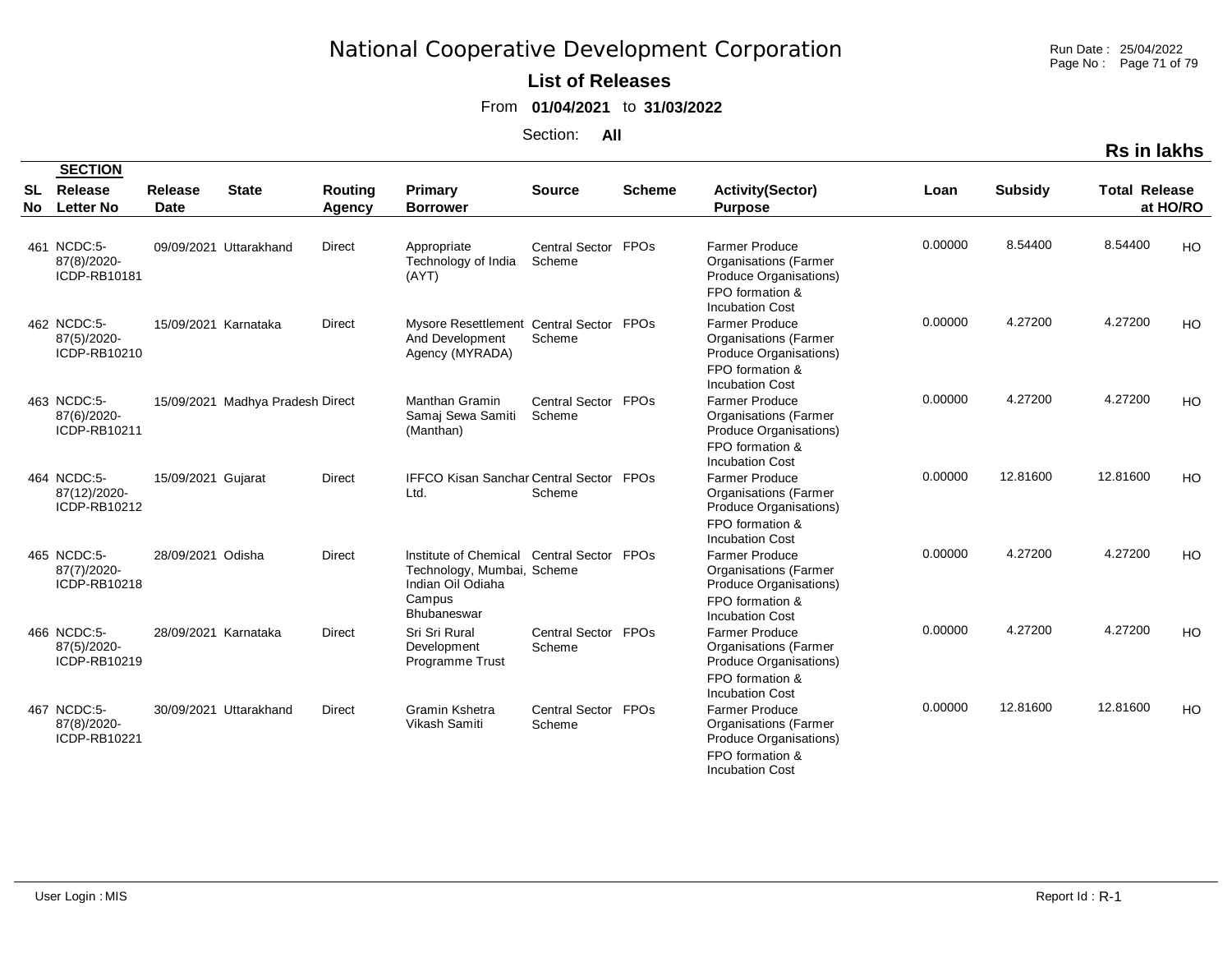Run Date : 25/04/2022 Page No : Page 72 of 79

### **List of Releases**

From **01/04/2021** to **31/03/2022**

Section: **All**

|          | <b>SECTION</b>                              |                               |                                  |                                 |                                                                                               |                               |               |                                                                                                                              |         |                |                      |           |
|----------|---------------------------------------------|-------------------------------|----------------------------------|---------------------------------|-----------------------------------------------------------------------------------------------|-------------------------------|---------------|------------------------------------------------------------------------------------------------------------------------------|---------|----------------|----------------------|-----------|
| SL<br>No | Release<br><b>Letter No</b>                 | <b>Release</b><br><b>Date</b> | <b>State</b>                     | <b>Routing</b><br><b>Agency</b> | Primary<br><b>Borrower</b>                                                                    | <b>Source</b>                 | <b>Scheme</b> | <b>Activity(Sector)</b><br><b>Purpose</b>                                                                                    | Loan    | <b>Subsidy</b> | <b>Total Release</b> | at HO/RO  |
|          | 468 NCDC:5-<br>87(16)/2020-<br>ICDP-RB10222 |                               | 30/09/2021 Maharashtra           | <b>Direct</b>                   | <b>Maha Farmers</b><br><b>Producer Company</b><br>(MAHA FPC), Pune                            | Central Sector FPOs<br>Scheme |               | <b>Farmer Produce</b><br><b>Organisations (Farmer</b><br>Produce Organisations)<br>FPO formation &<br><b>Incubation Cost</b> | 0.00000 | 6.40800        | 6.40800              | HO        |
|          | 469 NCDC:5-<br>87(22)/2020-<br>ICDP-RB10233 | 11/10/2021 Himachal           | Pradesh                          | <b>Direct</b>                   | Association of Rural<br>Activities and<br><b>Voluntary Action for</b><br>Literary Information | Central Sector FPOs<br>Scheme |               | <b>Farmer Produce</b><br><b>Organisations (Farmer</b><br>Produce Organisations)<br>FPO formation &<br><b>Incubation Cost</b> | 0.00000 | 10.68000       | 10.68000             | HO        |
|          | 470 NCDC:5-<br>87(22)/2020-<br>ICDP-RB10234 | 11/10/2021 Himachal           | Pradesh                          | <b>Direct</b>                   | Margdarshak<br>Development Projects Scheme<br>& Consulting Pvt Ltd.                           | Central Sector FPOs           |               | <b>Farmer Produce</b><br><b>Organisations</b> (Farmer<br>Produce Organisations)<br>FPO formation &<br><b>Incubation Cost</b> | 0.00000 | 4.27200        | 4.27200              | HO.       |
|          | 471 NCDC:5-<br>87(10)/2020-<br>ICDP-RB10235 |                               | 11/10/2021 Tamil Nadu            | <b>Direct</b>                   | <b>Dhan Foundation</b>                                                                        | Central Sector FPOs<br>Scheme |               | <b>Farmer Produce</b><br><b>Organisations (Farmer</b><br>Produce Organisations)<br>FPO formation &<br><b>Incubation Cost</b> | 0.00000 | 10.68000       | 10.68000             | <b>HO</b> |
|          | 472 NCDC:5-<br>87(14)/2020-<br>ICDP-RB10241 |                               | 14/10/2021 Andhra Pradesh Direct |                                 | Centre For<br>Sustainable<br>Agriculture (CSA)                                                | Central Sector<br>Scheme      | <b>FPOs</b>   | <b>Farmer Produce</b><br><b>Organisations (Farmer</b><br>Produce Organisations)<br>FPO formation &<br><b>Incubation Cost</b> | 0.00000 | 8.54400        | 8.54400              | <b>HO</b> |
|          | 473 NCDC:5-<br>87(14)/2020-<br>ICDP-RB10242 | 14/10/2021 Telangana          |                                  | Direct                          | Centre for<br>Sustainable<br>Agriculture                                                      | Central Sector FPOs<br>Scheme |               | <b>Farmer Produce</b><br><b>Organisations (Farmer</b><br>Produce Organisations)<br>FPO formation &<br><b>Incubation Cost</b> | 0.00000 | 6.40800        | 6.40800              | <b>HO</b> |
|          | 474 NCDC:5-<br>87(14)/2020-<br>ICDP-RB10255 |                               | 27/10/2021 Andhra Pradesh Direct |                                 | Centre For<br>Sustainable<br>Agriculture (CSA)                                                | Central Sector FPOs<br>Scheme |               | <b>Farmer Produce</b><br><b>Organisations</b> (Farmer<br>Produce Organisations)<br>FPO formation &<br><b>Incubation Cost</b> | 0.00000 | 2.13600        | 2.13600              | HO        |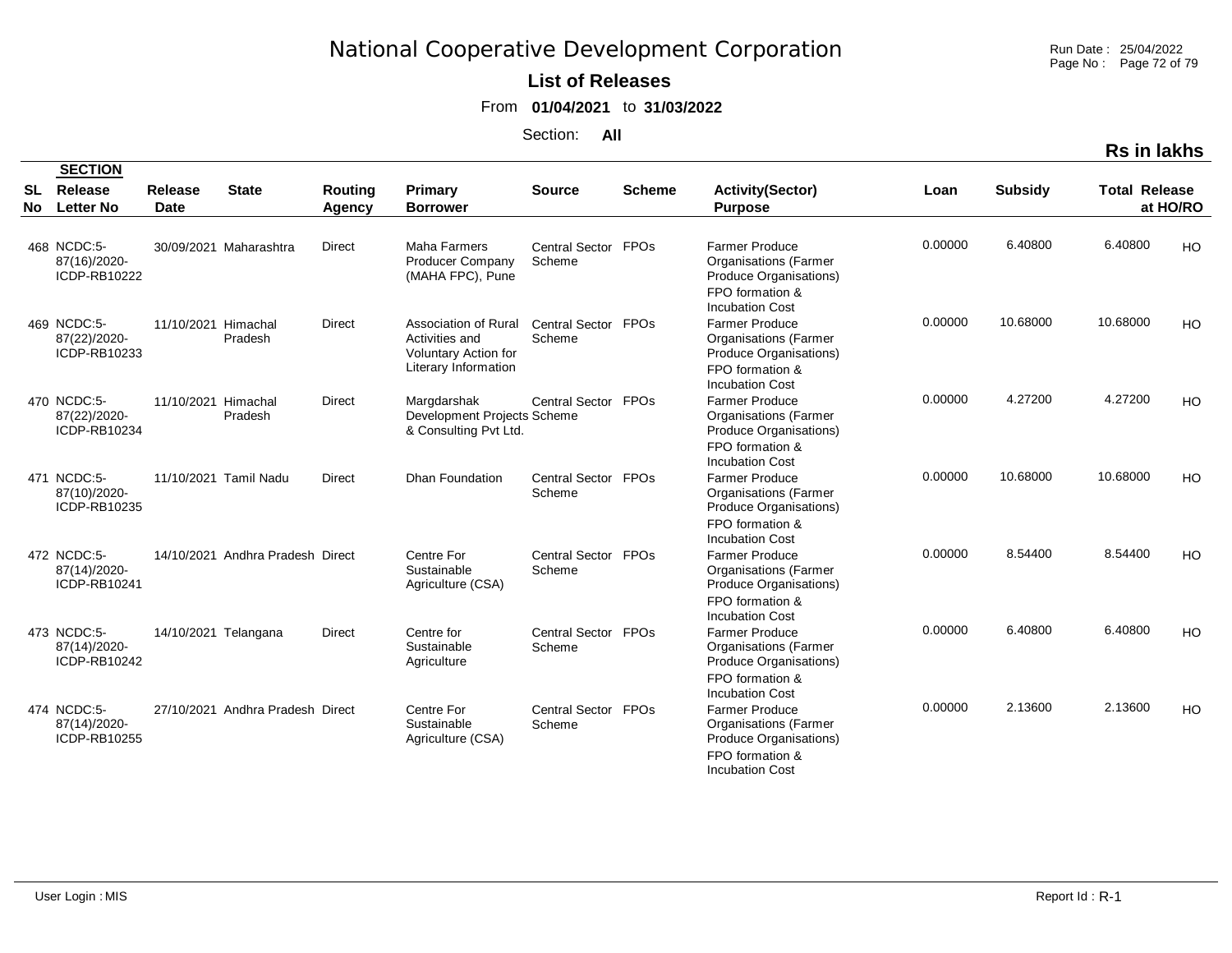Run Date : 25/04/2022 Page No : Page 73 of 79

#### **List of Releases**

From **01/04/2021** to **31/03/2022**

Section: **All**

**Rs in lakhs**

|          | <b>SECTION</b>                              |                               |                                  |                          |                                                                                                      |                               |               |                                                                                                                              |         |                |                      |          |
|----------|---------------------------------------------|-------------------------------|----------------------------------|--------------------------|------------------------------------------------------------------------------------------------------|-------------------------------|---------------|------------------------------------------------------------------------------------------------------------------------------|---------|----------------|----------------------|----------|
| SL<br>No | Release<br><b>Letter No</b>                 | <b>Release</b><br><b>Date</b> | <b>State</b>                     | <b>Routing</b><br>Agency | <b>Primary</b><br><b>Borrower</b>                                                                    | <b>Source</b>                 | <b>Scheme</b> | <b>Activity(Sector)</b><br><b>Purpose</b>                                                                                    | Loan    | <b>Subsidy</b> | <b>Total Release</b> | at HO/RO |
|          | 475 NCDC:5-<br>87(14)/2020-<br>ICDP-RB10256 | 27/10/2021 Telangana          |                                  | <b>Direct</b>            | Centre for<br>Sustainable<br>Agriculture                                                             | Central Sector FPOs<br>Scheme |               | <b>Farmer Produce</b><br><b>Organisations (Farmer</b><br>Produce Organisations)<br>FPO formation &<br><b>Incubation Cost</b> | 0.00000 | 4.27200        | 4.27200              | HO       |
|          | 476 NCDC:5-<br>87(22)/2020-<br>ICDP-RB10261 | 02/11/2021 Himachal           | Pradesh                          | <b>Direct</b>            | <b>Association of Rural</b><br>Activities and<br><b>Voluntary Action for</b><br>Literary Information | Central Sector FPOs<br>Scheme |               | <b>Farmer Produce</b><br><b>Organisations (Farmer</b><br>Produce Organisations)<br>FPO formation &<br><b>Incubation Cost</b> | 0.00000 | 4.27200        | 4.27200              | HO       |
|          | 477 NCDC:5-<br>87(8)/2020-<br>ICDP-RB10265  |                               | 16/11/2021 Uttarakhand           | <b>Direct</b>            | Indian Farm Forestry Central Sector FPOs<br>Development Coop.<br>Ltd. (IFFDC)                        | Scheme                        |               | <b>Farmer Produce</b><br><b>Organisations (Farmer</b><br>Produce Organisations)<br>FPO formation &<br><b>Incubation Cost</b> | 0.00000 | 14.95200       | 14.95200             | HO       |
|          | 478 NCDC:5-<br>87(17)/2020-<br>ICDP-RB10266 |                               | 16/11/2021 Uttar Pradesh         | Direct                   | Indian Farm Forestery Central Sector<br>Development<br>Corporation (IFFDC)                           | Scheme                        | <b>FPOs</b>   | <b>Farmer Produce</b><br><b>Organisations (Farmer</b><br>Produce Organisations)<br>FPO formation &<br><b>Incubation Cost</b> | 0.00000 | 8.54400        | 8.54400              | HO       |
|          | 479 NCDC:5-<br>87(14)/2020-<br>ICDP-RB10274 |                               | 26/11/2021 Andhra Pradesh Direct |                          | Mahila Abhiruddhi<br>Society (APMAS)                                                                 | Central Sector<br>Scheme      | <b>FPOs</b>   | <b>Farmer Produce</b><br><b>Organisations (Farmer</b><br>Produce Organisations)<br>FPO formation &<br><b>Incubation Cost</b> | 0.00000 | 12.81600       | 12.81600             | HO       |
|          | 480 NCDC:5-<br>87(16)/2020-<br>ICDP-RB10275 |                               | 26/11/2021 Maharashtra           | <b>Direct</b>            | Agriculture<br>Development Trust,<br>Baramati, Pune                                                  | Central Sector FPOs<br>Scheme |               | <b>Farmer Produce</b><br><b>Organisations (Farmer</b><br>Produce Organisations)<br>FPO formation &<br><b>Incubation Cost</b> | 0.00000 | 6.40800        | 6.40800              | HO       |
|          | 481 NCDC:5-<br>87(18)/2020-<br>ICDP-RB10276 | 29/11/2021 Bihar              |                                  | Direct                   | Andhra Pradesh<br>Mahila Abhivruddhi<br>Society, Hyderabad                                           | Central Sector FPOs<br>Scheme |               | <b>Farmer Produce</b><br><b>Organisations (Farmer</b><br>Produce Organisations)<br>FPO formation &<br><b>Incubation Cost</b> | 0.00000 | 12.81600       | 12.81600             | HO       |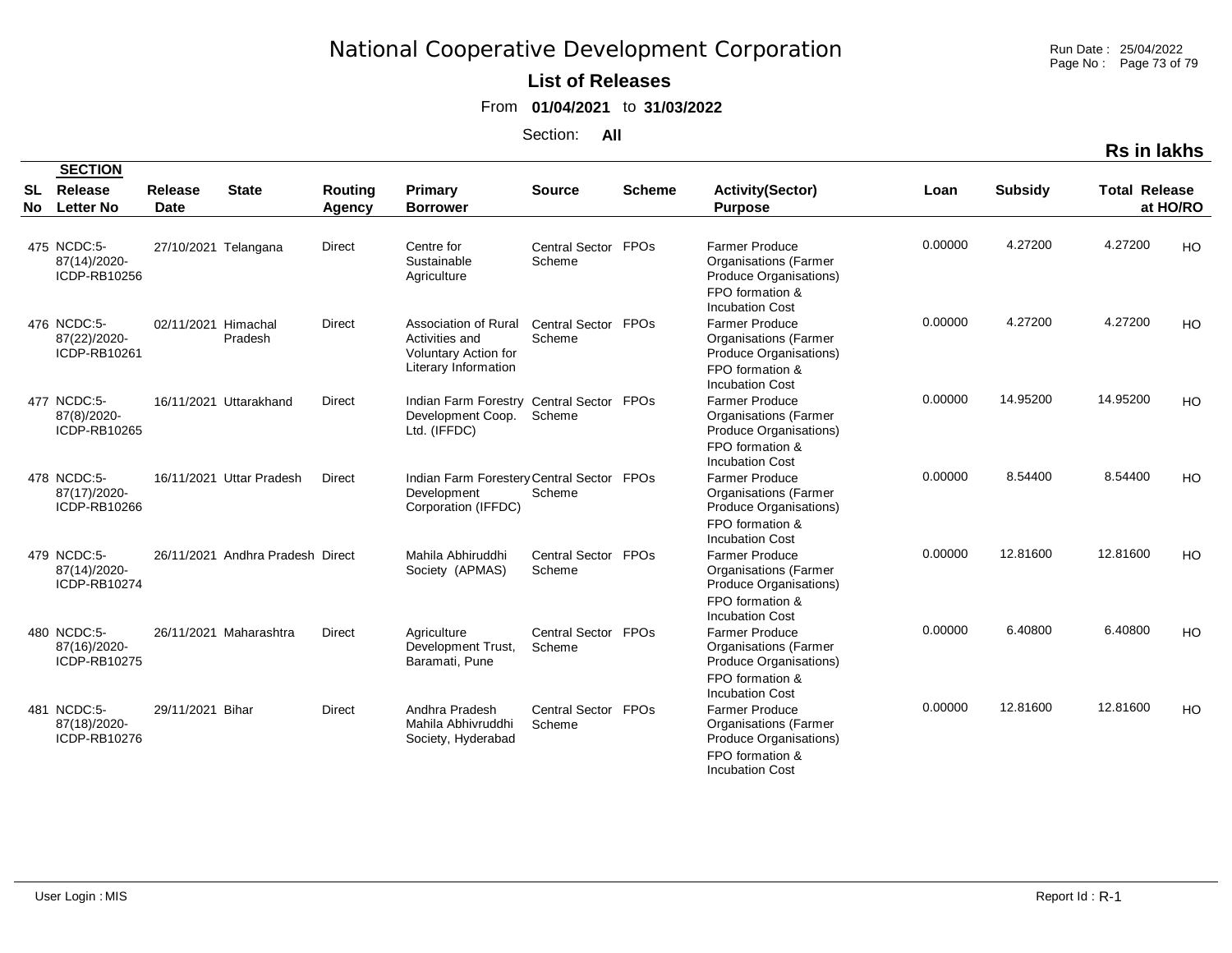Run Date : 25/04/2022 Page No : Page 74 of 79

#### **List of Releases**

From **01/04/2021** to **31/03/2022**

Section: **All**

**Rs in lakhs**

|          | <b>SECTION</b>                              |                    |                                  |                   |                                                                                  |                               |               |                                                                                                                                                     |         |                |                      |          |
|----------|---------------------------------------------|--------------------|----------------------------------|-------------------|----------------------------------------------------------------------------------|-------------------------------|---------------|-----------------------------------------------------------------------------------------------------------------------------------------------------|---------|----------------|----------------------|----------|
| SL<br>No | Release<br><b>Letter No</b>                 | Release<br>Date    | <b>State</b>                     | Routing<br>Agency | <b>Primary</b><br><b>Borrower</b>                                                | <b>Source</b>                 | <b>Scheme</b> | <b>Activity(Sector)</b><br><b>Purpose</b>                                                                                                           | Loan    | <b>Subsidy</b> | <b>Total Release</b> | at HO/RO |
|          | 482 NCDC:5-<br>87(13)/2020-<br>ICDP-RB10313 | 03/01/2022 Manipur |                                  | <b>Direct</b>     | <b>Dvara Trust</b>                                                               | Central Sector FPOs<br>Scheme |               | <b>Farmer Produce</b><br><b>Organisations (Farmer</b><br>Produce Organisations)<br>FPO formation &                                                  | 0.00000 | 4.27200        | 4.27200              | HO       |
|          | 483 NCDC:5-<br>87(17)/2020-<br>ICDP-RB10314 |                    | 04/01/2022 Uttar Pradesh         | <b>Direct</b>     | Margdarshak<br>Development project<br>& Consulting Pvt. Ltd.                     | Central Sector FPOs<br>Scheme |               | <b>Incubation Cost</b><br><b>Farmer Produce</b><br><b>Organisations (Farmer</b><br>Produce Organisations)<br>FPO formation &                        | 0.00000 | 8.54400        | 8.54400              | HO       |
|          | 484 NCDC:5-<br>87(13)/2020-<br>ICDP-RB10320 | 12/01/2022 Assam   |                                  | <b>Direct</b>     | Assam Agricultural<br>University, Jorhut                                         | Central Sector FPOs<br>Scheme |               | <b>Incubation Cost</b><br><b>Farmer Produce</b><br><b>Organisations (Farmer</b><br>Produce Organisations)<br>FPO formation &                        | 0.00000 | 6.40800        | 6.40800              | HO       |
|          | 485 NCDC:5-<br>87(13)/2020-<br>ICDP-RB10326 | 14/01/2022 Assam   |                                  | <b>Direct</b>     | Assam Agricultural<br>University, Jorhut                                         | Central Sector FPOs<br>Scheme |               | <b>Incubation Cost</b><br><b>Farmer Produce</b><br><b>Organisations (Farmer</b><br>Produce Organisations)                                           | 0.00000 | 4.27200        | 4.27200              | HO       |
|          | 486 NCDC:5-<br>87(6)/2020-<br>ICDP-RB10331  |                    | 17/01/2022 Madhya Pradesh Direct |                   | Gurukripa Kisan<br>Utpadak Sahakari<br>Sanstha Mydt.<br>Hussainpur,<br>Pahadgarh | Central Sector FPOs<br>Scheme |               | FPO formation &<br><b>Incubation Cost</b><br><b>Farmer Produce</b><br><b>Organisations (Farmer</b><br>Produce Organisations)<br>FPO Management Cost | 0.00000 | 2.98333        | 2.98333              | HO       |
|          | 487 NCDC:5-<br>87(18)/2020-<br>ICDP-RB10336 | 25/01/2022 Bihar   |                                  | <b>Direct</b>     | Indian Farm Forestry Central Sector FPOs<br>Development Coop.<br>Ltd. (IFFDC)    | Scheme                        |               | <b>Farmer Produce</b><br><b>Organisations (Farmer</b><br>Produce Organisations)<br>FPO formation &<br><b>Incubation Cost</b>                        | 0.00000 | 17.08800       | 17.08800             | HO       |
|          | 488 NCDC:5-<br>87(17)/2020-<br>ICDP-RB10342 |                    | 02/02/2022 Uttar Pradesh         | <b>Direct</b>     | Sheel Biotech Limited Central Sector FPOs                                        | Scheme                        |               | <b>Farmer Produce</b><br><b>Organisations (Farmer</b><br>Produce Organisations)<br>FPO formation &<br><b>Incubation Cost</b>                        | 0.00000 | 6.40800        | 6.40800              | HO       |

**SECTION**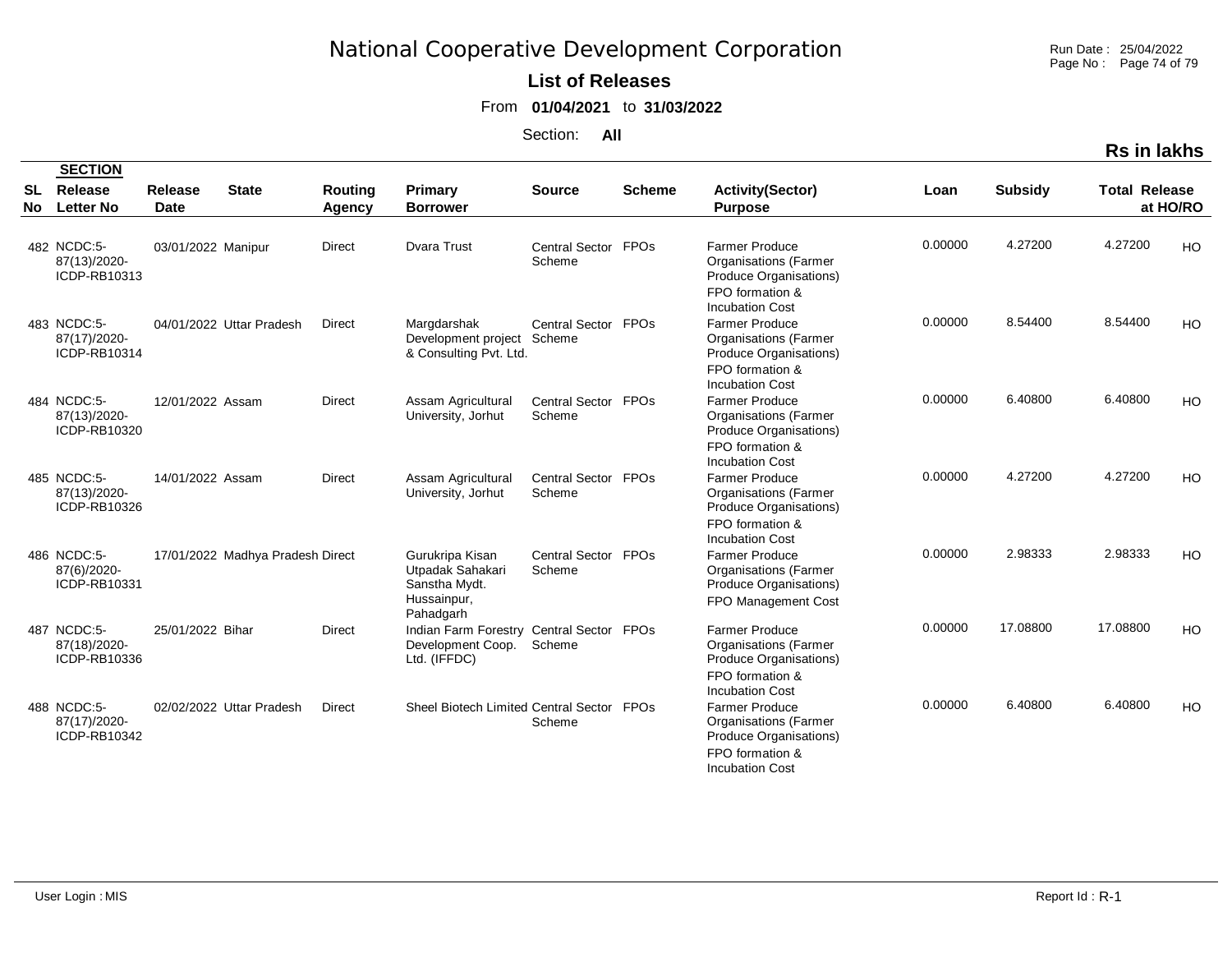Run Date : 25/04/2022 Page No : Page 75 of 79

#### **List of Releases**

From **01/04/2021** to **31/03/2022**

Section: **All**

| <b>Rs in lakhs</b> |
|--------------------|
|--------------------|

|    | <b>SECTION</b>                                   |                      |                                  |               |                                                                            |                                 |               |                                                                                                                              |         |                |                      |           |
|----|--------------------------------------------------|----------------------|----------------------------------|---------------|----------------------------------------------------------------------------|---------------------------------|---------------|------------------------------------------------------------------------------------------------------------------------------|---------|----------------|----------------------|-----------|
| SL | Release                                          | Release              | <b>State</b>                     | Routing       | Primary                                                                    | <b>Source</b>                   | <b>Scheme</b> | <b>Activity(Sector)</b>                                                                                                      | Loan    | <b>Subsidy</b> | <b>Total Release</b> |           |
| No | <b>Letter No</b>                                 | <b>Date</b>          |                                  | Agency        | <b>Borrower</b>                                                            |                                 |               | <b>Purpose</b>                                                                                                               |         |                |                      | at HO/RO  |
|    | 489 NCDC:5-<br>87(20)/2020-<br>ICDP-RB10343      | 02/02/2022 Jharkhand |                                  | <b>Direct</b> | Godda Mahila Krishi<br>Bagwani Swalambi<br>Sahkari Samiti Ltd              | <b>Central Sector</b><br>Scheme | <b>FPOs</b>   | <b>Farmer Produce</b><br><b>Organisations (Farmer</b><br>Produce Organisations)<br>FPO Management Cost                       | 0.00000 | 2.73340        | 2.73340              | HO        |
|    | 490 NCDC:5-<br>87(20)/2020-<br>ICDP-RB10350      | 08/02/2022 Jharkhand |                                  | <b>Direct</b> | Khunti Mahila Krishi<br>Bagwani Swalambi<br>Sahkari Samiti Ltd.            | Central Sector FPOs<br>Scheme   |               | <b>Farmer Produce</b><br><b>Organisations (Farmer</b><br>Produce Organisations)<br>FPO Management Cost                       | 0.00000 | 2.65855        | 2.65855              | <b>HO</b> |
|    | 491 NCDC:5-<br>87(6)/2020-<br>ICDP-RB10351       |                      | 09/02/2022 Madhya Pradesh Direct |               | Shrinath Kisan<br>Utpadak Sahakari<br>Sanstha Maryadit,<br>Jaura           | Central Sector FPOs<br>Scheme   |               | <b>Farmer Produce</b><br><b>Organisations (Farmer</b><br>Produce Organisations)<br>FPO Management Cost                       | 0.00000 | 2.89902        | 2.89902              | <b>HO</b> |
|    | 492 NCDC:5-<br>87(12)/2020-<br>ICDP-RB10359      | 11/02/2022 Gujarat   |                                  | <b>Direct</b> | <b>BAIF</b> Institute for<br>Sustainable LivelihoodScheme<br>& Development | Central Sector FPOs             |               | <b>Farmer Produce</b><br><b>Organisations (Farmer</b><br>Produce Organisations)<br>FPO formation &<br><b>Incubation Cost</b> | 0.00000 | 6.40800        | 6.40800              | HO        |
|    | 493 NCDC:5-<br>87(13)/2020-<br>ICDP-RB10360      | 11/02/2022 Meghalaya |                                  | Direct        | Enviroment<br><b>Conservation Society Scheme</b>                           | Central Sector                  | FPOs          | <b>Farmer Produce</b><br><b>Organisations (Farmer</b><br>Produce Organisations)<br>FPO formation &<br><b>Incubation Cost</b> | 0.00000 | 4.27200        | 4.27200              | <b>HO</b> |
|    | 494 NCDC:5-<br>87(22)/2020-<br>ICDP-RB10361      | 11/02/2022 Himachal  | Pradesh                          | <b>Direct</b> | Sheel Biotech Limited Central Sector FPOs                                  | Scheme                          |               | <b>Farmer Produce</b><br><b>Organisations (Farmer</b><br>Produce Organisations)<br>FPO formation &<br><b>Incubation Cost</b> | 0.00000 | 4.27200        | 4.27200              | HO        |
|    | 495 NCDC:5-<br>89/2019-<br>ICDP(FPO)-<br>RB10368 | 15/02/2022 Delhi     |                                  | Direct        | Indian Council for<br>Agricultural Research Scheme                         | Central Sector FPOs             |               | <b>Farmer Produce</b><br><b>Organisations (Farmer</b><br>Produce Organisations)<br>FPO formation &<br><b>Incubation Cost</b> | 0.00000 | 2.00000        | 2.00000              | HO        |
|    | 496 NCDC:5-<br>87(20)/2020-<br>ICDP-RB10370      | 15/02/2022 Jharkhand |                                  | <b>Direct</b> | Jharia Mahila Krishi<br>Bagwani Swalambi<br>Sahkari Samiti Ltd.            | Central Sector FPOs<br>Scheme   |               | <b>Farmer Produce</b><br><b>Organisations (Farmer</b><br>Produce Organisations)<br>FPO Management Cost                       | 0.00000 | 2.56282        | 2.56282              | <b>HO</b> |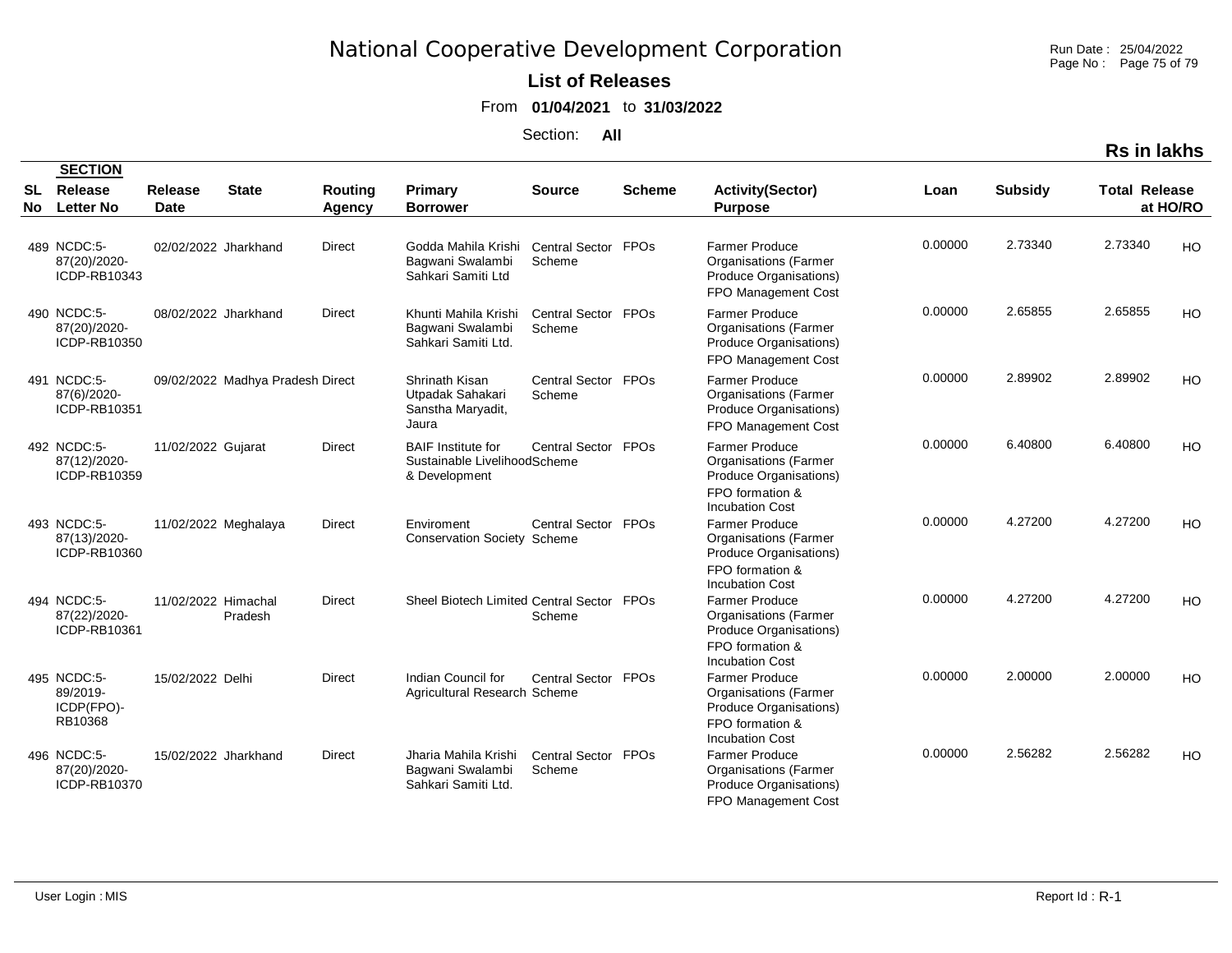Run Date : 25/04/2022 Page No : Page 76 of 79

#### **List of Releases**

From **01/04/2021** to **31/03/2022**

Section: **All**

**Rs in lakhs**

|          | <b>SECTION</b>                              |                        |                                  |                   |                                                                                                          |                               |               |                                                                                                        |         |                |                      |                |
|----------|---------------------------------------------|------------------------|----------------------------------|-------------------|----------------------------------------------------------------------------------------------------------|-------------------------------|---------------|--------------------------------------------------------------------------------------------------------|---------|----------------|----------------------|----------------|
| SL<br>No | Release<br><b>Letter No</b>                 | Release<br><b>Date</b> | <b>State</b>                     | Routing<br>Agency | <b>Primary</b><br><b>Borrower</b>                                                                        | <b>Source</b>                 | <b>Scheme</b> | <b>Activity(Sector)</b><br><b>Purpose</b>                                                              | Loan    | <b>Subsidy</b> | <b>Total Release</b> | at HO/RO       |
|          | 497 NCDC:5-<br>87(20)/2020-<br>ICDP-RB10371 | 15/02/2022 Jharkhand   |                                  | Direct            | Arki Mahila Krishi<br>Hagwani Swalambi<br>Sahkari Samiti Ltd.                                            | Central Sector FPOs<br>Scheme |               | <b>Farmer Produce</b><br><b>Organisations (Farmer</b><br>Produce Organisations)<br>FPO Management Cost | 0.00000 | 2.93934        | 2.93934              | HO             |
|          | 498 NCDC:5-<br>87(20)/2020-<br>ICDP-RB10372 | 15/02/2022 Jharkhand   |                                  | <b>Direct</b>     | Torpa Mahila Krishi<br>Bagwani Swawlambi<br>Sahkari Samiti Ltd.                                          | Central Sector FPOs<br>Scheme |               | <b>Farmer Produce</b><br><b>Organisations (Farmer</b><br>Produce Organisations)<br>FPO Management Cost | 0.00000 | 2.87500        | 2.87500              | HO             |
|          | 499 NCDC:5-<br>87(17)/2020-<br>ICDP-RB10379 |                        | 18/02/2022 Uttar Pradesh         | Direct            | Krishak Utpadak<br>Sangathan &<br>Audyanik Vipdan<br>Sahakari Samiti Ltd.                                | Central Sector FPOs<br>Scheme |               | <b>Farmer Produce</b><br><b>Organisations (Farmer</b><br>Produce Organisations)<br>FPO Management Cost | 0.00000 | 2.86950        | 2.86950              | <b>HO</b>      |
|          | 500 NCDC:5-<br>87(6)/2020-<br>ICDP-RB10384  |                        | 24/02/2022 Madhya Pradesh Direct |                   | Sabalgarh Krishak<br>Utpadak Sahakari<br>Sanstha Maryadit                                                | Central Sector FPOs<br>Scheme |               | <b>Farmer Produce</b><br><b>Organisations (Farmer</b><br>Produce Organisations)<br>FPO Management Cost | 0.00000 | 3.27269        | 3.27269              | HO             |
|          | 501 NCDC:5-<br>87(6)/2020-<br>ICDP-RB10385  |                        | 24/02/2022 Madhya Pradesh Direct |                   | Kailaras Krishak<br>Utpadak Sahakari<br>Sanstha                                                          | Central Sector FPOs<br>Scheme |               | <b>Farmer Produce</b><br><b>Organisations (Farmer</b><br>Produce Organisations)<br>FPO Management Cost | 0.00000 | 3.28081        | 3.28081              | HO             |
|          | 502 NCDC:5-<br>87(6)/2020-<br>ICDP-RB10386  |                        | 24/02/2022 Madhya Pradesh Direct |                   | Chambal Ghati Kisan Central Sector FPOs<br>Utpadak Sahakari<br>Sanstha Maryadit                          | Scheme                        |               | <b>Farmer Produce</b><br><b>Organisations (Farmer</b><br>Produce Organisations)<br>FPO Management Cost | 0.00000 | 3.26951        | 3.26951              | <b>HO</b>      |
|          | 503 NCDC:5-<br>87(15)/2020-<br>ICDP-RB10407 | 11/03/2022 Rajasthan   |                                  | Direct            | Divya Krishi Utpadan Central Sector FPOs<br>Prasanskaran Avem Scheme<br>Vipnan Sahakari<br>Samiti Ltd.   |                               |               | <b>Farmer Produce</b><br><b>Organisations (Farmer</b><br>Produce Organisations)                        | 0.00000 | 3.31371        | 3.31371              | H <sub>O</sub> |
|          | 504 NCDC:5-<br>87(15)/2020-<br>ICDP-RB10408 | 11/03/2022 Rajasthan   |                                  | Direct            | Viratra Krishi Utpadan Central Sector FPOs<br>Prasanskaran Avem Scheme<br>Vipnan Sahakari<br>Samiti Ltd. |                               |               | <b>Farmer Produce</b><br><b>Organisations (Farmer</b><br>Produce Organisations)<br>FPO Management Cost | 0.00000 | 3.44871        | 3.44871              | HO             |
|          | 505 NCDC:5-87<br>(15)/2020-ICDP-<br>RB10409 | 11/03/2022 Rajasthan   |                                  | Direct            | Krishi Utpadan Avem Central Sector FPOs<br>Krishi Vikas Sahakari Scheme<br>Samiti Limited<br>Sadulshahar |                               |               | <b>Farmer Produce</b><br><b>Organisations (Farmer</b><br>Produce Organisations)<br>FPO Management Cost | 0.00000 | 3.42912        | 3.42912              | <b>HO</b>      |

**SECTION**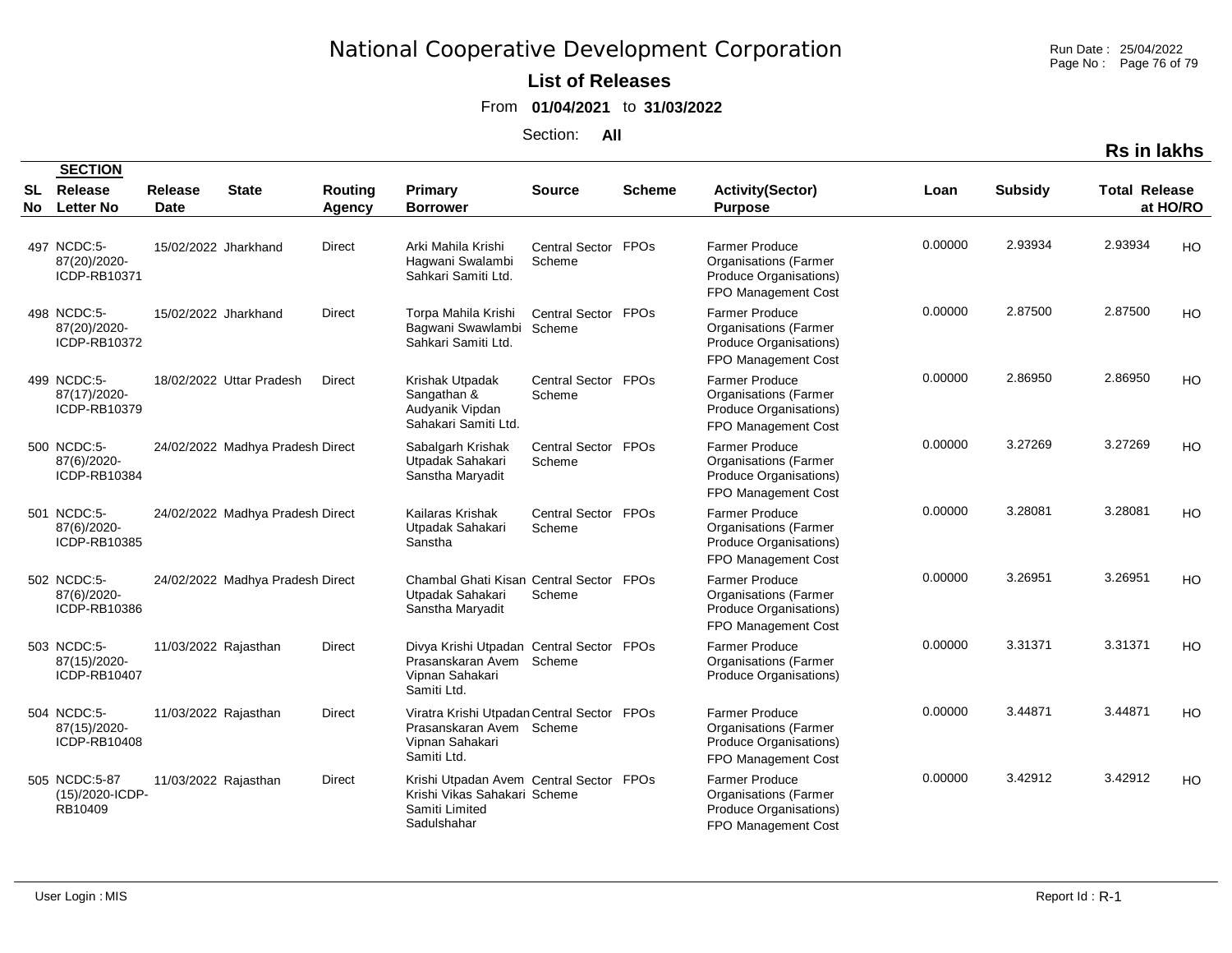Run Date : 25/04/2022 Page No : Page 77 of 79

### **List of Releases**

From **01/04/2021** to **31/03/2022**

Section: **All**

| <b>Rs in lakhs</b> |
|--------------------|
|--------------------|

|                  | <b>SECTION</b>                              |                        |                                  |                          |                                                                                                    |                               |               |                                                                                                                              |         |                |                      |           |
|------------------|---------------------------------------------|------------------------|----------------------------------|--------------------------|----------------------------------------------------------------------------------------------------|-------------------------------|---------------|------------------------------------------------------------------------------------------------------------------------------|---------|----------------|----------------------|-----------|
| <b>SL</b><br>No. | Release<br><b>Letter No</b>                 | Release<br><b>Date</b> | <b>State</b>                     | Routing<br><b>Agency</b> | Primary<br><b>Borrower</b>                                                                         | <b>Source</b>                 | <b>Scheme</b> | <b>Activity(Sector)</b><br><b>Purpose</b>                                                                                    | Loan    | <b>Subsidy</b> | <b>Total Release</b> | at HO/RO  |
|                  | 506 NCDC:5-<br>87(15)/2020-<br>ICDP-RB10411 | 11/03/2022 Rajasthan   |                                  | <b>Direct</b>            | Shri Balaji Sahakari<br>Samiti Ltd.<br>Raisinghnagar                                               | Central Sector FPOs<br>Scheme |               | <b>Farmer Produce</b><br><b>Organisations (Farmer</b><br>Produce Organisations)<br>FPO Management Cost                       | 0.00000 | 3.55000        | 3.55000              | <b>HO</b> |
|                  | 507 NCDC:5-<br>87(14)/2020-<br>ICDP-RB10412 |                        | 11/03/2022 Andhra Pradesh Direct |                          | Accion Fraterna.<br><b>Ecology Centre</b>                                                          | Central Sector FPOs<br>Scheme |               | <b>Farmer Produce</b><br><b>Organisations (Farmer</b><br>Produce Organisations)<br>FPO formation &<br><b>Incubation Cost</b> | 0.00000 | 2.13600        | 2.13600              | <b>HO</b> |
|                  | 508 NCDC:5-<br>87(12)/2020-<br>ICDP-RB10418 | 16/03/2022 Gujarat     |                                  | <b>Direct</b>            | Shree Dhari Khedut<br>Krushi Utpadak &<br>Processing Sahakari<br>Mandali Ltd.                      | Central Sector FPOs<br>Scheme |               | <b>Farmer Produce</b><br><b>Organisations (Farmer</b><br>Produce Organisations)<br>FPO Management Cost                       | 0.00000 | 3.40000        | 3.40000              | HO        |
|                  | 509 NCDC:5-<br>87(12)/2020-<br>ICDP-RB10419 | 16/03/2022 Gujarat     |                                  | <b>Direct</b>            | Savarkundla Khedut<br>Utpadak Ane<br>Rupantar Sahakari<br>Mandali Ltd.                             | Central Sector FPOs<br>Scheme |               | <b>Farmer Produce</b><br><b>Organisations (Farmer</b><br>Produce Organisations)<br>FPO Management Cost                       | 0.00000 | 3.40000        | 3.40000              | HO.       |
|                  | 510 NCDC:5-<br>87(12)/2020-<br>ICDP-RB10420 | 16/03/2022 Gujarat     |                                  | Direct                   | Liliya Khedut Utpadak Central Sector FPOs<br>And Rupantar<br>Sahakari Mandli Ltd.                  | Scheme                        |               | <b>Farmer Produce</b><br><b>Organisations (Farmer</b><br>Produce Organisations)<br>FPO Management Cost                       | 0.00000 | 3.40000        | 3.40000              | <b>HO</b> |
|                  | 511 NCDC:5-<br>87(12)/2020-<br>ICDP-RB10421 | 16/03/2022 Gujarat     |                                  | <b>Direct</b>            | Amreli Khedut<br>Uptadak Ane<br>Rupantar Sahakari<br>Mandali Ltd.                                  | Central Sector FPOs<br>Scheme |               | <b>Farmer Produce</b><br><b>Organisations (Farmer</b><br>Produce Organisations)<br>FPO Management Cost                       | 0.00000 | 3.40000        | 3.40000              | HO.       |
|                  | 512 NCDC:5-<br>87(14)/2020-<br>ICDP-RB10430 |                        | 25/03/2022 Andhra Pradesh Direct |                          | Socio Economic<br>Alternatives Research Scheme<br>& Resource<br>Community for<br>Humanity (SEARCH) | Central Sector FPOs           |               | Farmer Produce<br><b>Organisations (Farmer</b><br>Produce Organisations)<br>FPO formation &<br><b>Incubation Cost</b>        | 0.00000 | 12.81600       | 12.81600             | HO.       |
|                  | 513 NCDC:5-<br>87(7)/2020-<br>ICDP-RB10431  | 25/03/2022 Odisha      |                                  | <b>Direct</b>            | Swastikrupa Farmer Central Sector FPOs<br><b>Producer Cooperative Scheme</b><br>Society Ltd.       |                               |               | <b>Farmer Produce</b><br><b>Organisations (Farmer</b><br>Produce Organisations)<br>FPO Management Cost                       | 0.00000 | 2.73600        | 2.73600              | HO        |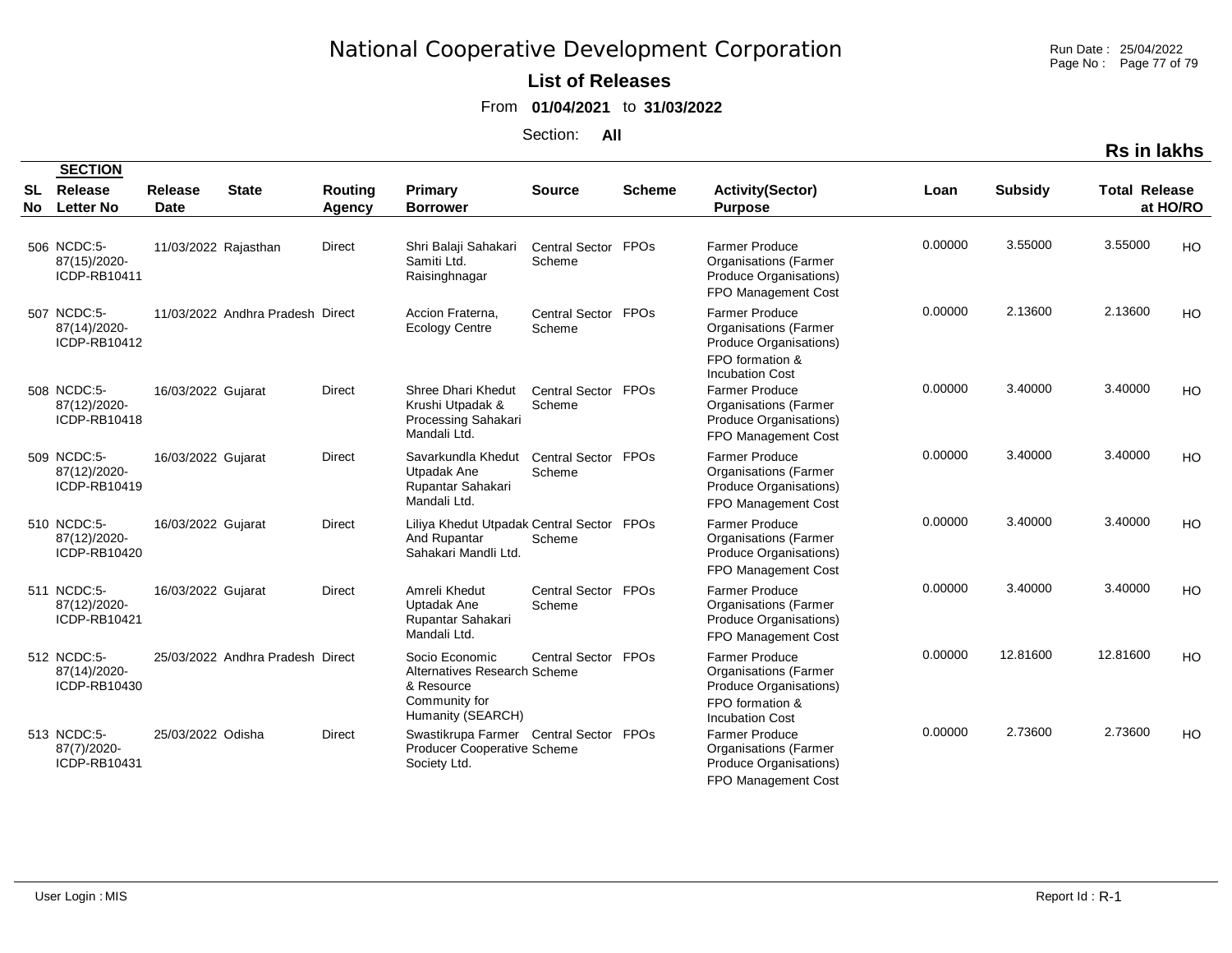Run Date : 25/04/2022 Page No : Page 78 of 79

### **List of Releases**

From **01/04/2021** to **31/03/2022**

Section: **All**

|                | Rs in lakhs                                 |
|----------------|---------------------------------------------|
| <b>Subsidy</b> | <b>Total Release</b><br>$\rightarrow$ HO/DO |

| <b>SL</b><br><b>No</b> | Release<br><b>Letter No</b>                 | <b>Release</b><br><b>Date</b> | <b>State</b>             | <b>Routing</b><br>Agency | <b>Primary</b><br><b>Borrower</b>                                                                       | <b>Source</b>                 | <b>Scheme</b> | <b>Activity(Sector)</b><br><b>Purpose</b>                                                              | Loan    | <b>Subsidy</b> | <b>Total Release</b> | at HO/RO  |
|------------------------|---------------------------------------------|-------------------------------|--------------------------|--------------------------|---------------------------------------------------------------------------------------------------------|-------------------------------|---------------|--------------------------------------------------------------------------------------------------------|---------|----------------|----------------------|-----------|
|                        | 514 NCDC:5-<br>87(17)/2020-<br>ICDP-RB10445 |                               | 29/03/2022 Uttar Pradesh | <b>Direct</b>            | Kisan Utpadak<br>Sangthan avam<br>audyanik Vipran<br>Sahakari Samiti Ltd.                               | Central Sector FPOs<br>Scheme |               | <b>Farmer Produce</b><br><b>Organisations (Farmer</b><br>Produce Organisations)<br>FPO Management Cost | 0.00000 | 3.37550        | 3.37550              | <b>HO</b> |
|                        | 515 NCDC:5-<br>87(17)/2020-<br>ICDP-RB10446 |                               | 29/03/2022 Uttar Pradesh | Direct                   | Kisan Utpadak<br>Sangthan avam<br>audyanik Vipran<br>Sahakari Samiti Ltd.                               | Central Sector FPOs<br>Scheme |               | <b>Farmer Produce</b><br><b>Organisations (Farmer</b><br>Produce Organisations)<br>FPO Management Cost | 0.00000 | 3.37550        | 3.37550              | <b>HO</b> |
|                        | 516 NCDC:5-<br>87(17)/2020-<br>ICDP-RB10447 |                               | 29/03/2022 Uttar Pradesh | <b>Direct</b>            | Kisan Utpadak<br>Sangthan avam<br>audyanik Vipran<br>Sahakari Samiti Ltd.                               | Central Sector FPOs<br>Scheme |               | <b>Farmer Produce</b><br><b>Organisations</b> (Farmer<br>Produce Organisations)<br>FPO Management Cost | 0.00000 | 3.37550        | 3.37550              | HO        |
|                        | 517 NCDC:5-<br>87(17)/2020-<br>ICDP-RB10448 |                               | 29/03/2022 Uttar Pradesh | Direct                   | Kisan Utpadak<br>Sangthan avam<br>audyanik Vipran<br>Sahakari Samiti Ltd.                               | Central Sector FPOs<br>Scheme |               | <b>Farmer Produce</b><br><b>Organisations</b> (Farmer<br>Produce Organisations)<br>FPO Management Cost | 0.00000 | 3.37550        | 3.37550              | HO        |
|                        | 518 NCDC:5-<br>87(17)/2020-<br>ICDP-RB10449 |                               | 29/03/2022 Uttar Pradesh | Direct                   | Kisan Utpadak<br>Sangthan avam<br>audyanik Vipran<br>Sahakari Samiti Ltd.                               | Central Sector FPOs<br>Scheme |               | <b>Farmer Produce</b><br><b>Organisations (Farmer</b><br>Produce Organisations)<br>FPO Management Cost | 0.00000 | 3.37550        | 3.37550              | HO        |
|                        | 519 NCDC:5-<br>87(7)/2020-<br>ICDP-RB10451  | 29/03/2022 Odisha             |                          | <b>Direct</b>            | Purva Baleswar 4S4R Central Sector FPOs<br><b>Farmer Producer</b><br><b>Cooperative Society</b><br>Ltd. | Scheme                        |               | Farmer Produce<br><b>Organisations (Farmer</b><br>Produce Organisations)<br>FPO Management Cost        | 0.00000 | 3.17500        | 3.17500              | HO        |
|                        | 520 NCDC:5-<br>87(12)/2020-<br>ICDP-RB10454 | 30/03/2022 Gujarat            |                          | <b>Direct</b>            | Manavadar Taluka<br>Khet Utpadak<br>Sahakari Mandali<br>Limited                                         | Central Sector FPOs<br>Scheme |               | <b>Farmer Produce</b><br><b>Organisations (Farmer</b><br>Produce Organisations)<br>FPO Management Cost | 0.00000 | 3.40000        | 3.40000              | HO        |
|                        | 521 NCDC:5-<br>87(12)/2020-<br>ICDP-RB10455 | 30/03/2022 Gujarat            |                          | <b>Direct</b>            | Mendarda Taluka<br>Khet Utpadak Sahkari Scheme<br>Mandali Limited                                       | Central Sector FPOs           |               | <b>Farmer Produce</b><br><b>Organisations (Farmer</b><br>Produce Organisations)<br>FPO Management Cost | 0.00000 | 3.40000        | 3.40000              | HO        |
|                        | 522 NCDC:5-<br>87(12)/2020-<br>ICDP-RB10456 | 30/03/2022 Gujarat            |                          | <b>Direct</b>            | Keshod Taluka Khet<br>Utpadak Sahakari<br>Mandali Limited                                               | Central Sector FPOs<br>Scheme |               | <b>Farmer Produce</b><br><b>Organisations (Farmer</b><br>Produce Organisations)<br>FPO Management Cost | 0.00000 | 3.40000        | 3.40000              | HO        |

 **SECTION**